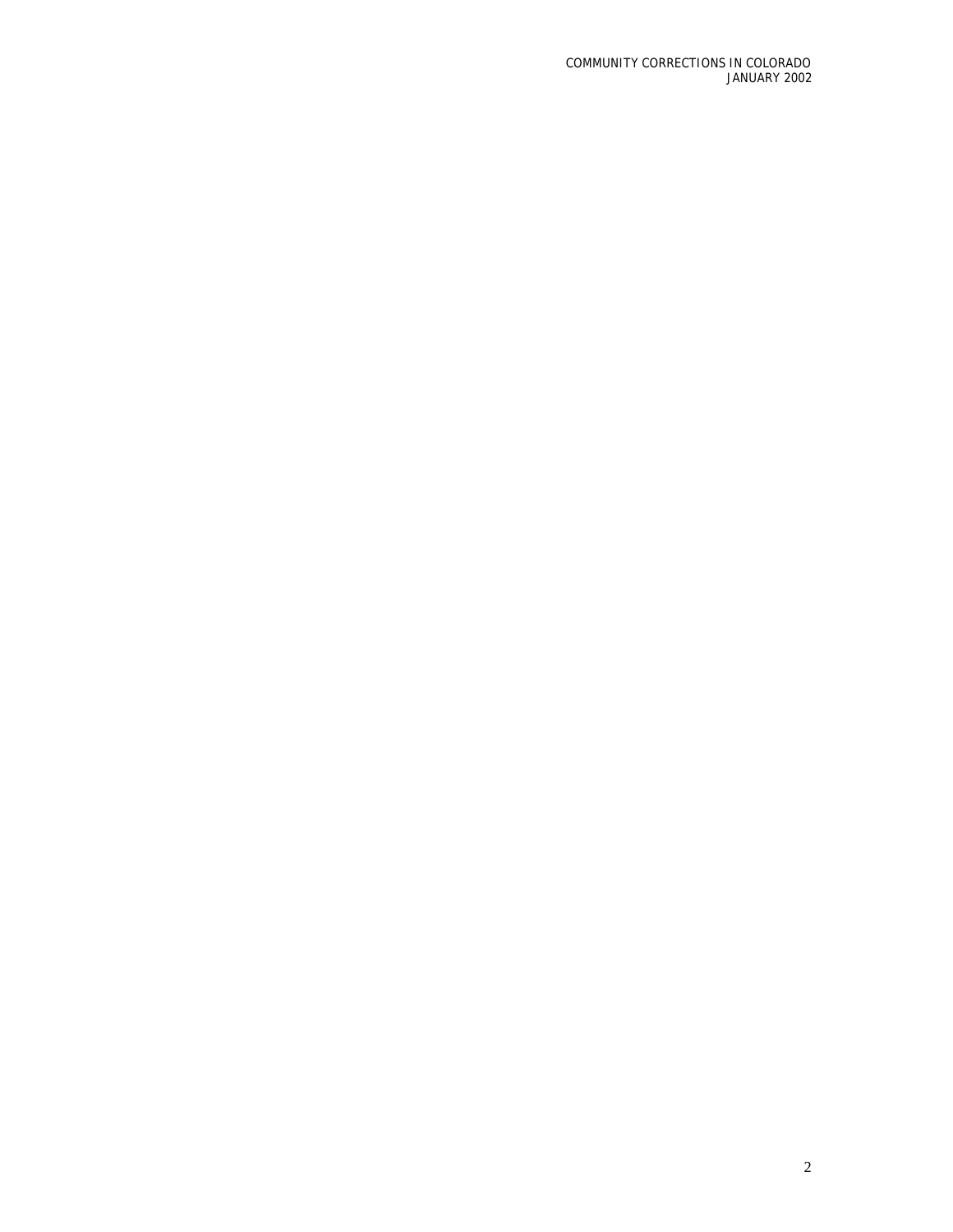# **Acknowledgements**

We would like to thank those who assisted us in this research effort. We are especially grateful for the assistance of the administrators and staff at the halfway house facilities who spent so much time talking with us about each program. Thanks to DCJ's Office of Community Corrections for educating us, providing access to contract files, and reviewing the draft report. Thanks to Ed Camp and Jeaneene Miller for their support of our work and for reviewing the draft report. Finally, thanks to Lance Clem, Donna Hackley, the Drug Control and System Improvement Program Office, and the DCSIP Advisory Board, for financially supporting this evaluation and for helping us with a myriad of grant management activities.

Finally, we are extremely grateful to the convicted men and women who participated in our focus groups and interviews at several facilities. Their input was an extremely valuable part of our study.

Despite this important assistance, the responsibility for any errors belongs to us alone.

Suzanne Woodburn Kim English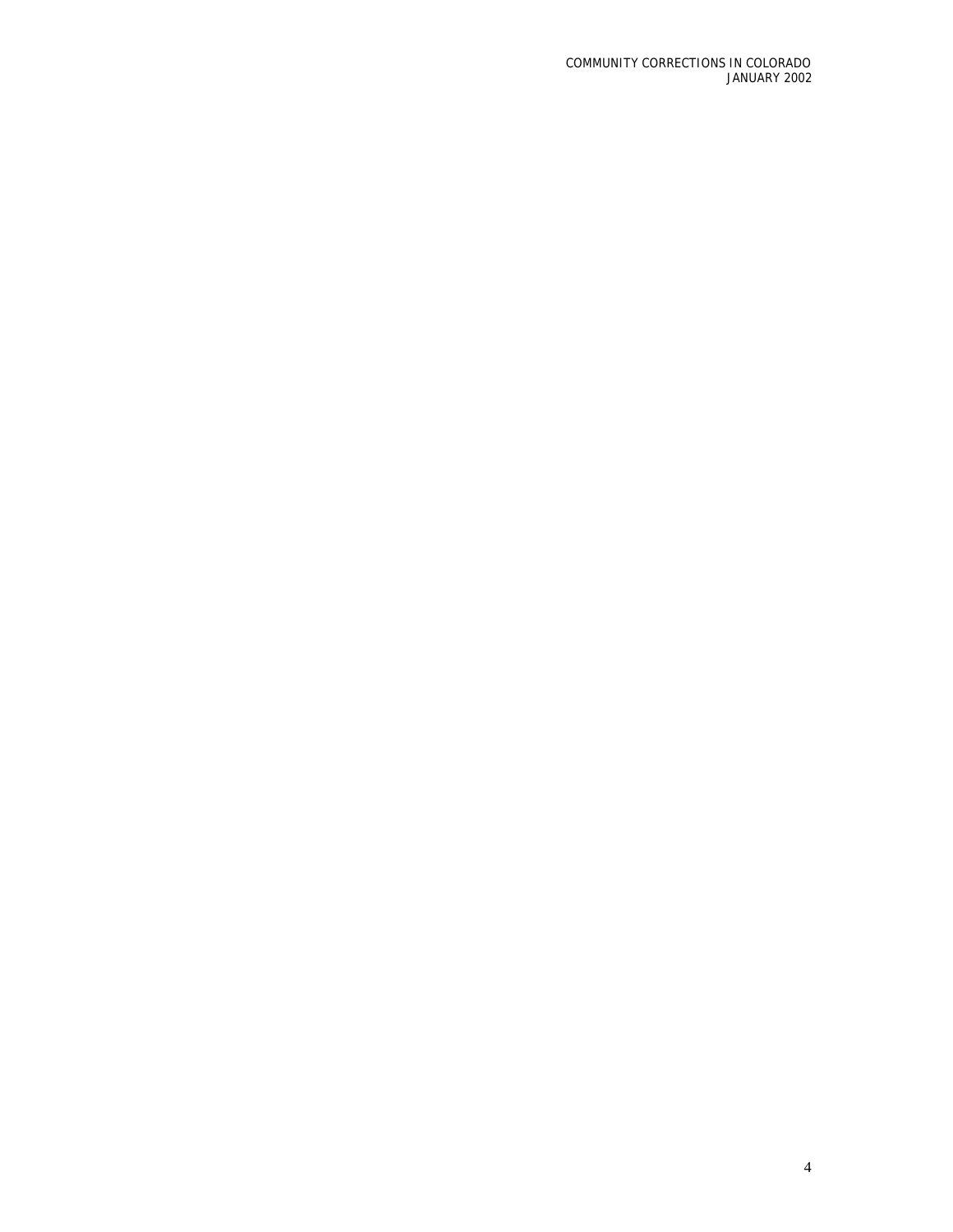# **Table of Contents**

| 9   |                                | <b>Executive Summary</b>                                     |  |  |
|-----|--------------------------------|--------------------------------------------------------------|--|--|
| 13  |                                | <b>Section One: Introduction</b>                             |  |  |
|     | 13                             | Background                                                   |  |  |
|     | 14                             | The Purpose of Community Corrections                         |  |  |
|     | 15                             | <b>Prior Studies</b>                                         |  |  |
|     |                                | 16   Current Study                                           |  |  |
|     |                                | 18   Organization of the Report                              |  |  |
| 19  |                                | <b>Section Two: Methodology</b>                              |  |  |
|     | 19                             | Data                                                         |  |  |
|     |                                | 22 Study Limitations                                         |  |  |
| 25  | <b>Section Three: Findings</b> |                                                              |  |  |
|     | 29                             | Program Completion                                           |  |  |
|     | 45                             | Recidivism                                                   |  |  |
|     | 51                             | <b>Special Populations</b>                                   |  |  |
|     | 52                             | Women Offenders in Community Corrections                     |  |  |
|     | 59                             | Staff                                                        |  |  |
|     | 62                             | Management Information Systems (MIS)                         |  |  |
| 65  |                                | <b>Section Four: Recommendations</b>                         |  |  |
| 69  |                                | Appendix A: Data Collection Instruments and Interview Guides |  |  |
| 89  |                                | Appendix B: Description of Sample (Tables)                   |  |  |
| 109 | <b>References</b>              |                                                              |  |  |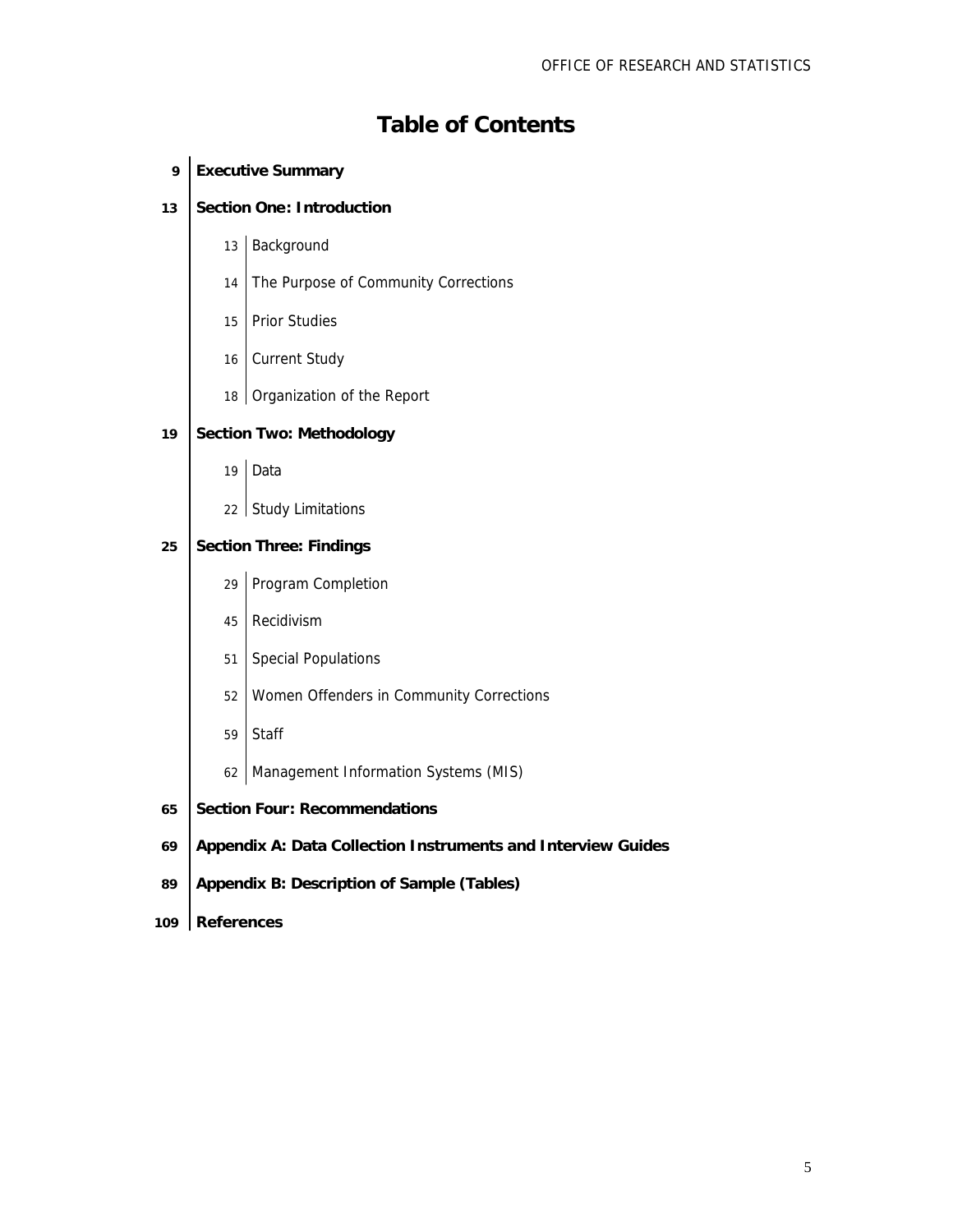#### **FIGURES**

| 31 | Figure 1 | Program Completion and Recidivism Rates by Program                          |
|----|----------|-----------------------------------------------------------------------------|
| 33 | Figure 2 | Program Completion by the Average Number of Services Received               |
| 37 | Figure 3 | Educational/ Vocational Service Needs Versus Services Received              |
| 39 | Figure 4 | Budgeting Service Needs Versus Services Received                            |
| 41 | Figure 5 | Employment Service Needs Versus Services Received                           |
| 43 | Figure 6 | Substance Abuse Service Needs Versus Services Received                      |
| 45 | Figure 7 | Total Offenders who Committed Crimes Within 24 Months of Program Completion |
| 49 | Figure 8 | Time to Fail for Transition Offenders                                       |
| 89 | Figure 9 | Last Grade in School Completed Upon Entry to Community Corrections          |
|    |          |                                                                             |

## **TABLES**

|     | TABLES   |                                                                                        |
|-----|----------|----------------------------------------------------------------------------------------|
| 16  | Table 1  | Comparison of ORS Studies of Community Corrections                                     |
| 29  | Table 2  | Program Completion Rates and Failure Reasons for 1989, 1993, and 1998                  |
| 46  | Table 3  | Recidivism Rates at 24 Months After Successful Program Completion by Crime Severity    |
| 46  | Table 4  | Crime Types for 24 Month Recidivating Event                                            |
| 52  | Table 5  | Program Completion Rates for Single-Gendered Versus Coed Facilities                    |
| 89  | Table 6  | Marital Status of All Offenders in Community Corrections                               |
| 89  | Table 7  | Gender of All Offenders in Community Corrections                                       |
| 89  | Table 8  | Ethnicity of All Offenders in Community Corrections                                    |
| 90  | Table 9  | Employment Status Upon Entry and at Program Termination                                |
| 90  | Table 10 | Average Age of Offenders in Each Program                                               |
| 91  | Table 11 | Marital Status of Offenders in Each Program                                            |
| 92  | Table 12 | Gender of Offenders in Each Program                                                    |
| 93  | Table 13 | Ethnicity of Offenders in Each Program                                                 |
| 94  | Table 14 | Status of Offenders in Each Program                                                    |
| 95  | Table 15 | Education of Offenders in Each Program                                                 |
| 97  | Table 16 | Programs Accepting Special Populations                                                 |
| 98  | Table 17 | Legal Status of All Offenders in Community Corrections                                 |
| 98  | Table 18 | Felony Class of Current Offense of All Offenders in Community Corrections              |
| 98  | Table 19 | DCJ Criminal History Scores of All Offenders in Community Corrections                  |
| 99  | Table 20 | Felony Class of Current Offense of Offenders in Each Program                           |
| 100 | Table 21 | Current Offense Crime Type of Offenders in Each Program                                |
| 102 | Table 22 | DCJ Criminal History Score of Offenders in Each Program                                |
| 103 | Table 23 | Juvenile Record of Offenders in Each Program                                           |
| 104 | Table 24 | Average Age at First Arrest, Number of Adult Convictions, and Number of Jail Sentences |
| 105 | Table 25 | Legal Status of Offenders in Each Program                                              |
| 106 | Table 26 | Termination Reasons for Offenders in Each Program                                      |
| 107 |          | Table 27   Types of Releases from Community Corrections                                |
|     |          |                                                                                        |
|     |          |                                                                                        |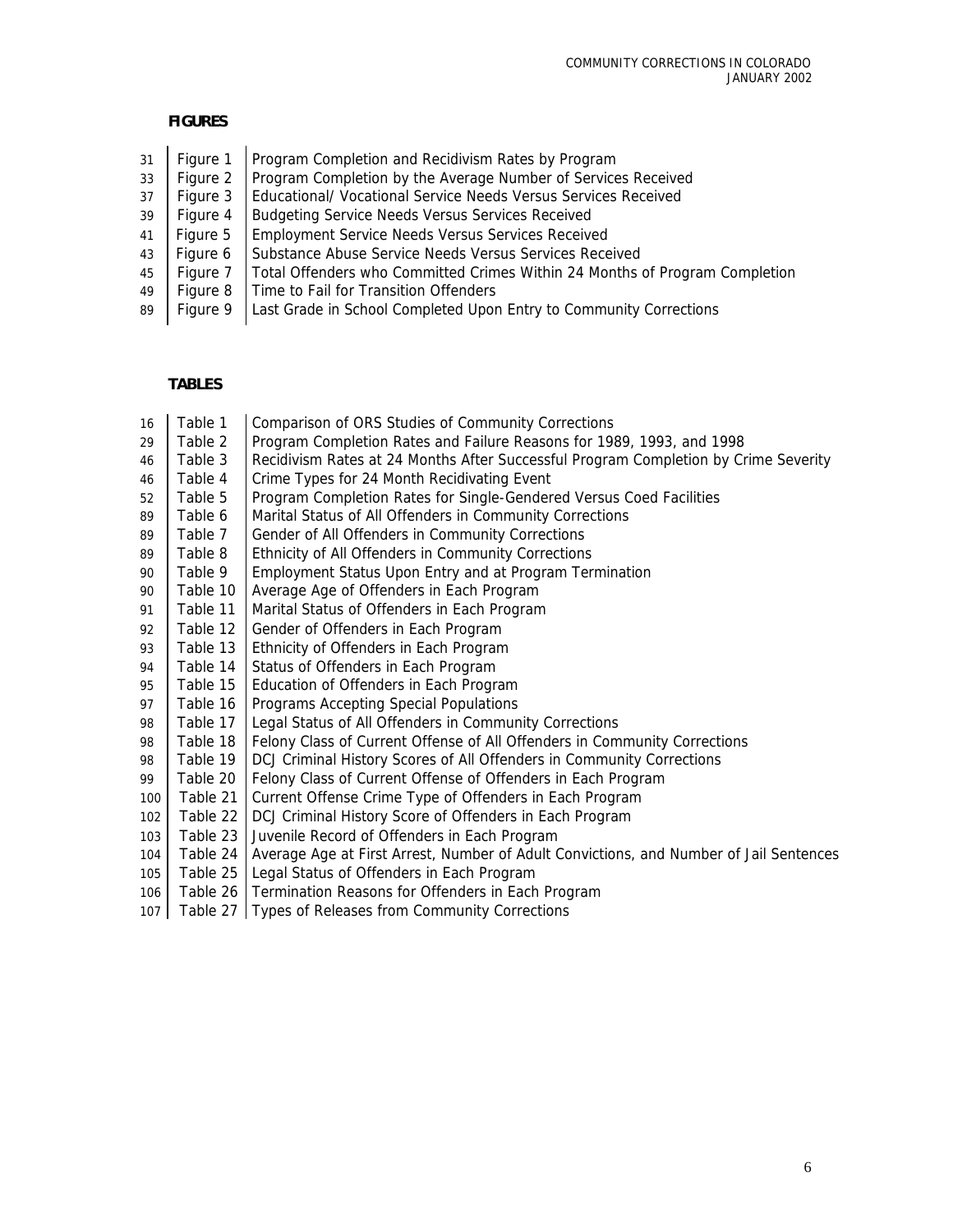#### OFFICE OF RESEARCH AND STATISTICS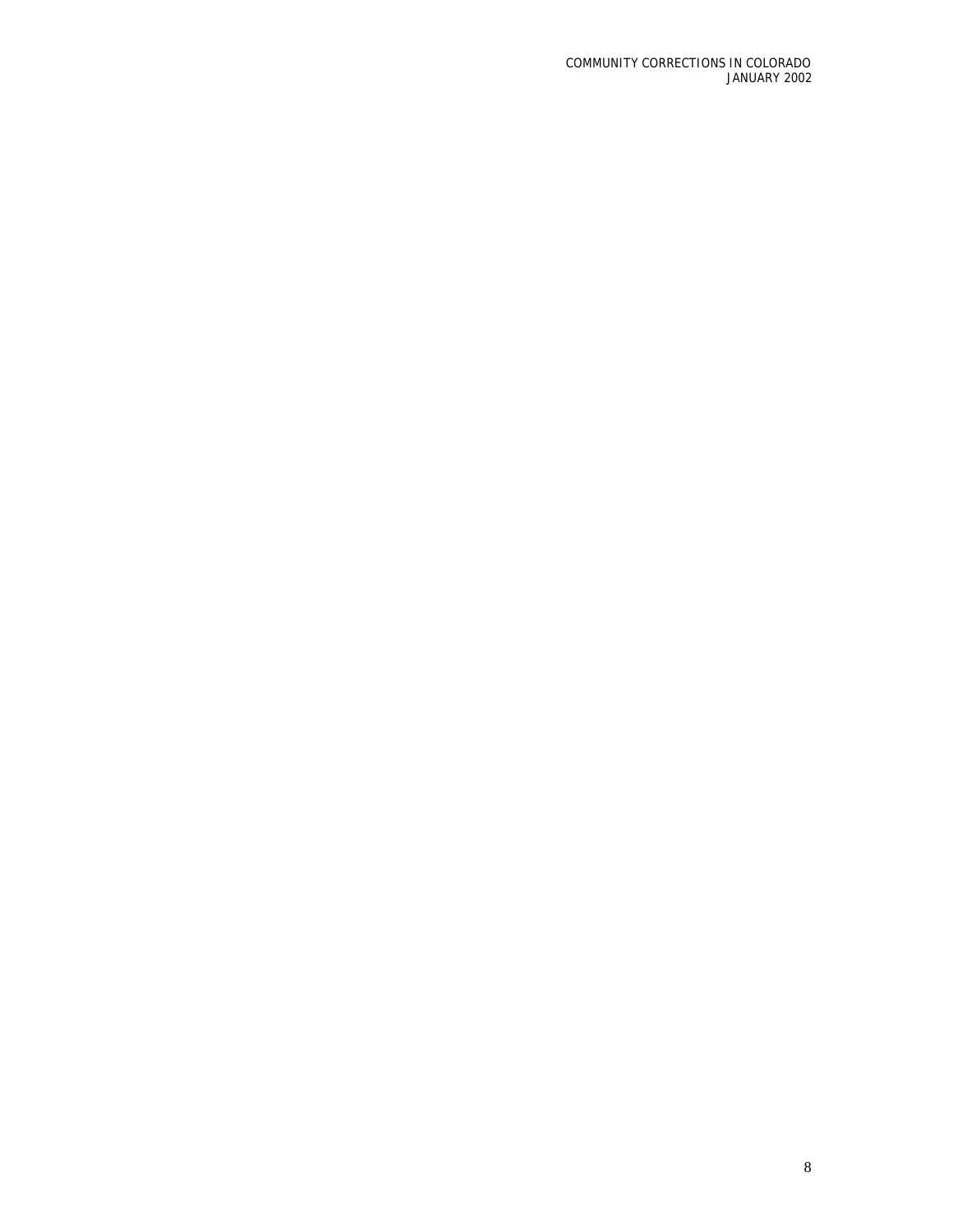# **Executive Summary**

The Office of Research and Statistics (ORS) analyzed information on all offenders  $(n=3,054)$  who terminated from 25 community corrections facilities during FY98 and explored why some clients fail community corrections and others succeed. The ORS then tracked nearly 2,000 cases that successfully terminated the programs for 24 months to obtain recidivism information about cases that were arrested and filed on in district court. Researchers conducted site visits to each facility and interviewed 206 staff and offenders.

### **FINDINGS**

- ÿ Community corrections offenders earned \$16.2 million and paid \$344,942 in state taxes, \$841,712 in federal taxes, and \$4,517,212 in room and board in FY98. Many offenders generated first and last months' rent in savings accounts, and paid child support while they were in community corrections.
- $\triangleright$  Across community corrections facilities, there was significant variation in the following:
	- ♦ Offender's criminal history severity;
	- ♦ The proportion of diversion versus transition offenders in each program;
	- ♦ Services available to offenders;
	- ♦ Free-of-charge services available within each facility;
	- ♦ Quality of services provided;
	- Staff qualifications;
	- ♦ Program philosophy, size and location;
	- ♦ Program completion rates;
	- ♦ The extent to which individual assessment information is linked to program participation;
	- ♦ The extent to which the programs manage and accept special populations.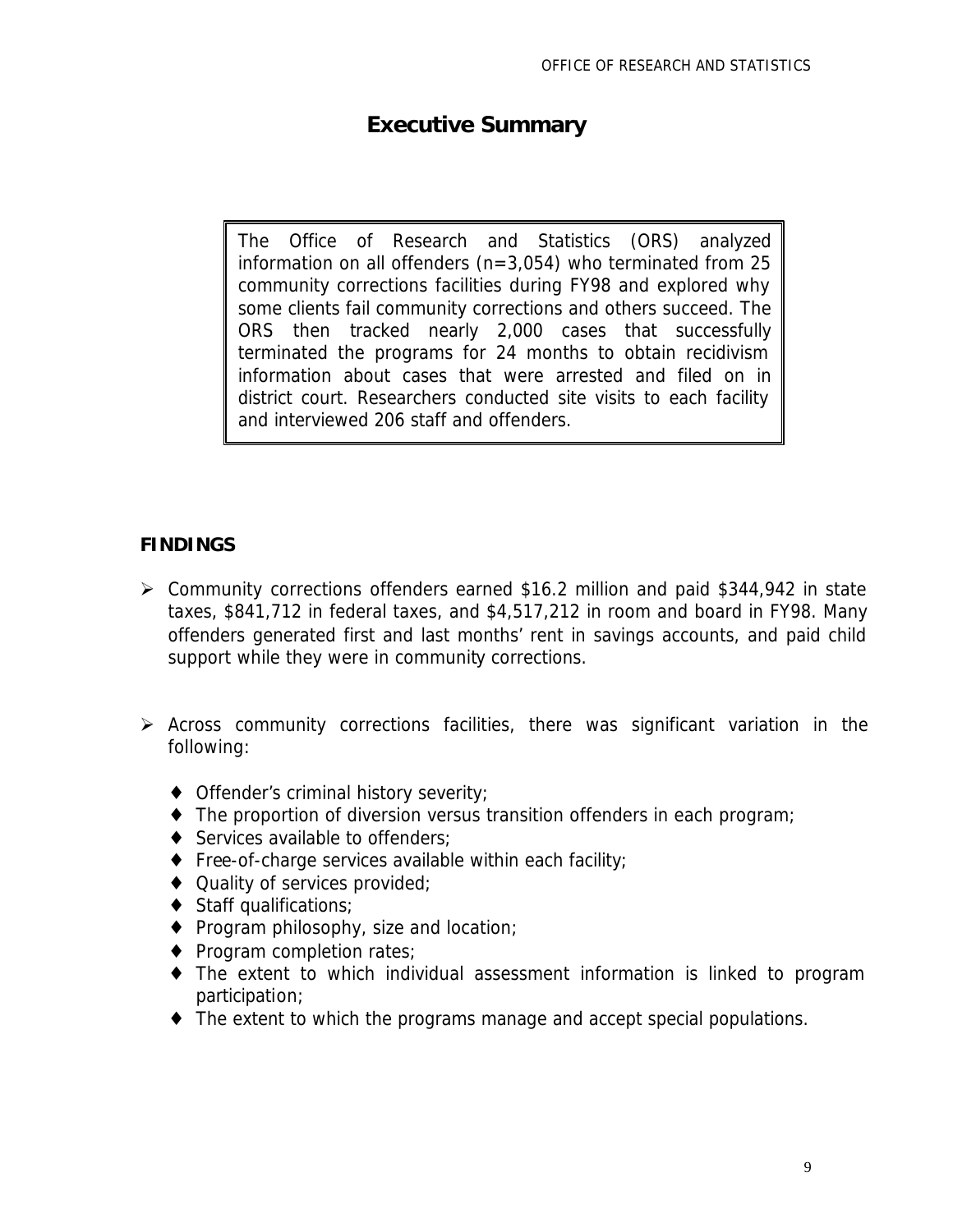- ÿ **Services.** 
	- ♦ **Participation.** Participation in services, especially substance abuse treatment, mental health and budget planning services, was statistically linked to program success. In addition, both diversion and transition offenders participating in multiple services were more likely to successfully complete community corrections.
	- ♦ **Quality Control of Services.** Services provided were not monitored for quality by community corrections staff. In addition, the selection of service providers varied considerably across facilities.
- **≻** Special Populations. Offenders with mental health or substance abuse treatment needs were more likely to recidivate after successfully completing community corrections than those without these special needs. However, approximately 85 percent of community corrections clients had an identified substance abuse problem.
- > Women. Women who successfully completed community corrections recidivated less often than men (24.8% and 32.4%, respectively).
	- ♦ **Coed Facilities.** Women housed in eleven community corrections facilities were far outnumbered by men, usually ten to one. Interview data revealed that coed facilities can lead to relationships between male and female offenders and these relationships can distract from the goal of successful program completion.
	- ♦ **Female-Specific Services.** Women and many staff in coed facilities consistently reported that services were tailored to men. Many coed facilities lacked female-specific services because of the small number of women housed in these facilities.
	- ♦ **Female-Specific Needs Assessments.** Assessment tools are typically designed and tested on male offenders and do not address the needs specific to women. Consequently, women may not receive the services they need.
	- ♦ **Financial Opportunities.** According to interview data, women lacked adequate job skills and opportunities to make salaries comparable to men. Consequently, it was more difficult for women to pay for rent, restitution, and treatment while in the facility.
	- ♦ **Safety.** Interview data revealed that some women participating in community corrections felt unsafe because of the location of the facility. In one location, the route from the bus stop to the facility was long and at night, lacked adequate streetlights.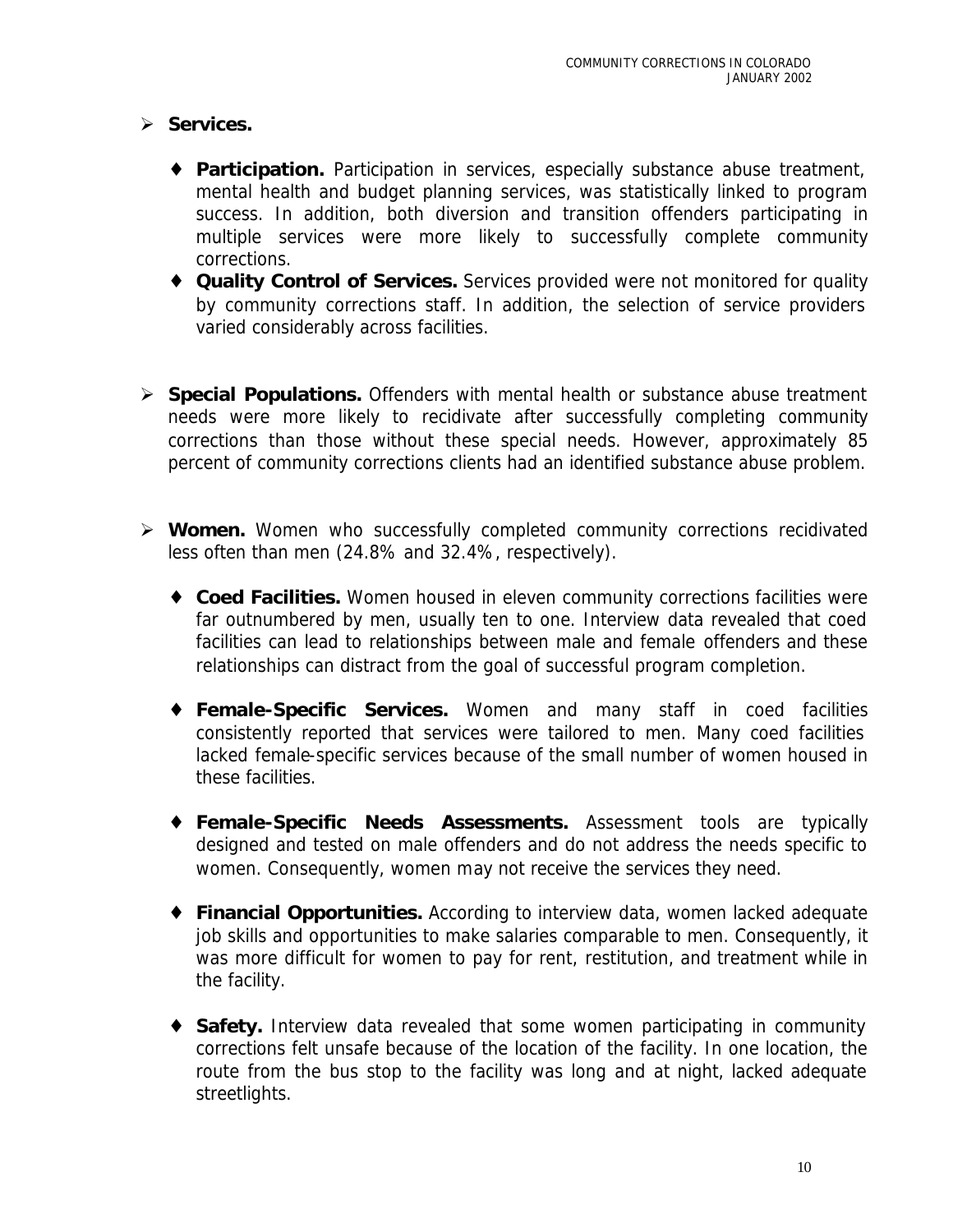- **Example 24** Post-Release Supervision. Offenders were nearly twice as likely to recidivate 24 months post-release when they did *not* receive post-release supervision compared to those who received supervision: 45.0% versus 26.2% for diversion clients, and 59.5% versus 33.4% for transition clients. Further, among transition offenders who recidivated, those who did not receive post-release supervision *failed more quickly:* failure occurred at six months versus ten months.
- **≻ Community Corrections Staff.** This study revealed several staffing problems within community corrections facilities.
	- ♦ **High Staff Turnover.** The average employment period of security line staff across the 25 facilities was approximately six months.
	- ♦ **Significant Variation in Skill Level.** Administrators and staff attributed high staff turnover to low staff salaries. It is not surprising, then, that some facilities have difficulty finding qualified staff.

**Lack of Training.** Community corrections staff persons did not receive a core curriculum of training, especially regarding special populations.

ÿ **Program Completion.** Most offenders completed community corrections in FY98. Nearly two-thirds (62.0%) of offenders successfully completed the community corrections program. Less than three percent (2.4%) of community corrections clients committed a new crime while in the facility.

### ÿ **Recidivism.**

- ♦ Within 24 months of leaving the program successfully, 31.0% of those who completed community corrections had a new felony or misdemeanor crime filed in court. Nearly 38 percent of all recidivating offenses were for alcohol and drug offenses (23.6% for new felony drug filings and 14.1% for driving under the influence). Moreover, nearly sixty percent (59.6%) of new drug crimes were committed by offenders not originally convicted of drug offenses.
- ♦ Offenders with high scores on Colorado's battery of substance abuse assessment tools were more likely to recidivate with a substance abuse crime.
- ♦ Prior criminal history, young age, high Level of Supervision Inventory (LSI) score, and a lack of post-release supervision statistically predicted recidivism.

#### ÿ **Recommendations.**

♦ This report contains ten recommendations. Please see pages 65-68 for a list of recommendations derived from the study findings.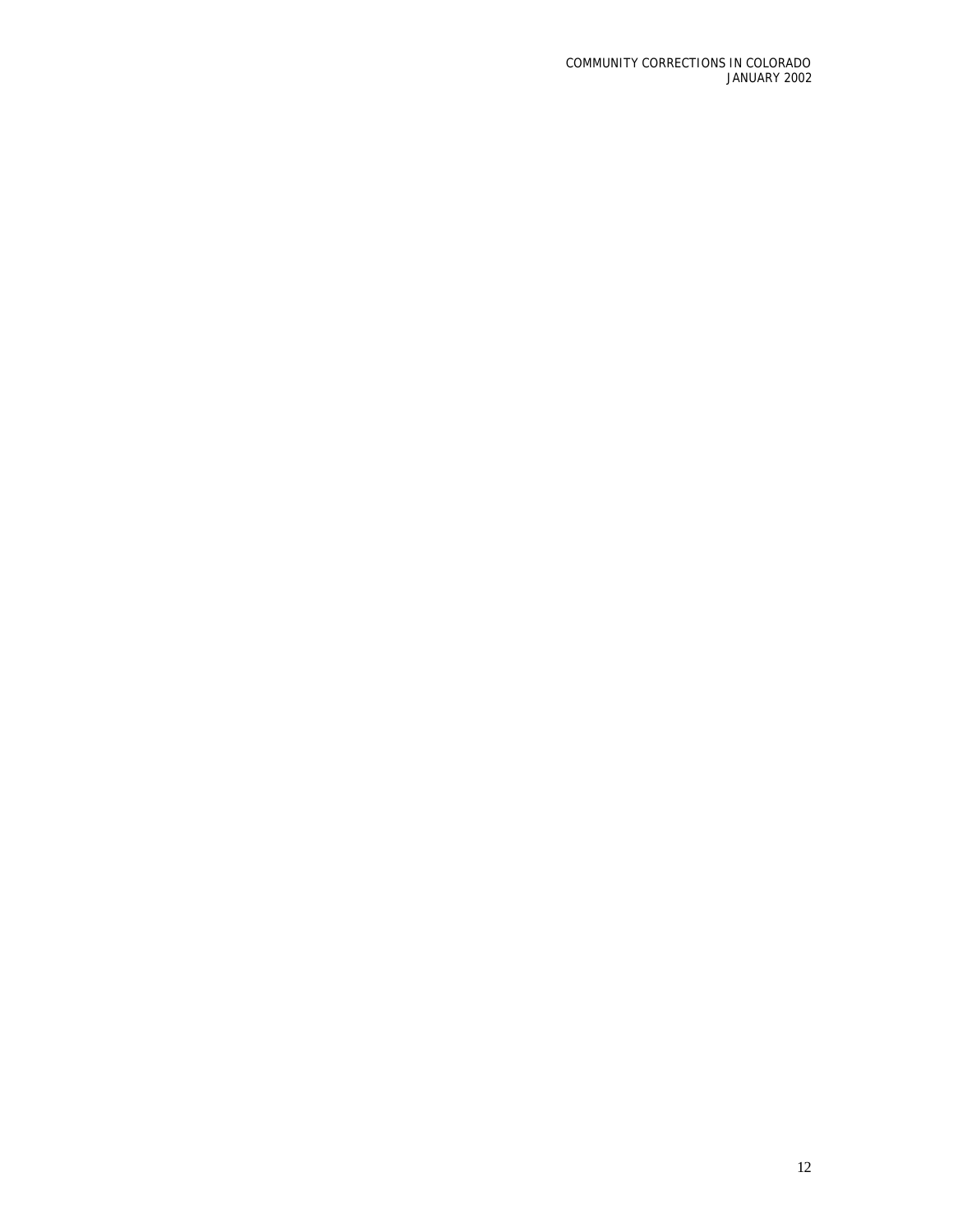# **Section One: Introduction**

### **Background**

Community Corrections in Colorado refers to a system of specific halfway house facilities that provide residential and non-residential services to convicted offenders. These facilities, or programs as we sometimes call them, receive state funds but are based and operated in local communities. These programs provide an intermediate residential sanction at the front end of the system between probation and prison, or reintegration services at the tail end of the system between prison and parole. In 1998 in Colorado, the time period of the current study, this system of 25 halfway houses provided a correctional placement for eligible male and female offenders who were "halfway in" prison and also those who are "halfway out."<sup>1</sup> Community corrections placements allow offenders access to community resources, including treatment and employment opportunities, while living in a non-secure correctional setting.<sup>2</sup>

Offenders can be referred to community corrections by the sentencing judge or by officials at the Department of Corrections (DOC). The judicial placement is considered a diversion from prison, and these cases are called "diversion clients." The DOC placement of offenders in halfway houses serves as a method of transitioning prisoners back into the community and these cases are referred to as "transition clients." Diversion clients are responsible to the probation department while transition clients are under the jurisdiction of the DOC's Division of Adult Parole and Community Corrections. Both diversion and transition clients are housed together and participate in programming together. While the two types of clients are subject to a few differences in policies from their "host agency," they are required to abide by the same sets of house rules and are subject to similar consequences when rules are broken.

Per statute, each jurisdiction has a community corrections board, appointed by the county commissions, to screen offender referrals and to oversee the operation of the facilities. Board members typically consist of both criminal justice professionals and citizens. In some locales, county governments operate their own community corrections facilities; in others, the local boards contract with private corporations that own and operate the programs. Regardless of the source of the referral (from the courts or from the Department of Corrections), each case is reviewed by members of the board and must be approved for placement in the local halfway house. Cases not approved by the board return

l

<sup>&</sup>lt;sup>1</sup> Since FY98, four additional facilities were added to DCJ's database.

 $^2$  The facilities are non-secure, however, each provides 24-hour staffing. Each offender must sign out and in as they leave and return to the facility, and staff monitor the location of off-site offenders by field visits, and telephone calls. Several facilities use electronic monitoring and a few programs use geographic satellite surveillance to track offenders when they are away from the halfway house.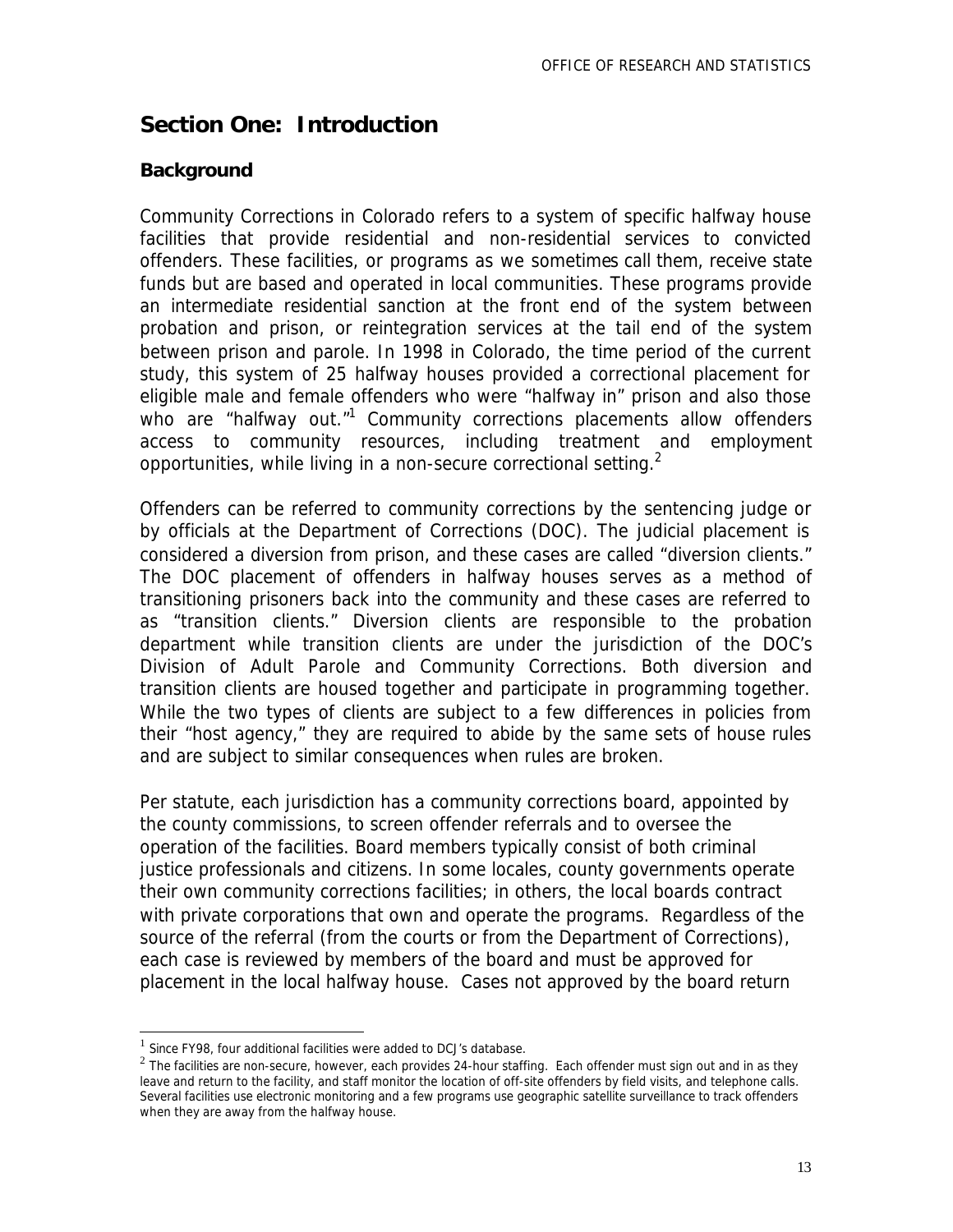to the judge or DOC for an alternative placement. Programs can also reject clients that have been referred for placement.

The state community corrections system also provides services to nonresidential clients. These are diversion clients who have successfully completed the residential components of the program. Transition programming does not include non-residential status.

Offenders are expected to pay for much of their treatment in the community. In addition, offenders are required to pay approximately \$13/day for room and board, plus make efforts to pay court costs, restitution, child support, and other fines and fees. The state reimburses the local boards, which in turn reimburse the facility, on a per offender/per day basis. The state rate is identified in statute, and legislation is required to modify the "per diem." At this writing, the state rate is \$37.72.<sup>3</sup> Currently, a subcommittee of the Governor's Community Corrections Advisory Council is studying the need to increase the per diem rate for special, higher-cost populations, such as offenders with mental illness, sex offenders, and women.

### **The Purpose of Community Corrections**

The community corrections system is an intermediate sanction designed to provide supervision to convicted offenders in lieu of incarceration. In Colorado, the community corrections system provides various services to offenders, monitors offender behaviors related to progress toward supervision goals and noncompliance with supervision conditions, and emphasizes offender responsibility regarding payment of fines, victim compensation, and restitution. The restriction of freedom imposed by living in a residential setting allows more controlled supervision by facility staff and more accountability by offenders.

Community-based programs allow offenders to integrate into the local community by participating in alcohol, drug, educational and vocational programming where they will eventually live unsupervised. Working, paying restitution, and learning the local transportation system while having the structure of a controlled living environment, curfew requirements, electronic monitoring, random urinalysis testing, and treatment intervention provides offenders with an experience that may increase opportunities for success.

Close supervision and structure means that uncooperative behaviors are more likely to be identified and to receive a response. Problem behaviors range from an unwillingness to comply with program rules to committing a new crime or escaping from the facility (i.e., not returning). Indeed, revocation rates and

 3 During the time period of the current study, FY98, the state per diem rate was \$34.34 and clients were required to pay \$10.00 per day.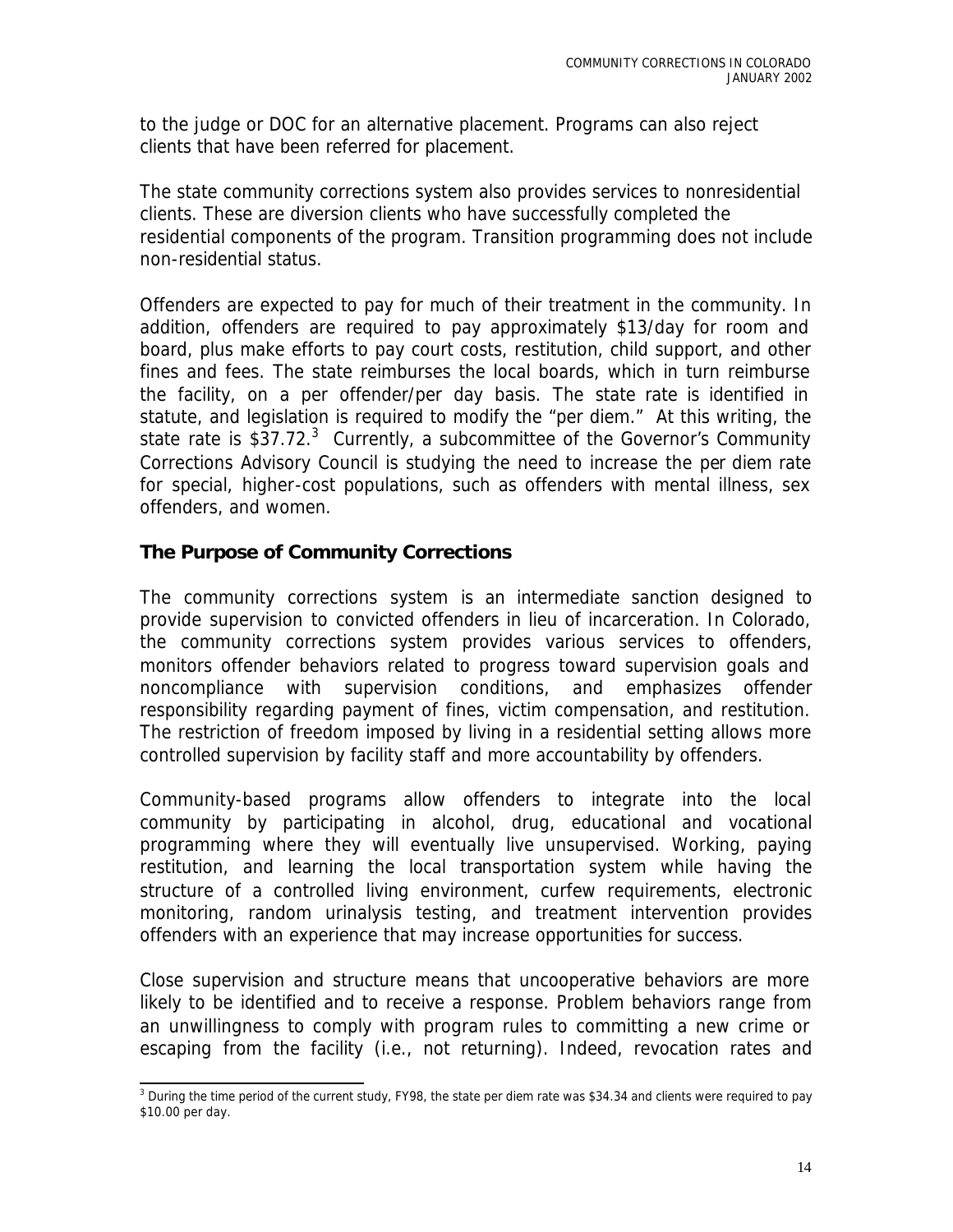program failure rates often increase with intense supervision, but new crimes committed by offenders who live in halfway houses are rare, as discussed below. Generally, multiple instances of problem behaviors must occur before an offender is revoked from supervision. This is discussed in greater detail in the following section.

#### **Prior Studies**

Since 1985, the Office of Research and Statistics in the Division of Criminal Justice has conducted four studies of the community corrections halfway house system in Colorado. The first study, published in 1986,<sup>4</sup> was primarily a qualitative study and focused on the administration of community corrections. The next two studies, published in 1991 and 1996, analyzed offender characteristics and program outcomes for offenders who participated in the residential portion of the community corrections system.<sup>5</sup>

In 1991, the population of offenders released in Fiscal Year 1989 (n=1796) was studied to determine the proportion of clients that successfully completed halfway house programming. Forty four percent (44%) of those offenders completed the program, and the 18 facilities housing clients in 1989 had program success rates ranging from 37-70%.<sup>6</sup> Younger offenders who had employment problems, low education, and more extensive prior criminal involvement were most likely to fail the program. In the 1991 study, recidivism after release from the halfway house was not measured.

In 1996, the Office of Research and Statistics studied a sample of offenders (n=1,348) who terminated from Community Corrections in 1993. For this study we also analyzed recidivism rates for the 12 months following release from the facility. We found 55% successfully completed the program, 3% committed a new crime, 22% had a technical violation that terminated their stay in the halfway house, and 20% escaped or walked away. Of those who terminated successfully from the halfway house, 18.2% were rearrested for a nonviolent felony within 12 months, and another 4.3% were arrested for a violent felony.<sup>7</sup>

l 4 English, K., and S. Kraus. (1986). *Community Corrections in Colorado: 1986.* Colorado Division of Criminal Justice, Denver, Colorado.

<sup>5</sup> English, K. and M. J. Mande (1991*). Community Corrections in Colorado: Why Do Some Clients Succeed and Others Fail?* Funded by Grant 89CO1CHF4 from the National Institute of Corrections. Colorado Division of Criminal Justice, Denver, Colorado; English, K., S. Pullen, and S. Colling-Chadwick (1996*). Comparison of Intensive Supervision Probation and Community Corrections Clientele.* Funded by the Drug Control and Systems Improvement Program. Colorado Division of Criminal Justice, Denver, Colorado.

<sup>&</sup>lt;sup>6</sup> As previously mentioned, of those who failed the program, fewer than 3% were arrested for a new crime while in the halfway house, but 28% failed due to technical violations, and 20% escaped or walked away in 1989.

<sup>&</sup>lt;sup>7</sup> Note that the outcome measure was new arrest and not new court filing. The short follow-up period (12 months) means the arrest rate would be lower than if the group had a longer time "at risk" to fail. Arrest rates will always be higher than filing rates because some cases that meet the criteria for arrest may not meet the district attorney's criteria for filing the case for prosecution.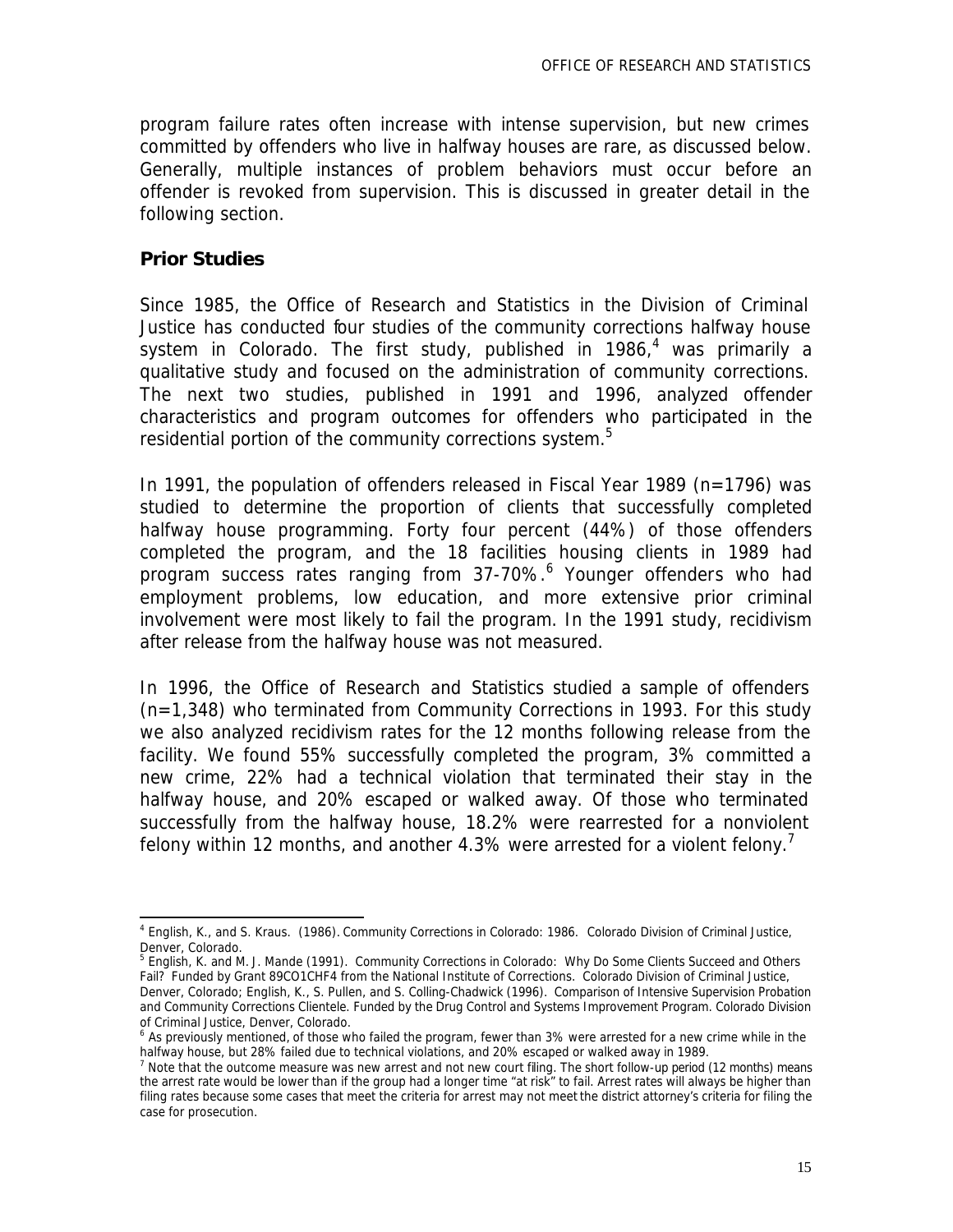| Publication   | N    | %              | % Abscond/ | $\%$        | % Crime  | % recidivism        | <b>Mean</b>   |
|---------------|------|----------------|------------|-------------|----------|---------------------|---------------|
| Year/Study    |      | Progran        | Escape     | Revocation/ | while in | after program       | <b>ORS CH</b> |
| Year          |      | <b>Success</b> |            | TVs.        | program  | release: 12 Mo      | Score*        |
| 1991/1989**   | 1796 | 44.4%          | 17.1%      | 27.8%       | 2.7%     | <b>Not measured</b> | Not measured  |
| 1996/1991***  | 1348 | 55.1%          | 19.6%      | 22.4%       | 3.0%     | 22.5%               | 1.80          |
| 2001/FY98**** | 3054 | 62.0%          | 15.8%      | 19.8%       | 2.4%     | 19.0%               | 2.35          |

#### **Table 1: Comparison of ORS Studies of Community Corrections**

**\*** The ORS Criminal History Score is an index of an offender's past adjudications, convictions, placements and revocations. Collapsed scores range from 0 to 4, with 0 representing virtually no prior involvement in crime and 4 reflecting very serious offending histories. **\*\*** In 1991, recidivism was not measured. Also program termination reasons do not total 100% in this chart because additional termination categories were included in this study's analysis. Additional categories included death (0.1%), warrant—pending case (0.7%), lateral transfer (1.4%), unknown (3.2%), and missing data (2.6%).

**\*\*\*** In 1996, recidivism was measured as rearrest 12 months after release.

**\*\*\*\*** In the current study, recidivism was measured as a new felony or misdemeanor court filing at 12 and 24-month increments. The 12-month recidivism rate appears in the chart. At 24 months after program release, offenders had an overall recidivism rate of 31.0%.

#### **The Current Study**

l

The General Assembly allocated \$39,762,794 in FY02 to the community corrections system in Colorado.<sup>8</sup> It becomes increasingly important to study programs receiving state resources as our knowledge grows about the value of matching offender needs and subsequent programming, and the research literature about "what works" in correctional programming expands. <sup>9</sup> To this end, the research questions for the current study included the following:

- $\approx$  Who succeeds and who fails halfway house programs?
- $\approx$  Who succeeds and who fails after a successful release from the halfway house? After 12 months? After 24 months?
- $\approx$  Are special offender populations, such as drug offenders and women, receiving programming appropriate to their needs?
- $\approx$  Are programs providing or referring cases to services regardless of information obtained about each offender's needs? In other words, are offenders in community corrections receiving services that are not necessary based on their assessment scores?
- $\approx$  Is there variation across the halfway house system in Colorado? What kinds of variation exist?

The current study represents the first time the ORS accessed data pertaining to each offender's programming needs at entry into community corrections. We also, for the first time, had information on services subsequently received while in the halfway house.<sup>10</sup> Although the data available were limited in scope and

<sup>&</sup>lt;sup>8</sup> The FY02 allocations for prison and probation were \$508,572,467 and \$56,977,279, respectively. Note, the prison figures do not include dollars allocated to parole supervision or the Youthful Offender System. Budget information was

obtained from Senate Bill 01-212. 9 See Gendreau, Little, and Goggin (1996), Harland (1996), and Hollin (2001) for excellent reviews of the "What Works" literature.

<sup>&</sup>lt;sup>10</sup> In 1994, DCJ's Office of Community Corrections modified the DCJ Termination Forms to include this information.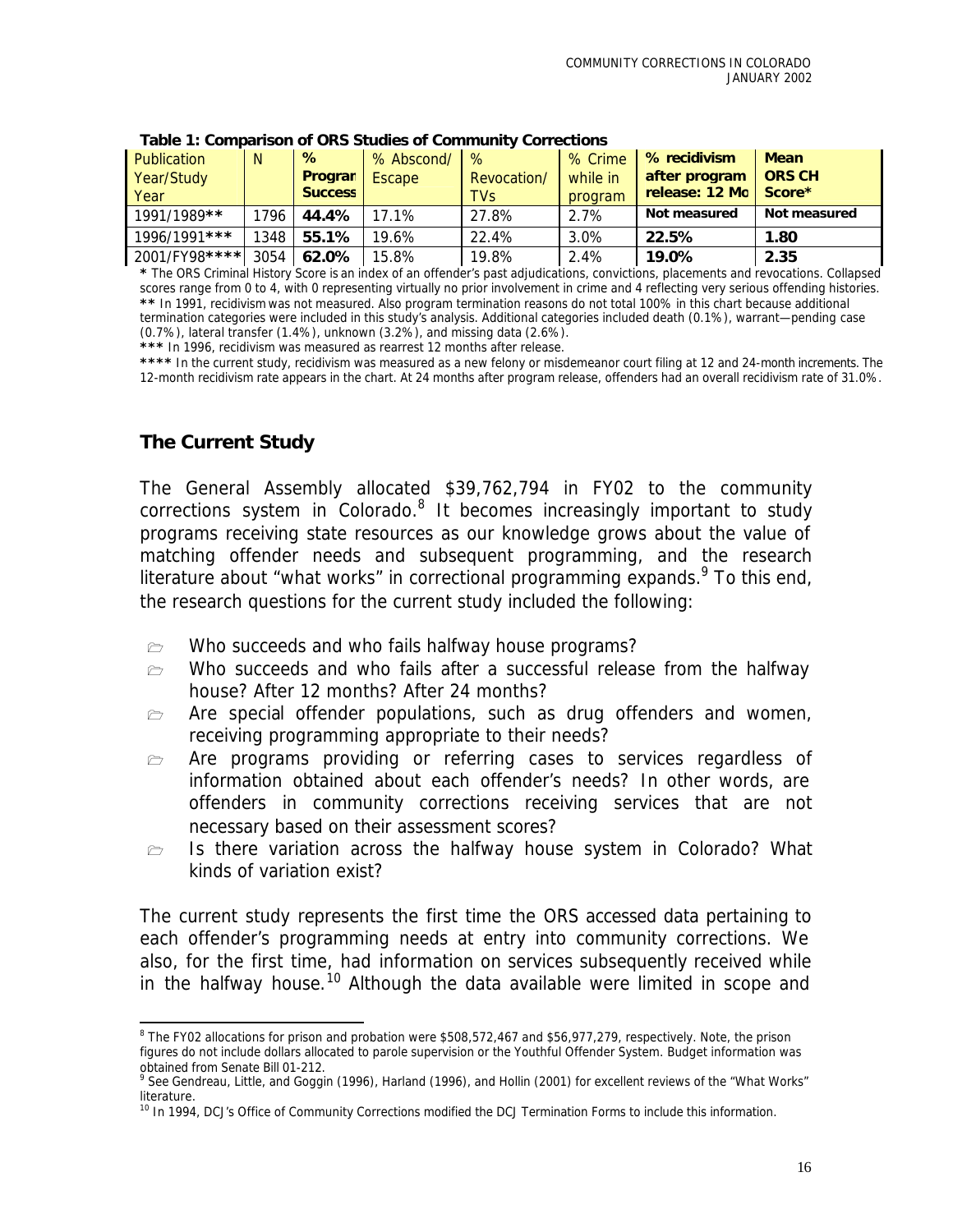detail, the study allowed us to link offender characteristics (frequently studied in the past) with general types of services received. This additional information represents a significant improvement in the case-level data available for analysis.<sup>11</sup>

The availability of assessment and service data reflects the efforts of many professionals working to improve the system's response to drug offenders. In the 1990's, Colorado officials throughout the criminal justice system worked to institute a systematic method of assessing substance abuse problems in the offender population.<sup>12</sup> This effort begins to operationalize a correctional philosophy called the *risk principle*. <sup>13</sup> This philosophy underscores the importance of matching each offender's needs and risks (to the extent that these are specifically associated with committing crimes) with interventions shown to be useful with this population. To this end, assessment tools—and related programming—have become an important component in criminal justice system case management efforts.

The Colorado Standardized Offender Assessment (SOA), developed pursuant to CRS 16-11.5-103, included the Level of Supervision Inventory (LSI), a 54-item assessment instrument that generates information about areas in the offender's life that need management and treatment. The Alcohol Dependency Scale (ADS), Drug Abuse Screening Test (DAST), the Adult Substance Use Survey(ASUS) and the Substance Use History Matrix (SUHM) were administered in Fiscal Year 1998 according to the standardized protocol, and the scores to these assessment tools were available for analysis. The assessment process focuses on identifying the extent to which an offender experiences substance abuse problems. All of these instruments are used together to systematically assess substance abuse needs and to determine the appropriate levels of intervention and treatment. For all of these assessment instruments, the higher the score, the more severe the problem.<sup>14</sup>

This information was available on a majority of cases, but unfortunately missing data occurred in approximately seven percent of cases<sup>15</sup> (we will return to this issue later in the report). Nevertheless, access to these additional data elements allowed us to address, at a very general level, questions pertaining to offender needs compared to services received. This was a significant advantage since one

l <sup>11</sup> The Methodology Section describes the data items and addresses the limitations of these data.

<sup>&</sup>lt;sup>12</sup> CRS 16-11.5-103, entitled "Substance Abuse in the Criminal Justice System," passed in 1991, required the collaboration among key justice agencies to develop and implement a standardized procedure for assessing the use of controlled substances by offenders. It also required the development and implementation of a system of programs for education and treatment of substance abuse to be used by offenders placed on probation, community corrections, prison and parole.

<sup>13</sup> Andrews, D.A., and Bonta, J. (1994). *The Psychology of Criminal Conduct.* Anderson Publishing Company, Cincinnati, OH; Bonta, J. (1996). Risk-needs assessment and treatment. In Harland, A. (ed.), *Choosing Correctional Options that Work,* Sage Publications, Thousand Oaks, CA.

<sup>&</sup>lt;sup>14</sup> Note that the SOA instruments were not developed for use on women.

<sup>&</sup>lt;sup>15</sup> The LSI, however, yielded 20 percent (20.4%) missing data.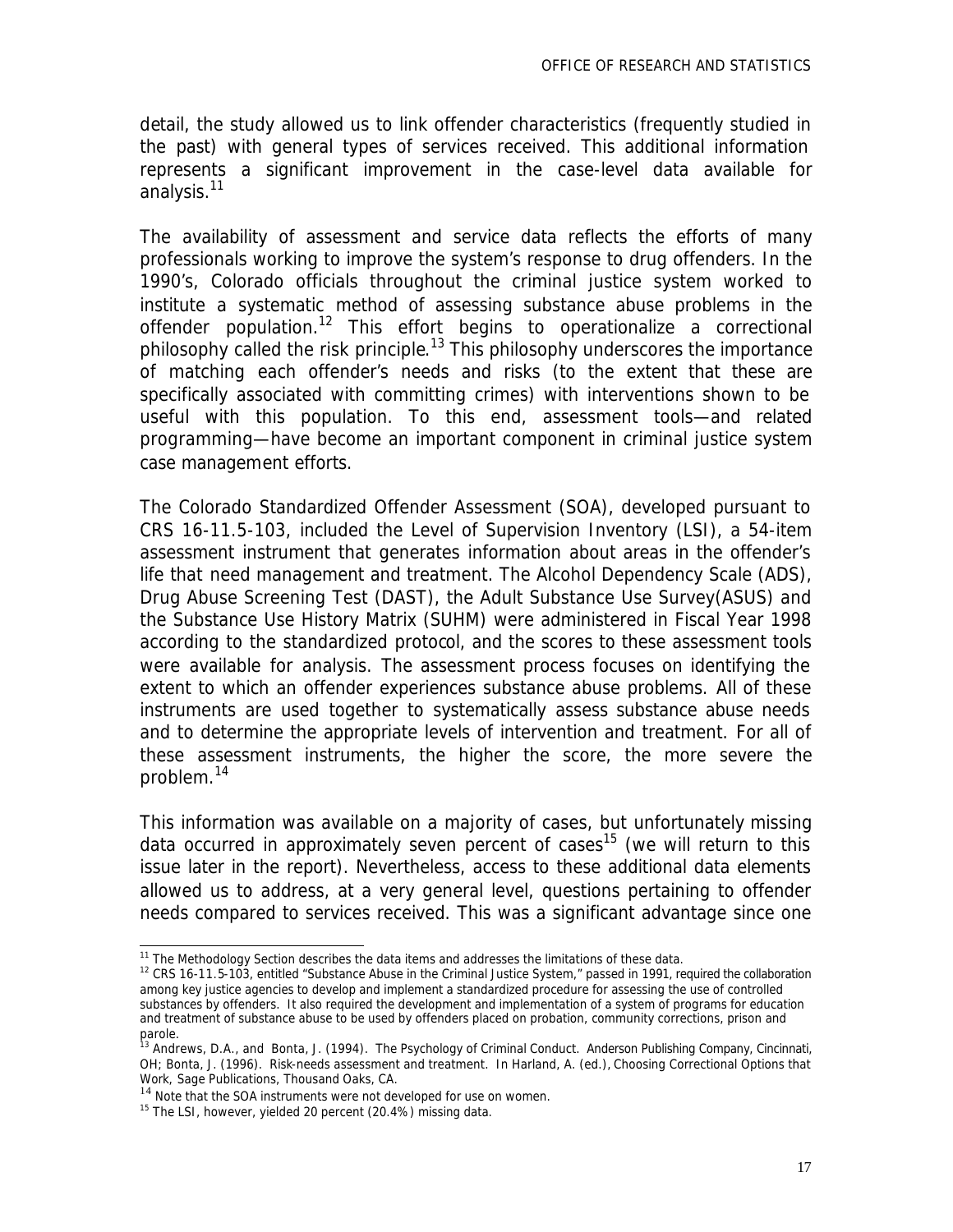of the research questions posed by policy makers concerned matching services to offender needs.

Other special correctional populations may be subject to other types of assessment. For example, the sex offender assessment is defined by the Sex Offender Management Board in its *Standards and Guidelines for the Evaluation, Assessment, Treatment and Monitoring of Adult Sex Offenders.*<sup>16</sup> Unfortunately, sex offender assessment data are not gathered on the Termination Form and were not available for quantitative analysis. Further, systematic assessment data for other groups of offenders with specific problems or service needs, such as the disabled, women, the mentally ill, and the elderly, were not available for analysis in the current study. The most complete assessment data pertained to substance abuse. However, each termination form has a place for case managers to indicate the three most important areas where the offender needs intervention, and this information was captured in the current study.

**Organization of this Report.** The next section describes the method we undertook to address the research questions outlined above. The Methodology section includes a discussion of the study's limitations. The research findings are presented in Section Three. Offenders who did and did not successfully complete their residential term are described first. The recidivism findings, offender characteristics and programming components that may contribute to offenders who remain crime-free for two years post release from community corrections are then presented. The final section includes recommendations, based on the findings presented in Section Three.

l <sup>16</sup> Most recently updated and revised in 1999, the SOMB *Standards and Guidelines* are available from the Colorado Division of Criminal Justice, 700 Kipling, Suite 3000, Denver, Colorado 80215.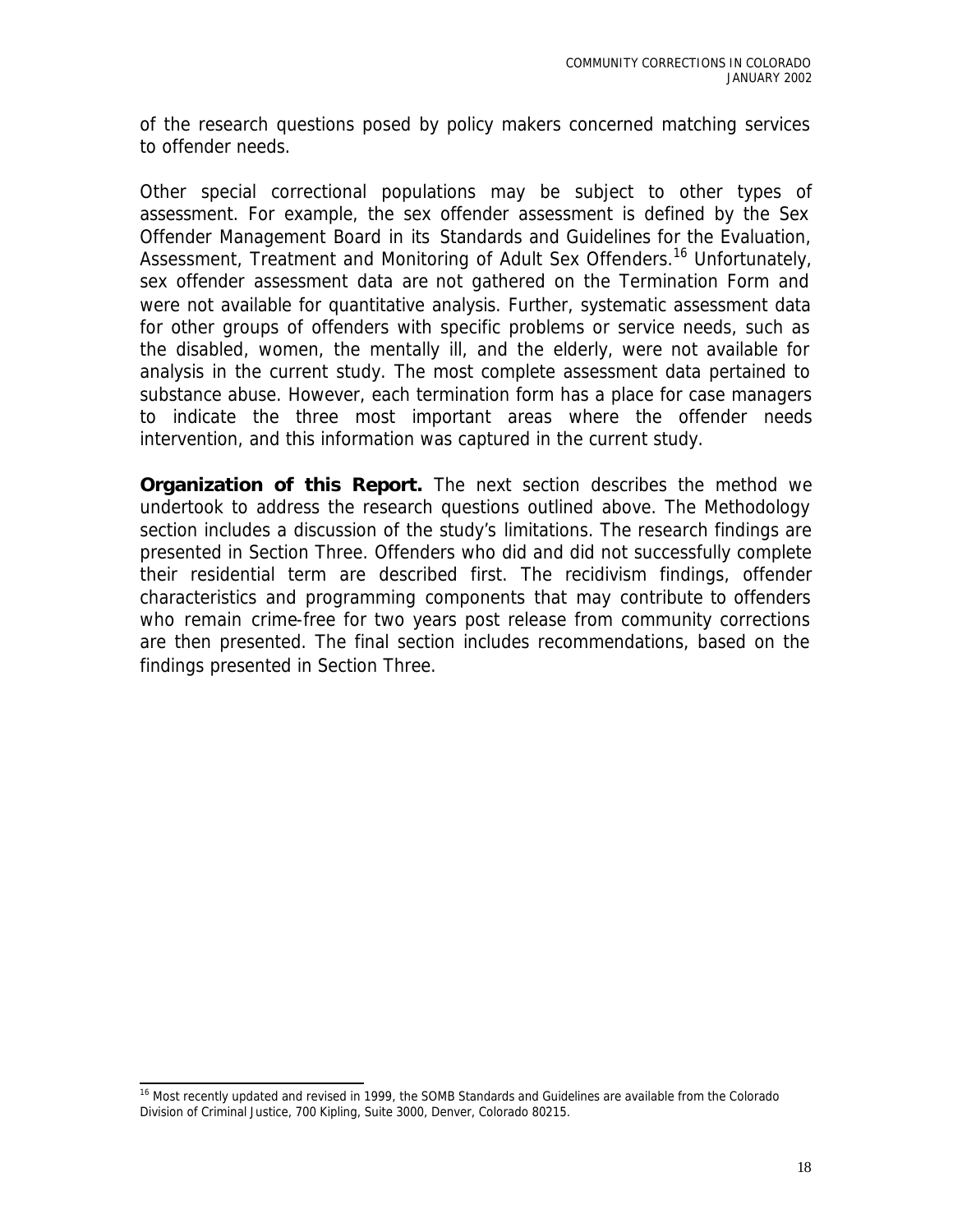## **Section Two: Methodology**

### **Data**

l

**Client Information.** Data were obtained from three sources. First, as in previous studies, client data were obtained from DCJ's Office of Community Corrections (OCC). For nearly 15 years, the OCC has required programs to complete a Termination Form for all offenders who leave the program. This three-page form, attached as Appendix A, includes demographic information, referral source, juvenile and criminal history, current crime and weapon data, drug use information, drug assessment scores, the three most important supervision plan objectives, a list of services received,  $17$  and the reason for termination.

Upon residential placement termination, halfway house personnel are required to complete this form and forward it to the OCC for data entry and analysis. The OCC database is instrumental in describing the population of offenders who occupy community corrections beds. As such, it is a key source of information for all policy research and program evaluation studies. These data, available on 2,574 men and 480 women, for a total of 3,054 cases in fiscal year 1998, provided the quantitative information for the current study.

**Site Visits and Observations.** Since the focus of the research questions pertained to assessments and services, the quantitative data needed to be augmented with additional information obtained from field research. For that reason, ORS researchers conducted site visits to each of the 25 facilities housing clients in fiscal year 1998. During these visits, researchers observed the activities of staff and offenders, including eleven cognitive/educational offender groups and approximately three staff meetings and client reviews.<sup>18</sup>

**Interviews and Focus Groups.** Researchers interviewed 206 staff and offenders. Interview subjects were selected using a convenience sample during the afternoons and evenings researchers spent at the facility. Researchers attempted to select staff based on their length of time in the facility. That is, those staff persons who worked in the facility during FY98 were preferred interview subjects.

Interviews included "then" versus "now" questions since case file data on offenders included those who terminated from the program two years prior (in FY98) to the field research (conducted in the fall of 2000). Staff who worked at

<sup>&</sup>lt;sup>17</sup> Services listed on the form include employment, alcohol, drug, mental health, money management, and academic or vocational training.<br><sup>18</sup> Client reviews are staff meetings where case managers discuss each client's progress and any concerns (i.e., write ups,

negative behavior, etc.) with the group. In the sessions we observed, staff had extensive discussions about the clients and shared information with everyone from security/ line staff to facility directors.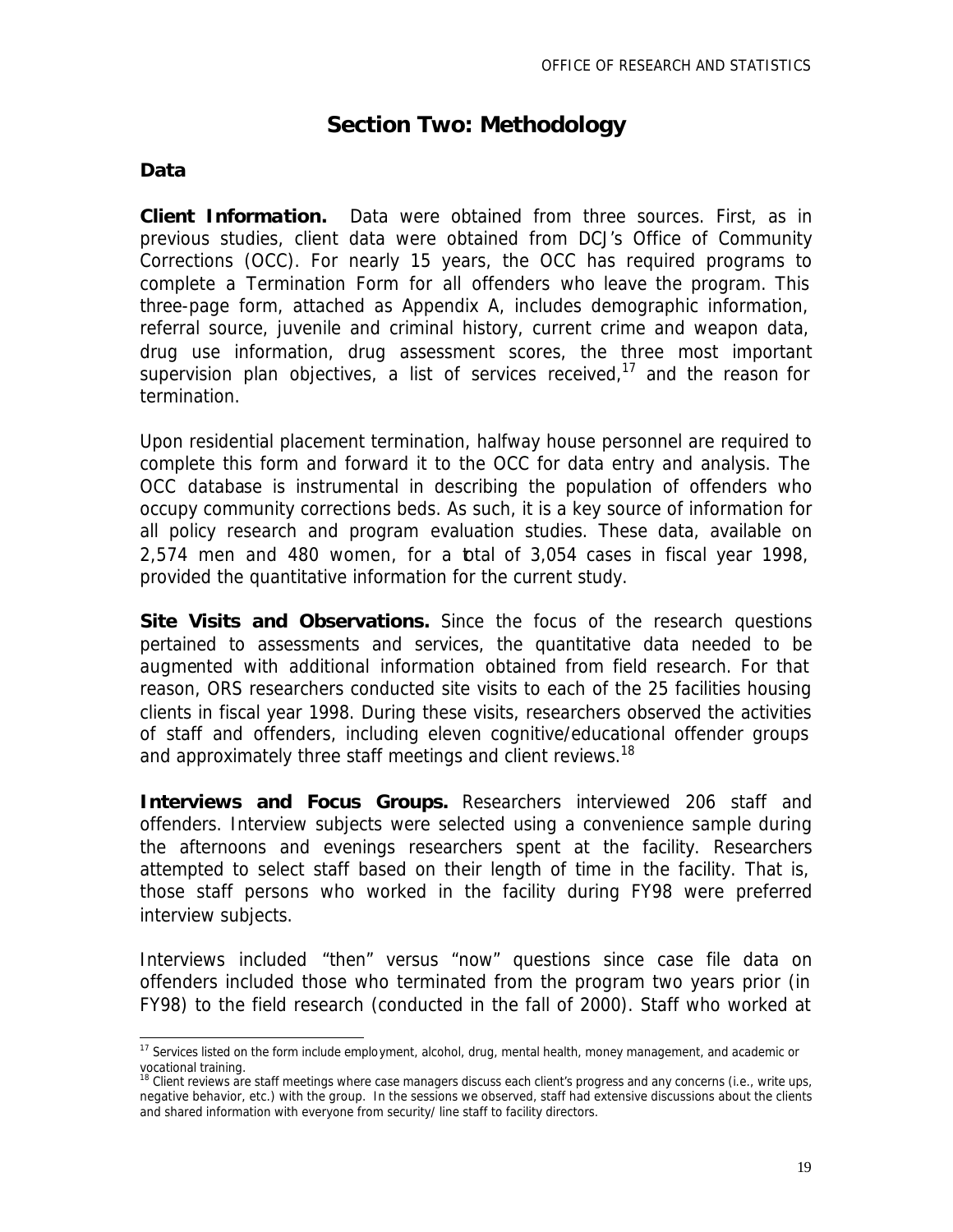the facility in FY98 were asked to reflect back on certain questions to describe, to the best of their memories, how they would respond to the same questions for the time period of FY98 and two years later at the time of the interview.<sup>19</sup> This time differential allowed researchers to explore some of the philosophical, political and programmatic changes over time.<sup>20</sup> Understandably, this method contains some limitations that are discussed in further detail later in the report. Many facilities unfortunately experienced high rates of staff turnover and did not have staff who began working during or before FY98. In these cases, researchers interviewed any available staff.

Focus group participants were selected by asking any offender in the facility if they were willing to participate in the focus group. In some cases, the time of day limited the number of focus group participants since many offenders were working when daytime groups were conducted.

Questions posed during offender focus groups and interviews primarily addressed services received, barriers to successful program completion, and issues pertaining to reintegration in the community following release from the halfway house. Interviews with administrators and staff focused on the goals of the facility, program philosophy, services provided, special populations, the assessment process, staffing concerns, barriers to successful client outcomes, and coordination across criminal justice system agencies.

**Document Analysis: Contract Exhibit A.** Annually, each program submits a program description, referred to as Exhibit A, to the OCC. This document provides information about anticipated expenses and describes services to be delivered to a certain number of offenders over the course of the funding cycle. Researchers reviewed archived facility documents and contract files for FY98 to gather service and cost information. Exhibit A also includes information on staffing patterns and salaries.

Since the site visits focused on gathering information about the present, the Exhibit A documents were important to provide program information for FY98, the time period represented from the client termination database. Prior to the site visits, ORS staff reviewed all Exhibit A attachments for each halfway house program. Although these data were useful for the site visits, they were generally not useful for the overall analysis because of the extreme variation across programs in the amount of information available in the Exhibit A attachments.

l

 $19$  Field research, interviews and focus groups were conducted in the fall of 2000, two to 3 years following the time period of the case file analysis. The FY98 case file cohort was necessary to allow offenders time to fail, or not, in the community following release from the facility.

 $^{20}$  We recognize the problems associated with memory recall in this approach. However, time and funding constraints significantly limited our methodological options for linking these two time periods.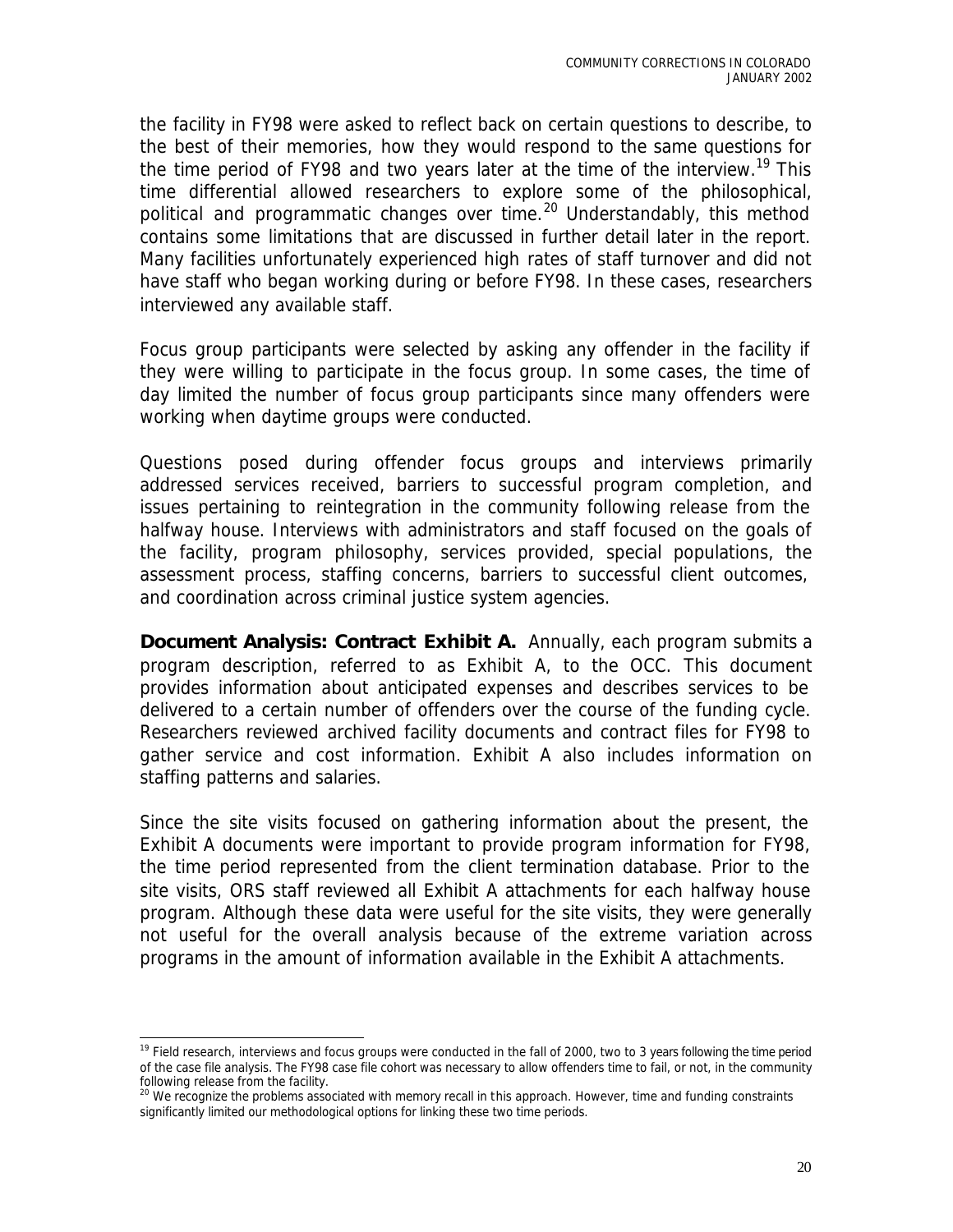### **Recidivism:**

**Successful Program Termination.** The first measure of success or failure for participants in community corrections is whether or not they complete the residential placement without a major incident leading to revocation. Offenders are terminated from the residential program for many negative reasons, including escape (being tardy by more than 2-4 hours), drug use, repeated house rule violations, or committing a new crime. Presumably, these offenders received consequences that resulted in greater custody restrictions since they were terminated from the program. Thus, only offenders who successfully completed the residential component of community corrections were included in the recidivism analysis.

**New Filing After 1- and 2-Years.** Recidivism was measured as a new felony or misdemeanor court filing within 24 months of successful program completion. To compare these results to our 1996 study, we also measured recidivism at 12 months after program completion. These data were obtained from the Colorado District Attorney's Council's (CDAC) "Blackstone" database. For each recidivating event, crime type, date of new offense, and severity of the offense committed were collected.<sup>21</sup>

l <sup>21</sup> Until recently, CDAC's Blackstone database was not used by the Boulder District Attorney's Office, so we obtained a data match directly from Boulder's Computer Analysts.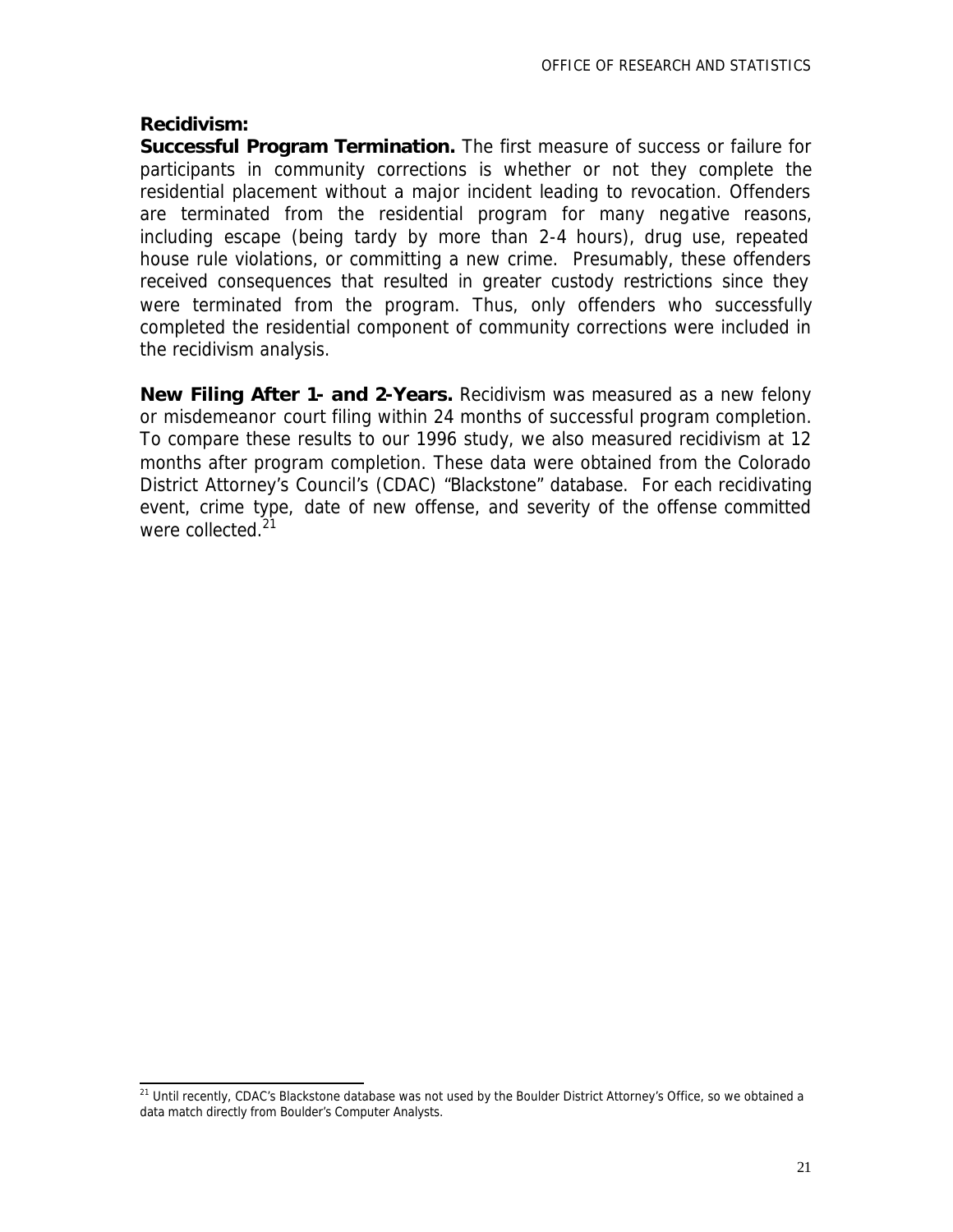# **Limitations of this Study**

**Data Available For Analysis.** More descriptive and reliable assessment information would improve the ability to describe the programming needs of this offender population. Interviews identified important sub-populations that require special assessments and services if corrections administrators hope to maximize the effectiveness of the community corrections system. In particular, offenders with serious mental illness, women, the elderly, offenders who are physically disabled, and non-English speaking offenders require special assessments and services. Many of these special populations overlap, but there are insufficient data to describe this phenomenon. Only very general data elements were available to describe and analyze information pertaining to the needs and risks of women, sex offenders, substance abusers and offenders with mental health problems. Information on literacy, reading level, and overall functioning would also be valuable to better understand service needs and offender outcomes.

Additionally, information about services provided, while available for the first time for quantitative analysis, remains incomplete. Information is unavailable regarding number of days in treatment, level of participation in treatment, and measures of the type of treatment delivered (UA testing, cognitive behavioral treatment, Alcohol Anonymous, etc.). The data available for this study did not allow for any description of services delivered. Thus, substance abuse treatment may refer to a wide continuum of services ranging from AA programming to intensive, long-term residential treatment. Policy makers and corrections administrators are particularly interested in the impact of programming on offender behaviors. Questions regarding what works, for whom, and under what conditions, are pressing issues for decision-makers. The development of data systems that collect this information is necessary to answer policy- and fundingrelated questions.

**Unmeasured Factors in Success and Failure.** Offender needs and services delivered only indicates opportunities for service delivery within the halfway house. Once offenders are released into the community, many unmeasured and unknown variables come into play that may or may not have anything to do with service delivery in the halfway house. One of the major risk factors for offending noted in the criminology literature is associating with delinquent or criminal peers.<sup>22</sup> The community corrections system is predicated on returning offenders to the jurisdiction from which they came, and this may undermine offenders' abilities to get a fresh start by returning them to an all-too-familiar environment. The re-entry environment is an important component of success or failure. We

l  $22$  Howell et al, 1995.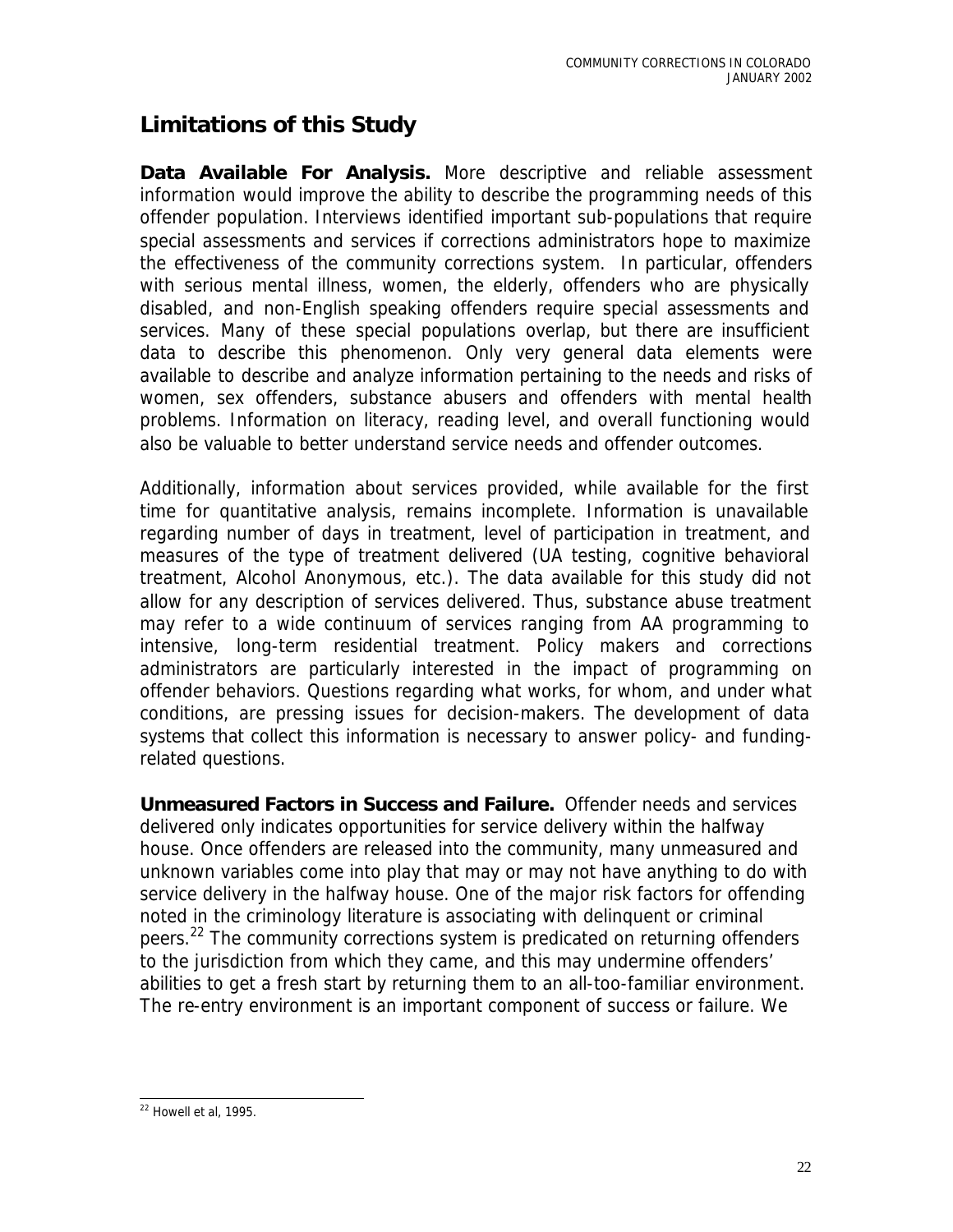were without time and resources to address this issue, and this is a study limitation. $23$ 

**Data Quality.** Since halfway house case managers complete the DCJ Termination Forms, the results of this study are only as good as the data entered on that form by community corrections staff. Staff turnover may affect the quality of the data recorded. Missing data were not uncommon, thereby making it difficult to get a complete picture of community corrections is FY98. Further, some information may be coded in error systematically, such as the "restitution paid" item on the form. Although each facility monitors spending by offenders, occasionally staff record the figure from the mittimus rather than tracking payments to the court for restitution. In this way, the figure reflects what was court-ordered rather than what was paid. Given that one of the values espoused by community corrections administrators is that offenders pay taxes and restitution, more care should be taken in accurately completing this item on the Termination Form. Finally, using termination data assumes that all staff in each of the 25 facilities codes the forms in the same way and that all case managers complete the forms accurately. We did not have the time or resources to evaluate the quality of these data. We have no reason to assume that errors in the data are problematic or systematic.<sup>24</sup>

**Time Frame (FY98).** To conduct a recidivism study, adequate time "at risk" must be built into the research design. That is, offenders must have adequate time in the community to either succeed or fail. Shorter time-at-risk means that only those offenders who fail early will be identified as recidivists. Longer followup periods are perhaps more accurate. However, the farther in time the programming occurred from the recidivating event, the less confident we are in the link between correctional programming and the offender's behavior. We obtained follow-up information for the 24 months following the date of each offender's release from the halfway house.

There are two alternatives to a study of this nature, and both are methodologically sound: 1) collect "real time" data (i.e., record events as they occur), tracking the group for the designated time period (this approach usually takes 12 months longer than the follow-up time period), or 2) collect historical data and recidivism data concurrently on a group of offenders (a "cohort") who were terminated from the program a few years prior. Then attempt to describe what services were available *then*, or describe services *now* but understand that

l

 $^{23}$  In fact, including the environment as a risk component in recidivism studies requires a significantly different research design than the one employed here. Addressing this issue requires a longitudinal study that identifies offenders while they are in the halfway house facility and then follows them to assess their peer group, neighborhood and lifestyle post release.

<sup>&</sup>lt;sup>24</sup> This issue about data quality was identified in the 2001 State Auditor's Office report on the Division of Criminal Justice. To obtain a copy of this report, visit www.state.co.us/gov\_dir/audit\_dir/2002/2002.htm.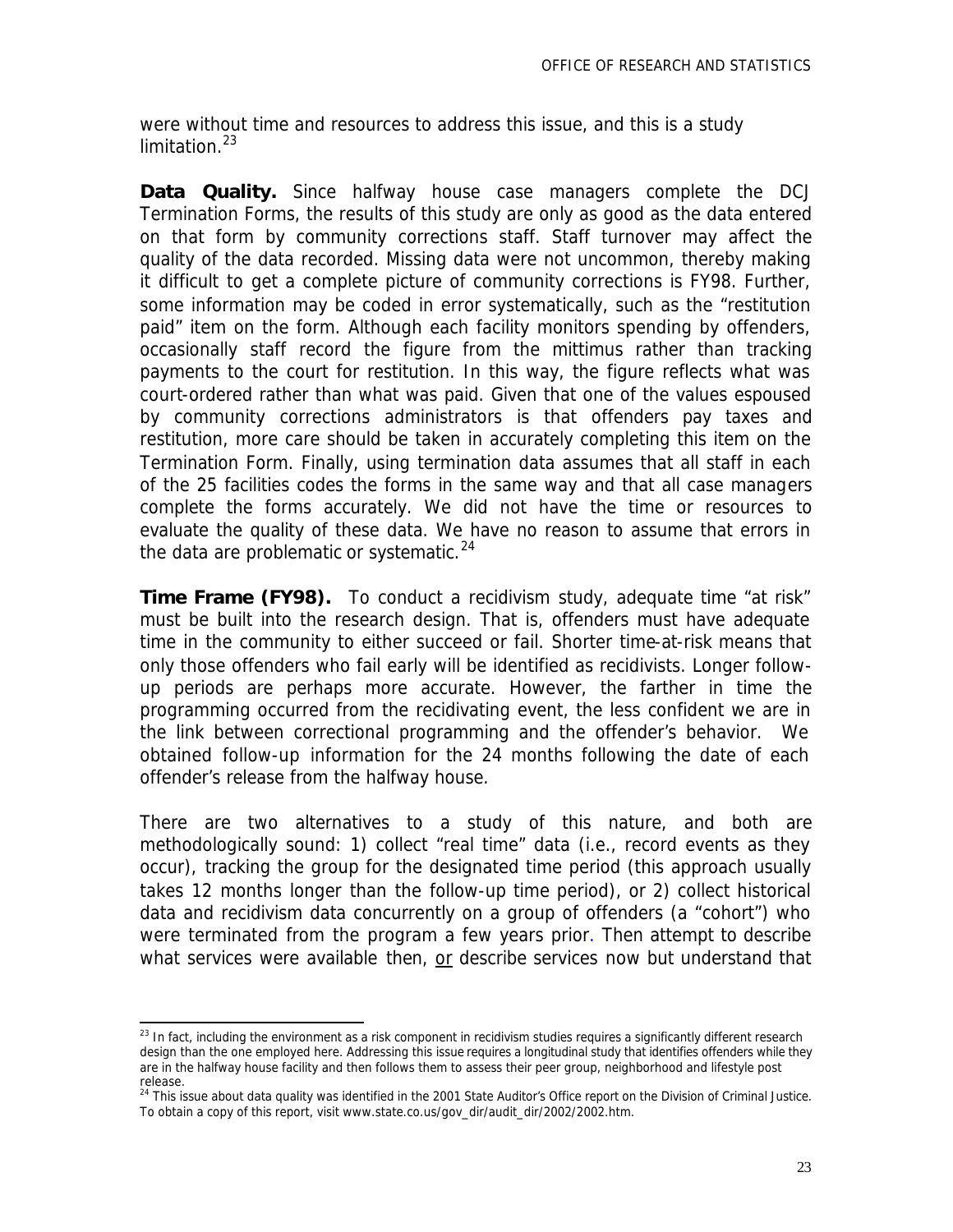no empirical link can be made between case outcome and services since the two occurred independently.

State officials who requested this study were particularly interested in the correspondence between offender needs and services obtained. The first approach is the preferred research method for a study of this nature. But policymakers wanted the study findings sooner than later, so the second approach was used. Facility administrators and staff were interviewed about occurrences in FY98, and services were described as observed during the site visits.

Another limitation of the study was the difficulty ensuring the accuracy of the qualitative data, especially the interview data. Forgetfulness and other memory problems impact the quality of the data. It is not surprising that much of the richness and detail about the inner-workings of each facility during FY98 was missing from the interviews with staff and administrators. Still, if only on a general level, an attempt was made to understand the philosophical approach and goals of each program in FY98.

A final limitation, touched upon earlier, is the lack of specific information about the services and programming provided to community corrections clients. Although some brief and important descriptions are provided here, programming is an integral part of the community corrections system. Thoroughly evaluating the assessment and programming processes, including the service delivery systems and the quality of the services, is vital to learning if the system is working as intended. A lack of time and resources precluded the ability to address this issue, and it represents a significant limitation to the study.<sup>25</sup>

l

<sup>&</sup>lt;sup>25</sup> The ORS is collaborating with Department of Corrections researcher Maureen O'Keefe who is directing a study of 4 drug programs operating within the state community corrections system. This study is funded by DCJ's Drug Control and System Improvement Program. To obtain more information, contact the Department of Corrections Office of Research and Analysis or visit www.doc.state.co.us.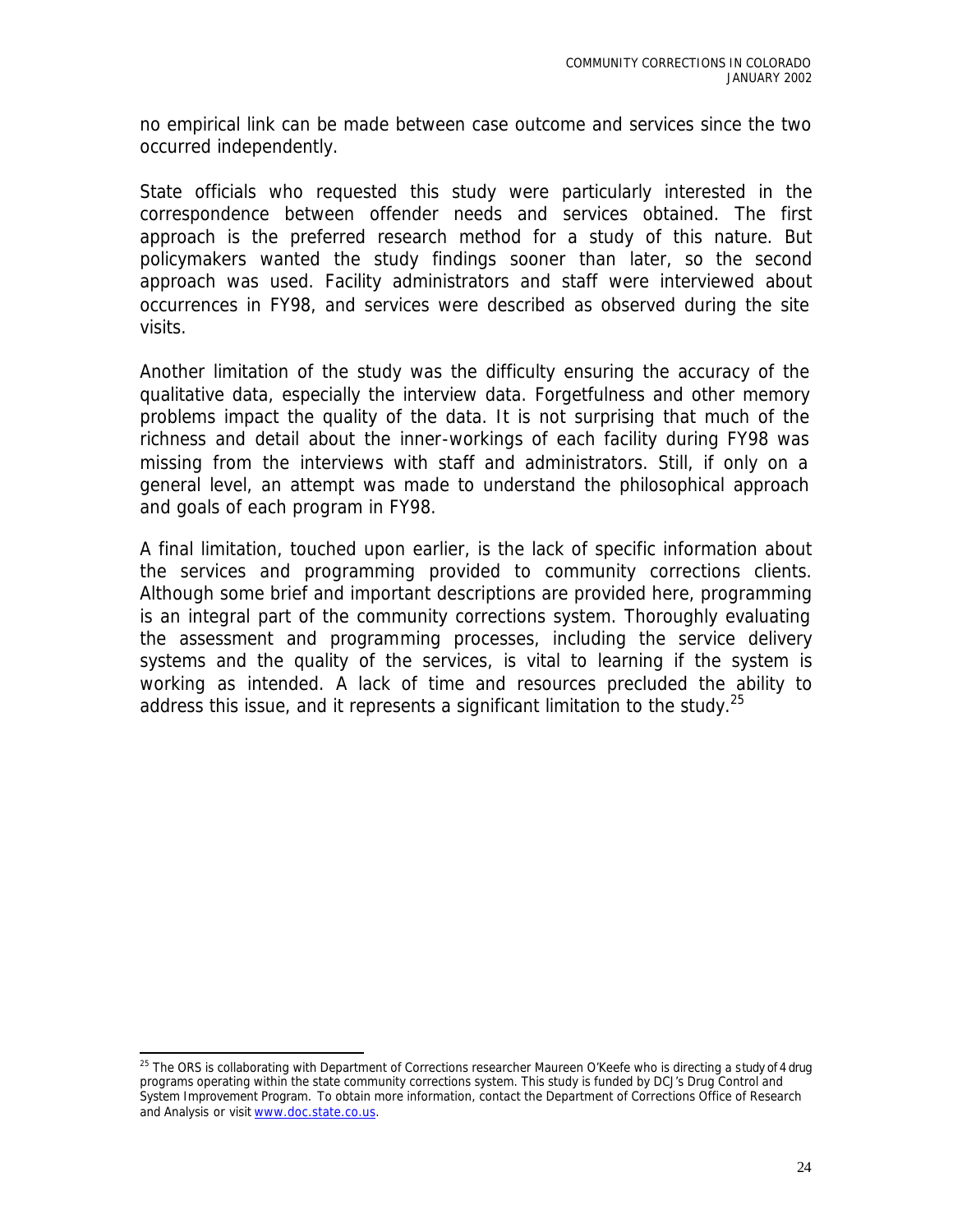### **Section Three Research Findings**

As described in detail in the previous section, this study presents data on 3,054 offenders who terminated from community corrections in FY98. Those who successfully completed the residential portion of the halfway house system were included in the recidivism analysis. Recidivism was defined as receiving a new court filing for misdemeanor and felony offenses. In the fall of 2000, to better understand the extent to which the program characteristics might influence client outcomes, researchers visited each of the 25 facilities. We interviewed 156 administrators, staff, and offenders and held 8 offender focus groups. Researchers spent one day at each site observing groups, case management staff meetings, and the daily functioning of the staff and clients. The findings from this study are presented below.<sup>26</sup>

### *Important Preface to the Research Findings*

It is important to preface the remainder of this section with one of the most important findings. We spent time in each of the 25 facilities that operated in FY98 and found that significant **program variation** exists across the halfway house system. The findings should be interpreted with this in mind, for *any information based on the system "average" will likely not represent the majority of facilities.* At a minimum, the 25 programs varied by the following:

- **Offender Seriousness.** The seriousness of the criminal history of offenders accepted into the halfway house varied significantly. Criminal history severity was measured using the ORS Criminal History Score, which is an index of an offender's past adjudications, convictions, placements and revocations. Collapsed scores range from 0 to 4, with 0 representing virtually no prior involvement in crime and 4 reflecting very serious offending histories, according to official record data. In FY98, the mean criminal history score across programs was 2.35, and programspecific mean scores ranged from 1.5 to 3.2. This wide range in criminal history scores indicates that some programs accepted violent and higher risk offenders, while others only accepted very low risk offenders with virtually no criminal histories. This variation in offender seriousness will impact the proportion of offenders who complete the program and remain arrest-free: *serious offenders are less likely to reach positive outcomes.*
- **Diversion/Transition.** The proportion of diversion versus transition offenders housed by each program also differed. This ranged from programs accepting only diversion or transition offenders to those who

l  $26$  A description of the sample is available in Appendix B.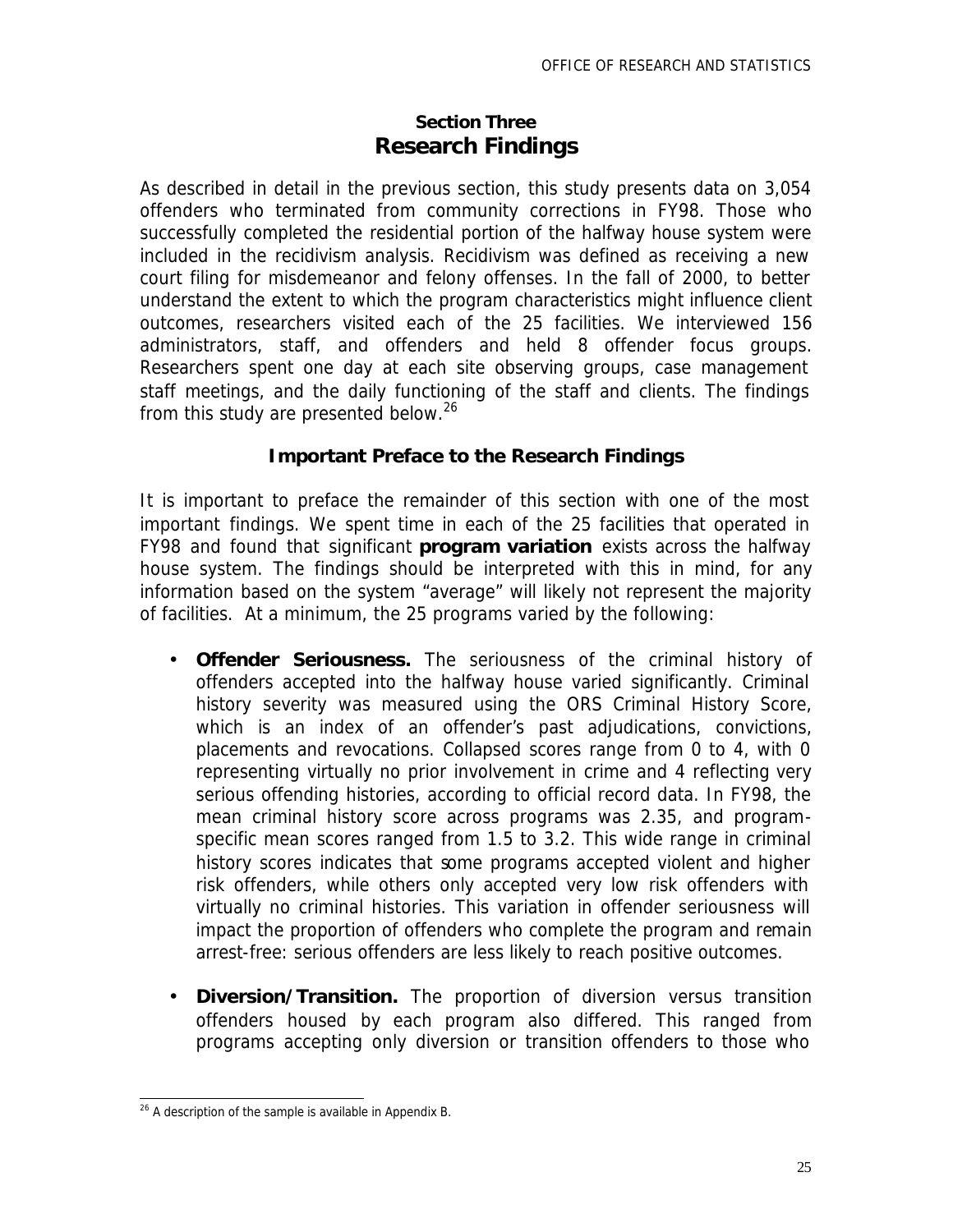accepted a generous mix of the two. $27$  Also a few facilities accepted boot camp and jail diversion offenders. Program outcome varied by the proportion of diversion and transition clients a program housed.

- **Service Availability.** Programs varied considerably regarding the services available to offenders in the community. Each facility varied in the process of selecting service providers. For example, in one facility, offenders were given a list with nearby treatment providers, and referrals were based on *location* of the services rather than the type of service or program. Also, the types of services available varied considerably across programs. Although most facilities had a list of providers and services for the offenders, some had more options than others. In some programs, staff indicated that they took a one-on-one approach with offenders and located services specific to their needs, especially when the needed service was not included on the predetermined list. This entailed additional effort on their part but, according to interview data, these staff felt it was an important component to making needed services available.
- **Free-of-charge services.** Some services were offered free-of-charge, but the number of services offered free to offenders in each facility varied significantly. One facility offered *all* in-house services to offenders free-ofcharge. This facility also required that these in-house service providers have substantial educational and practical experience. At the other end of the continuum, many facilities offered very few free services to offenders, both in FY98 and at the time of our site visits.
- **Quality of Services.** The quality of services provided in each facility differed. Cognitive groups observed by researchers ranged considerably in quality, and also in expected comprehension level. For instance, in some facilities, cognitive groups required offenders to have high level reading abilities to understand the material. In one group, participants had difficulty with discussion material and the facilitator did not respond to reading and language barriers that were obvious to the researchers. For example, in this group, two offenders declined to read aloud and when the group facilitator required an explanation to the group as to why they were not participating, the offenders used very broken English to justify their inability to participate. The facilitator continued to attempt to compel these offenders to read from the handout that, according to the researchers, was written at a college level. Interview data also revealed that some facility staff played video documentaries that were seemingly unrelated in content to the required group topic. Staff facilitators in other houses embraced a more interactive style with relevant content. According

l <sup>27</sup> See Table 10 in Appendix B for the proportion of diversion versus transition offenders for each program.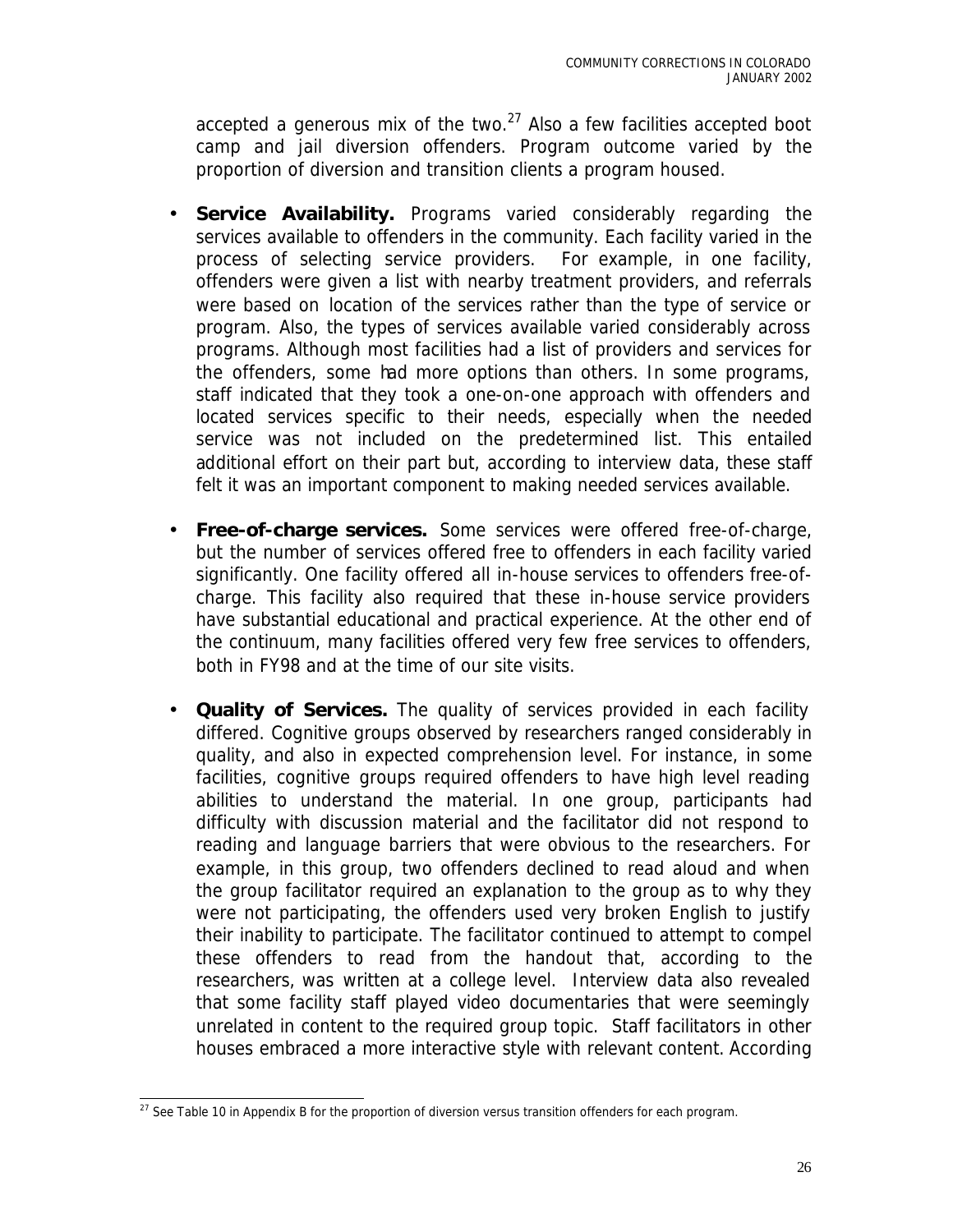to interviews and observations, services were not monitored for quality by community corrections administrative or supervisory staff. <sup>28</sup>

- **Program Staff.** Staff qualifications varied across facilities. This variation includes facility requirements for training, education and experience of all staff. Interview data revealed that low salaries attracted personnel with little or no experience and skills. It is not surprising, then, that most facilities experienced a high rate of staff turnover. This topic is discussed in more detail later in the report.
- **Program Ideology.** Philosophical beliefs about corrections and community reintegration, upon which each program is based, differed significantly. Interview data reflected philosophies that ranged from the importance of offenders serving their time as if they were in a prison-like setting, to more therapeutic models that embraced treatment and rehabilitation. The philosophical basis for each facility appeared to impact everything from service availability and delivery to day-to-day functioning of the program. Comments like, "[the Director] is the king and expects the regime to perform"  $29$  and "this is just like jail"  $30$  illustrate the prison-like modality utilized in one facility. In some facilities, research staff observed halfway house staff yelling at offenders. Conversely, comments like, "we could hammer clients everyday if we wanted to, but we put ourselves in their position and treat them as individuals"  $31$  and "we don't just warehouse them<sup>"32</sup> depicted staff attitudes at houses adopting therapeutic models. Sometimes, the ideology varied within each facility. In these cases the administrators, case managers and line staff differed in their perceptions about the purpose of the program. The philosophical ideology adopted by staff is likely to impact a client's overall experience in community corrections.
- **Program Size and Location.** Some facilities housed a large number of offenders, while others accommodated very few. In 1997, the number of beds in each facility ranged from 30 to 183. Additionally, the location of each facility within a community differed substantially. One program was located near a college campus and others resided in industrial areas. Some were in the middle of a large urban area and others were in very rural locales. Many program staff and administrators in rural areas

l <sup>28</sup> The Colorado Sex Offender Management Board has issued *Standards for the Evaluation, Treatment, Behavioral Monitoring and Supervision of Convicted Sex Offenders* (1999, rev.). Six facilities have Alcohol & Drug Abuse Division (ADAD) licensure for offender specific substance abuse treatment. DCJ's Community Corrections Unit does, however, have Standards that facilities are to follow. To obtain a copy of these Standards, contact DCJ's Office of Community Corrections at 700 Kipling St., #1000; Denver, CO 80215 or visit www.cdpsweb.state.co.us.

<sup>&</sup>lt;sup>29</sup> Interview with a female client.

<sup>&</sup>lt;sup>30</sup> Interview with a male client.

<sup>&</sup>lt;sup>31</sup> Interview with a Program Coordinator.

<sup>&</sup>lt;sup>32</sup> Interview with a Case Manager.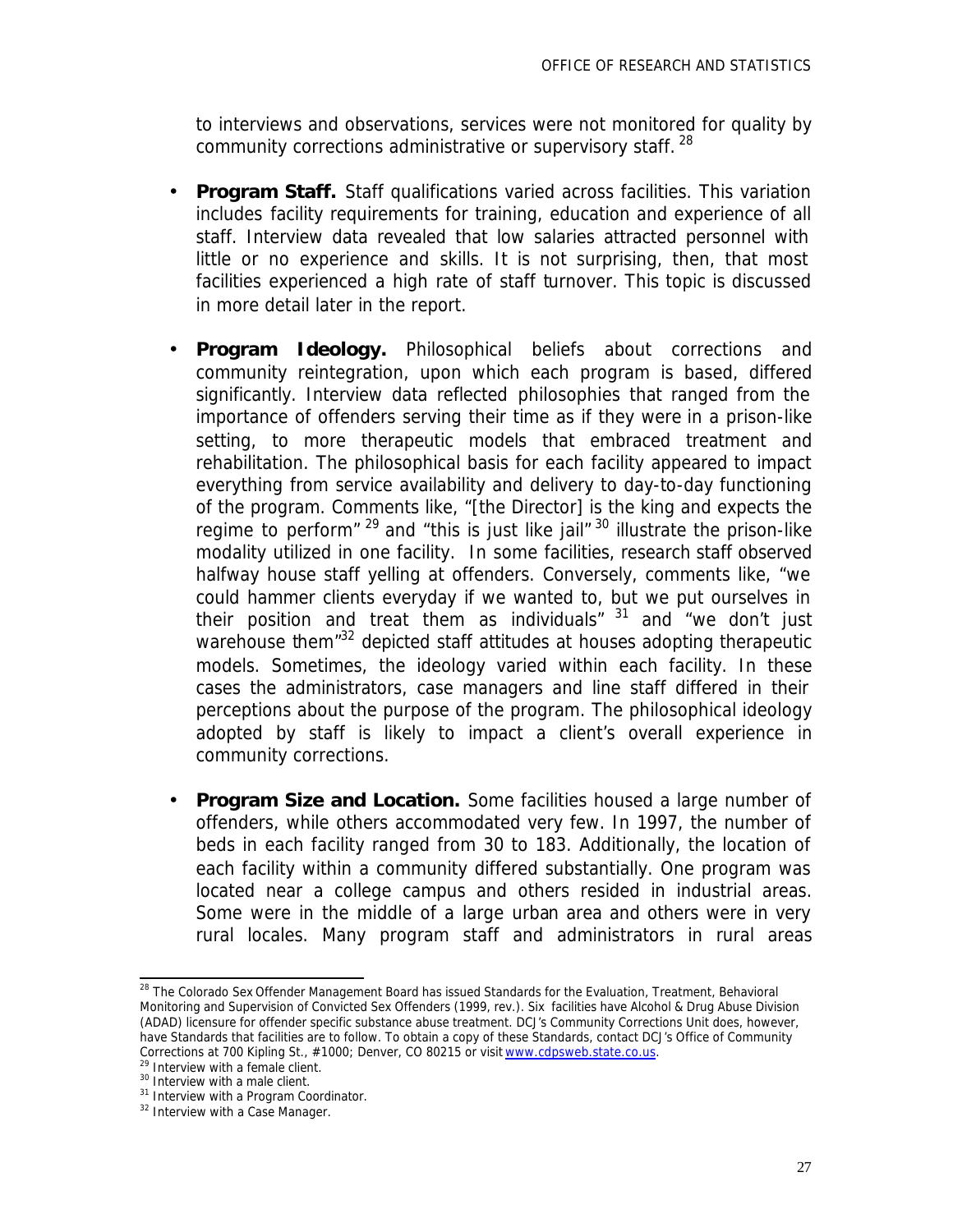reported difficulty recruiting qualified staff and accessing service providers in their area. This means that some services were unavailable to clients, and some program staff may be under-qualified for their positions.

• **Special Populations.** The extent to which the programs accept and manage special populations also differed.<sup>33</sup> Special populations identified in this study include the seriously mentally ill, female offenders, sex offenders, substance abusers, elderly, physically disabled and non-English speakers. According to interviews, many programs accepted very few special needs offenders. A few programs accepted large numbers of very high-risk offenders, including sex offenders. A small number of programs accepted seriously mentally ill offenders. Some facilities accepted small numbers of special population offenders but they were often housed with general population offenders. Including coed facilities, twenty programs accepted females. Nearly all facilities indicated that a large proportion of their residents were substance abusers. Many facility staff expressed the difficulties inherent in housing special needs clients with general population offenders, since this can distract from properly addressing their individual needs. $34$  See table 16 in Appendix B for a description of special populations accepted by each program.

In sum, it is important to interpret the findings presented below within the context of this sizeable variation across programs. Program completion rates are greatly impacted by the characteristics of offenders accepted in the program. Program characteristics such as services available, administrator/staff philosophies, staff qualifications, and risk and need may also affect offender performance.

l  $33$  The local boards must first accept offenders, so this variation reflects both the board's and the facility's decision to

accept or reject special populations.<br><sup>34</sup> This was repeatedly mentioned as a problem by offenders and staff in facilities housing both men and women together. Also, housing high risk offenders such as sex offenders with general population offenders can hinder treatment progress and these offenders can become targets within the facility.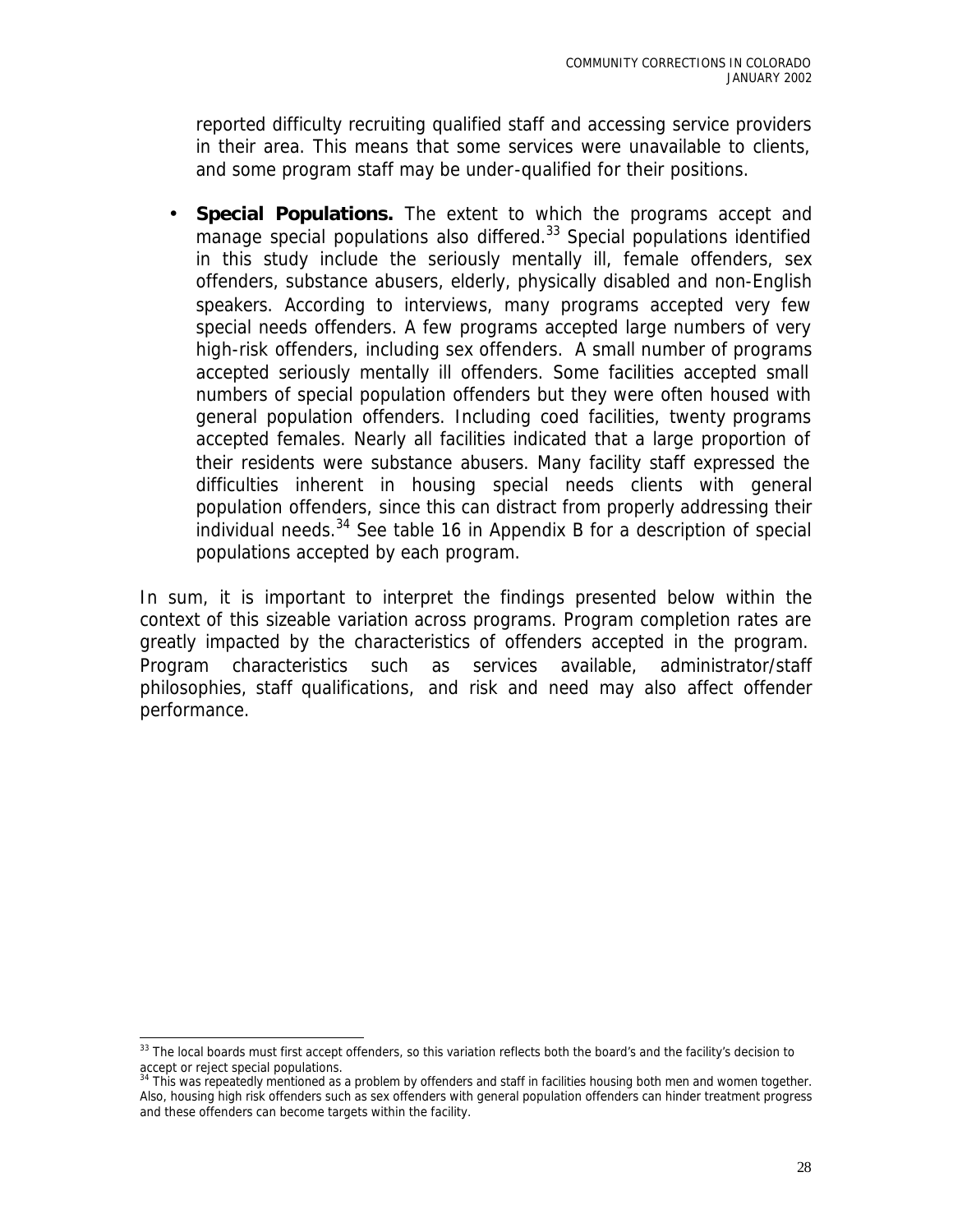# **Program Completion**

In FY98*,* nearly two-thirds (62.0%) of over 3,000 offenders completed community corrections, illustrating a considerable improvement over findings from previous studies. Less than 3 percent (2.4%) of Community Corrections clients committed a new crime while in the halfway house. Approximately 16 percent (15.8%) escaped, which is a decrease in escapes from the 1994 study that found roughly 19.6% escaped. Nearly one in five offenders (19.8%) failed due to technical violations. However, many staff indicated that failure to complete the community corrections program is not always considered a "program failure" since they successfully intervened before a new crime was committed.

In 1989*,* less than half (44.4%) of the 1,796 offenders who entered community corrections successfully terminated from the program. Of the 66 percent who failed the program, 17 percent walked away (escaped), nearly 28 percent were revoked for technical violations, and fewer than 3 percent committed a new crime<sup>35</sup> while housed in community corrections. This information is presented in table 2 below.

| <b>FY</b> | <b>Program Completion</b><br>Rate (statewide average) | $10000$ and $17700$ .<br><b>Program Failure</b> |               |       |  |
|-----------|-------------------------------------------------------|-------------------------------------------------|---------------|-------|--|
|           |                                                       | <b>New Crime</b>                                | <b>Escape</b> |       |  |
| 1998      | 62.0%                                                 | 2.4%                                            | 15.8%         | 19.8% |  |
| 1993      | 55.1%                                                 | 3.0%                                            | 19.6%         | 22.4% |  |
| 1989      | 44.4%                                                 | 2.7%                                            | 17.0%         | 27.8% |  |

# **Table 2. Program Completion Rates and Failure Reasons for 1989, 1993 and 1998.**

In FY 98, program completion rates ranged from 34.5 percent to 74.7 percent across the 25 halfway houses. Figure 1 details program completion and recidivism rates for each facility.

NOTE: When reviewing these rates by facility, it is important to remember the high level of variation across programs, particularly in the acceptance rate of higher risk offenders (as indicated by the criminal history score). Criminal history is but one offender variable; other offender characteristics, along with program characteristics, affect client outcomes. These are a few reasons that the client outcome rates cannot be directly compared from program to program since each facility functioned quite differently.

l <sup>35</sup> In this group, two offenders died and 12 were transferred to jail on a warrant. For nearly 60 cases, outcome could not be determined (English and Mande, March, 1991, Table 2.3).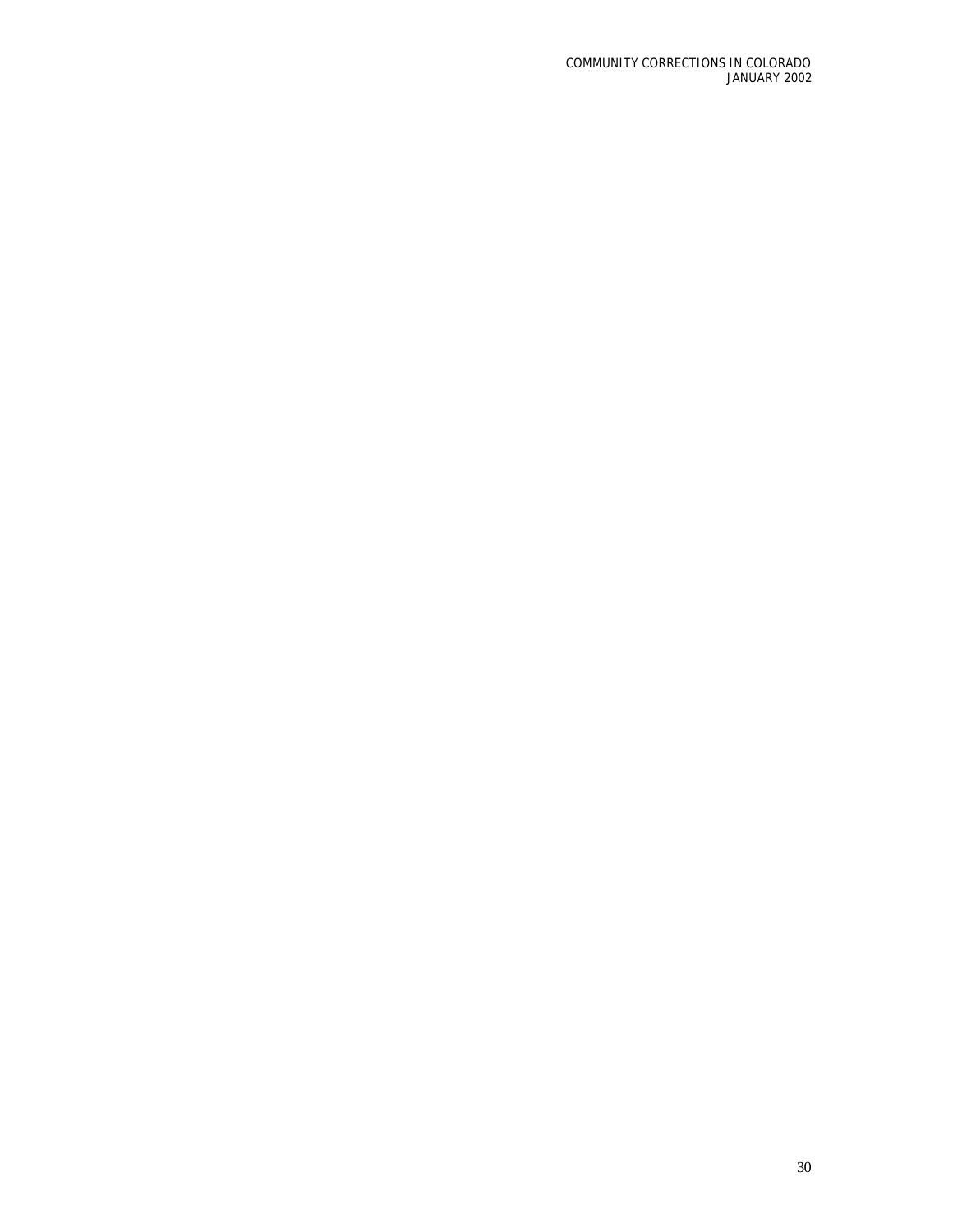

## **Figure 1. Outcomes by Criminal History Scores**

Succ Term  $\Box$  No Recid  $\land$  Crim Hx

31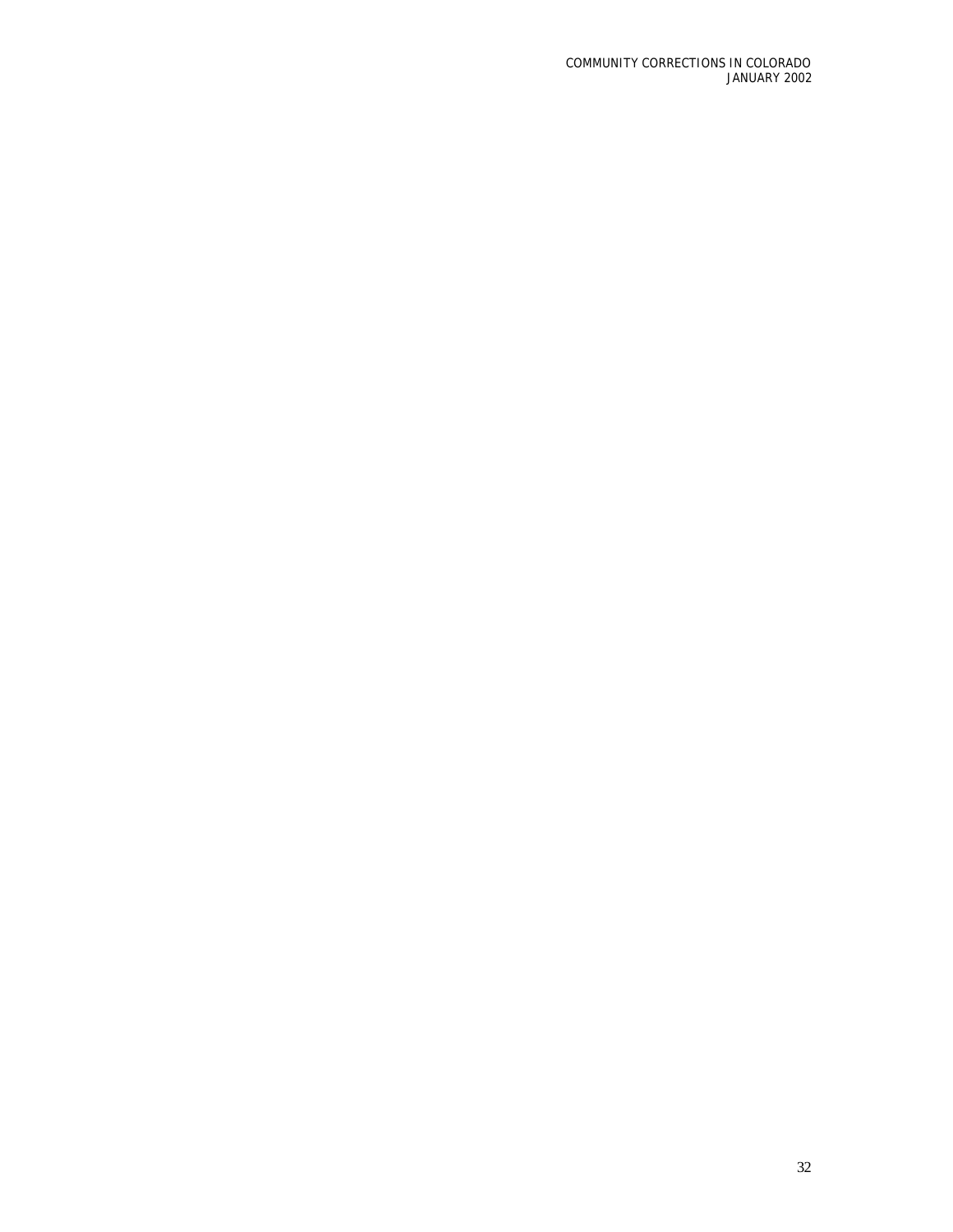#### **Participation in Programs is linked to Success.**

Participation in services was statistically linked to program success. Offenders who participated in the following services were significantly more likely to complete the program successfully: $36$ 

- substance abuse treatment,
- mental health services, and
- budget planning. $37$

Similarly, offenders who participated in multiple services were more likely to successfully complete the halfway house program. That is, the more services offenders obtained during their time in residential community corrections, the more likely they were to successfully complete the residential program. This was found for both transition and diversion clients.



Participation in multiple services may mean that these offenders were kept busy and their lives were more structured compared to those who participated in fewer services. Interview data revealed the importance of structure in offenders' lives. Some offenders discussed how helpful a gradual decrease in structure was to their success in the community.<sup>38</sup> Similarly, offenders and staff said that staying busy allowed them to focus on pro-social activities. One director believes

l

<sup>&</sup>lt;sup>36</sup> Unfortunately, we have no information about the nature or quality of these services; evaluating the services provided was beyond the scope of this study.

 $37$  Significant at p<.001 for all services.

<sup>&</sup>lt;sup>38</sup> This topic is discussed in more detail later in the report.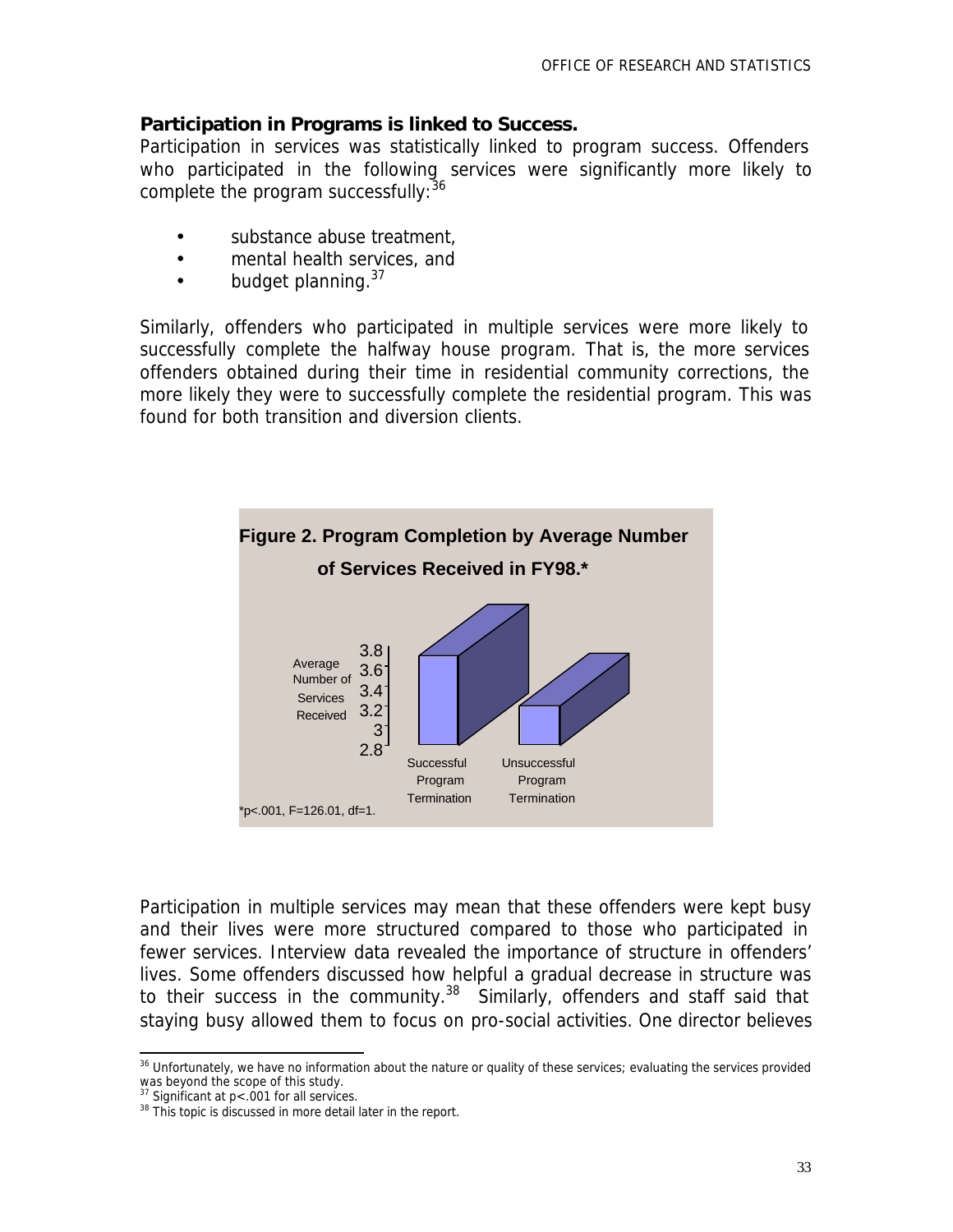that people "know what they learn as children," and this director sees the halfway house as an opportunity to show offenders "another world and another way to live."

Sometimes offender needs<sup>39</sup> and services provided were not well matched. The following statewide averages reflect disparity in needs and services in certain facilities:

- **Education/Vocational Training.** Less than half (46 percent)<sup>40</sup> of offenders who needed these services received them. One client reported that his vocational training gave him the opportunity to prepare for a job by learning the skills involved, rather than "being dropped off with \$100 in your pocket."<sup>41</sup> See figure 3.
- **Budgeting Assistance.** Over one-fourth (27 percent) of offenders who needed these services did *not* receive them. One client said that he watched many young people come into the program with no budgeting skills, but when they get help with this issue, they end up knowing how to pay bills and manage their finances. See figure 4.
- **Employment.** Nearly half (40 percent) of offenders who needed employment related services did *not* receive them. In one program that provides a construction job training program, a client said that he would not have obtained such a "good job" without this training. See figure 5.
- **Substance Abuse.** Of the 85 percent of community corrections clients with an identified substance abuse problem, 87 percent received alcohol or drug services and/or treatment. This finding does not mean that the offenders received specific substance abuse treatment, rather it could refer to educational groups or 12 step programs. We have no indication of quality of services or level of participation by clients. See figure 6.

Nearly every offender was assessed by the Level of Supervision Inventory (LSI), a 54-item scale that determines risk and need levels.<sup>42</sup> According to interview data, the intervention plan reflected the needs identified in the LSI assessment.<sup>43</sup> Some facilities used additional assessments to evaluate offender needs. Still, since such a gap in services exists, the extent to which these assessment tools are used to determine service delivery is likely low. These assessment tools are

l <sup>39</sup> These needs were defined using documentation from the DCJ Termination Form. One item on the form requires case managers to prioritize the top three treatment needs of each offender. We recognize that some offenders may have had additional needs for services that were not assessed or documented.

<sup>40</sup> Percentages in this section are rounded to the nearest whole number.

<sup>41</sup> Offenders are released from prison with a bus ticket to their parole destination and a check for \$100.

<sup>42</sup> Peer I did not use the LSI.

<sup>&</sup>lt;sup>43</sup> LSI data was missing for 20.4% of the cases.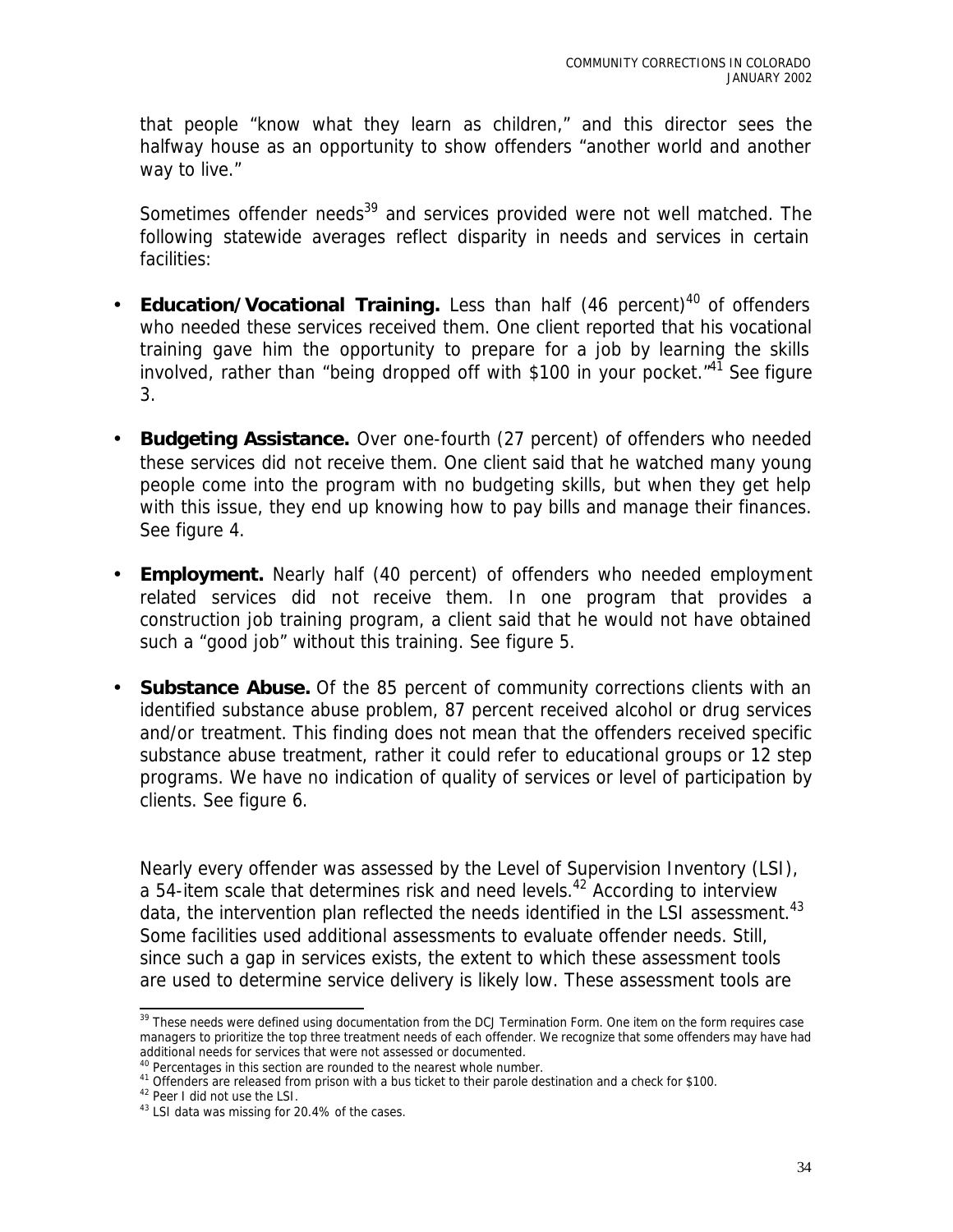administered at intake, and as we shall discuss later, high and low scores are correlated with case outcome (see recidivism section below). Nevertheless, the LSI score may not be used consistently by some programs to determine appropriate services for clients.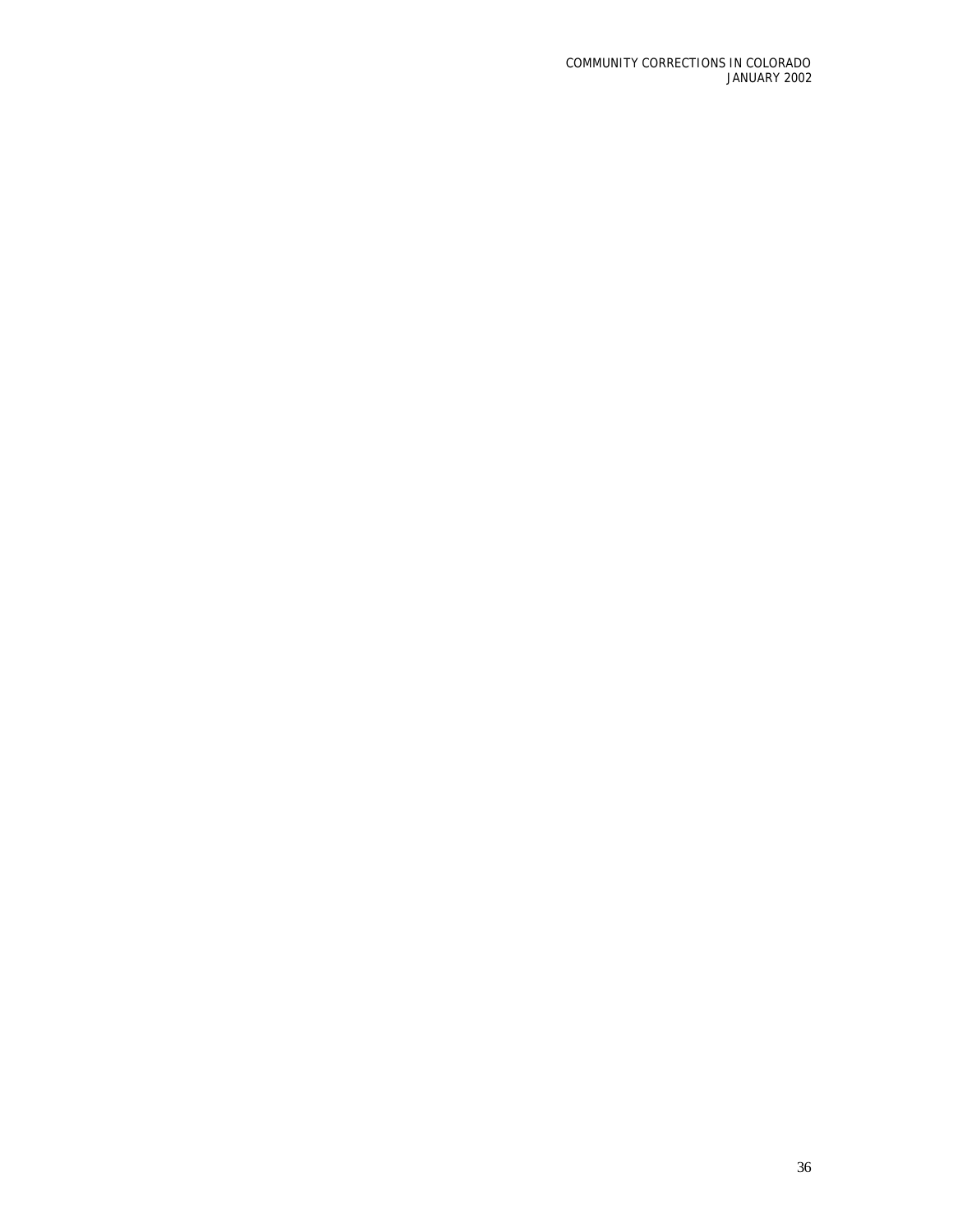

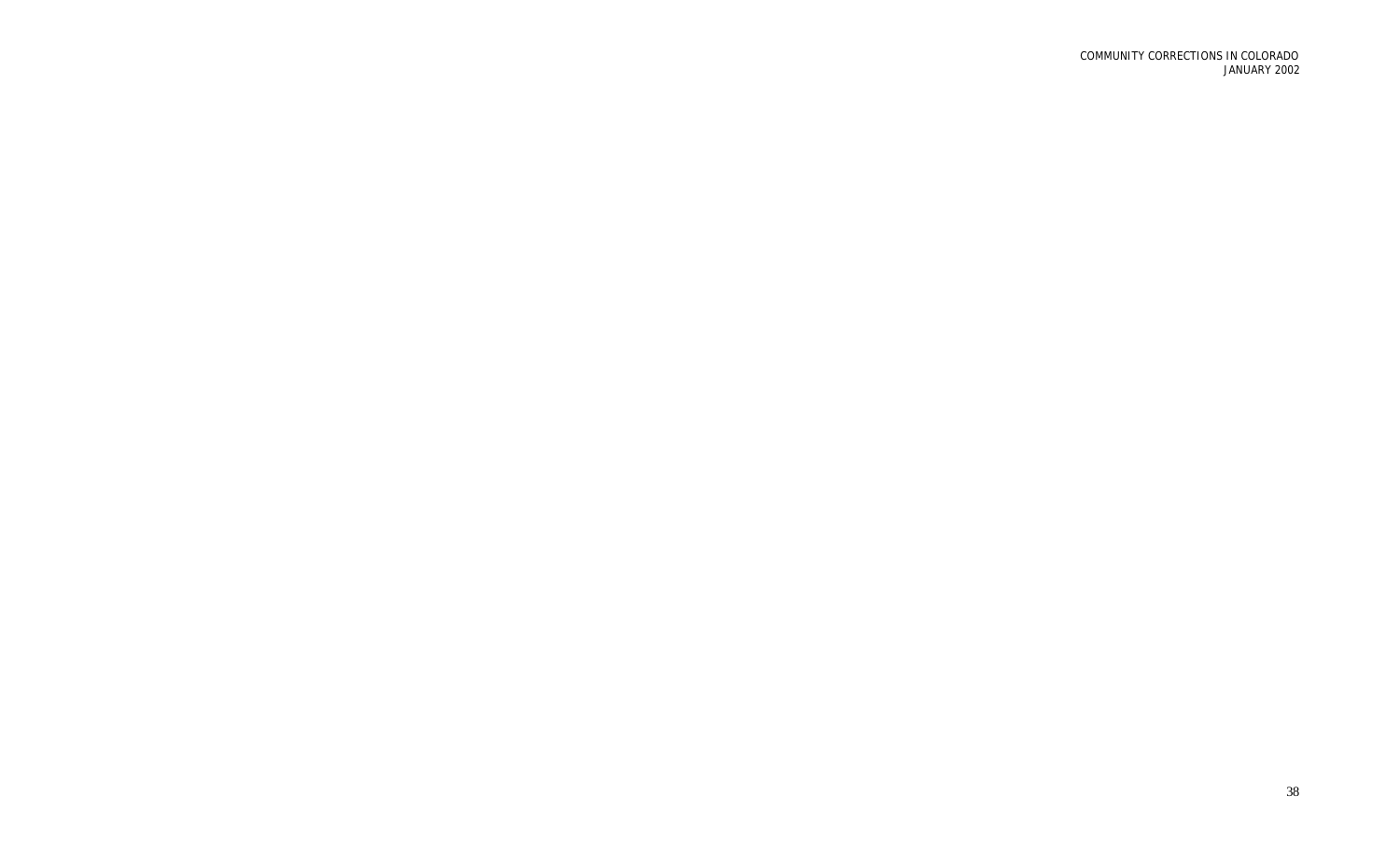

# **Figure 4. Money Management Services Needed vs. Services Received**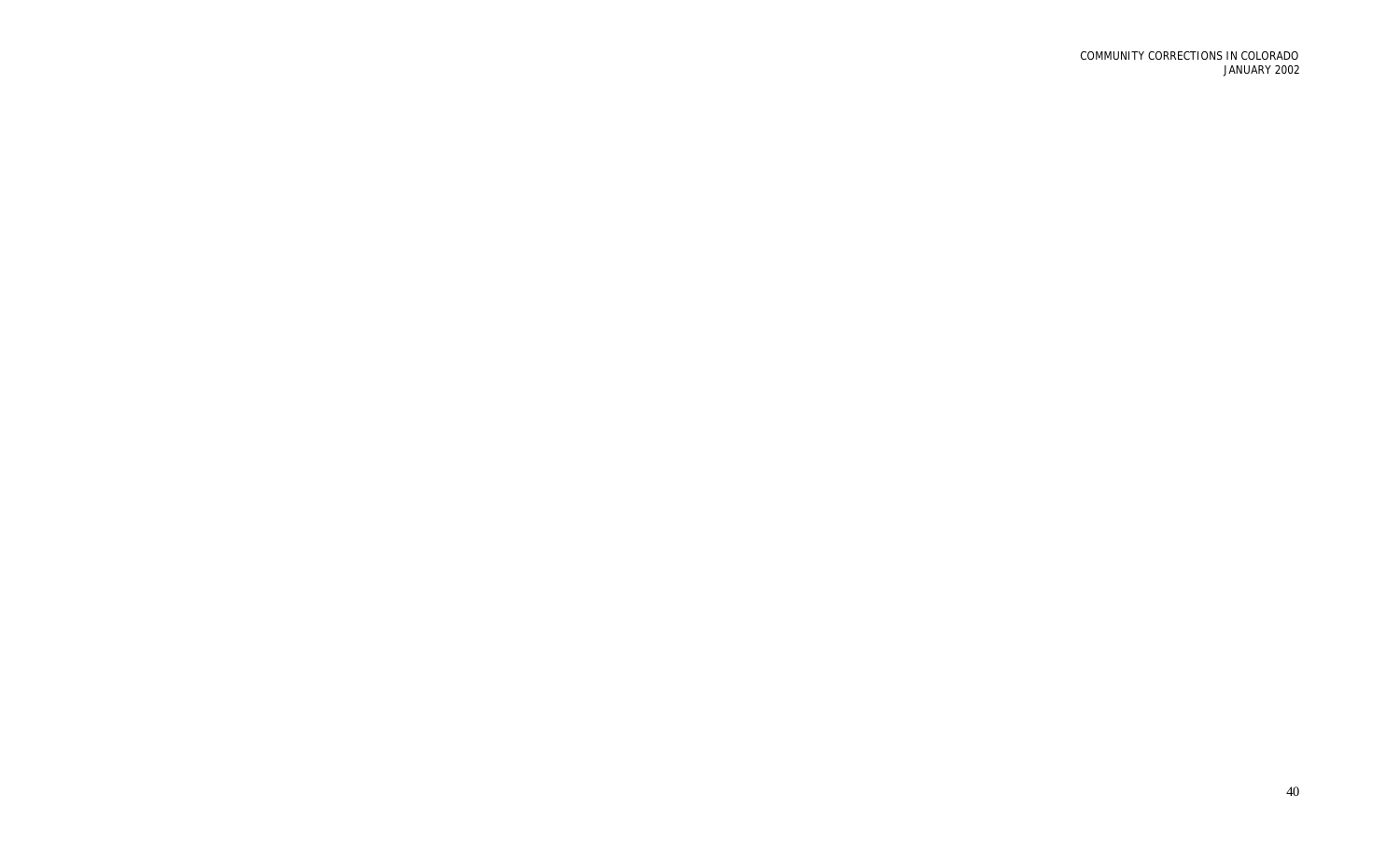

# **Figure 5. Employment Services Needed vs. Services Received**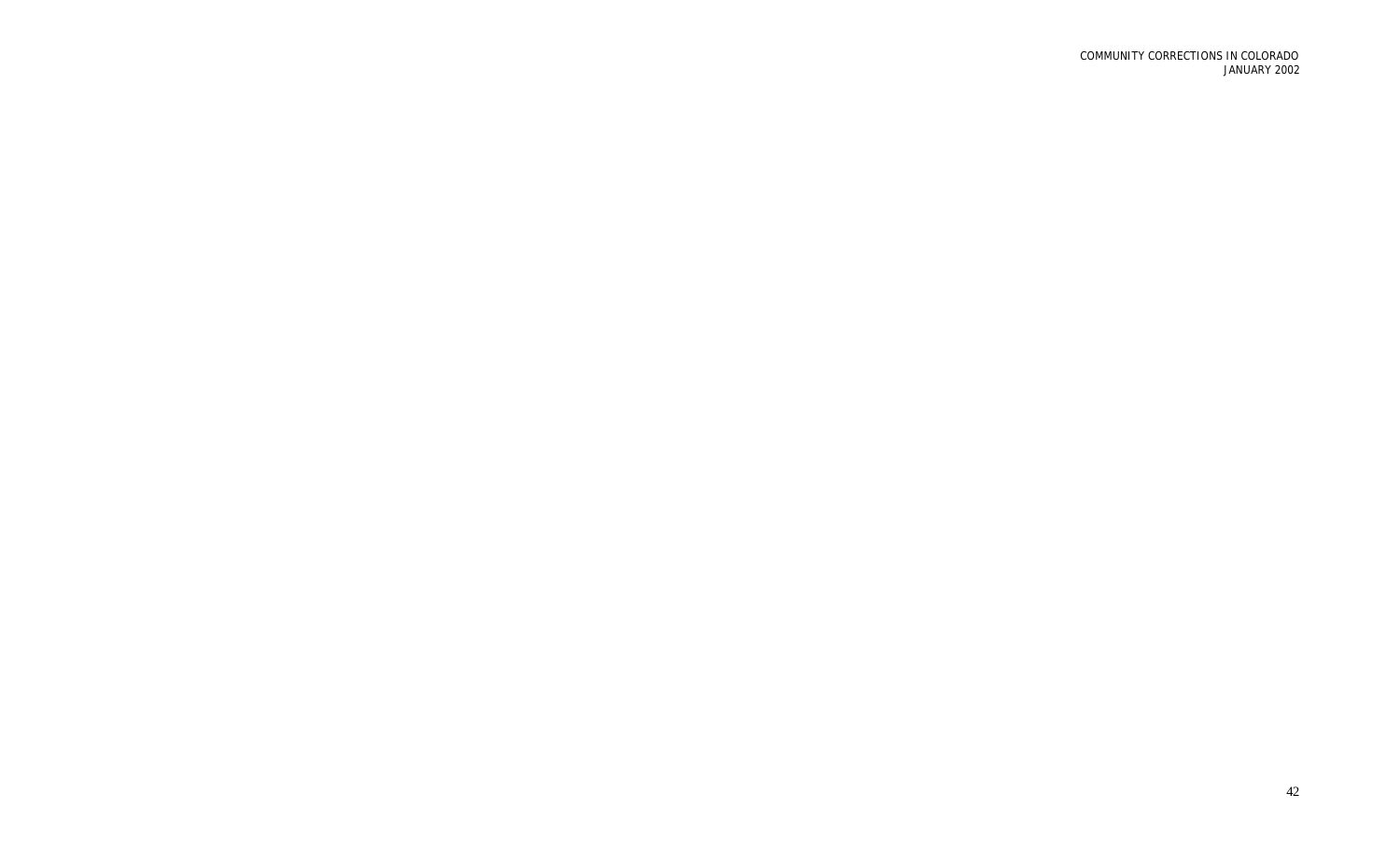

**Figure 6. Substance Abuse Treatment Services Needed vs. Services Received**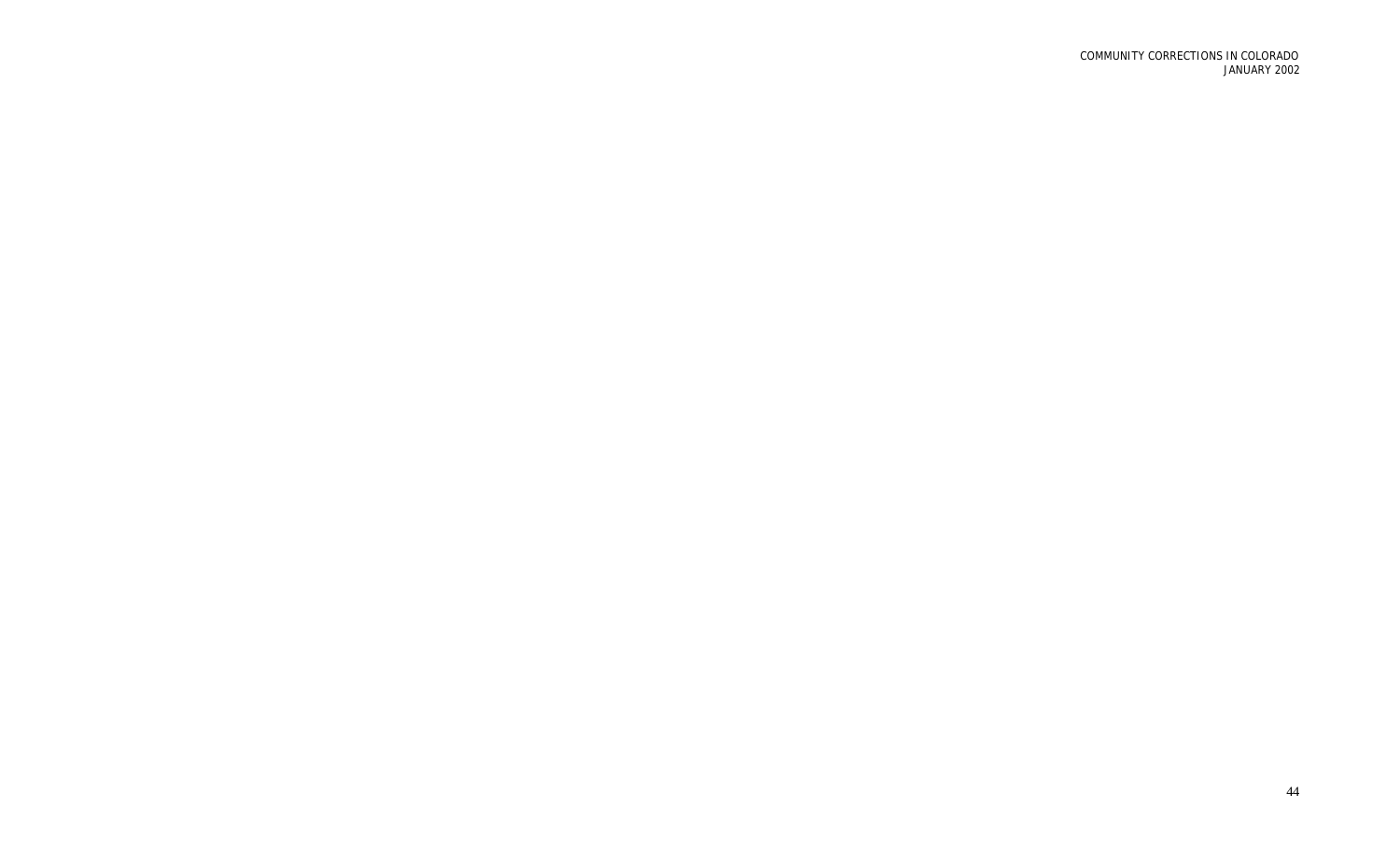#### *Recidivism Following Release from the Program*

As previously discussed, recidivism was defined as a new felony or misdemeanor court filing within 24 months of successful program completion. Of all offenders who successfully completed community corrections, nearly 81 percent remained crime-free after 12 months and 69 percent remained crime-free after 24 months.

Nearly two-thirds of the new filings were for nonviolent felony offenses (65 percent). The second most common filing was for a misdemeanor or petty offense (24 percent). Eleven percent of these new filings were for violent felonies over 24 months.

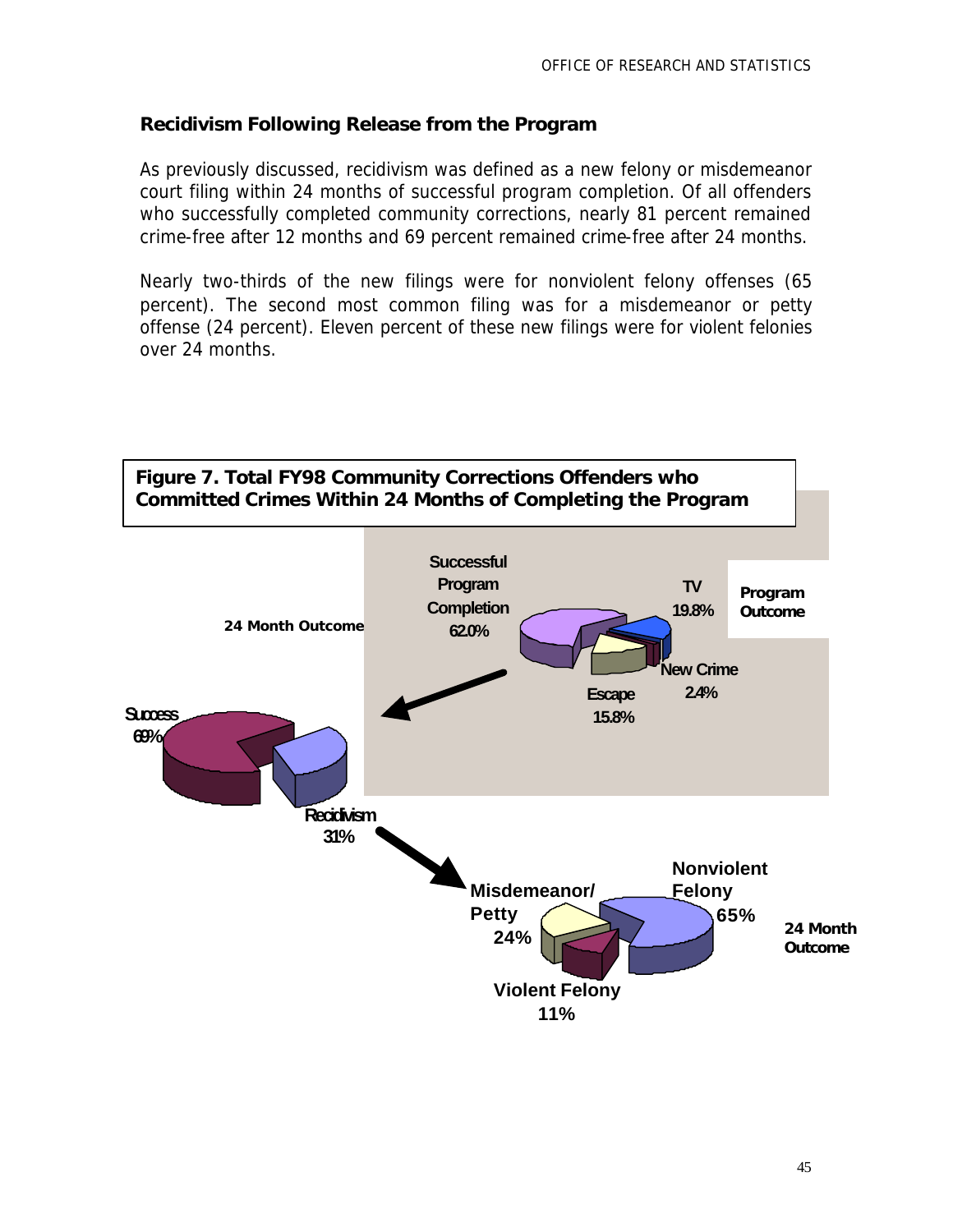| <b>Offense Type</b>       | 24 Month Recidivism |
|---------------------------|---------------------|
| Nonviolent Felony*        | 64.8% (354)         |
| Misd/Petty*               | 24.0% (131)         |
| Violent Felony*           | $11.2\%$ (61)       |
|                           |                     |
| <b>OVERALL RECIDIVISM</b> | 31.0% (546)         |

| Table 3. Recidivism Rates at 24 Months After Successful |  |
|---------------------------------------------------------|--|
| Program Completion by Crime Severity (n=546).           |  |

**\*Percentage of offenders who recidivated was calculated only on offenders who successfully completed the community corrections program.**

At 24 months after program completion, drug offenses constituted the largest recidivating offense category, with one out of four offenders (25.2%) failing due to new court filings. The large proportion of failures due to drug offense filings were followed by property crimes<sup>44</sup> (20.0%). Sixteen percent (16.2%) of offenders committed violent offenses.<sup>45</sup> Driving under the influence (DUI) filings also accounted for a substantial proportion of recidivating events (14.1%%). New filings for escapes/absconds from supervision represented nearly fourteen percent (13.5%). The remainder of new offenses fell into the "other" category  $(11.0\%)$ <sup>46</sup>

| <b>TODIC T. OFFICE TYPES TOF LAT INIOHALL INCOMMUNITION LYCHAS.</b>                                                                                                                                                                                                                                                                                                                                                                                                                           |          |         |                |            |  |
|-----------------------------------------------------------------------------------------------------------------------------------------------------------------------------------------------------------------------------------------------------------------------------------------------------------------------------------------------------------------------------------------------------------------------------------------------------------------------------------------------|----------|---------|----------------|------------|--|
| Druas/Alcohol*                                                                                                                                                                                                                                                                                                                                                                                                                                                                                | Property | Violent | Escape/Abscond | Other $**$ |  |
| 139.3%                                                                                                                                                                                                                                                                                                                                                                                                                                                                                        | 20.0%    | 16.2%   | 13.5%          | 11.0%      |  |
| $\downarrow$ $\blacksquare$ $\blacksquare$ $\blacksquare$ $\blacksquare$ $\blacksquare$ $\blacksquare$ $\blacksquare$ $\blacksquare$ $\blacksquare$ $\blacksquare$ $\blacksquare$ $\blacksquare$ $\blacksquare$ $\blacksquare$ $\blacksquare$ $\blacksquare$ $\blacksquare$ $\blacksquare$ $\blacksquare$ $\blacksquare$ $\blacksquare$ $\blacksquare$ $\blacksquare$ $\blacksquare$ $\blacksquare$ $\blacksquare$ $\blacksquare$ $\blacksquare$ $\blacksquare$ $\blacksquare$ $\blacksquare$ |          |         |                |            |  |

#### **Table 4. Crime Types for 24 Month Recidivating Events.**

\*Felony sale, distribution, possession and DUI/DWAI.

l

\*\* "Other" includes weapons and petty offenses, violation of a restraining order, and other felony or misdemeanor crimes that do not fit into the other four categories.

Across programs, offender success rates ranged from 18 percent to nearly 61 percent. Again, program-specific rates must be considered with program variation in mind, particularly the seriousness of the offenders accepted into the program, including the extent to which they have drug or alcohol problems. See figure 1.

<sup>&</sup>lt;sup>44</sup> Burglary, felony and misdemeanor theft and larceny, auto theft, forgery and trespassing constitute property crimes for this analysis.

 $45$  Violent offenses were defined as murder, kidnapping, assault ( $1<sup>st</sup>$ ,  $2<sup>nd</sup>$  or  $3<sup>rd</sup>$  degree), aggravated robbery, and robbery. <sup>46</sup> "Other" was defined as weapons offenses, contributing to the delinquency of a minor, restraining order violations, petty offenses and failure to appear.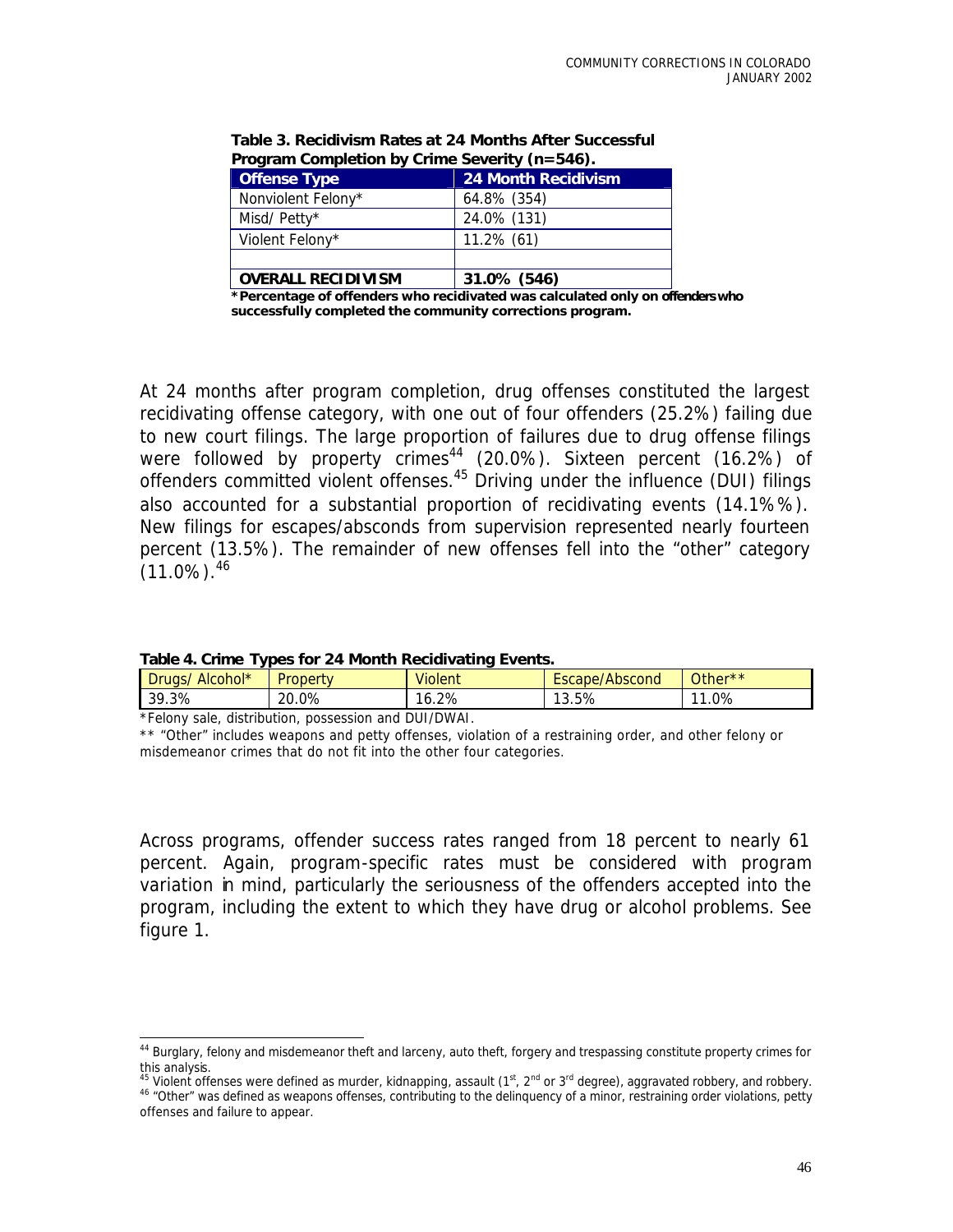**Drugs and Crime.<sup>47</sup>** A wide range of psychological, social and economic incentives can combine to produce serious drug use and crime patterns that become firmly established in some individuals. Some drugs, due to their ability to induce compulsive use, are more likely than others to precipitate criminal activity. Cocaine and heroin are especially notable for their addictive characteristics.<sup>48</sup> In fact, a recent study conducted by the National Institute of Drug Abuse (NIDA) indicated that cravings for cocaine increase in the days and weeks after drug use is stopped. The report states,

> This phenomenon helps explain why addiction is a chronic, relapsing disease…. Craving is a powerful force for cocaine addicts to resist and the finding that it persists long after drug use must be considered in tailoring treatment programs.<sup>49</sup>

It is not surprising, then, that 25.2 percent of the new felony filings were for drug crimes. This was the most frequently occurring re-filing offense. DUI/DWAI offenses accounted for an additional 14.1 percent. Nearly 40 percent (39.3%), then, of all recidivating events occurring during the 24-month follow-up were for alcohol and drug offenses. Further, of those who were filed on for felony drug charges, the majority (59.6%) of these offenders were *not* originally convicted of drug offenses.

Unfortunately, we had no information concerning the level of intensity of each offender's substance problems. In treatment, it is important to distinguish between drug use and abuse, and whether a person is dependent on substances versus addicted to them.<sup>50</sup> However, the data available did not allow us to make these distinctions, nor do we know the extent to which drug activity was for "income" versus abuse. Still, these findings reflect the important interplay between criminal behavior and drug activity.

l

 $47$  The following journals focus on substance abuse issues and offer free subscriptions:

*NIDA Notes*, Subscriptions Department, MasiMax Resources, Inc., 1375 Piccard Dr., Suite 175, Rockville, MD 20850, email: nidanotes@masimax.com; *ATTC Networker*, call Angie Olson at (816) 482-1165 or e-mail: aolson@nattc.org; *Addiction Messenger*, Northwest Frontier, Addiction Technology Transfer Center, 3414 Cherry Ave NE, Salem, Oregon 97303, e-mail: nfatc@open.org.

<sup>48</sup> Drugs, Crime and the Justice System, Bureau of Justice Statistics, December 1992**.**

<sup>49</sup> *Criminal Justice Drug Letter: An Independent Monthly Report on Drug Detection and Treatment in the Criminal Justice System.* June, 2001. Washington, DC: Pace Publications.<br><sup>50</sup> As defined by the DOM: We Computer Publications.

As defined by the DSM-IV, American Psychiatric Association.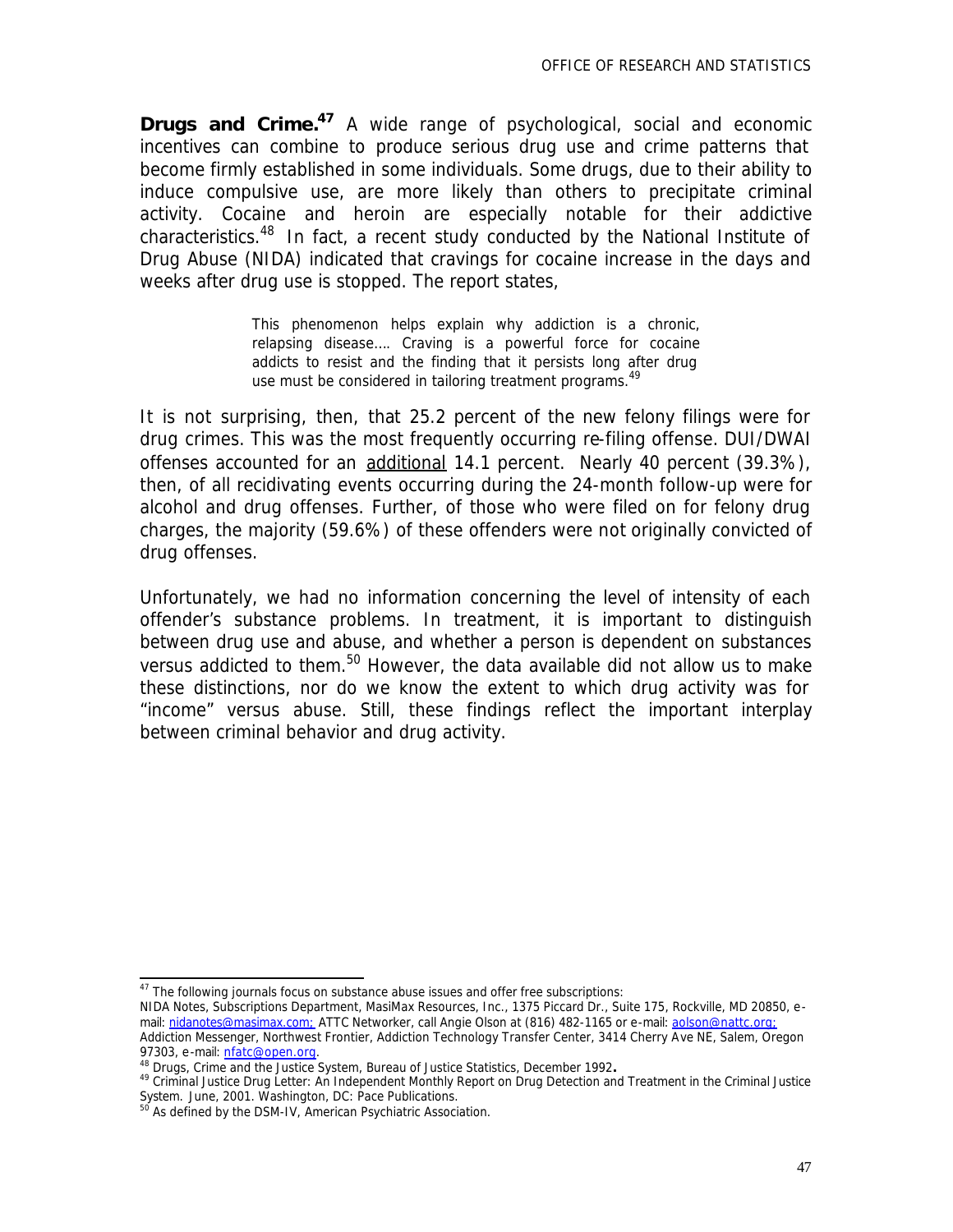### **Who Recidivates?**

l

Younger offenders with a higher criminal history score, higher Level of Supervision Inventory (LSI) score, and who left the halfway house without postrelease supervision were more likely to recidivate.<sup>51</sup> Each of these characteristics is discussed below.

**Criminal History Score.** Higher results on the Criminal History Score predicted recidivism within 24 months of release from the halfway house. See table 22 in Appendix B for a breakdown of Criminal History Scores by Program.

**High Assessment Scores.** The introduction of LSI assessments into the criminal justice intake process provides officials with important information about each offender's criminogenic needs.<sup>52</sup> This assessment, over time, may serve to refine intervention strategies for high-LSI scoring offenders.

Offenders with high scores on Colorado's battery of substance abuse assessment tools were more likely to recidivate with a substance abuse crime. These assessment tools include Level of Supervision Inventory (LSI), the Alcohol and Drug Survey, and DAST.<sup>53</sup> The standardized assessment for substance abuse, mandated under Article 16-11.5, appears to appropriately identify individuals at high risk for severe and lasting substance abuse problems.

**Post-release Supervision.** Offenders released from the halfway house and placed on probation, parole, or non-residential community corrections status were significantly more likely to stay crime free during the 24 months following release from the halfway house than those who did not receive post release supervision. In fact, offenders were nearly twice as likely to fail when they did *not* receive post-halfway house supervision compared to those who received it: for diversion clients, 45.0 percent without supervision failed compared to 26.2 with supervision percent; for transition clients, 59.5 percent without supervision failed compared to 33.4 with supervision. Further, among transition offenders who recidivated, those who did not receive post-release supervision tended to *fail more quickly* (failure occurred at six months versus ten months).

<sup>&</sup>lt;sup>51</sup> These results were obtained using a discriminant function analysis. Wilk's  $\lambda = .954$ , df=4, p<.001. Function coefficients were as follows: LSI=.344, age=-.514, CH Score=.599, post-release supervision=.548.

 $52$  Criminogenic need factors are areas in an offender's life and psychology that are linked to criminal behavior. When these needs are targeted for treatment intervention, the chances of criminal involvement may also decrease. See *The Psychology of Criminal Conduct* by Andrews and Bonta (1993) for more information on this topic.

<sup>53</sup> The ADS and DAST scores were related to substance abuse recidivism and not recidivism generally. Higher scores on the LSI predicted general recidivism.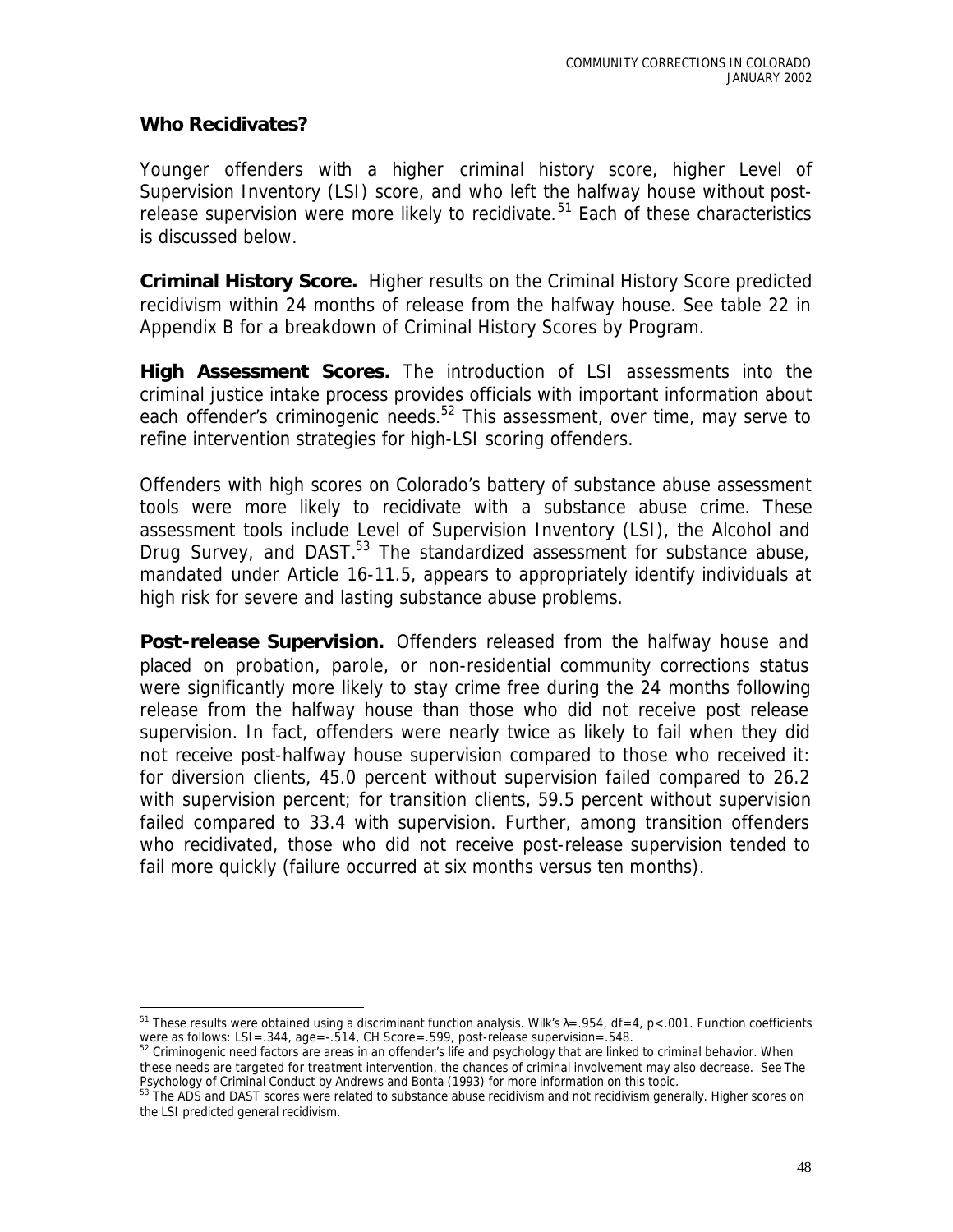

Post-release supervision for clients allows the offender to experience a gradual reduction in the amount of program structure over time. The need for a gradual decrease in structure was, in fact, reported to researchers during interviews and focus groups.<sup>54</sup> During interviews, several transition offenders discussed the difficulties of moving from prison, where all decisions are made for the inmates, to the community, where stress and choices can become overwhelming. Interview data from program staff revealed that many offenders do very well in the halfway house but then "sabotage themselves" by escaping or violating the rules when they near program completion. This purposeful disruption in success was attributed to a fear of living in the community outside the facility. When offenders are not provided a gradual decrease in structure, their new found freedom can prove to be a barrier in their success.

According to both quantitative and qualitative data, gradual reintegration seemed to enhance the likelihood that both diversion and transition offenders successfully acclimated to life in the free community. Gradual reintegration may mean that offenders continued to participate in programming and services that addressed their individual needs and risk factors. Interview data suggest that this continuum of care helped to stabilize offenders as they moved to a less structured environment and faced the challenges of life in the community.

**Returning Home.** During interviews and focus groups, many offenders commented that staying away from their neighborhoods would increase their success in the community. Also, staff at nearly every facility stressed this factor during interviews: *when offenders return to their original environment and social structure, they are at higher risk to re-offend.* 

l <sup>54</sup> Interview and focus group data were collected before researchers conducted the analysis that resulted in the supervision finding.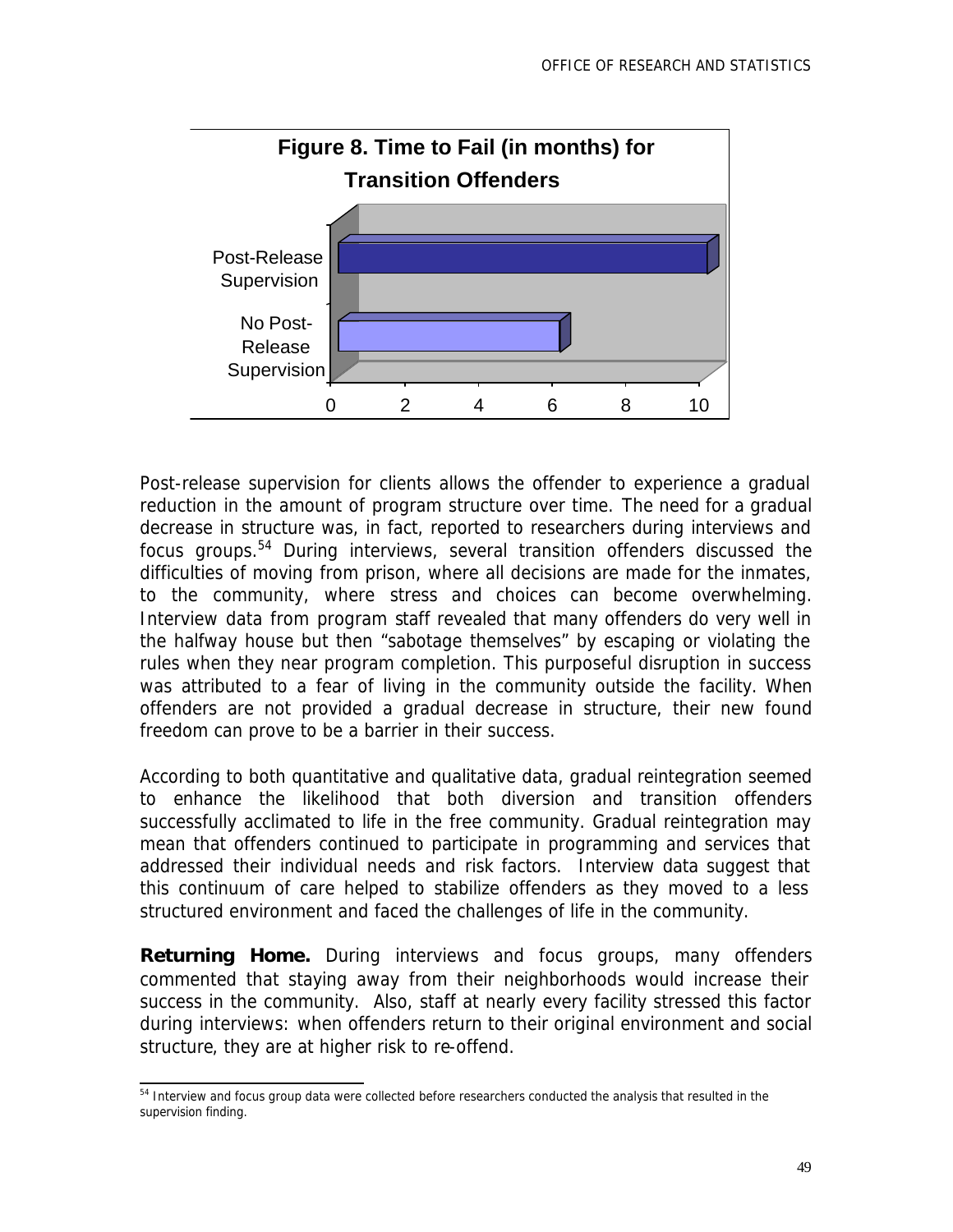Facilities varied in the type and degree to which preparation for release and post-release programming was available to offenders. Programming at some facilities stressed the importance of offenders creating social connections in the community while still in the program and staff encouraged offenders to create pro-social community ties.

Other facility staff emphasized isolation of offenders from the community to reduce external negative influences. These facilities also provided extensive postrelease supervision and programming. In general, the philosophy of staff in these facilities was to allow offenders to focus on their issues while in the program and then gradually integrate back into the community with strong programmatic support. Whatever the philosophy, these program staff had a clear understanding of the impact of the environment on an offender's successful community reintegration. Some halfway house programming, however, appeared to offer little or no release preparation and/or supervision for offenders.

These findings indicate that post-prison and post-community corrections services are vital to the successful reintegration of community corrections offenders. This issue should be pursued by community corrections administrators.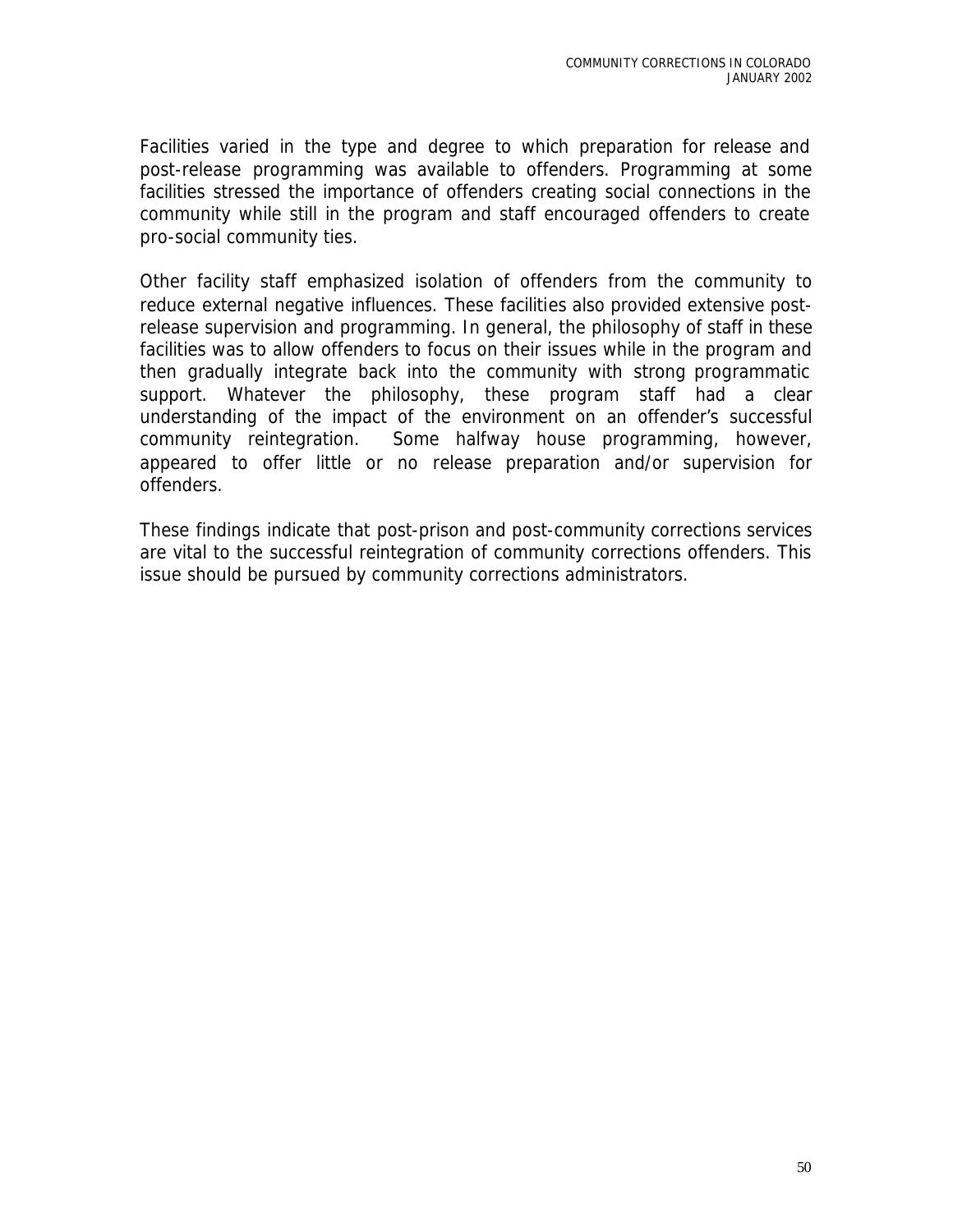### **Special Populations.**

l

Special correctional populations reflect the need for specialized services. Special populations identified by researchers include the seriously mentally ill, female offenders, sex offenders, substance abusers, the elderly, offenders who are physically disabled, and non-English speaking offenders. Many of these special populations overlap. Data were available to analyze women, sex offenders, substance abusers and offenders with mental health problems. There were not enough data to analyze the other special populations.

**Sex Offenders.** Sex offenders completed community corrections programs at a lower rate than non-sex offenders (50.0% compared to 38.0%, respectively). This finding may reflect management approaches for sex offenders in which precursor-to-assault behaviors are treated as serious, dangerous acts that should be the subject of revocation actions. Lack of active participation in specialized treatment, mandated by the Colorado Sex Offender Management Board, is also frequently grounds for program termination. When these approaches are employed, lower program completion rates would be expected.

The Sex Offender Management Board's *Standards and Guidelines* <sup>55</sup> require a highly collaborative process where supervising officers representing the criminal justice system, treatment providers and polygraph examiners work closely to supervise sex offenders in the community. Within this model, practitioners confront offenders and hold them accountable for their offending patterns and behaviors. The containment team holds a "magnifying glass" over offenders and responds quickly when high-risk behaviors occur. Under this approach, it is not surprising that sex offenders in this study completed community corrections less frequently than non-sex offenders.<sup>56</sup>

- **Substance Abusing Offenders**. One-third (32.0%) of offenders with substance abuse treatment needs failed after release from community corrections facilities, compared to 23.4 percent of offenders without documented substance abuse treatment needs.
- **Mental Health Treatment Needs**. Nearly one-third (30.7%) of community corrections offenders who had some level of mental health problems recidivated after 24 months. No statistical difference was found between the recidivism rates of those with mental health needs and those without. Note that this classification does *not* identify offenders with serious mental illness (SMI), a high-need population that often requires medication monitoring and special life skills

<sup>&</sup>lt;sup>55</sup> To obtain a copy of the SOMB Standards, contact the DCJ's SOMB staff at 700 Kipling St., #1000; Denver, CO 80215 or visit our web site at www.cdpsweb.state.co.us.

 $56$  There were not enough cases to separately report recidivism rates for sex offenders after 24 months.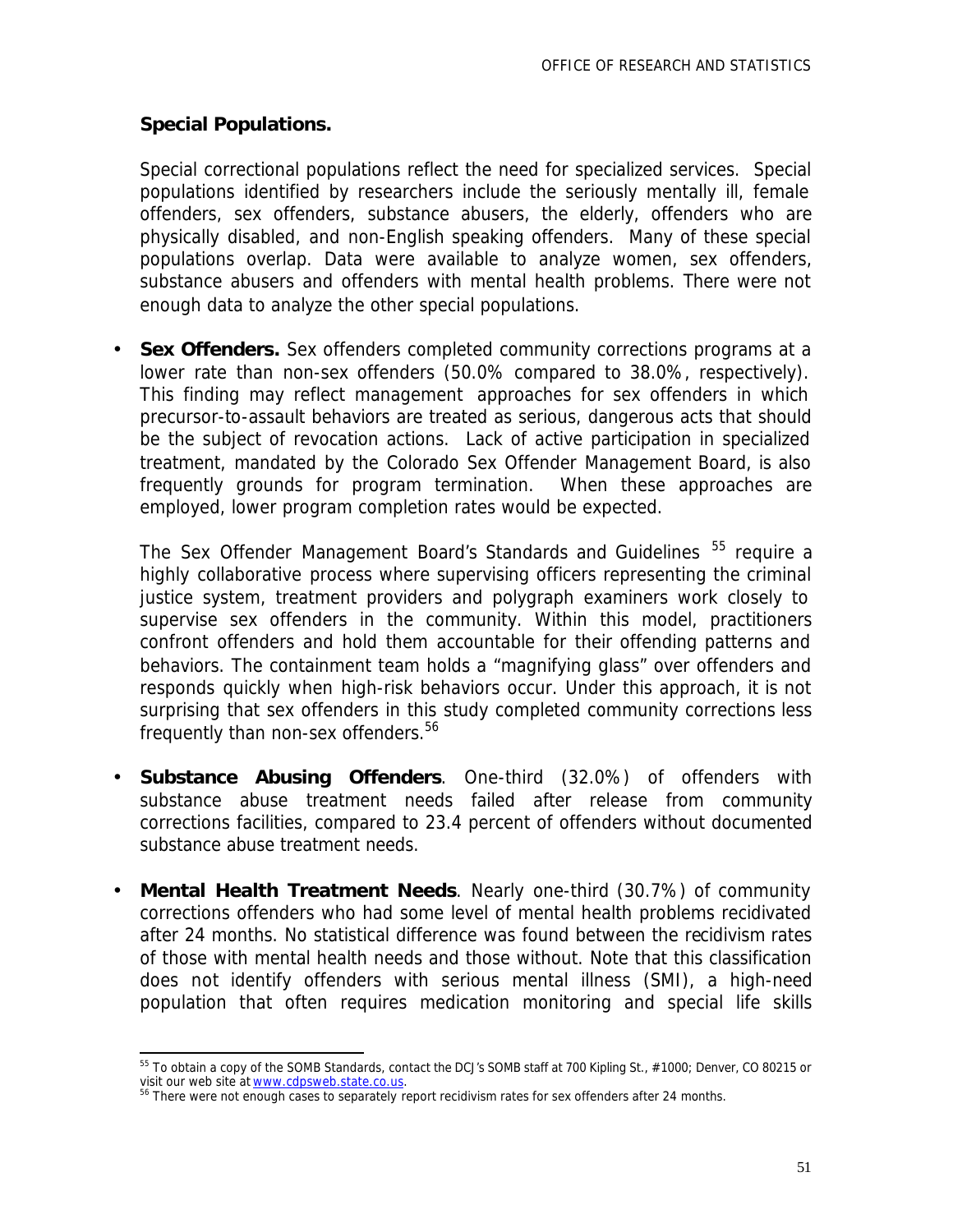assistance. This type of diagnosis information is not recorded on the DCJ Termination Form and was unavailable for analysis.

#### **Women Offenders in Community Corrections.**

**Program Completion.** Women in community corrections did considerably better in FY98 compared to a previous study conducted in 1994 by the ORS.<sup>57</sup> Women who terminated from community corrections in 1993 succeeded significantly *less often* than men in community corrections (47.9% and 56.4%, respectively). Also, women were significantly more likely than men to abscond from halfway houses in 1993 (29.8% and 17.6%, respectively). Interestingly, in the current study, women in female-only facilities were significantly more likely to successfully complete the halfway house program than women housed in coed facilities.

| <b>Program Completion</b>                        | <b>Coed Facility</b>                               | <b>Male Only</b><br><b>Facility</b> | <b>Female Only</b><br><b>Facility</b> | <b>OVERALL</b> |
|--------------------------------------------------|----------------------------------------------------|-------------------------------------|---------------------------------------|----------------|
| <b>Unsuccessful Program</b><br><b>Completion</b> | $44.3\%$ (n=1085)<br>Men: 83.8%,<br>Women: 16.2%   | $42.9\%$ (n=411)                    | $29.0\%$ (n=54)                       | 32.0%          |
| <b>Successful Program</b><br><b>Completion</b>   | $(n=1366)$<br>55.7%<br>Men: 84.1%,<br>Women: 15.9% | $57.1\%$ (n=546)                    | $71.0\%$ (n=132)                      | 68.0%          |
| <b>TOTAL</b>                                     | 100%                                               | 100%                                | 100%                                  | 100%           |

**Table 5. Program Completion Rates for Single-Gendered Versus Coed Facilities in FY98.**

In FY 98, two halfway houses served women only.<sup>58</sup> Women housed in the sixteen coed facilities were far outnumbered by men, usually ten to one. Nearly every person interviewed in a coed facility discussed the difficulties associated with housing both men and women. For example, according to interview data, coed halfway houses can lead to relationships between male and female offenders and these relationships can distract offenders from the goal of successful program completion. Phrases like "the love connection" and "the dating game" were used to describe this common dynamic within coed facilities.

l

<sup>57</sup> *Report of Findings: Comparison of Intensive Supervision Probation and Community Corrections Clientele*, May 1996. Presented to The Colorado General Assembly, Colorado Department of Public Safety, Division of Criminal Justice, Office of Research and Statistics.

<sup>168</sup> The Haven and Tooley Hall were the two female-only facilities in FY98. At this writing, there are four female only facilities, including ACRC, The Haven, Loft House and Tooley Hall.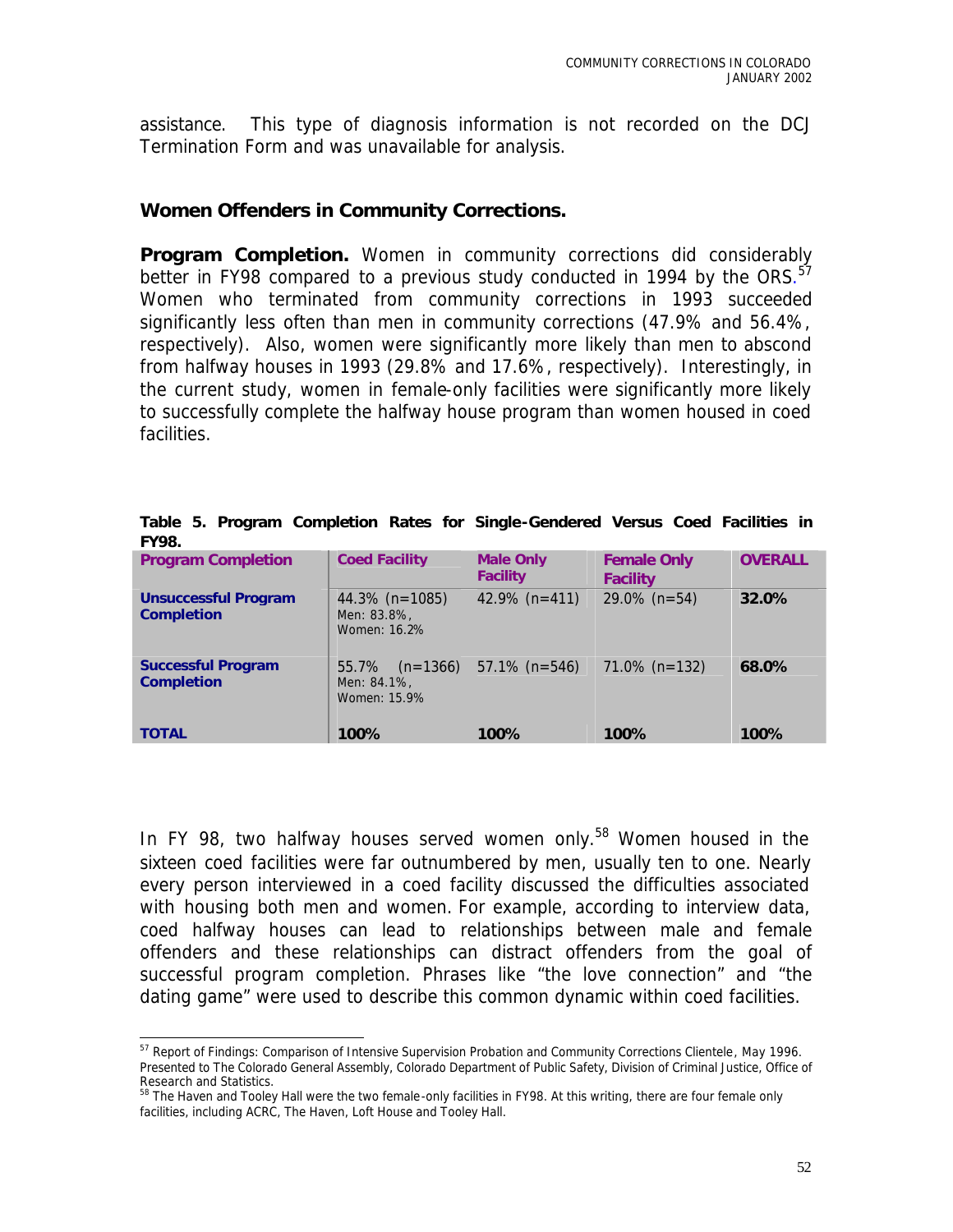Both staff and offenders expressed the desire to have single-gender facilities to focus on the distinct needs of the residents. Some staff expressed significant concern when questioned about coed facilities, suggesting the complexities inherent in these halfway houses. Many women we interviewed indicated that they disliked coed facilities because the men belittled what they said during the groups and they felt intimidated by the men.

> "I miss being around other women who support and understand me. It's hard to be a woman in this place…The other women are always focused on impressing the men and looking good instead of the real reason they're here."

*--A female resident in a halfway house that houses about 50 males and 4 females.*

"Right now Im in a group that we have to go to and I'm the only woman with all these men…Most the time I don't say nothing (sic)."

> *--A female resident in a disproportionately male coed facility.*

"The women now have more time to work on their therapeutic concerns and they have less personality conflicts since the men left."

> *--A director of a facility that recently converted from a coed to a female-only facility.*

"Women living together creates a supportive environment [emotionally]."

--*A case manager at a female facility.*

"We have sparse female-specific programming because there are not enough women in the facility to warrant it." *--A director of a coed facility housing only 3 females.*

**Safety.** In addition, women in coed houses reported personal safety concerns, and these concerns coincided with the location of the bedrooms allocated for women. Some facilities located women's bedrooms near the security desk to enhance safety. However, most of the women we interviewed in coed facilities felt a lack of safety and some women mentioned harassment by male offenders.

> "My room is right here and I gotta go all the way over there to take a shower…I just take my clothes with me and get dressed in there so I don't have to walk by them [the men]. They always say things when they're [security staff] not around."

*--A woman in a coed facility whose bedroom is located on a different wing of the facility from the bathroom designated for females.*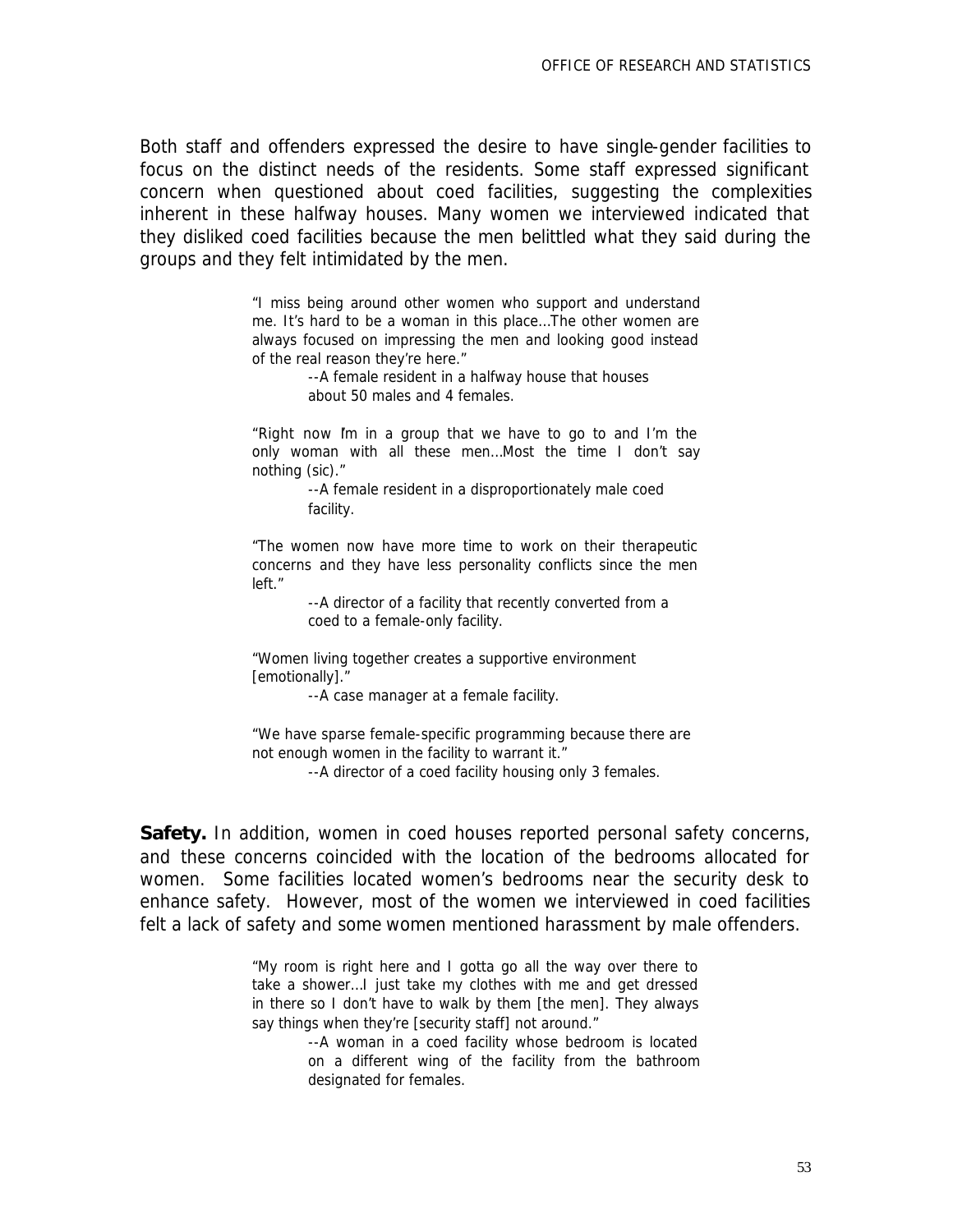Interview data also revealed that some women participating in community corrections felt unsafe because of the location of the facility. At one site, the route from the bus stop to the facility was long and lacked adequate streetlights at night. Construction and warehouse workers employed in the neighborhood intimidated several women in one halfway house because they yelled and heckled them from the nearby job site:

> "I have to walk all the way around the block to get around the railroad tracks—since we're not supposed to walk across them- to get to the bus stop. It's scary at night."

"...yeah, and those perverted men and truck drivers are always trying to pick up on us when we're outside."

> *--Two women housed in a female-only facility during a focus group.*

**Female-Specific Services.** Many women and staff who were interviewed in coed facilities consistently reported that services were tailored to men. Most staff and offenders indicated that sparse female-specific programming exists in coed facilities. During an interview, one woman stated that she paid for outside services rather than participating in free in-house services where she would have been the only woman in an all-male group.

Some staff in coed facilities reported that they lacked female-specific programming because the number of women served was too small to warrant special programs. Some of the programs that do exist are apparently less than adequate. For example, many women interviewed said they thought that parenting classes focused on raising babies and young children and did not adequately address topics concerning older children and teenagers.

According to interview data, women also lacked adequate job skills and opportunities to make salaries comparable to men. As a result, it was more difficult for women to pay for rent, restitution, and treatment while in the halfway house. Low wages make it financially difficult for women to move back into the community. The lack of adequate compensation for work undermines women's efforts for long-term success in any criminal justice placement. During interviews, some women indicated that obtaining a job positively impacted their mood, self-esteem and progress in treatment. Most facility staff interviewed, however, recognized that women need vocational and job skills training in order to succeed in the community.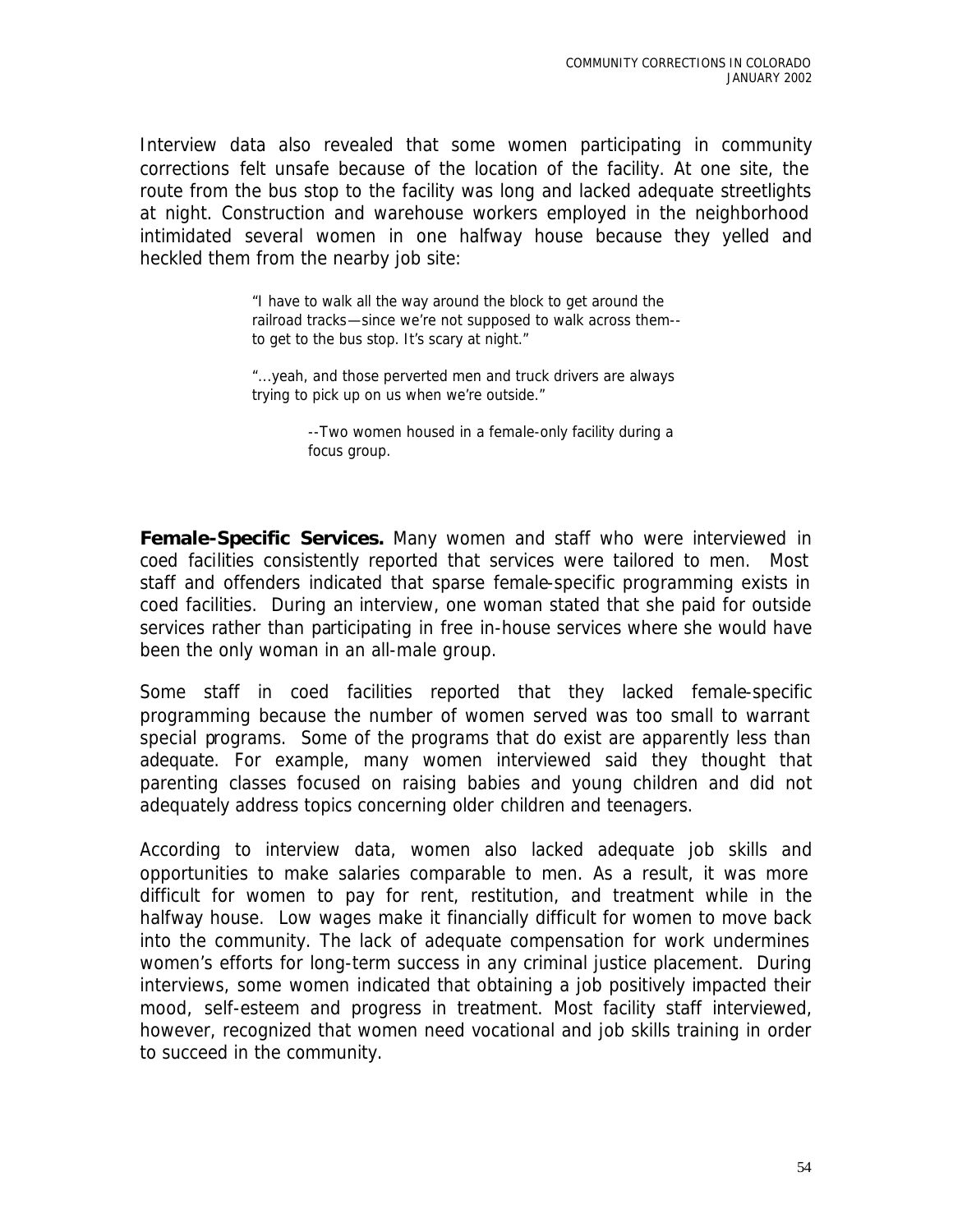During interviews, staff and offenders reported a lack of female-oriented services in the following areas:

- *Medical care.* Interview and focus group data revealed that many programs lacked access to medical care for women. Medical services mentioned included prenatal care, contraceptive and pregnancy assistance, and annual gynecological examinations.
- *Parenting classes.* Some facilities offered parenting classes aimed primarily at caring for babies.
- *Vocational training and job skills*. While some facilities offered job placement assistance and job skills training, others failed to provide these services.
- *Life skills* (i.e., completing annual tax forms, accessing community resources, completing job applications, developing a résumé, and managing a budget). According to interviews, many women need basic life skills training and education in order to complete these day-to-day tasks. Some staff reported that they do not assume that the women they supervised knew basic life skills, especially women who previously relied on others to complete these duties. These staff focused on life skills for all offenders.
- *Victimization* (sexual, emotional, and physical abuse) classes. Most women and staff discussed victimization treatment as a lacking but needed service in community corrections.
- *Relationship building*. Many women told us they had a history of violent or antisocial partners and unhealthy relationships. Some women reported the link between these relationships and their criminal activity but many told us they were unsure of how to stay away from unhealthy relationships. Research indicates that women are more oriented to interpersonal relationships than men, and women's lives are experienced in large part through their relationships with others. The corrections literature shows that female inmates rely on one another for social support.<sup>59</sup> Relationship building was a fundamental program component of one female-only facility with high program completion rates and low recidivism rates.
- *Health and wellness*. Some women, particularly those with drug and alcohol problems, wanted to learn more about women's health in order to take better care of themselves. These women lacked access to health awareness and education services while in the community corrections program.

l <sup>59</sup> For a review of recent research on this topic see Maher (2001), McMahon (2001), Shaw & Hannah-Moffat (2001), Office of Justice Programs National Symposium on Women Offenders (1999), and Belknap (1996).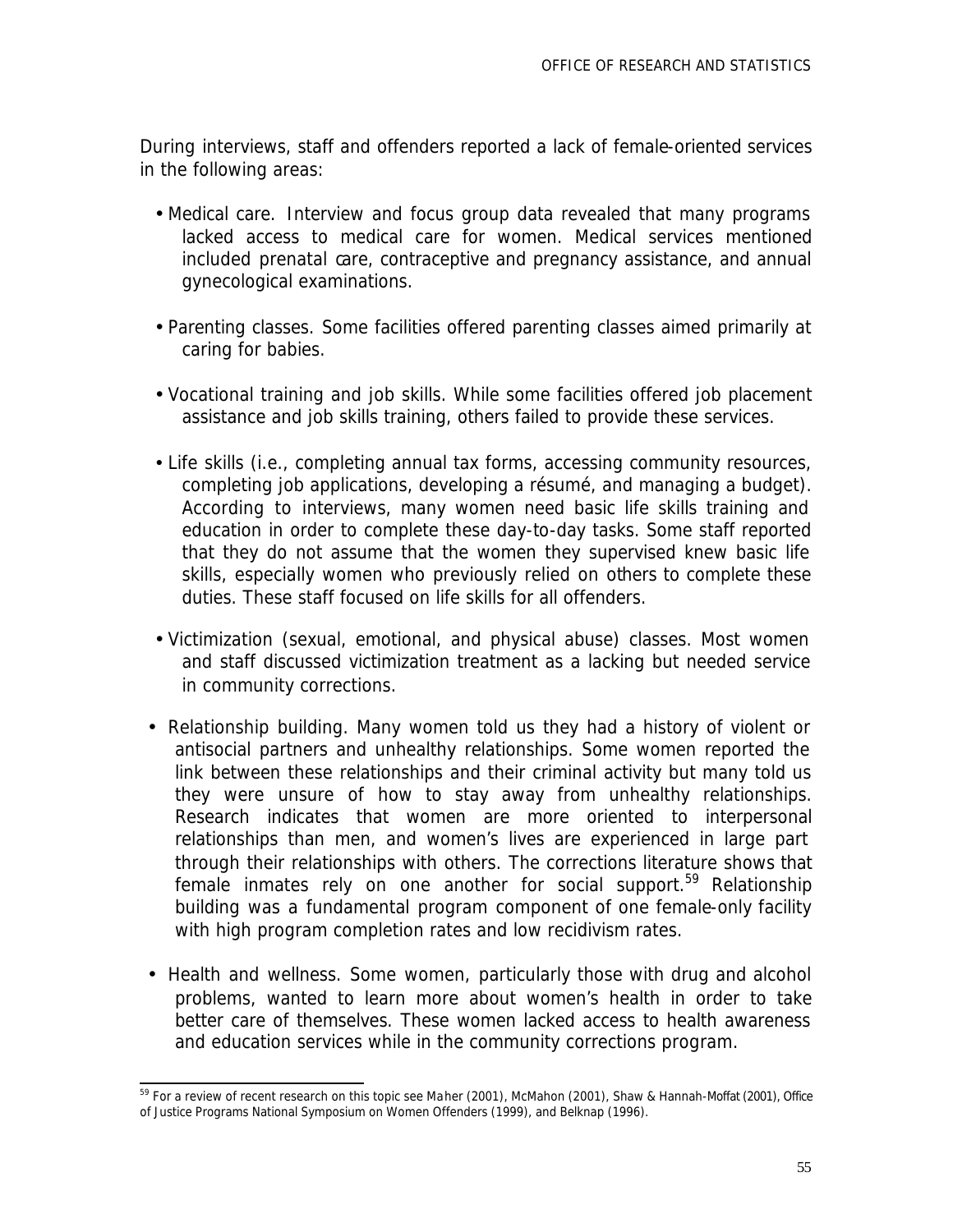- *Self-esteem*. Staff in nearly every facility that housed females indicated that low self-esteem was a critical problem among the female offender population. However, staff and administrators in most facilities recognized that their program lacked adequate services to address low self-esteem. This was especially the case in coed facilities, where females were treated with male oriented modalities and staff found it difficult to incorporate femalespecific interventions.
- *Eating disorders*. Staff in many sites reported eating disorders as one of the many psychological disturbances suffered by female offenders. Eating disorders are thought to be symptoms of other underlying issues, most commonly self-esteem, control, and perfectionism (Costin, 1999), so it is not surprising that these disorders pervade the female offender population. Some staff thought eating disorders were more prevalent in coed facilities where the presence of men increased the pressure to be thin. Despite its common occurrence, most facilities lacked access to specialized treatment for eating disorders and instead attempted to combine this issue with other accessible treatments.

The research literature is clear that women offenders require distinct programming because they have different risks and needs. The International Community Corrections Association's *Journal* published an excellent discussion of female-specific programming in its December 1998 issue. Reed and Leavitt (p. 20) note that programming must address "sexual and physical abuse, substance use/abuse, mental illness and mental health issues; poor physical health, insufficient job skills, lack of safe/affordable housing, many relationship issues and complex family and caregiving responsibilities." Women's mental and physical health care is often more complicated and severe than men's, and services should be "welcoming, accessible, supportive and sensitive to traumarelated issues."

Stephanie Covington, in the same issue (p. 27-28), cites research regarding effective substance abuse programming for women focused on both treatment content and the environment in which service was delivered. Content topics include *self* (sources of self-esteem, effects of sexism, racism and stigma on a sense of self); *relationships* (family of origin, myths of motherhood, relationship histories including violent relationships, and building health support systems); *sexuality* (body image, connections between addiction and sexuality); and *spirituality* (introduction to the concepts of spirituality, prayer and meditation). Covington describes a supportive environment as one characterized by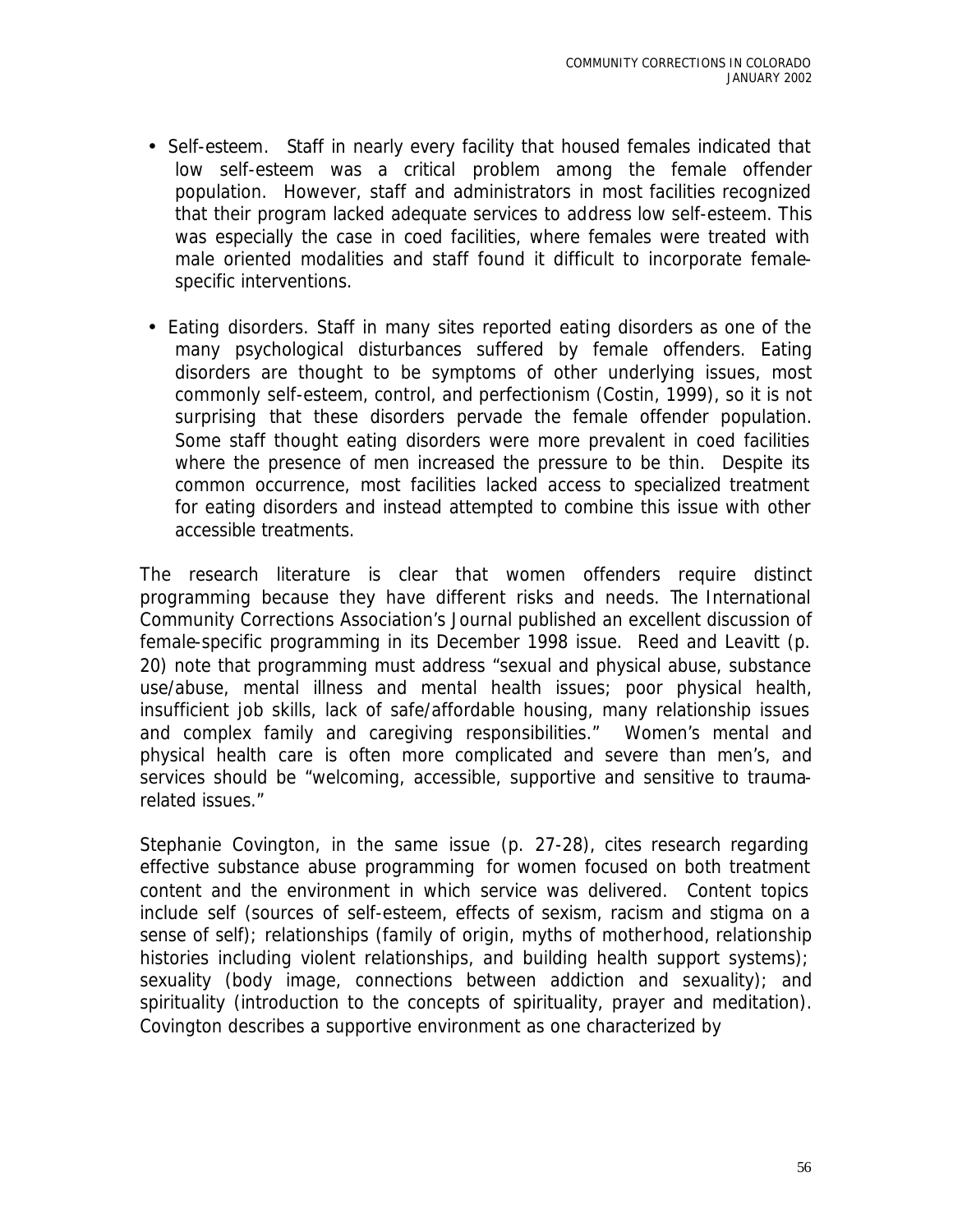- <sup>q</sup> Safety: Free from physical, emotional and sexual harassment; rules of conduct provide appropriate boundaries; group therapy is guaranteed to be a safe place to discuss and work personal issues.
- <sup>q</sup> Connection: Exchanges among the facilitator and group members feel mutual rather than authoritarian; facilitator wants to understand their experiences and is not overwhelmed by their stories.
- <sup>q</sup> Empowerment: The facilitator models how a woman can use power with and for others, and encourages group members to believe and exercise their abilities.

Covington, who has developed an intervention program called *Helping Women Recover* based on research and clinical experience, notes that it is important that a group intended to help women be composed solely of women and that the facilitator be a woman. Additionally, cultural awareness and sensitivity, resources and strengths, are key ingredients in correctional programs for women.

**Lack of Female-Specific Needs Assessments.** Assessment tools are typically designed for and tested on male offenders and do not necessarily  $\frac{3}{4}$  address needs specific to women.<sup>60</sup> The fact that female-specific assessments are not used in the Colorado halfway house system both reflects and perpetuates the lack of program emphasis for female offenders. Consequently, many women may not receive services they need. One facility that provides comprehensive, female-specific programming to serious offenders had a 69.0% program completion rate, and 85.0% of these women remained crime free after 24 months. These success rates are significantly higher than the statewide averages for program completion and 24-month success rates for women (60.4% and 69.5%, respectively).<sup>61</sup> These data suggest that women benefit from femalespecific programming. However, without appropriate needs assessment tools, matching pertinent services to needs is a difficult task.

**Recidivism.** Despite the problems mentioned here, women recidivated at a lower rate (24.8%) than men (32.4%) 24 months after successful program completion. These findings may be deceiving though since women—even women with a criminal past—are less likely than men to engage in crime.

l

<sup>60</sup> Some researchers recommend the use of *asset assessments* to help women see the strengths and skills that they already have, whereas needs assessments focus on what is wrong with the client and these women are typically struggling with problems of poor self-esteem.

 $61$  Chi Square significant at p<.001.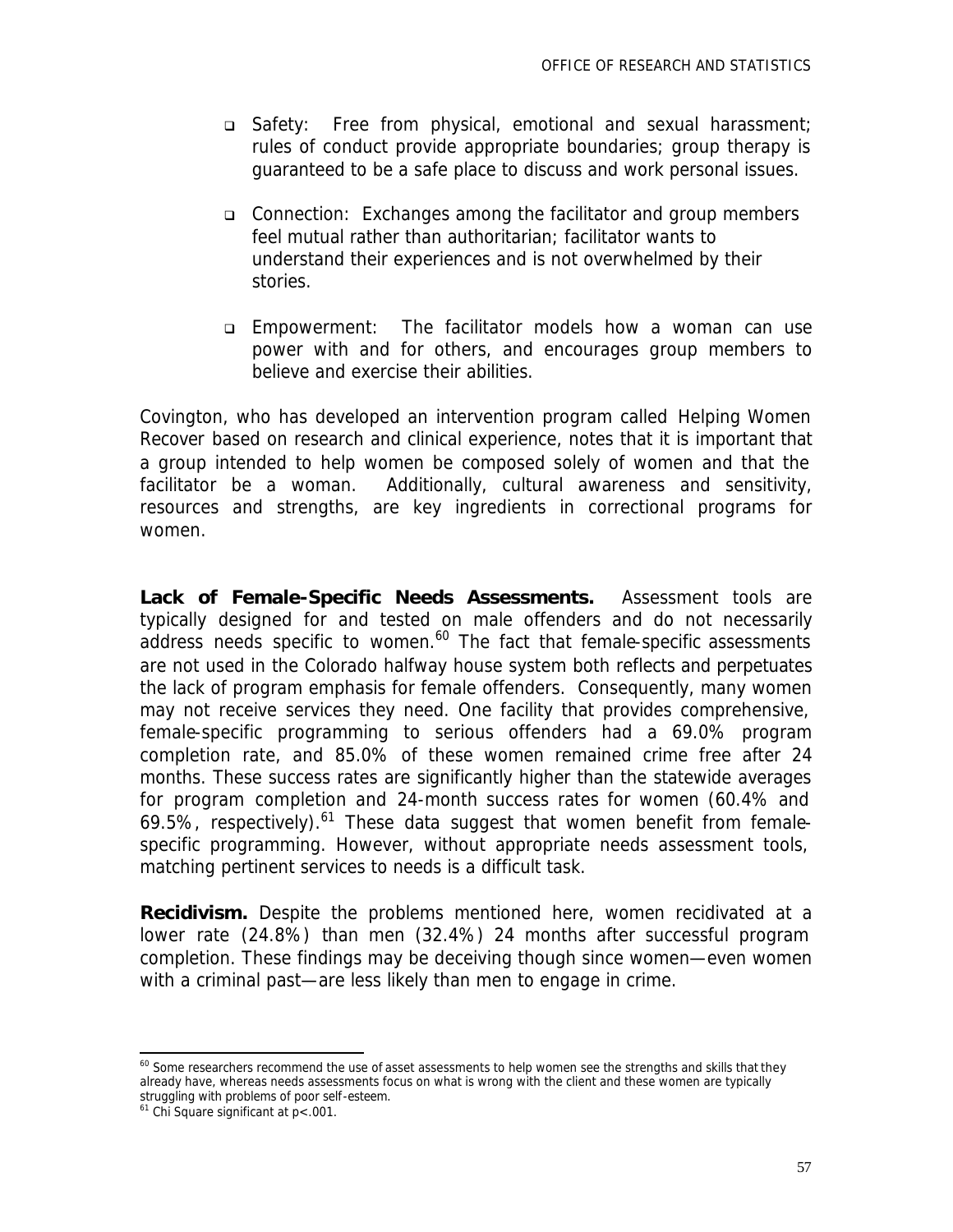Both the program completion findings and the recidivism data reflect that, overall, women were doing markedly better in community corrections in FY98 than they did in the past. This could be the result of an increase in femalespecific programming dealing with needs specific to women since, in earlier studies, the female-only programs were not yet available. Despite this generally positive finding, many women in Colorado's community correction system still lack access to appropriate services and some feel unsafe in the environment inside and outside the facility. These factors can severely limit a woman's opportunity to succeed, both during and after the community corrections program. The dramatic change in outcomes for female community corrections clients over the years is promising. Facility staff have moved towards providing women the tools they need to succeed. Continued movement in this direction can only provide more opportunity for success for female offenders.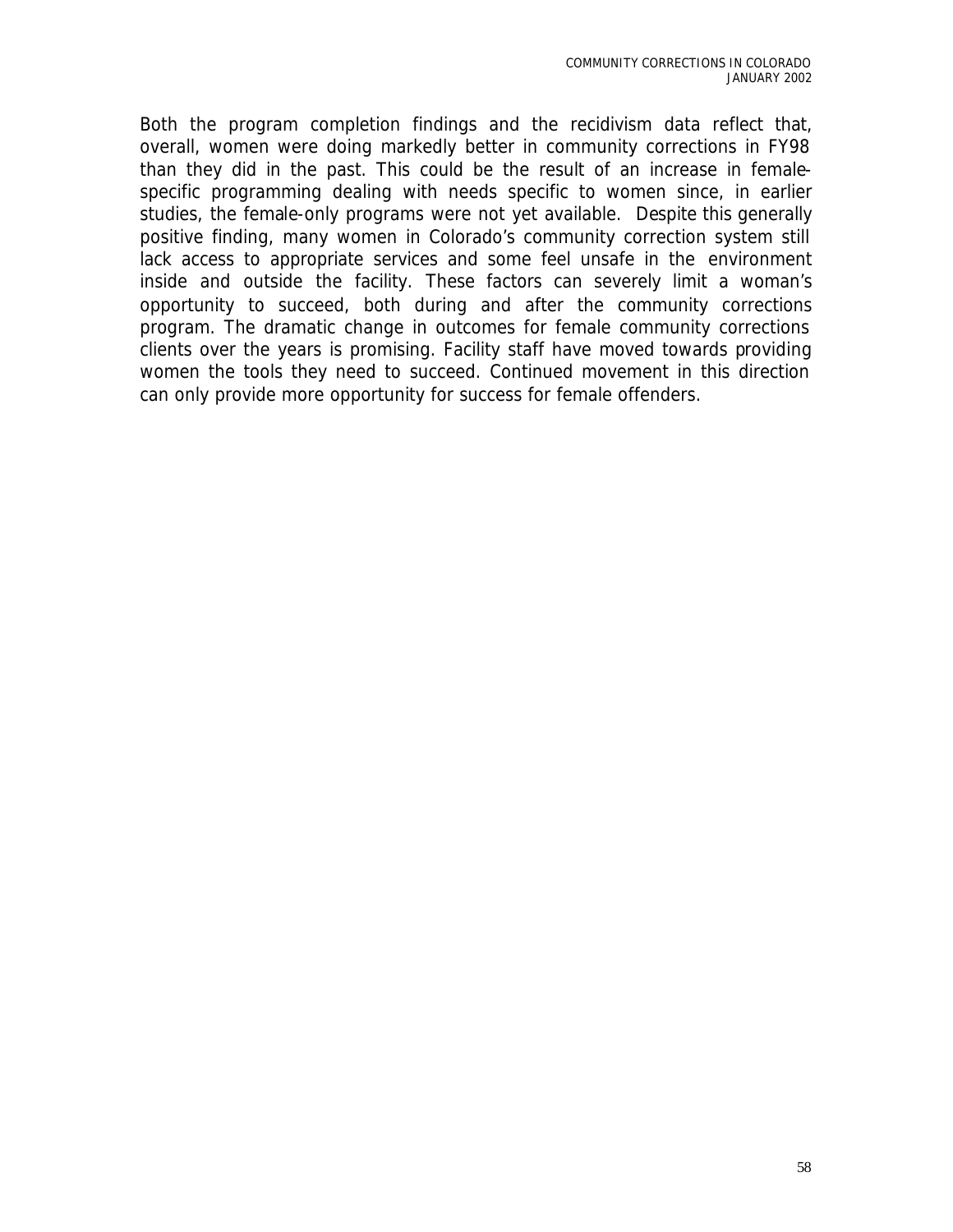### **Staffing Problems.**

Interview data revealed significant staffing problems that affect the stability and quality of programming within many halfway houses. These problems are described below.

• **High staff turnover.** The average employment period of security/line staff across the 25 halfway houses was approximately six months, according to interview data. In most facilities, this created inconsistency and inefficiency in programming and supervision for both staff and offenders. A case manager in one facility discussed the impact of staff turnover on the facility and indicated that clients "pick up" on this instability. This case manager revealed that the facility had 17 escapes in the previous three weeks and attributed that to staff instability. Stable staff can positively impact client motivation and morale, according to interview data. Staff can encourage offenders to continue working within the program instead of escaping and giving up.

During interviews, nearly all administrators and staff attributed high staff turnover to low salaries. One security supervisor said that his staff could go work at McDonald's and receive the same benefits, while making only fifty cents less per hour. He saw this as an alluring option, given that McDonalds employees do not work graveyard shifts or manage and control an offender population. Many administrators said that they lost staff to Probation Services and the Department of Corrections because they could not compete with starting salaries at state-operated programs. Many program staff also indicated that upward mobility is unlikely and staff cannot attain career goals by continuing to work in the facility.

On the other end of the continuum, administrators and staff in one facility that had low turnover rates indicated that all staff had the opportunity for creativity and, consequently, were invested in their jobs and in the program itself. In this facility, we spoke with four line staff whose steady employment at the facility ranged from 3-18 years, which was remarkably higher than most other houses. This facility also offered higher than average pay and a comprehensive benefits package.

• **Significant variation in skill level.** Given the generally low salaries, it is not surprising that some facilities have difficulty finding qualified staff. According to interview data, rural areas may experience more hiring challenges since the applicant pool is small, but Metro-area programs also struggled with recruitment and retention of staff. Often, few qualifications are required for line staff positions. Yet these individuals have the most contact with offenders and are responsible for managing house incidents.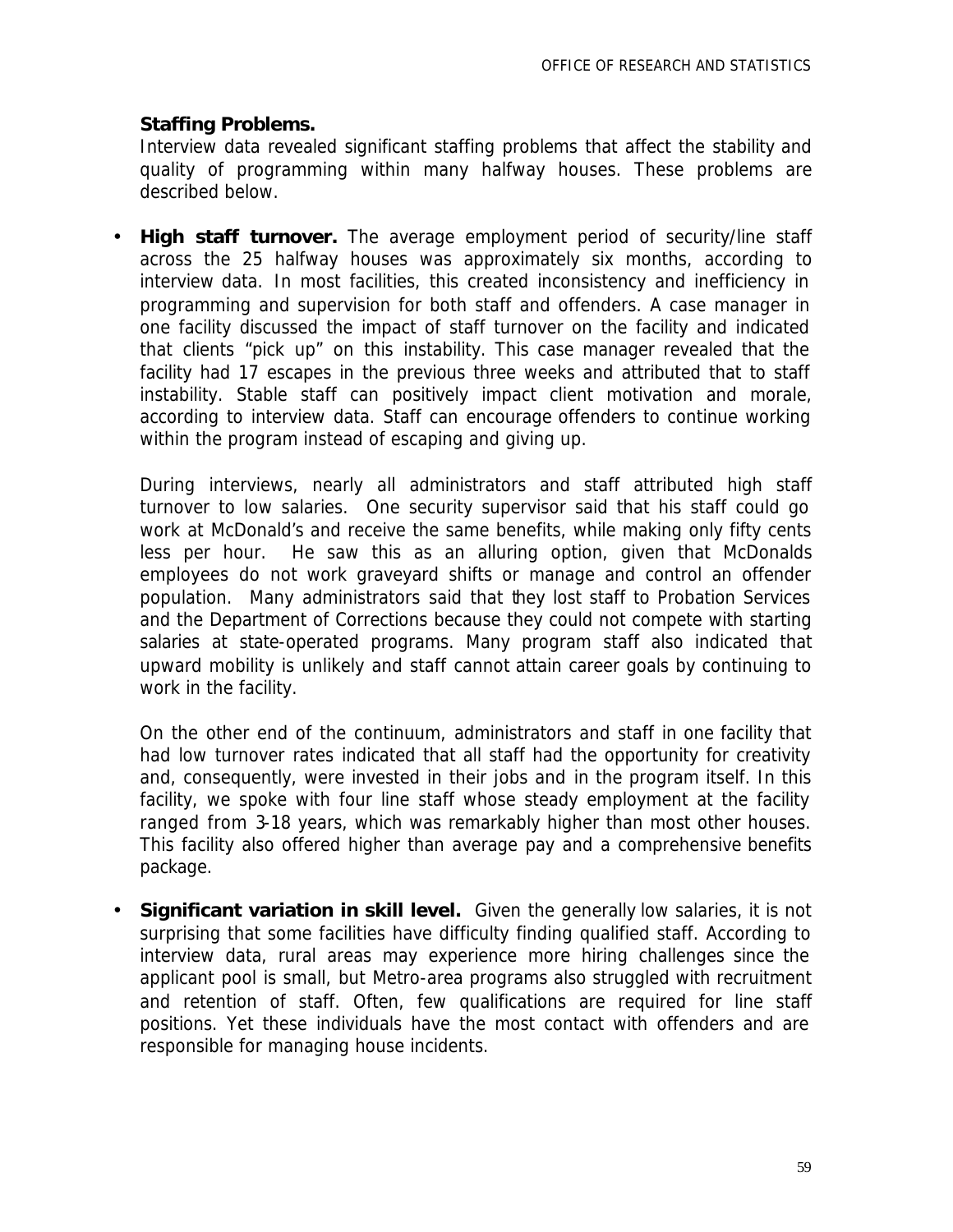When asked what kinds of qualifications are required when hiring a new front line employee, many administrators prefaced their answers to this question by saying that they wanted higher qualifications and experience as job requirements. But nearly all administrators noted that they required only a GED or high school education.<sup>62</sup> Most programs had no requirements for prior experience.

According to interview data, case managers were often promoted from line staff positions without additional training or education. Many administrators told us that they preferred, but did not require, a college degree for case manager positions.<sup>63</sup> In some facilities, case managers also served as counselors and facilitated treatment groups. Some of these case managers told us that they felt unqualified to be performing these duties, especially those with no formal training or education.

One facility had high qualifications for treatment staff, many of whom had graduate degrees. However, this level of education was extremely rare in the halfway house system. Given the generally low salaries, it is not surprising that facilities have difficulty hiring qualified and educated staff. This variation in skill level across facilities means that offenders have very different experiences in community corrections depending on the facility in which they are housed.

**Lack of Training.** Halfway house staff persons did not receive a core curriculum of training, although in criminal justice supervision positions in state agencies, core training is a requirement and is provided by the administration. Also, staff received no training on the topic of special populations such as anti-social personalities, offender manipulations, and the special needs of the mentally ill, elderly and women.<sup>64</sup>

This lack of training may place staff at significant risk of being manipulated by the residents, making the facility environment less safe for staff and offenders. Staff who lack an understanding of the needs of special populations are unlikely to have the knowledge and sensitivity required to address these needs. In some facilities, initial staff orientation, plus the 40 hours of annual training required by the state standards, consisted of on-the-job training.

Like most of the findings presented here, training issues varied across facilities. While some facilities considered weekly staff meetings to be training, others provided extensive out-of-house training opportunities for staff. Administrators in

l  $^{62}$  This standard is much lower than is required for most criminal justice jobs, which require a college degree. However, residential staff across disciplines are typically compensated with a minimum wage salary.

<sup>63</sup> DCJ's Standards, however, require a BA or BS in Social or Behavioral Science or a year-for-year comparable experience. <sup>64</sup> Most administrators and staff recognized and openly discussed the problems associated with an overall lack of training. Funds for training are not included in the General Assembly's funding allocation to DCJ, the administrating agency.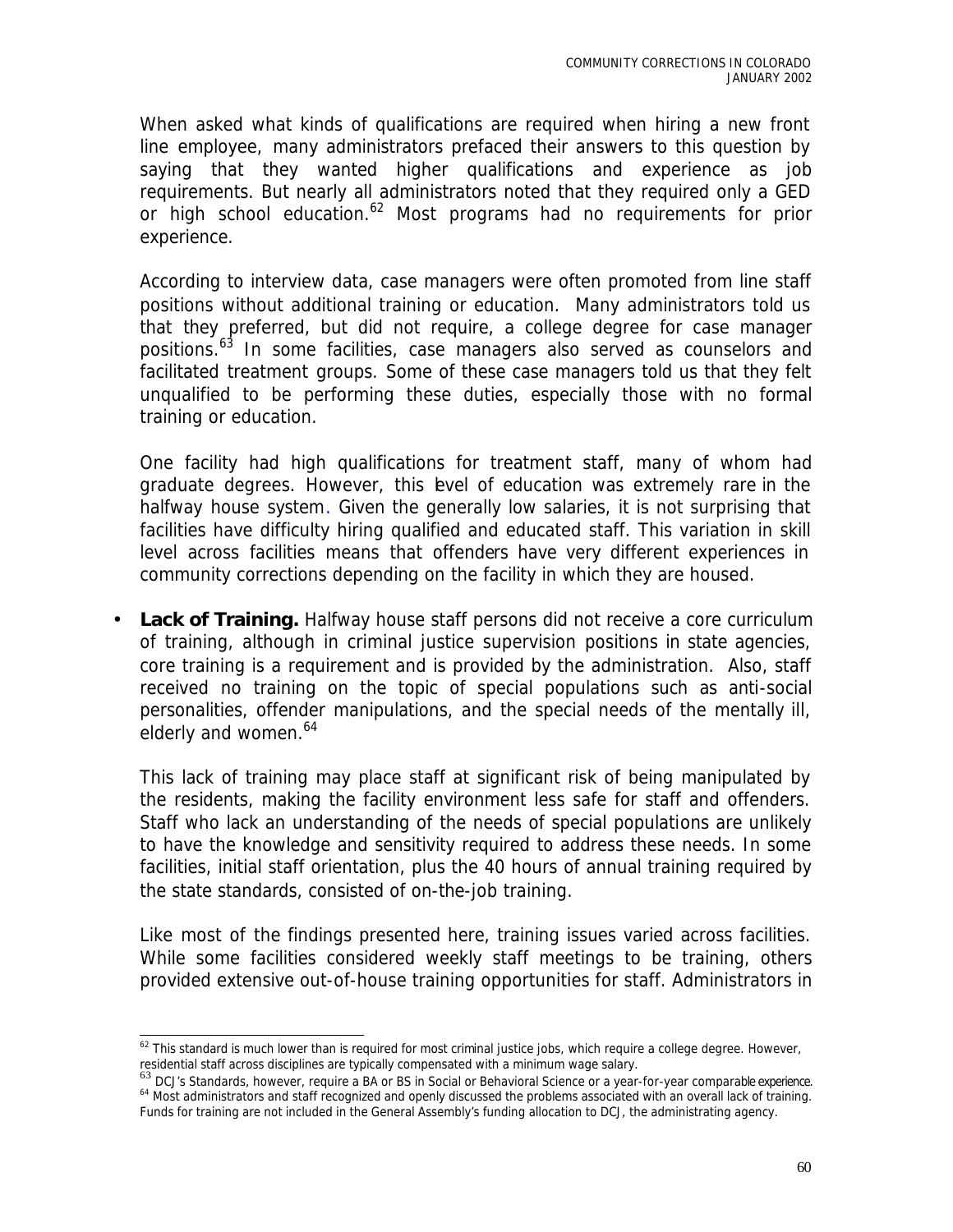rural areas told us they found it difficult to obtain useful training due to the location of their facilities.

Additionally, according to interview data, new, inexperienced and untrained staff were sometimes unaware of proper relationship boundaries and tried to become friends with clients. For example, a common reply to interview questions about high staff turnover was "They don't know what they are getting into." Further discussion revealed these comments to mean that new staff were not prepared to work with the dynamics of an offender population, including issues related to security and contraband. In fact, some administrators and staff described the benefits of having staff who were "recovering" substance abusers and fully understood offender issues. According to interview data, these staff also had lower turnover rates and seemed to view the job as a commitment rather than a learning experience to serve future career goals.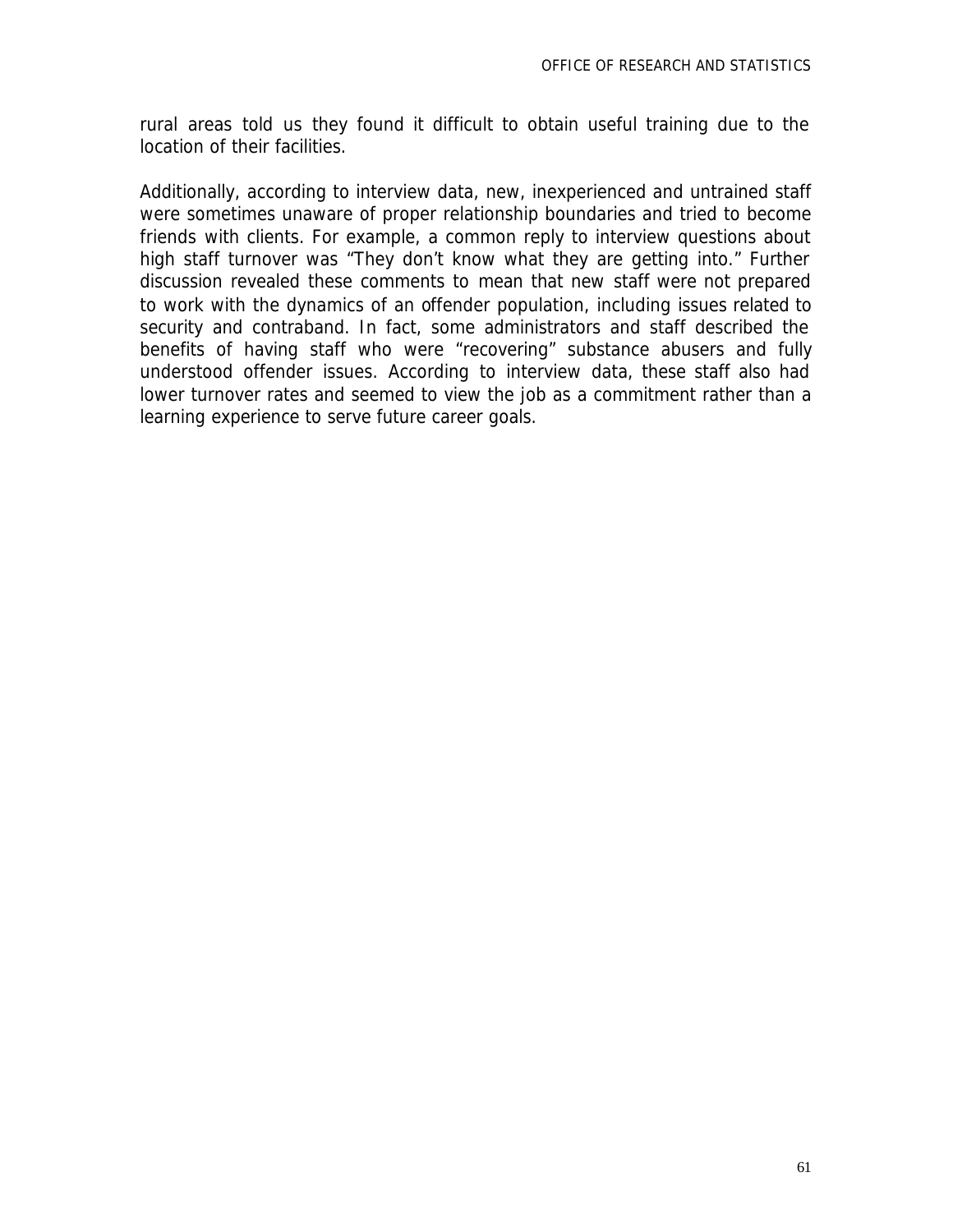### **Community Corrections Offenders Generated \$16.2 Million in FY98.**

Offenders in halfway houses across the state earned \$16.2 million and paid \$344,942 in state taxes, \$841,712 in federal taxes, and paid \$4,517,212 in room and board. Interview data revealed that many offenders accumulated first and last months' rent in savings accounts, and paid child support while they were in Community Corrections. Many offenders reported during focus groups that earning money and learning to budget improved their self-esteem and gave them confidence to succeed in the community.

#### **Internal Management Information Systems (MIS).**

Most halfway house facilities have no or minimal database systems that would allow for describing and tracking the offenders in the programs. Our exposure to databases at some community corrections facilities reflected the potential for enhancing communication sharing, monitoring of offenders, and adequately answering research questions about special populations.<sup>65</sup> The staff in facilities with these databases can access descriptions of offender needs and services received or not, and determine, at any given time, where clients were located (i.e., where they were signed out to, if they were on site, working, on a pass, and so on).

These data systems instantly provided information on which offenders were on program waiting lists, the length of the waiting lists, what services offenders were receiving and progress updates, chores scheduled and completed, sentence information (i.e., scheduled parole board hearings, etc.), and much more. In most facilities, some of this information is recorded in case files, and location information is often noted on large sign-out boards, but having *more* information available on computers made the information easier to share and more immediately accessible to case managers and supervisors. Information obtained from offenders (i.e., "I have permission to xxx") could be verified with a few keyboard strokes rather than finding and pursuing a client paper file. It seemed clear to us that these systems allowed staff to better supervise and monitor offenders.

These systems seemed to considerably enhance communication about offenders among staff, thereby potentially improving the overall security and safety of the facility. Additionally, these types of databases offer considerable detail about the residents and the services assigned to them, and this level of information would allow facility staff (and researchers) to more easily answer questions about community corrections.

l  $65$  Comcor, Inc. is an example of a program with an exemplary automated database.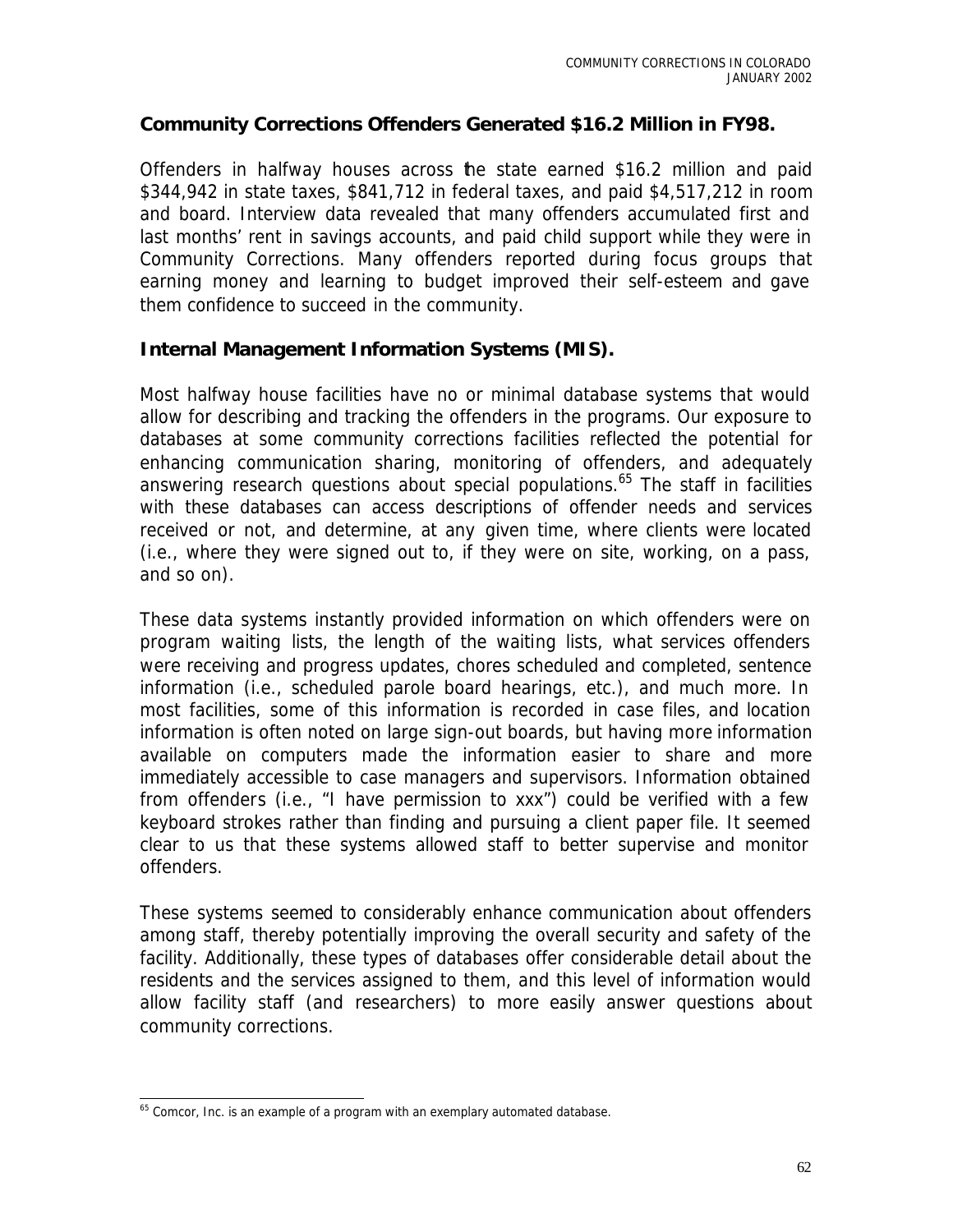### **Summary**

Overall, community corrections clients in FY98 yielded better outcomes than in previous studies. Improvements noted included higher program completion rates, lower recidivism rates, increased use of the LSI in directing services, and an improved response to women offenders. Providing appropriate services based on offender needs has likely improved outcomes for community corrections clients.

In addition, several areas for improvement were identified with these findings. First, the extensive variation across programs means that offenders sentenced to community corrections receive different programming based on the facility in which they are housed. Moreover, each halfway house accepts different types of offenders (gender, severity, special populations, etc.), making it difficult to compare outcomes across facilities. This variation includes the quality of data available for each client.

The second area for improvement involves the availability of post-release supervision. These findings show an improvement in success rates for those receiving post-release supervision. However, not all halfway houses made this service available to offenders, thereby potentially decreasing their opportunity to succeed in the community.

Finally, staff training was lacking at many halfway houses, thus threatening the proficiency of staff. Moreover, with increased staff training staff may feel more invested in their jobs, resulting in increased retention rates. Policy makers should focus on increasing the amount and quality of staff training.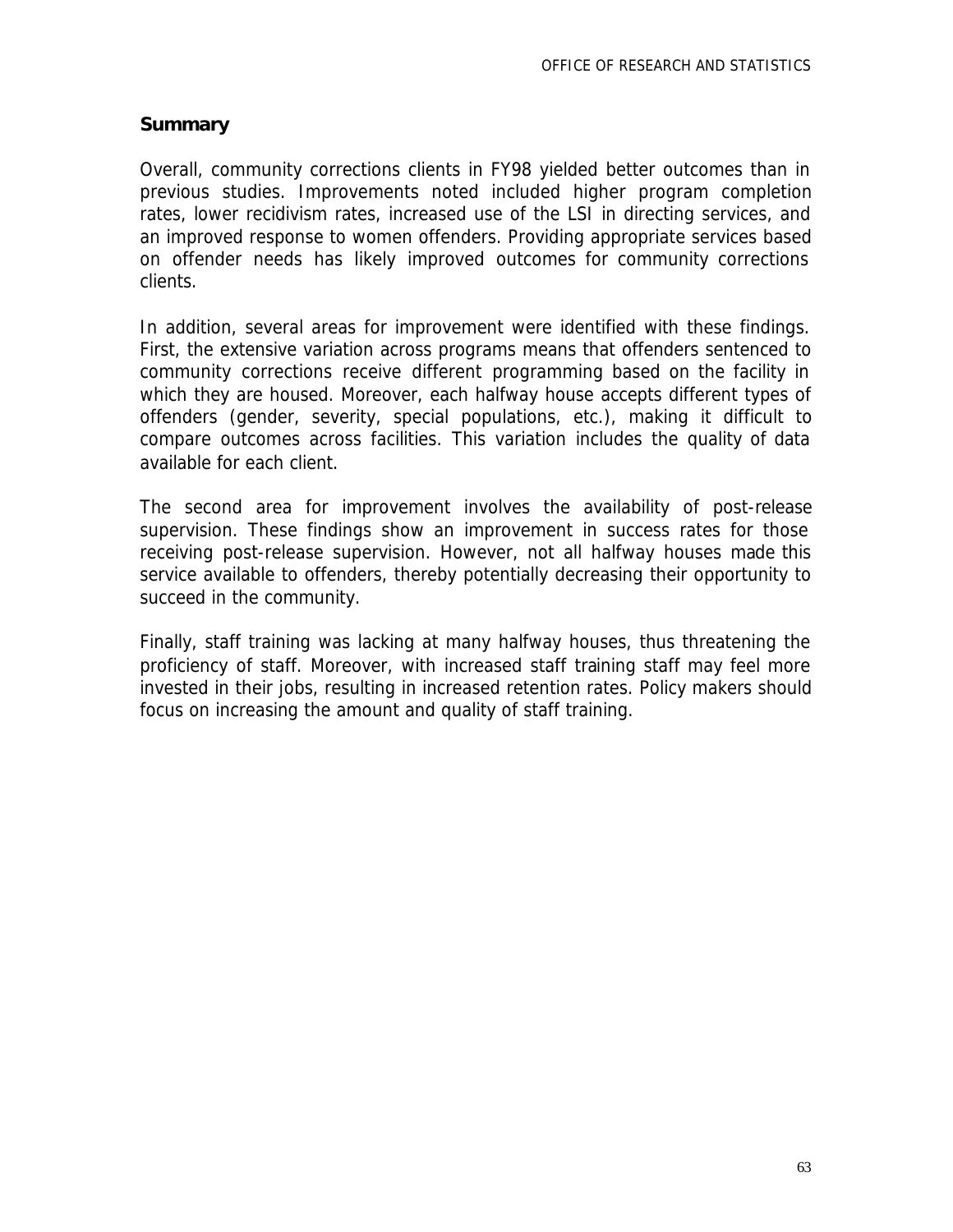COMMUNITY CORRECTIONS IN COLORADO JANUARY 2002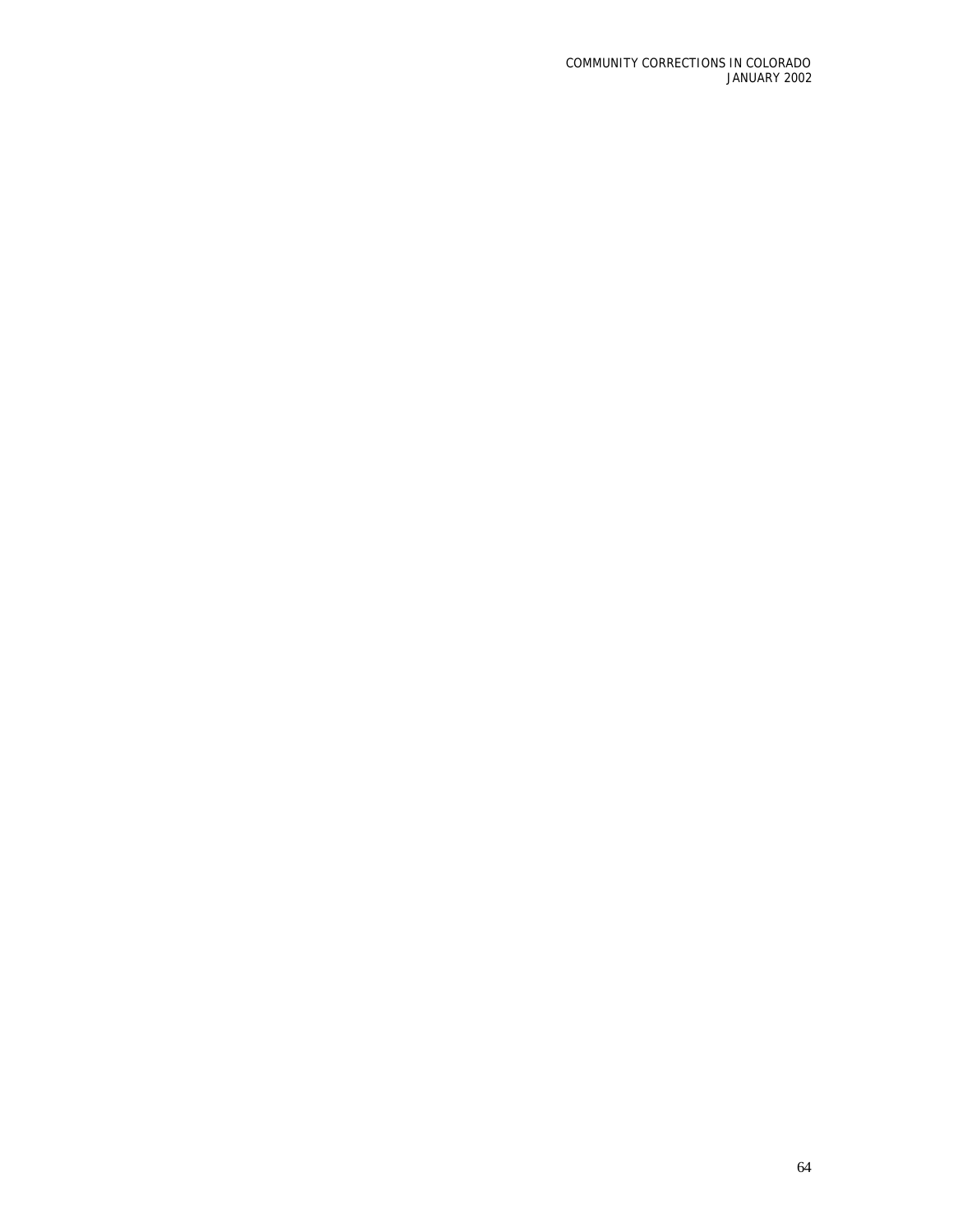## **SECTION FOUR: Recommendations**

Based on 206 interviews with administrators, staff and offenders, 8 focus groups with offenders, and our analysis of the DCJ Termination Forms for 3,054 community corrections clients who left one of the 25 halfway houses in FY98, we make the following recommendations:

1. **Service Delivery Should Be Improved and Standardized.** Local program variation and local discretion in decision making is a valued component of the Colorado Community Corrections system. However, the lack of standardized programming and operations results in extremely disparate service delivery. The level of intervention and quality appears to vary widely across programs even though each offender pays the same rate for services and each facility receives the same per diem allowance from the General Assembly.

Programs that actively use assessment information to direct resources to clients offer client-centered services and maximize each offender's ability to succeed in the community are not the target of this recommendation. In fact, such programs should serve as the standard for operations and services provided by the statewide system. Excellent programming exists in the community corrections system but it may be the exception rather than the rule among the 25 halfway houses we studied.

Efforts should be made to develop and enforce performance measures that address the issue of consistency and quality for facility operations, programming, and overall service delivery. This recommendation should be made a priority by the Division of Criminal Justice, the Governor's Advisory Council, the Colorado Community Corrections Coalition, and each local community corrections board. Local boards have oversight responsibility for the facilities in each jurisdiction, and this entity should be held accountable for the quality of services delivered by the facilities. Local boards have an oversight responsibility for enforcing these standards since, in nearly all cases, the boards contract with the programs to serve this offender population. If necessary, Board members should receive basic training in special populations, "what works" in corrections, and performance measures. Funding allocations should somehow be linked to compliance with performance measures.

One finding presented in this report suggests that some offenders may not be getting services they need. This issue should be addressed immediately to assure fairness and maximize each offender's opportunity to successfully reintegrate into the community. Program content should be carefully reviewed by programming experts to ensure that they adequately address offender needs.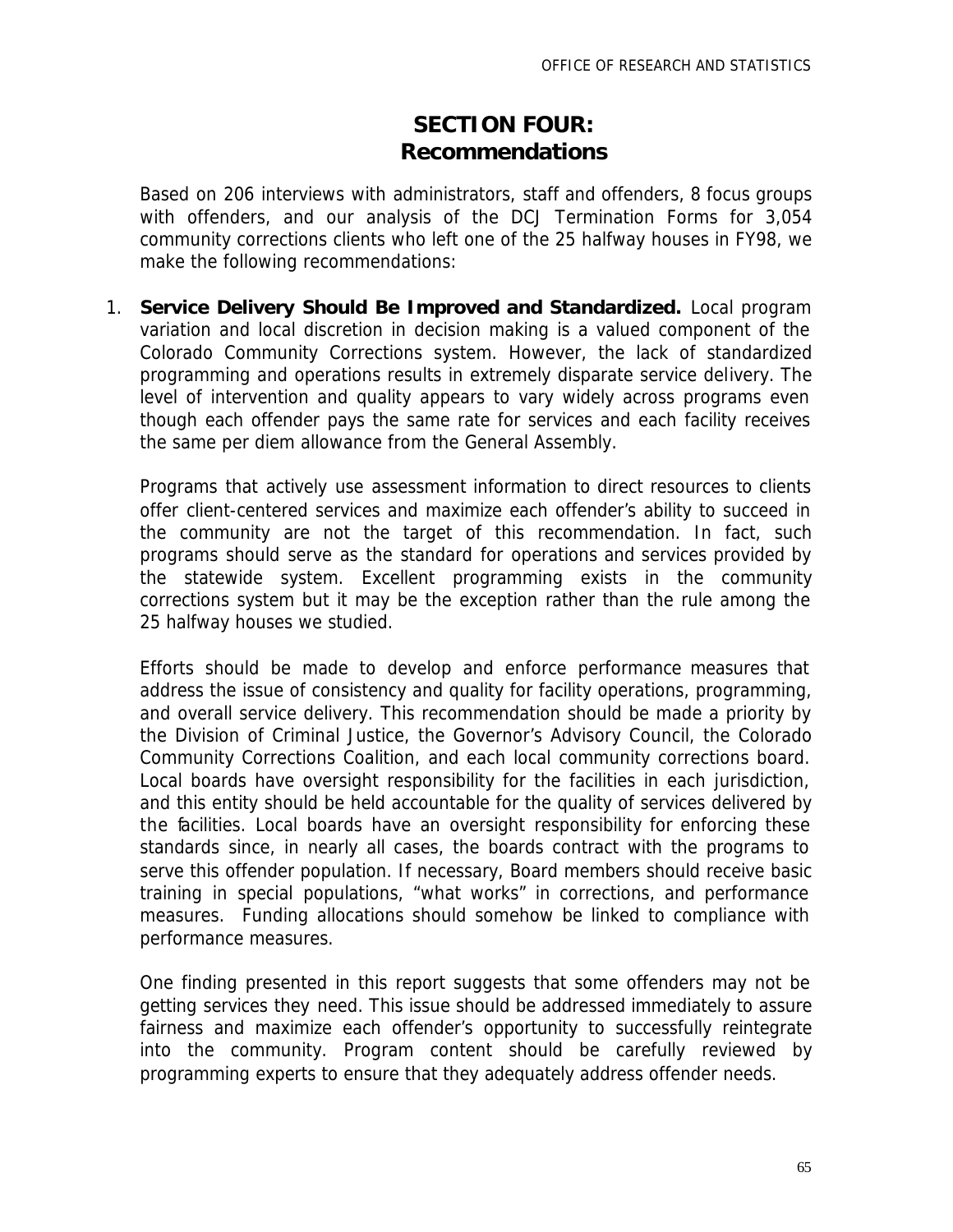Since this study found that participation in a greater number of services increased offenders' probability of program success, improvements in the types and availability of services may lead to higher program success rates. Accessibility by offenders to a range of services varies across facilities, both by what is offered and whether the service is available free of charge. Some programs offer an array of services free-of-charge while others offer no free services. This disparity in service availability and client pricing requires further investigation.

Finally, community corrections programs should be designed to address deficits in basic living skills, including parenting and budgeting skills, and incorporate research-based components that can promote improvement in these areas.

- 2. **Special populations require specialized programming** and additional funding should support these services. In some cases, facility access must be modified to assure community corrections is available to physically disabled persons. Special services are required for women and offenders who are addicted to alcohol or drugs. Over time, improving outcomes with these populations is likely to generate significant cost savings to the criminal justice and other social systems.
- 3. Drug and alcohol problems among the offender population are chronic and require new approaches to intervention. **Intensive treatment and therapeutic community models should be replicated in jurisdictions across the state**. Programs with these models accept serious offenders and yielded high success rates, both for program completion and after 24 months in the community. The criminal justice system alone cannot manage the problem of addictions, and multidisciplinary approaches are required for this population.
- 4. **Every halfway house program should implement specific aftercare services and post-release supervision** to enhance offenders' likelihood of success. All community corrections clients should receive post-release supervision to maximize public safety, reduce recidivism, and improve success rates. Aftercare services should be coordinated with services received during the residential component of the program. Aftercare programming should be defined and delivered similarly across facilities to minimize the variation found in other aspects of the statewide system.
- 5. To further professionalize community corrections, and to reduce staff turnover, **future increases in per diem rates from the General Assembly should be directed in part to increases in line staff salaries**. Substantiating documentation should be provided to DCJ's Office of Community Corrections to ensure that the increases are, in fact, used appropriately. Resources should be allocated to ensure appropriate funding to complete this task.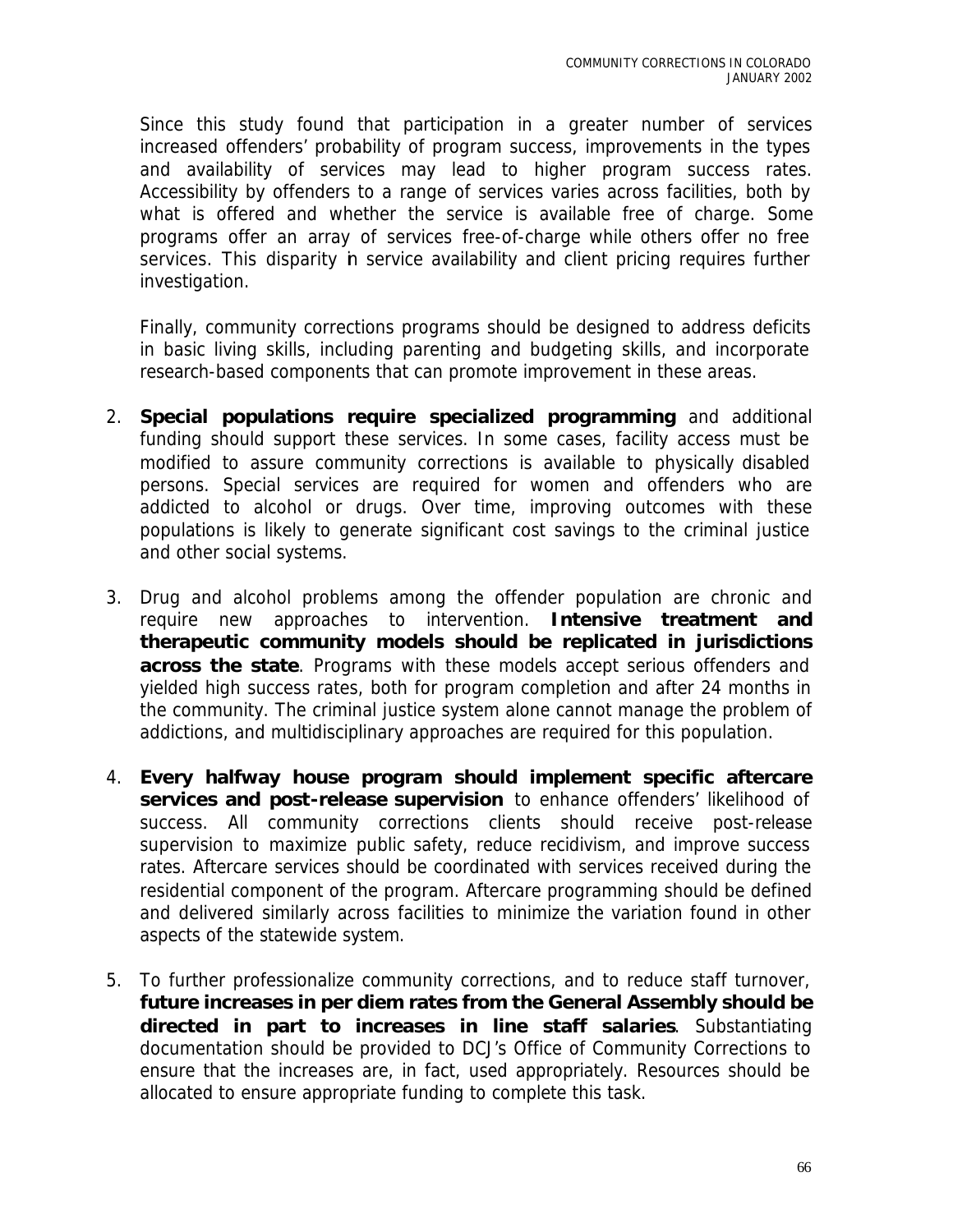6. **Staff training should be a priority for the community corrections facility administrations.** Training increases the likelihood that staff understand the larger mission of their work and, in turn, they may feel a stronger investment in their jobs, and stay employed in the facility for longer periods of time. Training guards against abuse of power by staff by increasing competency and it fosters an understanding of the larger impact of their work. Administrators who emphasize training communicate that they value and respect the important work of line staff. Administrative support for training reinforces the need for consistency in programming within each facility and across the statewide halfway house system.

Lack of training, relatively low staff qualification requirements and inconsistency in service delivery threatens the professionalism of the staff in these facilities and likely contributes to considerable inefficiencies in daily operations and service delivery. Staff training should emphasize a curriculum specific to working in community corrections facilities and/or special population offenders. Administrators should work with probation and parole officials to send community corrections staff to state-sponsored training.

7. Efforts should be made to **expand gender-specific facilities and programming.** Facilities should minimize the use of coed facilities for female offenders. Women need very specific program content and they must feel safe to maximize the effect of interventions. All facilities serving women need to expand the available programming. These services must be tailored to meet the special needs of women.

Equality of service delivery is not simply allowing women access to services traditionally reserved for men. Equality must be defined in terms of providing opportunities that are relevant to each gender. Women housed in coed facilities should receive separate services specific to their needs. Treatment services, then, may appear very different depending on who receives the service.

Vocational training must focus on moving women from their economic disadvantage so that they can support themselves and their children in the community. And since women are at a higher risk to become crime victims than men and many have a history of violent partners, victimization classes and treatment would be beneficial. Women with co-dependency issues could benefit from relationship building and empowerment classes teaching them how to be self-sufficient and independent, and how to form and maintain healthy and supportive relationships. This programming should be available in all facilities that house women. Female-only facilities are better able to serve the needs of this population.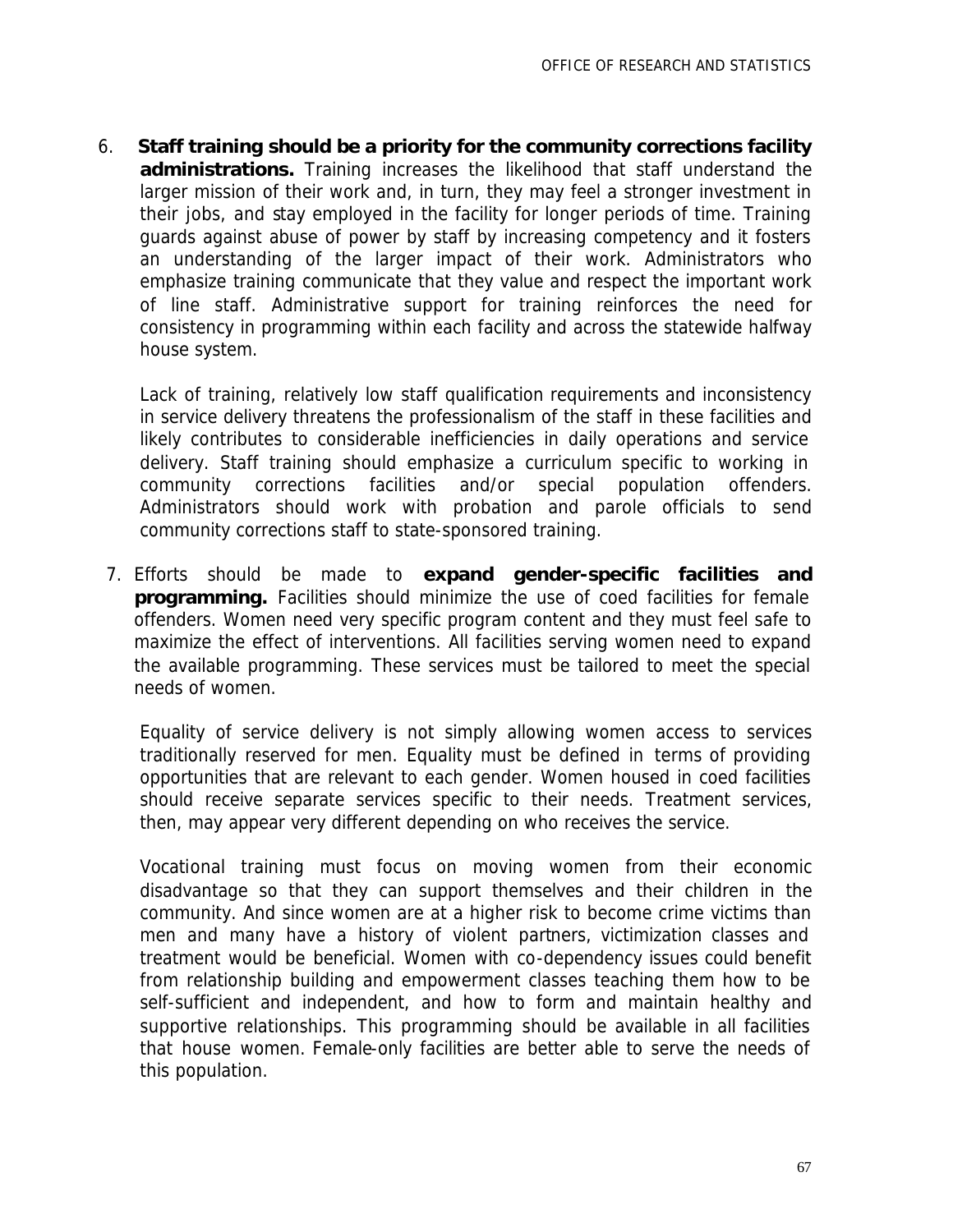- 8. Community Corrections should focus on basic interventions including **education, vocation, and employment training and services** for all offenders. The analyses presented here indicated that services in these topic areas were not well matched to offender needs.
- 9. Local boards need to commit to a process by which all facilities value and **uphold the DCJ standards** for community corrections. As soon as possible, local boards must address the staff skills, training, availability of services, and lack of consistency in programming, including the variation in the content of the material, availability, and skill of the facilitator.
- 10.Each facility should **develop and maintain an automated database** that details assessment information and services provided. Additional necessary information required for evaluating programs includes personal and criminal histories, infractions and sanctions, case manager logs and chronological records on offenders, pass location and times, chores assigned and completed, and special needs and risks of each offender. Public safety is enhanced when this information is available for supervision and monitoring of offenders serving sentences in the community. Also, without such data, research questions regarding special populations, needs assessment, and services delivered cannot be adequately addressed. A presentence report and, if applicable, DOC diagnostic and treatment documents should be available on every offender.

#### **Summary**

Significant improvements in community corrections were noted during the current study, including higher program completion rates, lower recidivism rates, the use of the LSI in directing services, and an improved response to women. These improvements have occurred in the past six or 7 years. With an emphasis on quality control and a targeted use of funding, Colorado may be moving into a new generation of community corrections programming. Raising the bar regarding expectations of service delivery by addressing the issues raised in this report ensures continued improvement in this important component of the state's criminal justice system.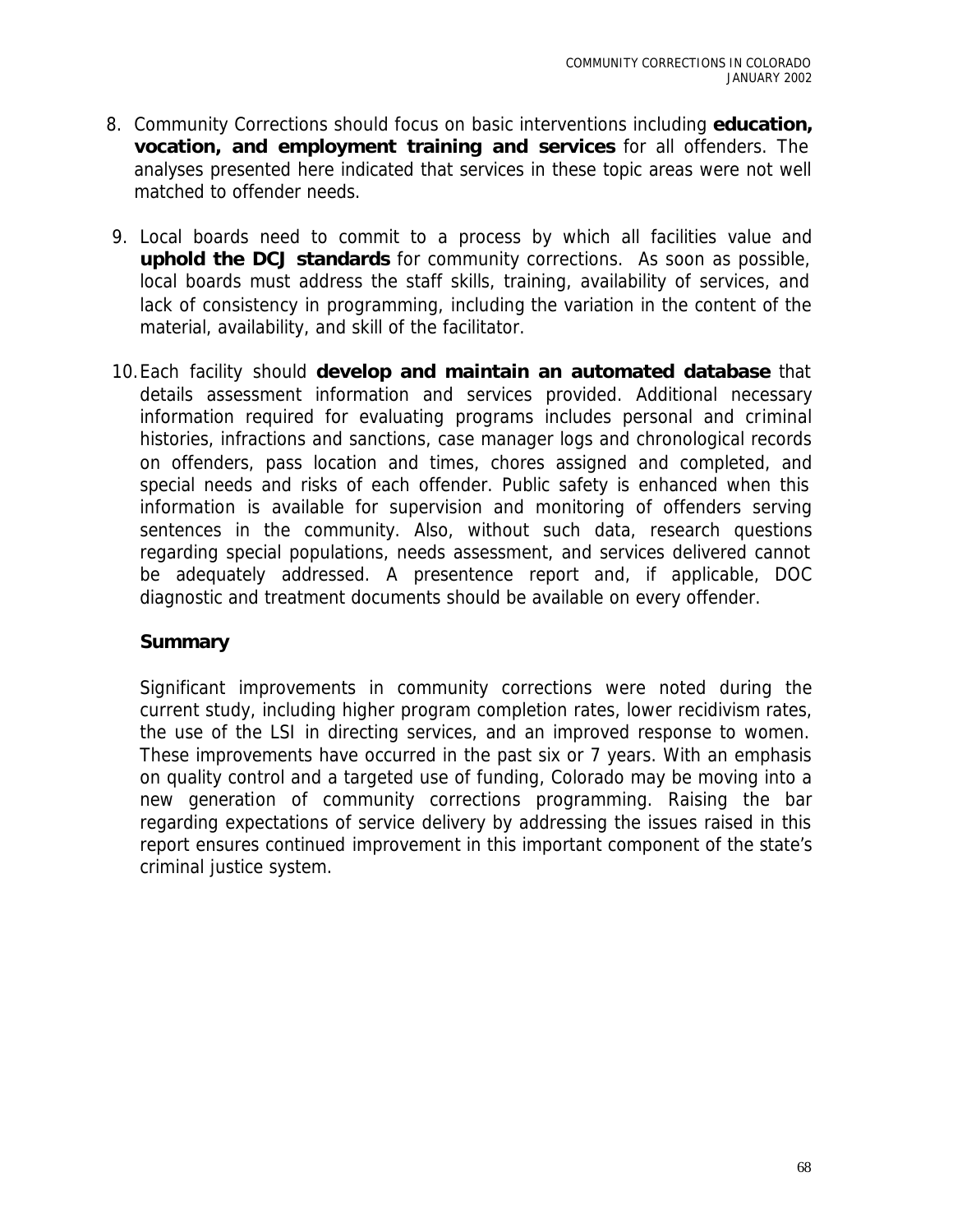#### **APPENDIX A: DATA COLLECTION INSTRUMENTS**

#### **DCJ TERMINATION FORM EXHIBIT A DATA COLLECTION FORM INTERVIEW GUIDES**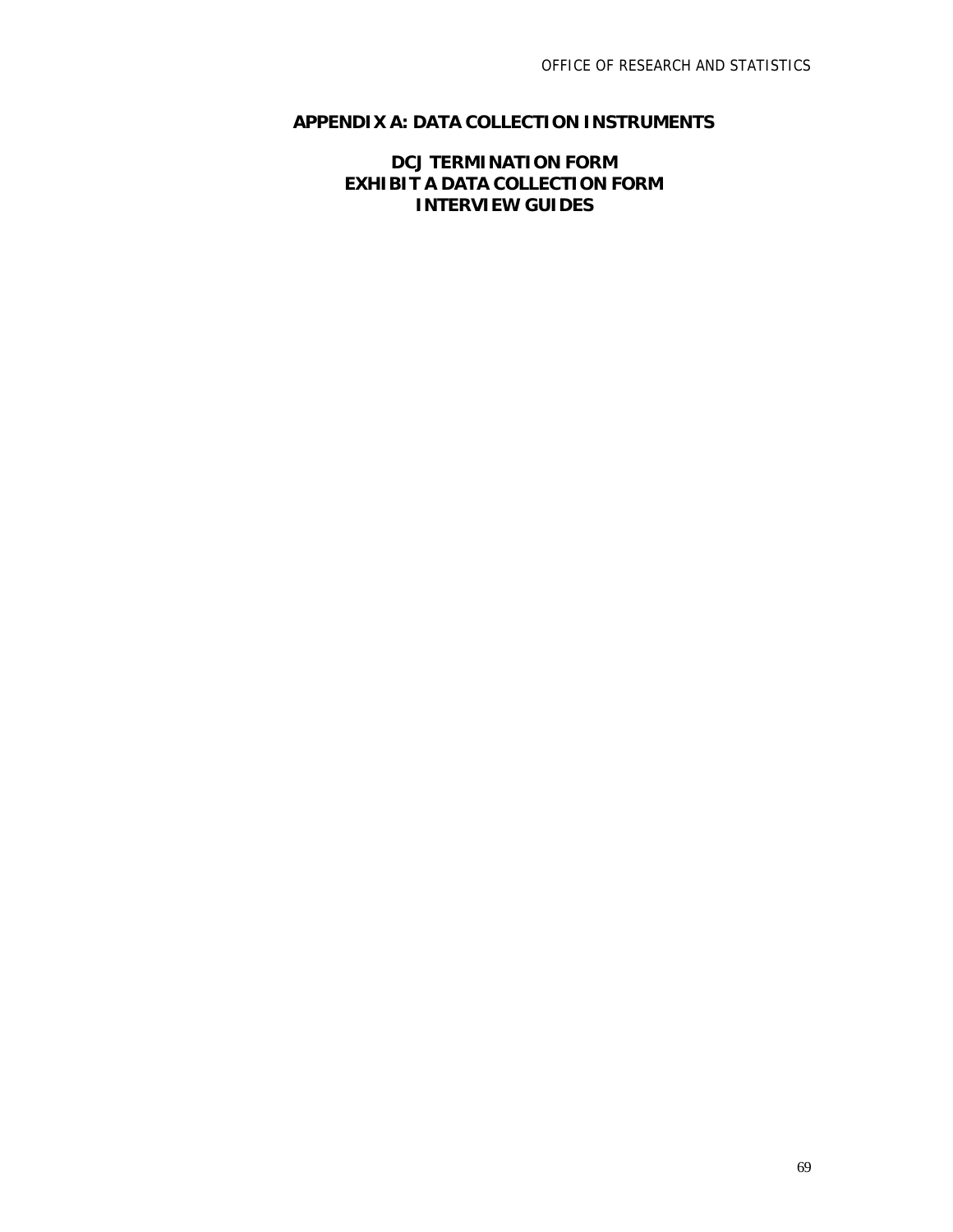#### **APPENDIX B: SAMPLE DESCRIPTION<sup>66</sup>**

#### **DEMOGRAPHICS FOR ALL COMMUNITY CORRECTIONS OFFENDERS**

**Table 6. Marital Status of All Offenders in Community Corrections in FY98.**

| <b>Single</b>      | 1844 (51.3%) |
|--------------------|--------------|
| <b>Married</b>     | 573 (15.9%)  |
| <b>Common Law</b>  | 297 (8.3%)   |
| Divorced/Separated | 871 (24.2)   |

|  |  |  | Table 7. Gender of All Offenders in Community Corrections in FY98. |  |
|--|--|--|--------------------------------------------------------------------|--|
|  |  |  |                                                                    |  |

| Male          | 3013 (83.8%) |
|---------------|--------------|
| <b>Female</b> | 581 (16.2%)  |

#### **Table 8. Ethnicity of All Offenders in Community Corrections in FY98.**

| Anglo                  | 1822 (50.7%) |
|------------------------|--------------|
| <b>Black</b>           | 869 (24.2%)  |
| <b>Hispanic</b>        | 818 (22.8%)  |
| <b>Asian</b>           | $13(0.4\%)$  |
| <b>American Indian</b> | $45(1.3\%)$  |
| <b>Other</b>           | $26(0.7\%)$  |

**Figure 9. Last Grade in School Completed by All Offenders in Community Corrections in FY98 Upon Entry of the Program.**



 $66$  Tables in this section do not all contain cases for every offender. In instances where the totals do not equal the population or sample numbers, missing data account for the difference.

l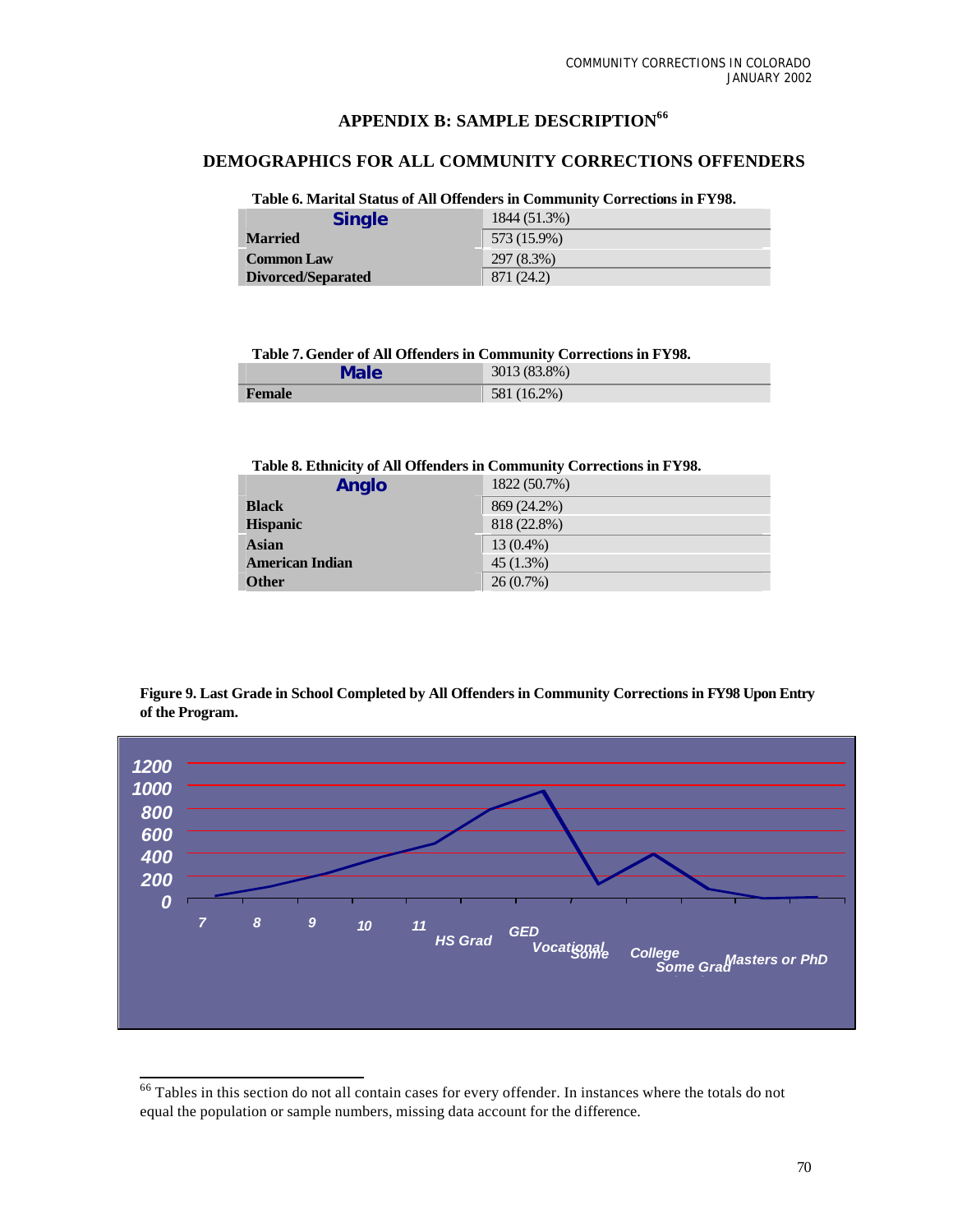|                   | Entry        | <b>Termination</b> |
|-------------------|--------------|--------------------|
| <b>Full Time</b>  | 718 (20.0%)  | 2909 (80.9%)       |
| <b>Part Time</b>  | $21(0.6\%)$  | 73 (2.0%)          |
| <b>Unemployed</b> | 2838 (79.0%) | 583 (16.2%)        |
| <b>Sporadic</b>   | $17(0.5\%)$  | $23(0.6\%)$        |
| <b>Student</b>    | $0(0.0\%)$   | $6(0.2\%)$         |

**Table 9. Employment of All Offenders in Community Corrections in FY98 Upon Entry and at Termination From the Program.**

### **DEMOGRAPHICS FOR EACH FACILITY**

| Table 10. Average Age of Offenders in Each Program in FY98.* |                  |                   |  |  |  |
|--------------------------------------------------------------|------------------|-------------------|--|--|--|
| <b>PROGRAM</b>                                               | <b>DIVERSION</b> | <b>TRANSITION</b> |  |  |  |
| <b>ACRC</b>                                                  | 33               | 35                |  |  |  |
| <b>ACTC</b>                                                  | 33               | 33                |  |  |  |
| <b>BCTC</b>                                                  | 31               | 32                |  |  |  |
| <b>CAPS</b>                                                  | 28               | 32                |  |  |  |
| <b>CC</b> Div                                                | $\overline{30}$  | $\overline{23}$   |  |  |  |
| <b>CC</b> Trans                                              | 27               | 33                |  |  |  |
| <b>CCSI</b>                                                  | 27               | 31                |  |  |  |
| Columbine                                                    | 32               | 34                |  |  |  |
| <b>CRC</b>                                                   | 32               | 34                |  |  |  |
| <b>Fox</b>                                                   | 29               | 34                |  |  |  |
| <b>Haven</b>                                                 | $\overline{33}$  | 32                |  |  |  |
| <b>Hilltop</b>                                               | 26               | 34                |  |  |  |
| <b>Ind Federal</b>                                           | 35               | 35                |  |  |  |
| <b>Ind Pecos</b>                                             | 33               | 35                |  |  |  |
| <b>LCCC</b>                                                  | 27               | 33                |  |  |  |
| <b>LCTC</b>                                                  | 31               | 33                |  |  |  |
| <b>Loft House</b>                                            | 31               | 36                |  |  |  |
| <b>MCCC</b>                                                  | 29               | 31                |  |  |  |
| Minnequa                                                     | 30               | 32                |  |  |  |
| Peer I                                                       | 33               | 34                |  |  |  |
| <b>Phoenix</b>                                               | $\overline{31}$  | 32                |  |  |  |
| <b>SLVCC</b>                                                 | 28               | 36                |  |  |  |
| <b>Tooley Hall</b>                                           | 34               | 35                |  |  |  |
| <b>TRC</b>                                                   | 30               | 32                |  |  |  |
| <b>Williams</b>                                              | 32               | 37                |  |  |  |

\*Numbers rounded to the nearest whole number.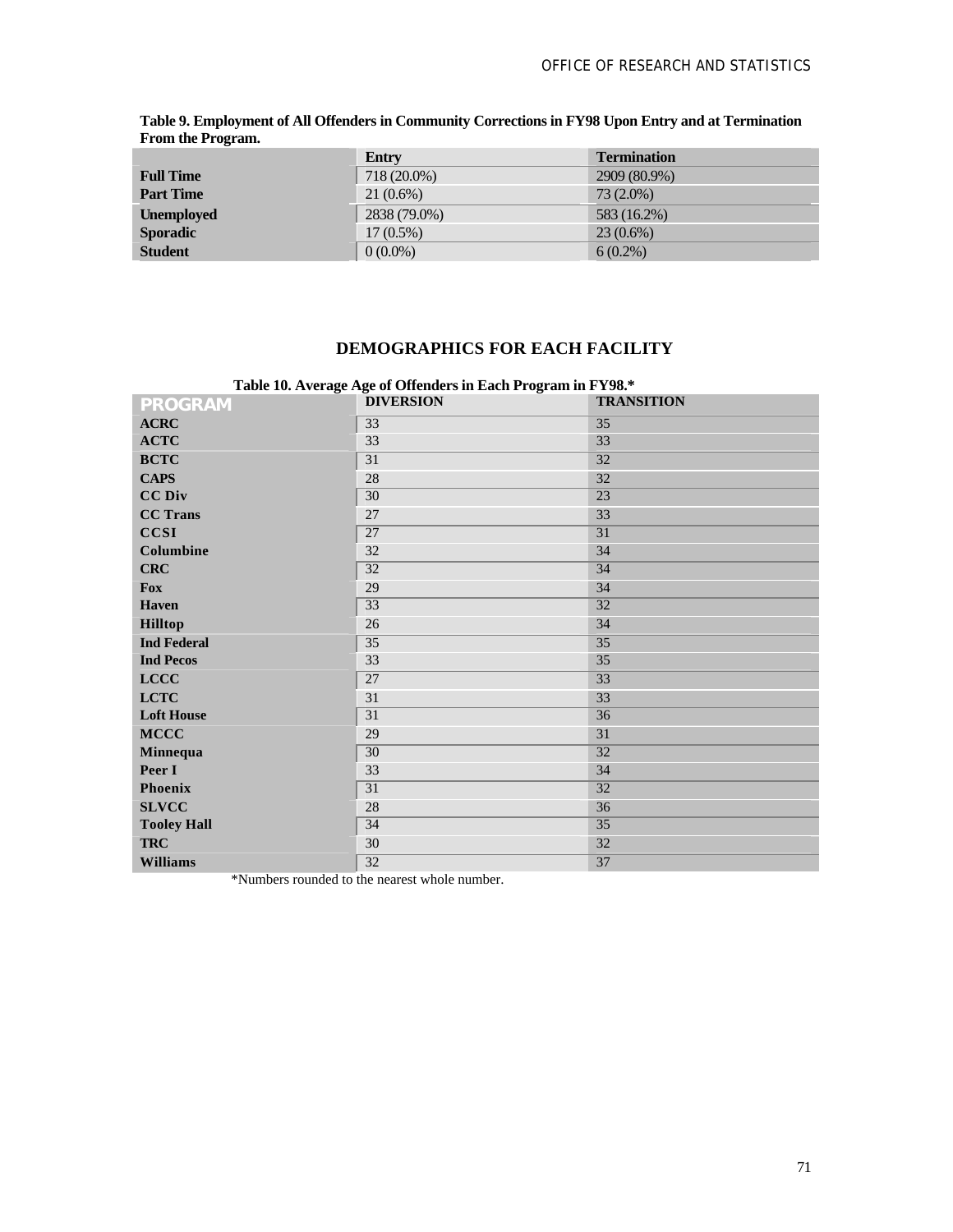| Program            | <b>Single</b> | <b>Married</b> | <b>Common Law</b> | Divorced/Widow |
|--------------------|---------------|----------------|-------------------|----------------|
|                    | $n = 1844$    | $n = 573$      | $n = 297$         | $n = 871$      |
| <b>ACRC</b>        | 51.1%         | 15.9%          | 5.1%              | 27.8%          |
| <b>ACTC</b>        | 53.0%         | 15.3%          | 4.9%              | 26.8%          |
| <b>BCTC</b>        | 61.3%         | 17.0%          | 0.9%              | 20.8%          |
| <b>CAPS</b>        | 54.8%         | 12.3%          | 6.8%              | 26.0%          |
| <b>CC</b> Div      | 50.7%         | 19.7%          | 12.1%             | 17.5%          |
| <b>CC</b> Trans    | 39.9%         | 18.4%          | 3.8%              | 38.0%          |
| <b>CCSI</b>        | 50.8%         | 12.3%          | 10.8%             | 26.2%          |
| <b>Columbine</b>   | 47.4%         | 15.8%          | 13.5%             | 23.3%          |
| <b>CRC</b>         | 54.5%         | 12.0%          | 10.5%             | 23.0%          |
| <b>Fox</b>         | 53.2%         | 15.2%          | 12.7%             | 19.0%          |
| <b>Haven</b>       | 50.0%         | 12.2%          | 5.4%              | 32.4%          |
| <b>Hilltop</b>     | 46.6%         | 15.5%          | 3.4%              | 34.5%          |
| <b>Ind Federal</b> | 63.5%         | 10.7%          | 3.8%              | 22.0%          |
| <b>Ind Pecos</b>   | 50.0%         | 15.7%          | 13.7%             | 20.6%          |
| <b>LCCC</b>        | 65.9%         | 14.6%          | 6.5%              | 13.0%          |
| <b>LCTC</b>        | 47.4%         | 23.3%          | 9.8%              | 19.5%          |
| <b>Loft House</b>  | 43.1%         | 19.6%          | 2.0%              | 35.3%          |
| <b>MCCC</b>        | 51.3%         | 17.3%          | 11.5%             | 19.9%          |
| <b>Minnequa</b>    | 44.7%         | 22.0%          | 12.1%             | 21.3%          |
| Peer I             | 59.6%         | 16.9%          | 5.1%              | 18.4%          |
| <b>Phoenix</b>     | 56.7%         | 14.3%          | 6.0%              | 23.0%          |
| <b>SLVCC</b>       | 44.7%         | 25.0%          | 7.9%              | 22.4%          |
| <b>Tooley Hall</b> | 58.6%         | 17.1%          | 4.5%              | 19.8%          |
| <b>TRC</b>         | 44.6%         | 14.2%          | 5.4%              | 35.8%          |
| <b>Williams</b>    | 44.2%         | 13.0%          | 13.0%             | 29.7%          |

**Table 11. Marital Status of Offenders in Each Program in FY98.**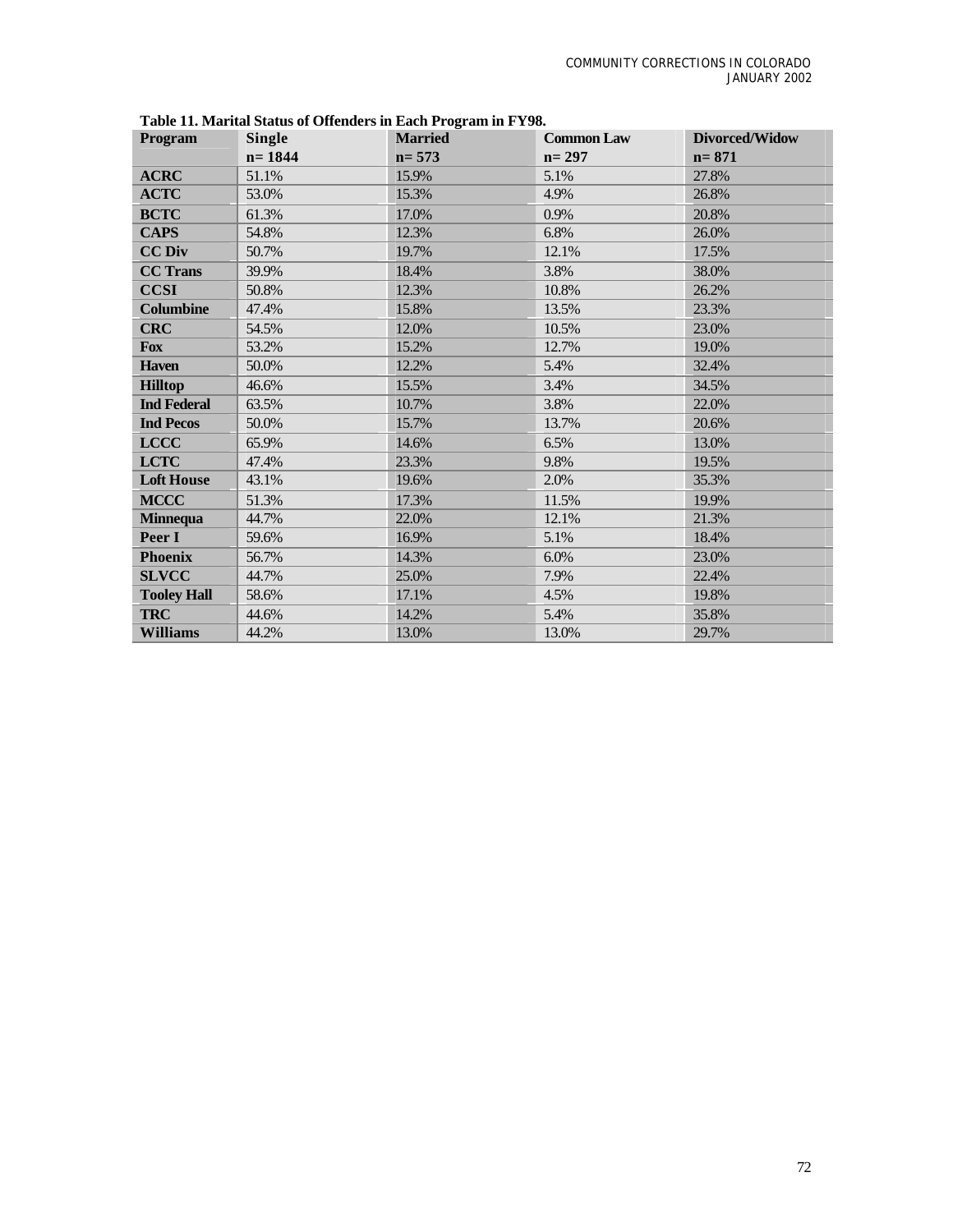| Program            | $\alpha$ occurred to chemically in Euch I regram in I 170.<br><b>Male</b> | Female      |  |  |  |  |  |
|--------------------|---------------------------------------------------------------------------|-------------|--|--|--|--|--|
|                    | $n = 3013$                                                                | $n = 581$   |  |  |  |  |  |
| <b>ACRC</b>        | 81 (46.0%)                                                                | 95 (54.0%)  |  |  |  |  |  |
| <b>ACTC</b>        | 183 (100%)                                                                | $0(0.0\%)$  |  |  |  |  |  |
| <b>BCTC</b>        | 82 (77.4%)                                                                | 24 (22.6%)  |  |  |  |  |  |
| <b>CAPS</b>        | 68 (93.2%)                                                                | $5(6.8\%)$  |  |  |  |  |  |
| <b>CC</b> Div      | 205 (91.1%)                                                               | 20 (8.9%)   |  |  |  |  |  |
| <b>CC</b> Trans    | 146 (91.8%)                                                               | 13 (8.2%)   |  |  |  |  |  |
| <b>CCSI</b>        | 65 (100%)                                                                 | $0(0.0\%)$  |  |  |  |  |  |
| <b>Columbine</b>   | 133 (100%)                                                                | $0(0.0\%)$  |  |  |  |  |  |
| <b>CRC</b>         | 159 (83.2%)                                                               | 32 (16.8%)  |  |  |  |  |  |
| <b>Fox</b>         | 158 (100%)                                                                | $0(0.0\%)$  |  |  |  |  |  |
| <b>Haven</b>       | $0(0.0\%)$                                                                | 75 (100%)   |  |  |  |  |  |
| <b>Hilltop</b>     | 51 (87.9%)                                                                | $7(12.1\%)$ |  |  |  |  |  |
| <b>Ind Federal</b> | 69 (42.9%)                                                                | 92 (57.1%)  |  |  |  |  |  |
| <b>Ind Pecos</b>   | 206 (100%)                                                                | $0(0.0\%)$  |  |  |  |  |  |
| <b>LCCC</b>        | 118 (95.2%)                                                               | $6(4.8\%)$  |  |  |  |  |  |
| <b>LCTC</b>        | 128 (96.2%)                                                               | $5(3.8\%)$  |  |  |  |  |  |
| <b>Loft House</b>  | 39 (76.5%)                                                                | 12(23.5%)   |  |  |  |  |  |
| <b>MCCC</b>        | 137 (87.8%)                                                               | 19 (12.2%)  |  |  |  |  |  |
| <b>Minnequa</b>    | $116(82.3\%)$                                                             | 25(17.7%)   |  |  |  |  |  |
| Peer I             | 133 (97.8%)                                                               | $3(2.2\%)$  |  |  |  |  |  |
| <b>Phoenix</b>     | 213 (98.2%)                                                               | $4(1.8\%)$  |  |  |  |  |  |
| <b>SLVCC</b>       | 76 (100%)                                                                 | $0(0.0\%)$  |  |  |  |  |  |
| <b>Tooley Hall</b> | $0(0.0\%)$                                                                | 111 (100%)  |  |  |  |  |  |
| <b>TRC</b>         | 172 (84.3%)                                                               | 32 (15.7%)  |  |  |  |  |  |
| <b>Williams</b>    | 276 (100%)                                                                | $0(0.0\%)$  |  |  |  |  |  |

**Table 12. Gender of Offenders in Each Program in FY98.\***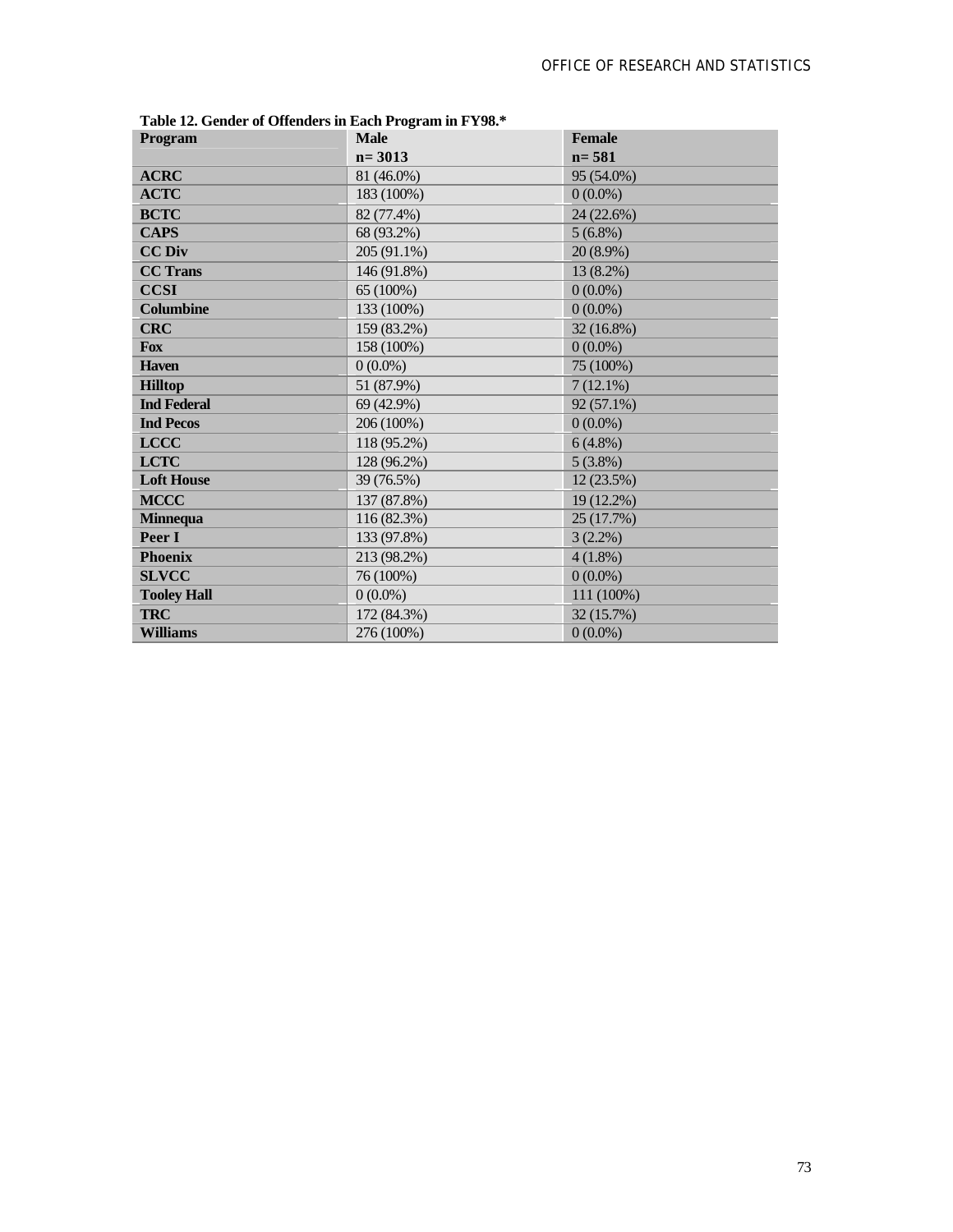| <b>Program</b>     | Anglo    | <b>Black</b> | Hispanic  | <b>Asian</b> | American<br><b>Indian</b> | <b>Other</b> |
|--------------------|----------|--------------|-----------|--------------|---------------------------|--------------|
|                    | $n=1822$ | $n = 869$    | $n = 818$ | $n=13$       | $n=45$                    | $n=26$       |
| <b>ACRC</b>        | 59.1%    | 35.2%        | 5.1%      | $0.0\%$      | 0.6%                      | $0.0\%$      |
| <b>ACTC</b>        | 51.9%    | 38.8%        | 6.6%      | $0.0\%$      | 1.1%                      | 1.6%         |
| <b>BCTC</b>        | 72.6%    | 6.6%         | 15.1%     | 0.9%         | 2.8%                      | 1.9%         |
| <b>CAPS</b>        | 80.8%    | 2.7%         | 13.7%     | $0.0\%$      | 2.7%                      | $0.0\%$      |
| <b>CC</b> Div      | 57.8%    | 18.2%        | 19.6%     | 1.3%         | 2.7%                      | 0.4%         |
| <b>CC</b> Trans    | 59.7%    | 27.0%        | 11.3%     | 0.0%         | 1.9%                      | 0.0%         |
| <b>CCSI</b>        | 29.2%    | 4.6%         | 66.2%     | $0.0\%$      | $0.0\%$                   | $0.0\%$      |
| <b>Columbine</b>   | 15.0%    | 45.1%        | 37.6%     | $0.0\%$      | 1.5%                      | 0.8%         |
| <b>CRC</b>         | 75.9%    | 10.5%        | 11.5%     | 0.0%         | 0.5%                      | 1.6%         |
| <b>Fox</b>         | 32.9%    | 32.9%        | 25.3%     | $0.0\%$      | 2.5%                      | $0.0\%$      |
| <b>Haven</b>       | 36.0%    | 54.7%        | 8.0%      | $0.0\%$      | $0.0\%$                   | 1.3%         |
| <b>Hilltop</b>     | 62.1%    | 6.9%         | 24.1%     | 1.7%         | 5.2%                      | $0.0\%$      |
| <b>Ind Federal</b> | 33.5%    | 42.2%        | 21.1%     | $0.0\%$      | 1.2%                      | 1.9%         |
| <b>Ind Pecos</b>   | 33.0%    | 36.4%        | 28.6%     | 1.0%         | 0.5%                      | 0.5%         |
| <b>LCCC</b>        | 74.2%    | 5.6%         | 15.5%     | 1.6%         | 2.4%                      | 1.6%         |
| <b>LCTC</b>        | 68.4%    | 3.8%         | 26.3%     | 0.8%         | $0.0\%$                   | 0.8%         |
| <b>Loft House</b>  | 37.3%    | 19.6%        | 39.2%     | $0.0\%$      | $0.0\%$                   | 3.9%         |
| <b>MCCC</b>        | 77.6%    | 2.6%         | 17.9%     | 0.0%         | 1.9%                      | $0.0\%$      |
| <b>Minnequa</b>    | 36.9%    | 3.5%         | 58.2%     | $0.0\%$      | $0.0\%$                   | 1.4%         |
| Peer I             | 47.8%    | 30.9%        | 20.6%     | 0.7%         | $0.0\%$                   | $0.0\%$      |
| <b>Phoenix</b>     | 55.3%    | 20.3%        | 23.5%     | $0.0\%$      | 0.9%                      | $0.0\%$      |
| <b>SLVCC</b>       | 63.2%    | 2.6%         | 28.9%     | 0.0%         | 5.3%                      | $0.0\%$      |
| <b>Tooley Hall</b> | 20.7%    | 57.7%        | 19.8%     | $0.0\%$      | 0.9%                      | 0.9%         |
| <b>TRC</b>         | 59.3%    | 3.4%         | 35.8%     | $0.0\%$      | 1.0%                      | 0.5%         |
| <b>Williams</b>    | 32.4%    | 43.6%        | 22.5%     | 0.7%         | $0.0\%$                   | 0.7%         |

**Table 13. Ethnicity of Offenders in Each Program in FY98.**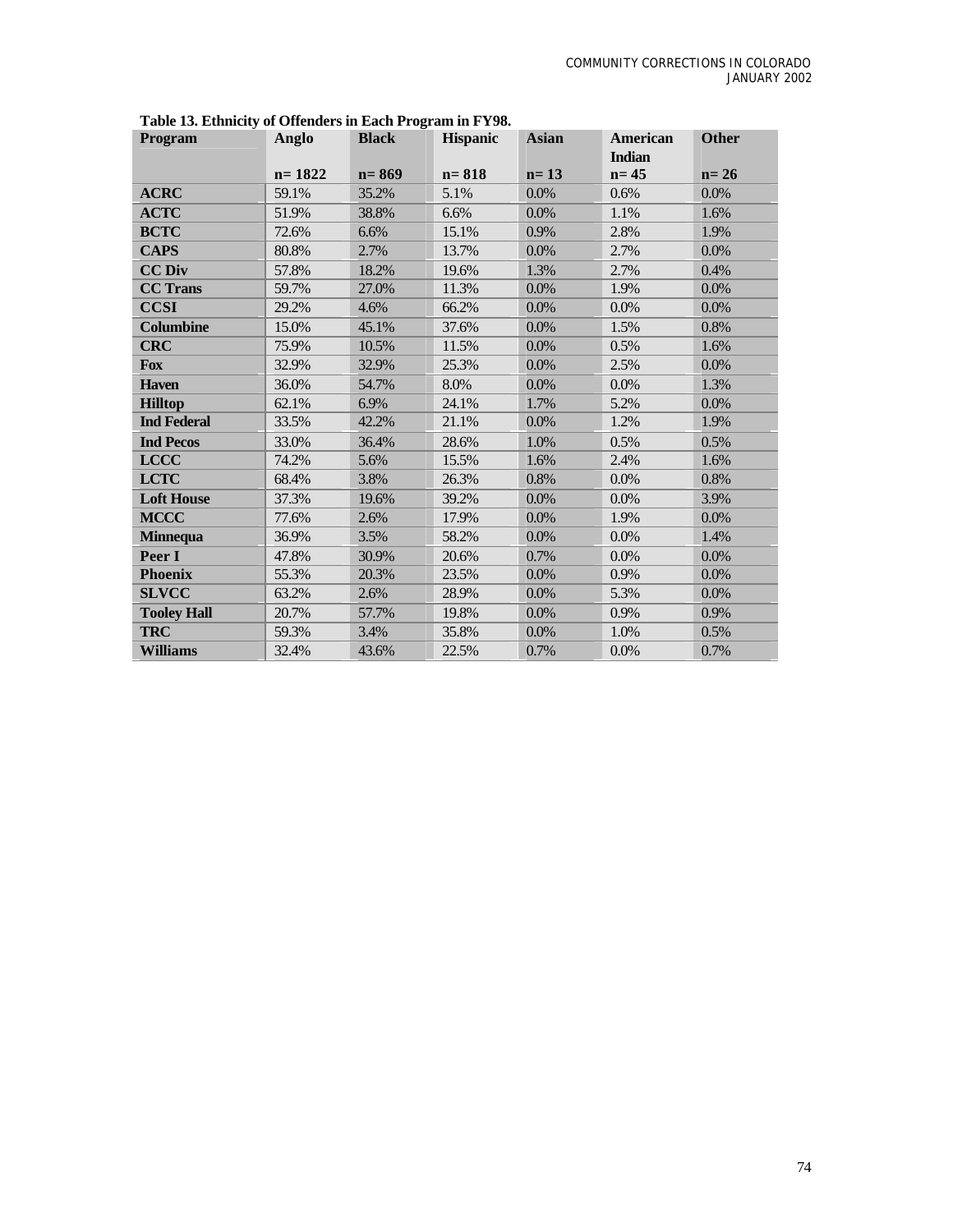| 200 - Filotatus of Offortuois III Eucht Fogrum III F70.<br>Program | <b>Diversion</b> | <b>Transition</b> |  |  |  |  |  |
|--------------------------------------------------------------------|------------------|-------------------|--|--|--|--|--|
|                                                                    | $n = 1938$       | $n = 1391$        |  |  |  |  |  |
| <b>ACRC</b>                                                        | 52.8%            | 47.7%             |  |  |  |  |  |
| <b>ACTC</b>                                                        | 62.8%            | 37.2%             |  |  |  |  |  |
| <b>BCTC</b>                                                        | 73.6%            | 26.4%             |  |  |  |  |  |
| <b>CAPS</b>                                                        | 52.1%            | 47.9%             |  |  |  |  |  |
| <b>CC</b> Div                                                      | 98.2%            | 1.8%              |  |  |  |  |  |
| <b>CC Trans</b>                                                    | 1.9%             | 98.1%             |  |  |  |  |  |
| <b>CCSI</b>                                                        | 58.5%            | 41.5%             |  |  |  |  |  |
| <b>Columbine</b>                                                   | 61.7%            | 38.3%             |  |  |  |  |  |
| <b>CRC</b>                                                         | 69.1%            | 30.9%             |  |  |  |  |  |
| <b>Fox</b>                                                         | 0.6%             | 99.4%             |  |  |  |  |  |
| <b>Haven</b>                                                       | 84.0%            | 16.0%             |  |  |  |  |  |
| <b>Hilltop</b>                                                     | 55.2%            | 44.8%             |  |  |  |  |  |
| <b>Ind Federal</b>                                                 | 42.2%            | 57.8%             |  |  |  |  |  |
| <b>Ind Pecos</b>                                                   | 39.3%            | 60.7%             |  |  |  |  |  |
| <b>LCCC</b>                                                        | 66.1%            | 33.9%             |  |  |  |  |  |
| <b>LCTC</b>                                                        | 66.2%            | 33.8%             |  |  |  |  |  |
| <b>Loft House</b>                                                  | 68.6%            | 31.4%             |  |  |  |  |  |
| <b>MCCC</b>                                                        | 51.9%            | 48.1%             |  |  |  |  |  |
| <b>Minnequa</b>                                                    | 80.1%            | 19.9%             |  |  |  |  |  |
| Peer I                                                             | 66.9%            | 33.1%             |  |  |  |  |  |
| <b>Phoenix</b>                                                     | 58.5%            | 41.5%             |  |  |  |  |  |
| <b>SLVCC</b>                                                       | 52.6%            | 47.4%             |  |  |  |  |  |
| <b>Tooley Hall</b>                                                 | 43.2%            | 56.8%             |  |  |  |  |  |
| <b>TRC</b>                                                         | 63.2%            | 36.8%             |  |  |  |  |  |
| <b>Williams</b>                                                    | 38.8%            | 61.2%             |  |  |  |  |  |

**Table 14. Status of Offenders in Each Program in FY98.**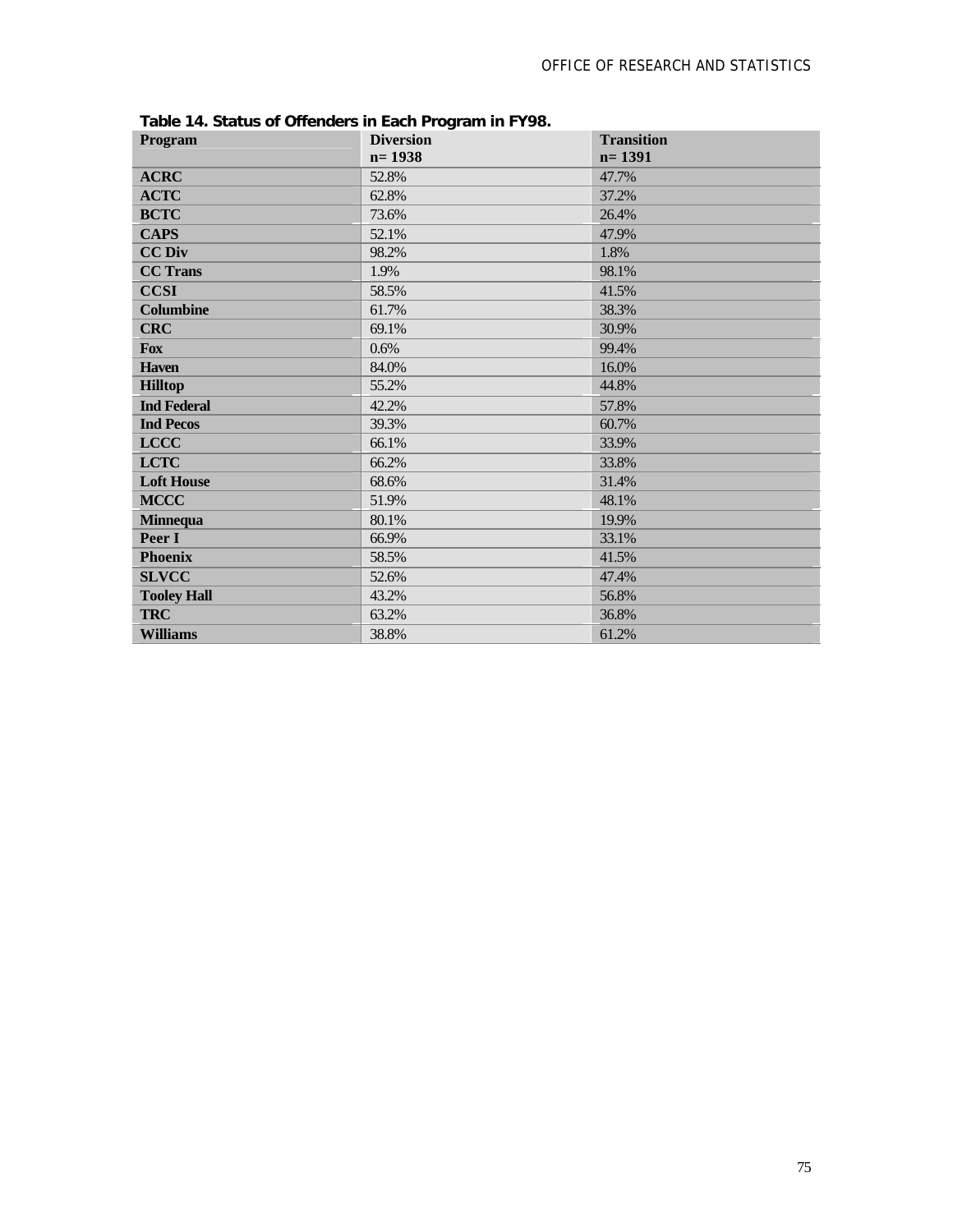| Program            | Grade         | rabic 15. Education or Onchacts in Each Hogi annun 170.<br><b>Junior High</b> | <b>Some HS</b>          | <b>HS</b> Grad | <b>GED</b> | <b>Vocational</b> | Some Coll/     | Post-          |  |  |
|--------------------|---------------|-------------------------------------------------------------------------------|-------------------------|----------------|------------|-------------------|----------------|----------------|--|--|
|                    | <b>School</b> |                                                                               |                         |                |            |                   | <b>College</b> | <b>College</b> |  |  |
|                    |               |                                                                               |                         |                |            |                   | Grad           |                |  |  |
|                    | $n = 27$      | $n = 127$                                                                     | $n = 1069$              | $n = 786$      | $n = 953$  | $n = 123$         | $n = 479$      | $n=14$         |  |  |
| <b>ACRC</b>        | 1.1%          | 2.3%                                                                          | 29.5%                   | 25.0%          | 20.5%      | 0.0%              | 21.0%          | 0.6%           |  |  |
| <b>ACTC</b>        | $0.0\%$       | 3.3%                                                                          | 20.8%                   | 19.1%          | 30.1%      | 1.1%              | 25.7%          | $0.0\%$        |  |  |
| <b>BCTC</b>        | 0.9%          | 3.8%                                                                          | 33.0%                   | 21.7%          | 23.6%      | 2.8%              | 14.2%          | $0.0\%$        |  |  |
| <b>CAPS</b>        | 0.0%          | 2.8%                                                                          | 34.7%<br>22.2%<br>22.2% |                | 2.8%       | 15.3%             | $0.0\%$        |                |  |  |
| <b>CC</b> Div      | 0.0%          | 3.1%                                                                          | 29.8%                   | 24.4%          | 19.6%      | 4.4%              | 18.7%          | 0.0%           |  |  |
| <b>CC Trans</b>    | 0.0%          | 1.9%                                                                          | 14.5%                   | 19.5%          | 40.3%      | 7.5%              | 15.7%          | 7.1%           |  |  |
| <b>CCSI</b>        | 0.0%          | 3.1%                                                                          |                         | 16.9%          | 27.7%      | 3.1%              | 16.9%          | 0.0%           |  |  |
| <b>Columbine</b>   | 0.0%<br>4.5%  |                                                                               | 31.8%                   | 15.9%          | 40.2%      | 0.8%              | 6.8%           | 0.0%           |  |  |
| <b>CRC</b>         | 0.0%          | 4.2%                                                                          | 32.5%                   | 20.9%          | 26.2%      | 3.1%              | 12.6%          | 0.5%           |  |  |
| <b>Fox</b>         | 0.6%          | 1.9%                                                                          | 19.6%                   | 16.5%          | 46.8%      | 3.2%              | 11.4%          | 0.0%           |  |  |
| <b>Haven</b>       | 0.0%          | 2.7%                                                                          | 37.3%                   | 24.0%          | 22.7%      | 5.3%              | 8.0%           | $0.0\%$        |  |  |
| <b>Hilltop</b>     | 0.0%          | 8.8%                                                                          | 22.8%                   | 24.6%          | 26.3%      | 1.8%              | 15.8%          | $0.0\%$        |  |  |
| <b>Ind Federal</b> | 0.0%          | 5.2%                                                                          | 30.3%                   | 16.8%          | 27.1%      | 5.2%              | 15.5%          | $0.0\%$        |  |  |
| <b>Ind Pecos</b>   | 1.0%          | 1.9%                                                                          | 30.1%                   | 12.6%          | 34.0%      | 3.9%              | 16.0%          | 0.5%           |  |  |
| <b>LCCC</b>        | 0.8%          | 4.8%                                                                          | 25.0%                   | 18.5%          | 32.3%      | 2.4%              | 15.3%          | 0.8%           |  |  |
| <b>LCTC</b>        | 3.0%          | 5.3%                                                                          | 42.1%                   | 18.8%          | 15.0%      | 3.0%              | 12.8%          | $0.0\%$        |  |  |
| <b>Loft House</b>  | 2.0%          | 3.9%                                                                          | 41.2%                   | 25.5%          | 17.6%      | 3.9%              | 5.9%           | 0.0%           |  |  |
| <b>MCCC</b>        | 0.0%          | 3.9%                                                                          | 27.7%                   | 29.0%          | 24.5%      | 4.5%              | 9.7%           | 0.6%           |  |  |
| <b>Minnequa</b>    | 1.4%          | 5.7%                                                                          | 33.3%                   | 26.2%          | 18.4%      | 1.4%              | 13.5%          | 0.0%           |  |  |
| Peer I             | 0.7%          | 3.7%                                                                          | 44.9%                   | 27.2%          | 10.3%      | 9.6%              | 2.9%           | 0.7%           |  |  |
| <b>Phoenix</b>     | 0.9%          | 2.8%                                                                          | 30.9%                   | 28.1%          | 29.0%      | 2.8%              | 5.5%           | $0.0\%$        |  |  |
| <b>SLVCC</b>       | 1.3%          | 7.9%                                                                          | 19.7%                   | 26.3%          | 22.4%      | 6.6%              | 15.8%          | 0.0%           |  |  |
| <b>Tooley Hall</b> | $0.0\%$       | 0.9%                                                                          | 44.1%                   | 16.2%          | 19.8%      | 5.4%              | 13.5%          | $0.0\%$        |  |  |
| <b>TRC</b>         | 2.5%          | 4.5%                                                                          | 30.3%                   | 24.4%          | 28.9%      | 1.5%              | 7.5%           | 0.5%           |  |  |
| <b>Williams</b>    | 1.5%          | 2.6%                                                                          | 26.4%                   | 26.4%          | 24.5%      | 2.9%              | 13.6%          | 2.2%           |  |  |

## **Table 15. Education of Offenders in Each Program in FY98.**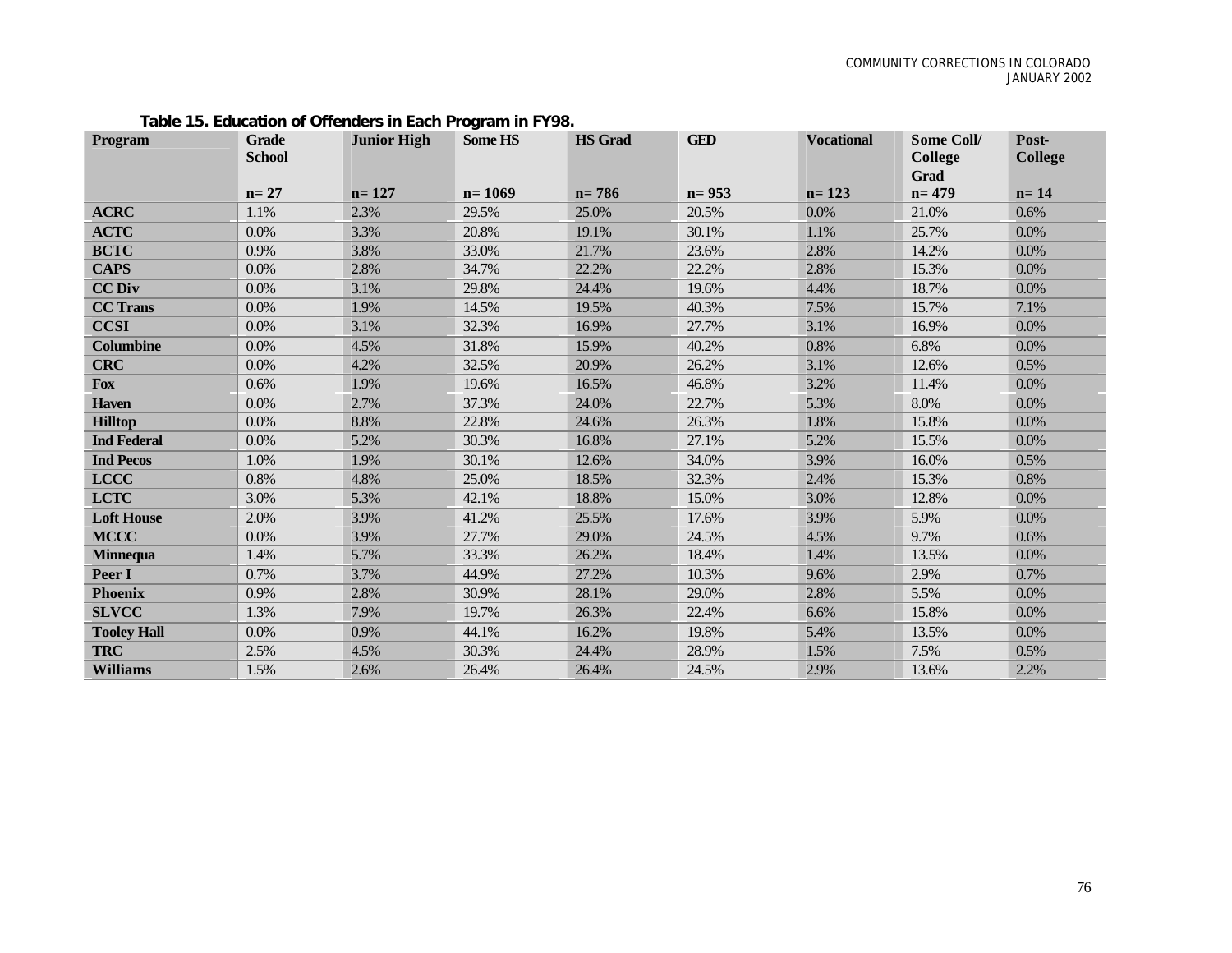| Program                | $\overline{\phantom{a}}$<br>D&A | Female                           | <b>Sex Offender</b>                                             | Mentally Ill                | <b>CMI</b>                   | Non-English                       | Elderly                          | <b>Disabled</b>              |  |  |
|------------------------|---------------------------------|----------------------------------|-----------------------------------------------------------------|-----------------------------|------------------------------|-----------------------------------|----------------------------------|------------------------------|--|--|
| <b>LCCC</b>            | X(70% pop)                      | $\overline{X}$                   | $\overline{X}$                                                  | $\overline{X}$              |                              | <b>Speaking</b><br>$\overline{X}$ |                                  |                              |  |  |
| <b>TRC</b>             | X (80-90% pop)                  | X(20)                            | X                                                               |                             | X                            |                                   |                                  |                              |  |  |
| <b>SLVCC</b>           | X (90% IRT)                     |                                  | (Only if sentenced by $12^{\text{th}}$<br>JD)                   | $\mathbf X$                 |                              | $\overline{X}$                    |                                  |                              |  |  |
| <b>Loft House</b>      |                                 | $\mathbf X$                      |                                                                 | X                           |                              | X                                 |                                  |                              |  |  |
| Phoenix                | $\overline{X}$                  |                                  | X                                                               | $X$ (who can be<br>managed) |                              | $\overline{X}$                    | $\overline{X}$                   |                              |  |  |
| <b>CRC</b>             | $X$ (D&A, AA)                   | X                                | X                                                               | X                           |                              |                                   |                                  |                              |  |  |
| <b>Hilltop</b>         | $\overline{X}$                  | X(5)                             | $\overline{\mathbf{X}}$                                         |                             |                              |                                   |                                  |                              |  |  |
| <b>BCTC</b>            |                                 | X                                | $\mathbf X$                                                     | $\mathbf{X}$                |                              | X                                 |                                  |                              |  |  |
| <b>Alpha Fox</b>       |                                 |                                  |                                                                 | $\overline{X}$              |                              | $X$ (currently 1)                 |                                  |                              |  |  |
| Alpha<br>Columbine     | X(95%)                          |                                  |                                                                 |                             |                              | $X$ (currently 2)                 |                                  |                              |  |  |
| Alpha Clarkson         | X                               |                                  |                                                                 |                             |                              |                                   |                                  |                              |  |  |
| <b>CCSI</b>            |                                 |                                  |                                                                 | X                           |                              |                                   |                                  |                              |  |  |
| <b>LCTC</b>            |                                 | $X$ (2-8; currently<br>have $4)$ | $X$ (currently have 4)                                          |                             |                              | $X$ (currently have 8)            |                                  |                              |  |  |
| <b>CAPS</b>            |                                 | X(8)                             |                                                                 | X (take sometimes)          |                              |                                   |                                  |                              |  |  |
| <b>Ind Federal</b>     |                                 | $X(15-20$ bed)                   |                                                                 |                             | X(TC here)                   | $\overline{\mathbf{X}}$           |                                  | $\overline{X}$               |  |  |
| <b>MCCC</b>            |                                 | $X(24$ beds)                     | X                                                               |                             | $\mathbf X$                  | X                                 |                                  |                              |  |  |
| <b>Tooley Hall</b>     | X(DART)                         | $X(60$ bed)                      |                                                                 | $\boldsymbol{\mathrm{X}}$   |                              |                                   |                                  |                              |  |  |
| <b>Williams Street</b> | $X$ (DART)                      |                                  |                                                                 | X                           |                              |                                   |                                  |                              |  |  |
| Haven                  | X(TC)                           | $\overline{X}$                   |                                                                 |                             |                              |                                   |                                  |                              |  |  |
| Peer 1                 | X(TC)                           |                                  |                                                                 |                             |                              |                                   |                                  |                              |  |  |
| Minnequa               |                                 | $\overline{X}$                   |                                                                 |                             | $X$ (25% of pop)             | $\mathbf{X}$                      | $X$ (Need to be<br>able to work) | $X(1)$ in the past 5<br>yrs) |  |  |
| <b>Ind Pecos</b>       | $\boldsymbol{\mathrm{X}}$       |                                  | 1 or 2 in 97-98; 3 now<br>(Only factual basis sex<br>offenders) | $\mathbf X$                 |                              | X                                 | X                                |                              |  |  |
| <b>ACRC</b>            | X(AA)                           | X                                |                                                                 |                             | $\overline{X}$               |                                   |                                  |                              |  |  |
| <b>ACTC</b>            |                                 |                                  | $\mathbf X$                                                     |                             | $X$ (if medically<br>stable) | X                                 |                                  |                              |  |  |
| <b>ComCor Inc</b>      | X (recently started<br>an IRT)  | X                                | X (modified TC)                                                 |                             | $\overline{X}$               | $\overline{X}$                    | $\overline{X}$                   | $X$ (Learning<br>Disabled)   |  |  |

# **Table 16. Programs Accepting Special Populations by Population Type.\***

**\*** Table depicts results as reported during interviews. "Now" and "current" illustrate results at the time of the interview.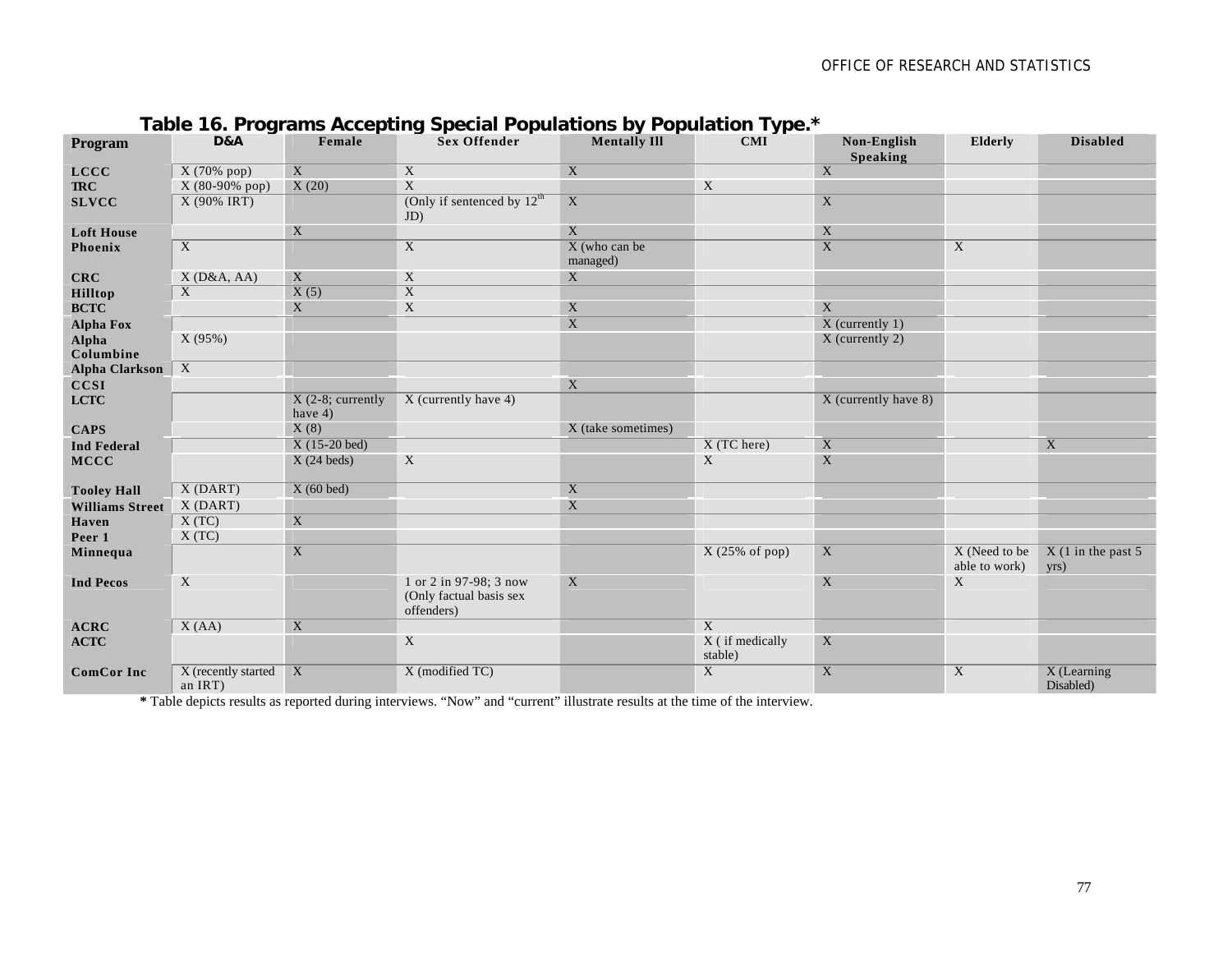### **CRIMINAL HISTORIES FOR ALL COMMUNITY CORRECTIONS OFFENDERS**

| <b>Conditional Probation</b> | $48(1.3\%)$   |
|------------------------------|---------------|
| <b>Direct Sentence</b>       | 1938 (53.9%)  |
| <b>Transition</b>            | 1391 (38.7%)  |
| Parole                       | $179(5.0\%)$  |
| <b>Other</b>                 | $38(1.1\%)$   |
| <b>TOTAL</b>                 | 3594 (100.0%) |

#### **Table 17. Legal Status of All Offenders in Community Corrections in FY98.**

**Table 18. Felony Class of Current Offense of All Offenders in Community Corrections in FY98.**

|              | $0(0.0\%)$    |
|--------------|---------------|
| $\mathbf{2}$ | $6(0.2\%)$    |
|              | 754 (21.0%)   |
| 4            | 1638 (45.6%)  |
|              | 913 (25.4%)   |
| 6            | 283 (7.9%)    |
| <b>TOTAL</b> | 3594 (100.0%) |

| Table 19. DCJ Criminal History Scores of All Offenders in Community Corrections in FY98. |              |
|------------------------------------------------------------------------------------------|--------------|
|                                                                                          | 534 (14.9%)  |
|                                                                                          | 501 (13.9%)  |
|                                                                                          | 507 (14.1%)  |
| 3                                                                                        | 478 (13.3%)  |
|                                                                                          | 1084 (30.2%) |
| <b>TOTAL</b>                                                                             | 3104 (86.4%) |

## **Table 19. DCJ Criminal History Scores of All Offenders in Community Corrections in FY98.**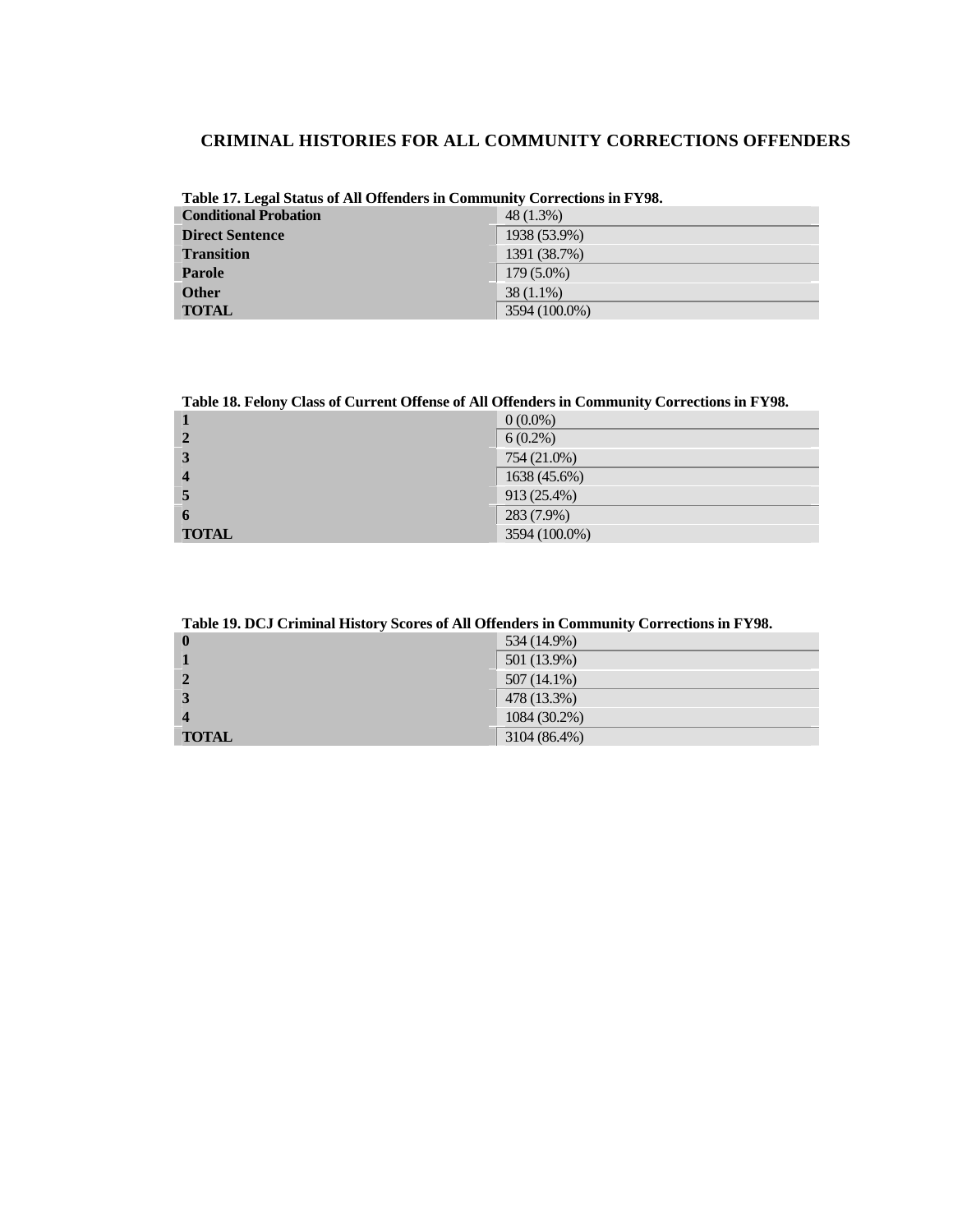## **CRIMINAL HISTORIES OF OFFENDERS IN EACH PROGRAM**

| <b>PROGRAM</b>     |         | $\overline{2}$ |        | 3         |       | $\overline{\mathbf{4}}$ |         | 5         |                | 6         |  |  |
|--------------------|---------|----------------|--------|-----------|-------|-------------------------|---------|-----------|----------------|-----------|--|--|
|                    |         | $n=6$          |        | $n = 754$ |       | $n = 1638$              |         | $n = 913$ |                | $n = 283$ |  |  |
|                    | Div     | Tran           | Div    | Tran      | Div   | Tran                    | Div     | Tran      | Div            | Tran      |  |  |
| <b>ACRC</b>        | 50.0%   | 50.0%          | 39.0%  | 61.0%     | 52.2% | 47.8%                   | 65.2%   | 34.8%     | 55.6%          | 44.4%     |  |  |
| <b>ACTC</b>        | 0.0%    | 100.0%         | 45.7%  | 54.3%     | 62.5% | 37.5%                   | 83.3%   | 16.7%     | 87.5%          | 12.5%     |  |  |
| <b>BCTC</b>        | 0.0%    | 0.0%           | 76.0%  | 24.0%     | 78.6% | 21.4%                   | 65.6%   | 34.4%     | 71.4%          | 28.6%     |  |  |
| <b>CAPS</b>        | 0.0%    | 0.0%           | 56.3%  | 43.8%     | 48.0% | 52.0%                   | 55.2%   | 44.8%     | 100.0%         | 0.0%      |  |  |
| <b>CC Div</b>      | $0.0\%$ | 0.0%           | 96.5%  | 3.5%      | 99.1% | 0.9%                    | 97.4%   | 2.6%      | 100.0%         | 0.0%      |  |  |
| <b>CC</b> Trans    | $0.0\%$ | $0.0\%$        | 0.0%   | 100.0%    | 1.6%  | 98.4%                   | $0.0\%$ | 100.0%    | 0.7%           | 99.3%     |  |  |
| <b>CCSI</b>        | 0.0%    | $0.0\%$        | 28.6%  | 71.4%     | 51.5% | 48.5%                   | 81.8%   | 18.2%     | 50.0%<br>50.0% |           |  |  |
| Columbine          | $0.0\%$ | 0.0%           | 63.9%  | 36.1%     | 68.1% | 31.9%                   | 54.5%   | 45.5%     | $0.0\%$        | 100.0%    |  |  |
| <b>CRC</b>         | 0.0%    | $0.0\%$        | 75.8%  | 24.2%     | 57.7% | 42.3%                   | 75.9%   | 24.1%     | 88.5%          | 11.5%     |  |  |
| <b>Fox</b>         | 0.0%    | $0.0\%$        | 0.0%   | 100.0%    | 0.0%  | 100.0%                  | 3.7%    | 96.3%     | 0.0%           | 100.0%    |  |  |
| <b>Haven</b>       | 0.0%    | $0.0\%$        | 100.0% | $0.0\%$   | 92.7% | 7.3%                    | 92.9%   | 7.1%      | 100.0%         | 0.0%      |  |  |
| <b>Ind Federal</b> | 0.0%    | $0.0\%$        | 33.3%  | 66.7%     | 50.7% | 49.3%                   | 55.6%   | 44.4%27   | 27.3%          | 72.7%     |  |  |
| <b>Ind Pecos</b>   | 0.0%    | 100.0%         | 19.4%  | 80.6%     | 39.3% | 60.7%                   | 45.7%   | 54.3%     | 58.3%          | 41.7%     |  |  |
| <b>LCCC</b>        | $0.0\%$ | 0.0%           | 53.3%  | 46.7%     | 68.6% | 31.4%                   | 84.2%   | 15.8%     | 53.8%          | 46.2%     |  |  |
| <b>LCTC</b>        | $0.0\%$ | 0.0%           | 70.6%  | 29.4%     | 74.1% | 25.9%                   | 48.5%   | 51.5%     | 100.0%         | $0.0\%$   |  |  |
| <b>Loft House</b>  | $0.0\%$ | 0.0%           | 82.4%  | 17.6%     | 60.0% | 40.0%                   | 66.7%   | 33.3%     | 71.4%          | 28.6%     |  |  |
| <b>MCCC</b>        | 0.0%    | 0.0%           | 33.3%  | 66.7%     | 57.8% | 42.2%                   | 63.4%   | 36.6%     | 59.6%          | 43.1%     |  |  |
| <b>Minnequa</b>    | 0.0%    | 0.0%           | 65.4%  | 34.6%     | 69.8% | 30.2%                   | 95.1%   | 4.9%      | 95.0%          | 5.0%      |  |  |
| Peer I             | 0.0%    | 0.0%           | 58.1%  | 41.9%     | 84.4% | 15.6%                   | 70.0%   | 30.0%     | 100.0%         | 0.0%      |  |  |
| <b>Phoenix</b>     | 0.0%    | $0.0\%$        | 44.4%  | 55.6%     | 52.4% | 47.6%                   | 71.6%   | 28.4%     | 64.9%          | 35.1%     |  |  |
| <b>SLVCC</b>       | 0.0%    | $0.0\%$        | 50.0%  | 50.0%     | 32.1% | 67.9%                   | 58.3%   | 41.7%     | 86.7%          | 13.3%     |  |  |
| <b>Tooley Hall</b> | 0.0%    | 0.0%           | 33.3%  | 66.7%     | 57.1% | 42.9%                   | 23.8%   | 76.2%     | 0.0%           | 100.0%    |  |  |
| <b>TRC</b>         | 0.0%    | 0.0%           | 54.8%  | 45.2%     | 66.7% | 33.3%                   | 73.3%   | 26.7%     | 75.0%          | 25.0%     |  |  |
| <b>Williams</b>    | 0.0%    | 0.0%           | 54.2%  | 45.8%     | 43.9% | 56.1%                   | 48.9%   | 51.1%     | 14.3%          | 85.7%     |  |  |

#### **Table 20. Felony Class of Current Offense of Offenders in Each Program in FY98.\***

\*There were no offenders with felony 1 offenses in community corrections in FY98.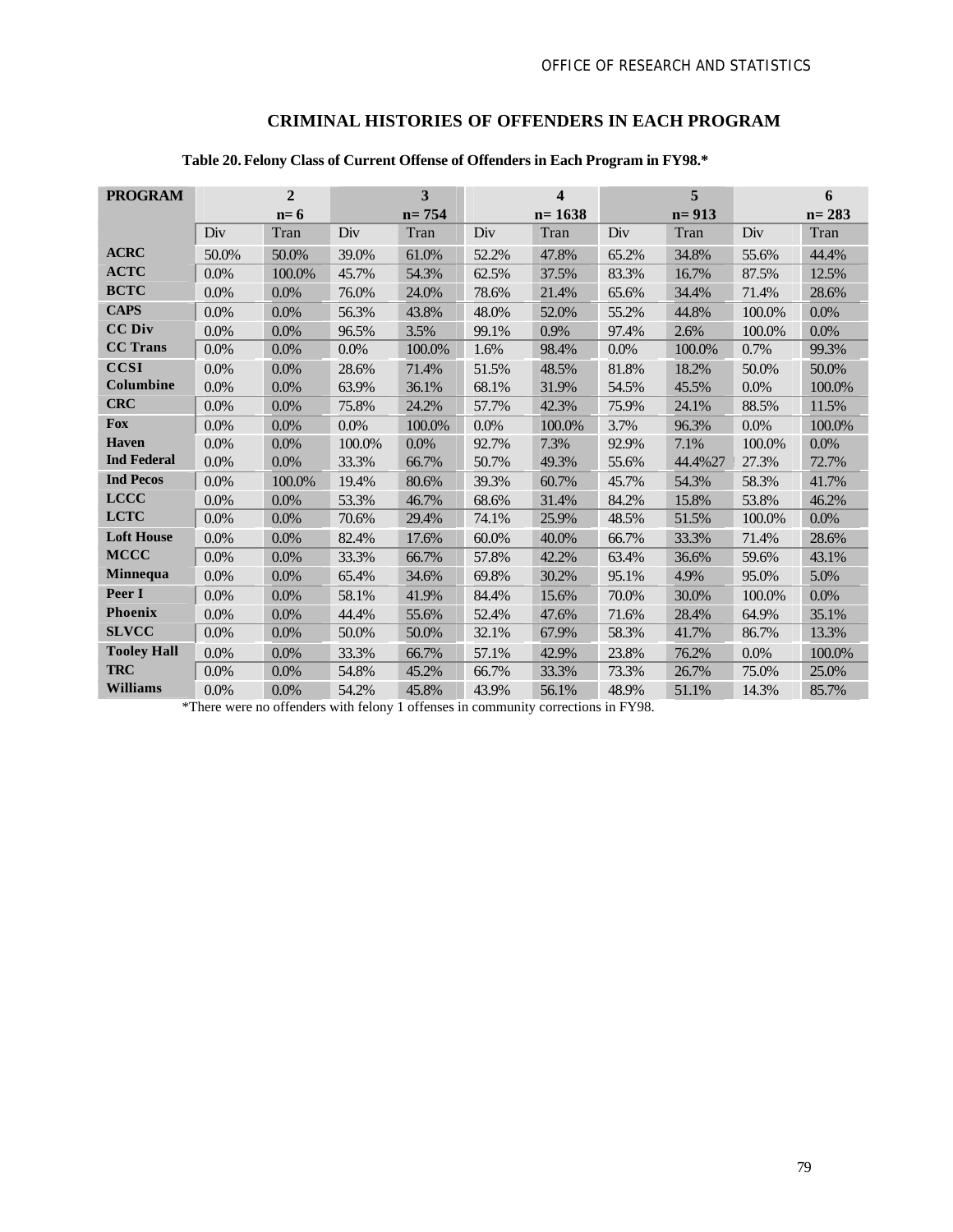| <b>PROGRAM</b>     |           | <b>VIOLENT</b> | <b>NONVIOLENT</b> |            |  |  |  |  |
|--------------------|-----------|----------------|-------------------|------------|--|--|--|--|
|                    |           | $n = 502$      |                   | $n = 3092$ |  |  |  |  |
|                    | Diversion | Transition     | Diversion         | Transition |  |  |  |  |
| <b>ACRC</b>        | 86.4%     | 13.6%          | 48.1%             | 51.9%      |  |  |  |  |
| <b>ACTC</b>        | 56.5%     | 43.5%          | 66.4%             | 33.6%      |  |  |  |  |
| <b>BCTC</b>        | 73.3%     | 26.7%          | 73.6%             | 26.4%      |  |  |  |  |
| <b>CAPS</b>        | 50.0%     | 50.0%          | 54.2%             | 45.8%      |  |  |  |  |
| <b>CC</b> Div      | 98.1%     | 1.9%           | 98.2%             | 1.8%       |  |  |  |  |
| <b>CC Trans</b>    | $0.0\%$   | 100.0%         | 0.8%              | 99.2%      |  |  |  |  |
| <b>CCSI</b>        | 60.0%     | 40.0%          | 59.1%             | 40.9%      |  |  |  |  |
| Columbine          | 25.0%     | 75.0%          | 66.7%             | 33.3%      |  |  |  |  |
| <b>CRC</b>         | 38.5%     | 61.5%          | 73.1%             | 26.9%      |  |  |  |  |
| <b>Fox</b>         | 0.0%      | 100.0%         | 0.8%              | 99.2%      |  |  |  |  |
| <b>Haven</b>       | $0.0\%$   | 100.0%         | 95.4%             | 4.6%       |  |  |  |  |
| <b>Hilltop</b>     | 66.7%     | 33.3%          | 51.3%             | 48.7%      |  |  |  |  |
| <b>Ind Federal</b> | 30.8%     | 69.2%          | 49.6%             | 50.4%      |  |  |  |  |
| <b>Ind Pecos</b>   | 11.1%     | 88.9%          | 40.0%             | 60.0%      |  |  |  |  |
| <b>LCCC</b>        | 58.8%     | 41.2%          | 72.0%             | 28.0%      |  |  |  |  |
| <b>LCTC</b>        | 78.9%     | 21.1%          | 65.5%             | 34.5%      |  |  |  |  |
| <b>Loft House</b>  | 85.7%     | 14.3%          | 67.4%             | 32.6%      |  |  |  |  |
| <b>MCCC</b>        | 52.9%     | 47.1%          | 57.5%             | 42.5%      |  |  |  |  |
| <b>Minnequa</b>    | 100.0%    | $0.0\%$        | 77.6%             | 22.4%      |  |  |  |  |
| Peer I             | 46.2%     | 53.8%          | 79.4%             | 20.6%      |  |  |  |  |
| <b>Phoenix</b>     | 71.1%     | 28.9%          | 56.5%             | 43.5%      |  |  |  |  |
| <b>SLVCC</b>       | 0.0%      | 100.0%         | 55.6%             | 44.4%      |  |  |  |  |
| <b>Tooley Hall</b> | 33.3%     | 66.7%          | 46.3%             | 53.7%      |  |  |  |  |
| <b>TRC</b>         | 84.4%     | 15.6%          | 64.6%             | 35.4%      |  |  |  |  |
| <b>Williams</b>    | 28.6%     | 71.4%          | 47.5%             | 52.5%      |  |  |  |  |

#### **Table 21. Current Offense Crime Type of Offenders in Each Program in FY98.**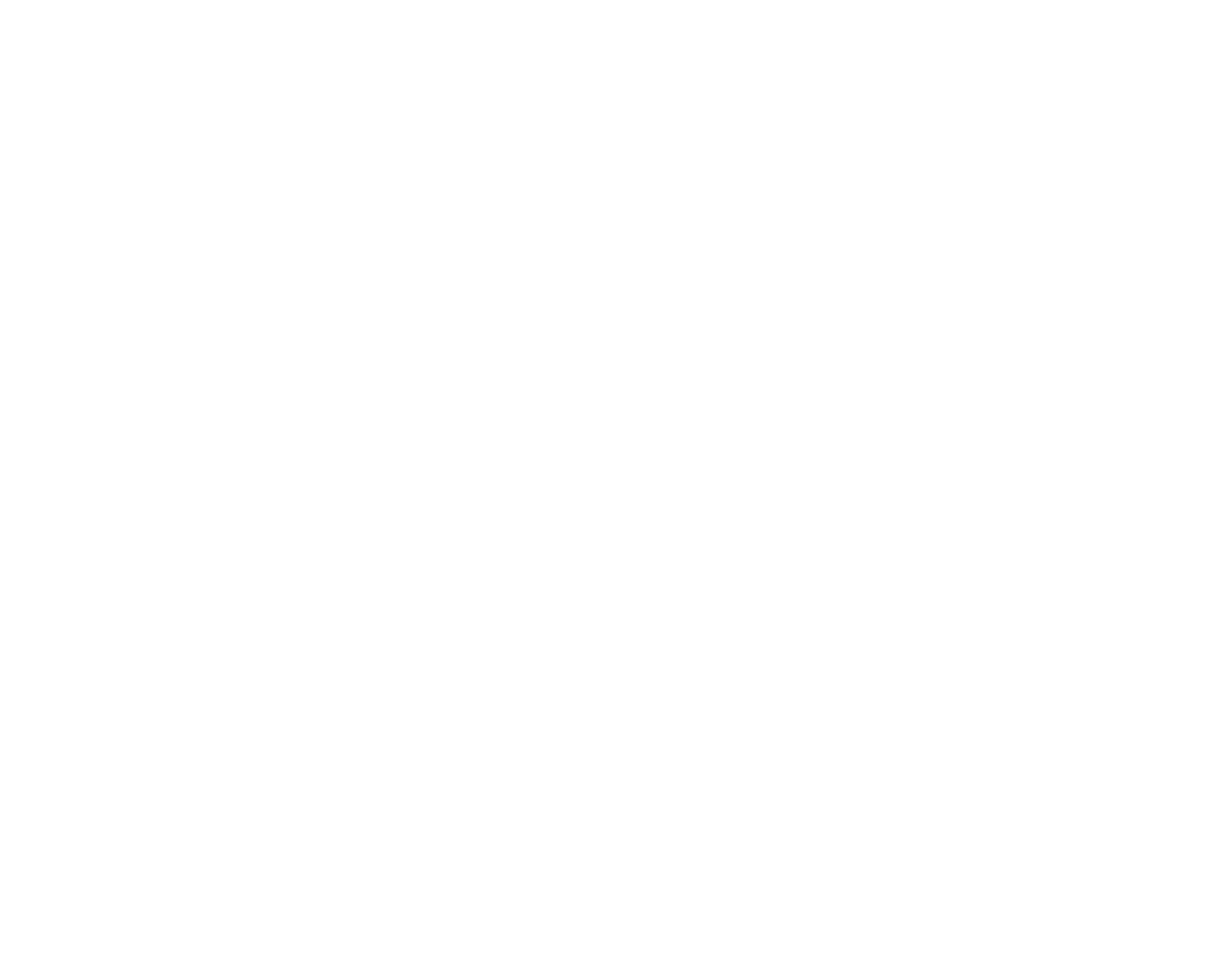| Table 22. DCJ Criminal History Score of Offenders in Each Program in FY98. |  |  |  |  |  |  |
|----------------------------------------------------------------------------|--|--|--|--|--|--|
|                                                                            |  |  |  |  |  |  |

| <b>ROGRAM</b>            | $\mathbf 0$ |       |         |         |           |         |         |         |           |       |         |         |           |         |         |         |                |                |                 | <b>MEAN</b>     |      |     |        |     |
|--------------------------|-------------|-------|---------|---------|-----------|---------|---------|---------|-----------|-------|---------|---------|-----------|---------|---------|---------|----------------|----------------|-----------------|-----------------|------|-----|--------|-----|
|                          | $n = 534$   |       |         |         | $n = 501$ |         |         |         | $n = 507$ |       |         |         | $n = 478$ |         |         |         | $n = 1084$     |                |                 |                 |      |     |        |     |
|                          | Male        |       | Female  |         | Male      |         | Female  |         | Male      |       | Female  |         | Male      |         | Female  |         | Male           |                | Female          |                 | Male |     | Female |     |
|                          | Div         | Tran  | Div     | Tran    | Div       | Tran    | Div     | Tran    | Div       | Tran  | Div     | Tran    | Div       | Tran    | Div     | Tran    | Div            | Tran           | Div             | Tran            | Di   | Tra | Div    | Tra |
| $\mathbf C$ RC           | 66.7%       | 33.3% | 66.7%   | 33.3%   | 54.5%     | 45.5%   | 46.7%   | 53.3%   | 80.0%     | 20.0% | 35.3%   | 64.7%   | 61.5%     | 38.5%   | 56.3%   | 43.8%   | 58.3           | 41.7           | 32.3%           | 67.7%           | 2.1  | 2.6 | 2.4    | 2.8 |
| <b>CTC</b>               | 40.0%       | 60.0% | $0.0\%$ | 0.0%    | 47.1%     | 52.9%   | 0.0%    | 0.0%    | 92.6%     | 7.4%  | 0.0%    | 0.0%    | 67.7%     | 32.3%   | $0.0\%$ | 0.0%    | 59.3           | 40.7           | $0.0\%$         | 0.0%            | 3.1  | 3.0 | 0.0    | 0.0 |
| ιCTC                     | 85.7%       | 14.3% | 0.0%    | $0.0\%$ | 100.0     | 0.0%    | 100.0   | 0.0%    | 75.0%     | 25.0% | 0.0%    | 0.0%    | 68.8%     | 31.3%   | 100.0   | $0.0\%$ | 65.6           | 34.4           | 77.8%           | 22.2%           |      | 3.3 | 2.9    | 4.0 |
| <b>APS</b>               | 44.4%       | 55.6% | $0.0\%$ | 100.0   | 75.0%     | 25.0%   | $0.0\%$ | 0.0%    | 50.0%     | 50.0% | 50.0%   | 50.0%   | 50.0%     | 50.0%   | $0.0\%$ | 0.0%    | 28.6           | 71.4           | $0.0\%$         | 100.0           |      | 2.5 | 2.0    | 2.0 |
| C Div                    | 94.6%       | 5.4%  | 100.0   | 0.0%    | 100.0     | 0.0%    | 100.0   | 0.0%    | 100.0     | 0.0%  | 100.0   | 0.0%    | 100.0     | $0.0\%$ | 100.0   | 0.0%    | 96.8           | 3.2%           | 100.0           | 0.0%            |      | 2.0 | 2.5    | 0.0 |
| C Trans                  | $0.0\%$     | 100.0 | 0.0%    | 100.0   | 0.0%      | 100.0   | 0.0%    | 100.0   | 0.0%      | 100.0 | 0.0%    | 100.0   | 0.0%      | 100.0   | $0.0\%$ | 100.0   | 2.9%           | 97.1           | $0.0\%$         | 100.0           | 4.1  | 2.1 | 0.0    | 1.8 |
| <b>CSI</b>               | 66.7%       | 33.3% | 0.0%    | 0.0%    | 76.9%     | 23.1%   | 0.0%    | 0.0%    | 66.7%     | 33.3% | 0.0%    | 0.0%    | 58.3%     | 41.7%   | 0.0%    | 100.0   | 27.3           | 72.7           | $0.0\%$         | 0.0%            |      | 2.4 | 3.0    | 2.0 |
| <b>Columbine</b>         | 50.0%       | 50.0% | $0.0\%$ | $0.0\%$ | 100.0     | $0.0\%$ | 0.0%    | $0.0\%$ | 78.6%     | 21.4% | 0.0%    | $0.0\%$ | 62.5%     | 37.5%   | $0.0\%$ | $0.0\%$ | 57.1           | $42.9^{\circ}$ | $0.0\%$         | $0.0\%$         | 2:   | 3.0 | 0.0    | 0.0 |
| `RC                      | 74.3%       | 25.7% | 77.8%   | 22.2%   | 52.0%     | 48.0%   | 50.0%   | 50.0%   | 56.5%     | 43.5% | 100.0   | $0.0\%$ | 66.7%     | 33.3%   | 100.0   | 0.0%    | 68.8           | 31.3           | 100.0           | 0.0%            |      |     |        | 0.5 |
| $\mathbf{O}(\mathbf{X})$ | $0.0\%$     | 100.0 | $0.0\%$ | $0.0\%$ | 0.0%      | 100.0   | 0.0%    | $0.0\%$ | 0.0%      | 100.0 | $0.0\%$ | $0.0\%$ | $0.0\%$   | 100.0   | $0.0\%$ | $0.0\%$ | 2.9%           | 97.1           | $0.0\%$         | 0.0%            | 4.1  |     | 0.0    | 0.0 |
| laven                    | $0.0\%$     | 0.0%  | 100.0   | 0.0%    | 0.0%      | 0.0%    | 100.0   | 0.0%    | 100.0     | 0.0%  | 100.0   | 0.0%    | $0.0\%$   | 0.0%    | 85.7%   | 14.3%   | $0.0\%$        | 0.0%           | 87.0%           | 13.0%           | 2.1  | 0.0 | 2.4    | 3.8 |
| Iilltop                  | 62.5%       | 37.5% | 66.7%   | 33.3%   | 66.7%     | 33.3%   | 66.7%   | 33.3%   | 50.0%     | 50.0% | 0.0%    | $0.0\%$ | 100.0     | $0.0\%$ | 100.0   | $0.0\%$ | 33.3           | 66.7           | $0.0\%$         | 0.0%            |      | 2.6 | 1.0    | 0.5 |
| nd Federal               | 62.5%       | 37.5% | 71.45   | 28.6%   | 75.0%     | 25.0%   | 47.4%   | 52.6%   | 50.0%     | 50.0% | 42.9%   | 57.1%   | 40.0%     | 60.0%   | 33.3%   | 66.7%   | 25.0           | 75.0           | 35.7%           | 64.3%           | 2.1  | 3.0 | 1.5    | 2.2 |
| nd Pecos                 | 54.5%       | 45.5% | $0.0\%$ | $0.0\%$ | 58.8%     | 41.2%   | 0.0%    | 0.0%    | 55.0%     | 45.0% | 0.0%    | $0.0\%$ | 48.0%     | 52.0%   | $0.0\%$ | 0.0%    | 26.0           | 74.0           | $0.0\%$         | 0.0%            | 2.   | 3.2 | 0.0    | 0.0 |
| <b>CCC</b>               | $0.0\%$     | 100.0 | $0.0\%$ | $0.0\%$ | 83.3%     | 16.7%   | 0.0%    | 0.0%    | 80.0%     | 20.0% | 50.0%   | 50.0%   | 69.4%     | 30.6%   | 0.0%    | 0.0%    | 65.0           | 35.0           | 50.0%           | 50.0%           | 2.1  | 3.0 | 3.0    | 3.0 |
| <b>CTC</b>               | 85.7%       | 14.3% | 100.0   | $0.0\%$ | 68.8%     | 31.3%   | 0.0%    | $0.0\%$ | 80.0%     | 20.0% | 100.0   | 0.0%    | 68.2%     | 31.8%   | $0.0\%$ | $0.0\%$ | 57.1           | $42.9^{\circ}$ | $0.0\%$         | $100.0^{\circ}$ | 2.4  | 3.0 | 0.7    | 4.0 |
| oft House                | 100.0       | 0.0%  | 100.0   | 0.0%    | 85.7%     | 14.3%   | 50.0%   | 50.0%   | 100.0     | 0.0%  | 0.0%    | 0.0%    | 50.0%     | 50.0%   | 100.0   | 0.0%    | $27.3^{\circ}$ | 72.7           | 100.0           | 0.0%            |      | 3.6 | 1.3    | 1.0 |
| <b>ACCC</b>              | 53.1%       | 46.9% | 90.0%   | 10.0%   | 70.6%     | 29.4%   | 100.0   | $0.0\%$ | 68.4%     | 31.6% | 100.0   | $0.0\%$ | 45.0%     | 55.0%   | 100.0   | $0.0\%$ | $18.2^{\circ}$ | 81.8           | 100.0           | $0.0\%$         |      |     | 1.2    | 0.0 |
| <b><i>Ainnequa</i></b>   | 89.5%       | 10.5% | 100.0   | 0.0%    | 88.9%     | 11.1%   | 60.0%   | 40.0%   | 94.4%     | 5.6%  | 66.7%   | 33.3%   | 75.0%     | 25.0%   | 0.0%    | 100.0   | 71.4           | 28.6           | 50.0%           | 50.0%           |      |     | 1.4    | 2.8 |
| 'eer I                   | 93.8%       | 6.3%  | 0.0%    | $0.0\%$ | 100.0     | 0.0%    | 0.0%    | $0.0\%$ | 90.9%     | 9.1%  | 0.0%    | 0.0%    | 78.9%     | 21.1%   | $0.0\%$ | 0.0%    | 65.6           | 34.4           | 100.0           | $0.0\%$         | 2.1  | 3.6 |        | 0.0 |
| 'hoenix                  | 68.6%       | 31.4% | 100.0   | $0.0\%$ | 66.7%     | 33.3%   | 0.0%    | $0.0\%$ | 80.0%     | 20.0% | 0.0%    | $0.0\%$ | 75.0%     | 25.0%   | $0.0\%$ | $0.0\%$ | 36.4           | 63.6           | $0.0\%$         | 0.0%            |      |     | 0.0    | 0.0 |
| <b>LVCC</b>              | 66.7%       | 33.3% | $0.0\%$ | $0.0\%$ | 72.2%     | 27.8%   | 0.0%    | $0.0\%$ | 57.1%     | 42.9% | $0.0\%$ | $0.0\%$ | 75.0%     | 25.0%   | $0.0\%$ | $0.0\%$ | 11.8           | 88.2           | $0.0\%$         | $0.0\%$         | 1.1  | 2.2 | 0.0    | 0.0 |
| <b>Tooley Hall</b>       | $0.0\%$     | 100.0 | 69.2%   | 30.8%   | 0.0%      | 0.0%    | 72.7%   | 27.3%   | 0.0%      | 0.0%  | 46.2%   | 53.8%   | $0.0\%$   | $0.0\%$ | 21.4%   | 78.6%   | $0.0\%$        | $0.0\%$        | 30.0%           | 70.0%           | 0.1  | 0.0 | 1.9    | 2.9 |
| <b>RC</b>                | 77.3%       | 22.7% | 81.3%   | 18.8%   | 76.3%     | 23.7%   | 33.3%   | 66.7%   | 50.0%     | 50.0% | 100.0   | $0.0\%$ | 53.3%     | 46.7%   | 50.0%   | 50.0%   | 60.0           | 40.0           | 50.0%           | 50.0%           |      |     | 1.0    | 1.9 |
| Villiams                 | 75.0%       | 25.0% | $0.0\%$ | $0.0\%$ | 56.1%     | 43.9%   | $0.0\%$ | $0.0\%$ | 43.5%     | 56.5% | 0.0%    | $0.0\%$ | 30.0%     | 70.0%   | $0.0\%$ | 0.0%    | 26.0           | $74.0$ ;       | $100.0^{\circ}$ | $0.0\%$         |      | 2.9 | 4.0    | 0.0 |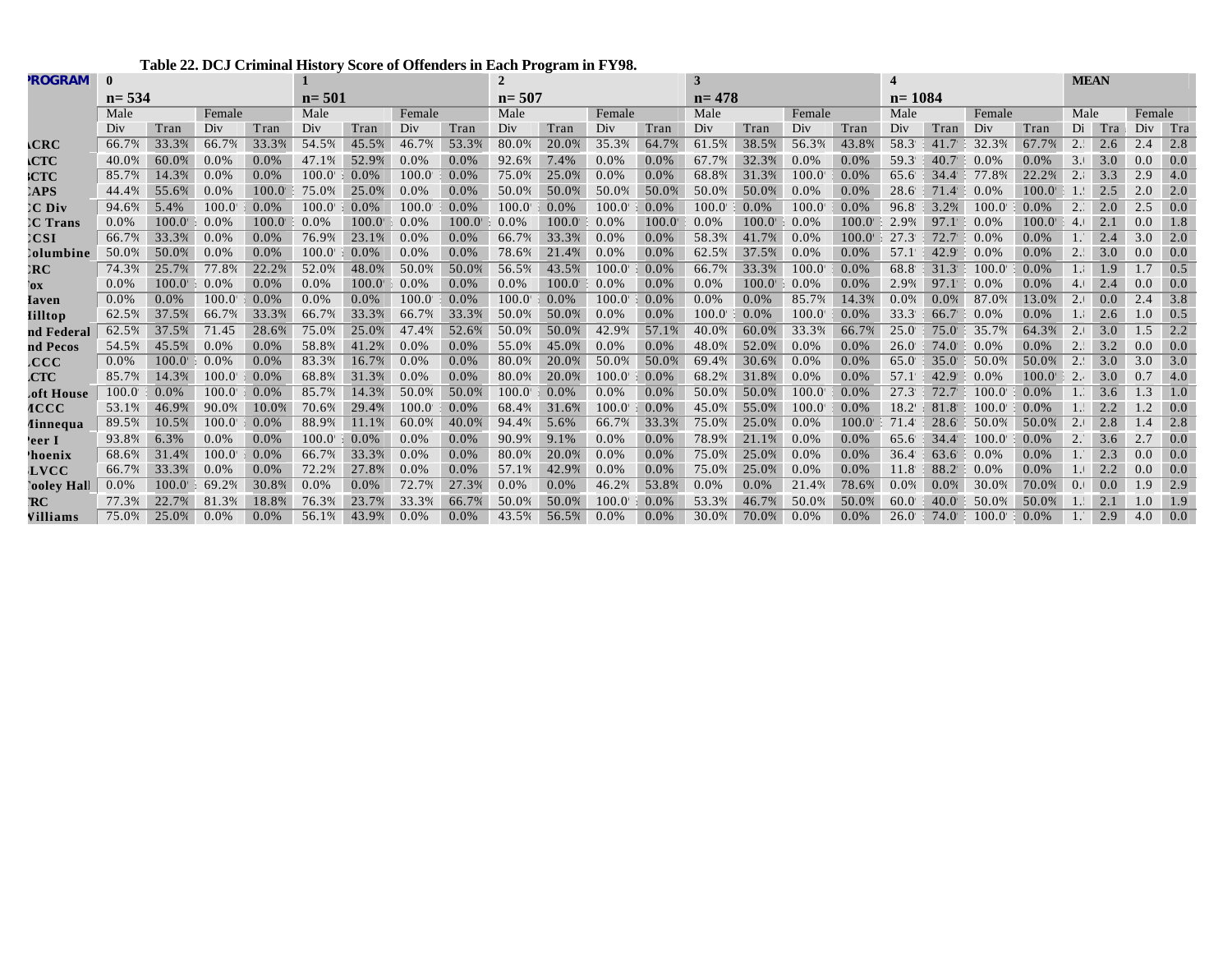| <b>PROGRAM</b>     |         |             | <b>No Juvenile Record</b><br>$n = 2102$ |         | <b>Juvenile Record</b><br>$n = 1410$ |         |         |         |  |  |  |
|--------------------|---------|-------------|-----------------------------------------|---------|--------------------------------------|---------|---------|---------|--|--|--|
|                    |         | <b>Male</b> | Female                                  |         | Male                                 |         | Female  |         |  |  |  |
|                    | Div     | Tran        | Div                                     | Tran    | Div                                  | Tran    | Div     | Tran    |  |  |  |
| <b>ACRC</b>        | 69.8%   | 30.2%       | 47.1%                                   | 52.9%   | 58.8%                                | 41.2%   | 34.8%   | 65.2%   |  |  |  |
| <b>ACTC</b>        | 68.6%   | 31.4%       | 0.0%                                    | $0.0\%$ | 58.4%                                | 41.6%   | $0.0\%$ | $0.0\%$ |  |  |  |
| <b>BCTC</b>        | 76.9%   | 23.1%       | 93.3%                                   | 6.7%    | 67.7%                                | 32.3%   | 85.7%   | 14.3%   |  |  |  |
| <b>CAPS</b>        | 51.4%   | 48.6%       | $0.0\%$                                 | 100.0%  | 56.7%                                | 43.3%   | 100.0%  | 0.0%    |  |  |  |
| <b>CC Div</b>      | 98.1%   | 1.9%        | 100.0%                                  | $0.0\%$ | 97.9%                                | 2.1%    | 100.0%  | 0.0%    |  |  |  |
| <b>CC</b> Trans    | $0.0\%$ | 100.0%      | 100.0%                                  | 0.0%    | 2.0%                                 | 98.0%   | 100.0%  | 0.0%    |  |  |  |
| <b>CCSI</b>        | 51.7%   | 48.3%       | $0.0\%$                                 | 0.0%    | 67.6%                                | 32.4%   | $0.0\%$ | 100.0%  |  |  |  |
| Columbine          | 64.9%   | 35.1%       | 0.0%                                    | 0.0%    | 63.8%                                | 36.2%   | 0.0%    | 0.0%    |  |  |  |
| <b>CRC</b>         | 61.3%   | 38.7%       | 83.3%                                   | 16.7%   | 78.3%                                | 21.7%   | 85.7%   | 14.3%   |  |  |  |
| <b>Fox</b>         | 0.9%    | 99.1%       | 0.0%                                    | $0.0\%$ | 0.0%                                 | 100.0%  | 0.0%    | 0.0%    |  |  |  |
| <b>Haven</b>       | 0.0%    | 0.0%        | 94.3%                                   | 5.7%    | 100.0%                               | 0.0%    | 91.7%   | 8.3%    |  |  |  |
| <b>Hilltop</b>     | 40.9%   | 59.1%       | 60.0%                                   | 40.0%   | 63.6%                                | 36.4%   | 100.0%  | 0.0%    |  |  |  |
| <b>Ind Federal</b> | 47.1%   | 52.9%       | 53.3%                                   | 46.7%   | 41.7%                                | 58.3%   | 35.3%   | 64.7%   |  |  |  |
| <b>Ind Pecos</b>   | 47.6%   | 52.4%       | $0.0\%$                                 | $0.0\%$ | 30.8%                                | 69.2%   | $0.0\%$ | $0.0\%$ |  |  |  |
| <b>LCCC</b>        | 71.2%   | 28.8%       | 50.0%                                   | 50.0%   | 69.2%                                | 30.8%   | 100.0%  | 0.0%    |  |  |  |
| <b>LCTC</b>        | 69.7%   | 30.3%       | 100.0%                                  | 0.0%    | 64.2%                                | 35.8%   | 100.0%  | 0.0%    |  |  |  |
| <b>Loft House</b>  | 52.9%   | 47.1%       | 100.0%                                  | $0.0\%$ | 71.4%                                | 28.6%   | 66.7%   | 33.3%   |  |  |  |
| <b>MCCC</b>        | 55.0%   | 45.0%       | 92.3%                                   | 7.7%    | 46.6%                                | 53.4%   | 100.0%  | 0.0%    |  |  |  |
| <b>Minnequa</b>    | 83.9%   | 16.1%       | 66.7%                                   | 33.3%   | 84.7%                                | 15.3%   | 42.9%   | 57.1%   |  |  |  |
| Peer I             | 76.5%   | 23.5%       | 100.0%                                  | 0.0%    | 74.2%                                | 25.8%   | 100.0%  | 0.00%   |  |  |  |
| <b>Phoenix</b>     | 58.0%   | 42.0%       | 100.0%                                  | $0.0\%$ | 62.3%                                | 37.7%   | 100.0%  | $0.0\%$ |  |  |  |
| <b>SLVCC</b>       | 56.1%   | 43.9%       | $0.0\%$                                 | $0.0\%$ | 50.0%                                | 50.0%   | $0.0\%$ | 0.0%    |  |  |  |
| <b>Tooley Hall</b> | 0.0%    | 100.0%      | 50.0%                                   | 50.0%   | 0.0%                                 | $0.0\%$ | 25.0%   | 75.0%   |  |  |  |
| <b>TRC</b>         | 64.1%   | 35.9%       | 68.0%                                   | 32.0%   | 73.7%                                | 26.3%   | 75.0%   | 25.0%   |  |  |  |
| <b>Williams</b>    | 45.7%   | 54.3%       | 100.9%                                  | $0.0\%$ | 45.7%                                | 54.3%   | $0.0\%$ | $0.0\%$ |  |  |  |

## **Table 23. Juvenile Record of Offenders in Each Program in FY98.**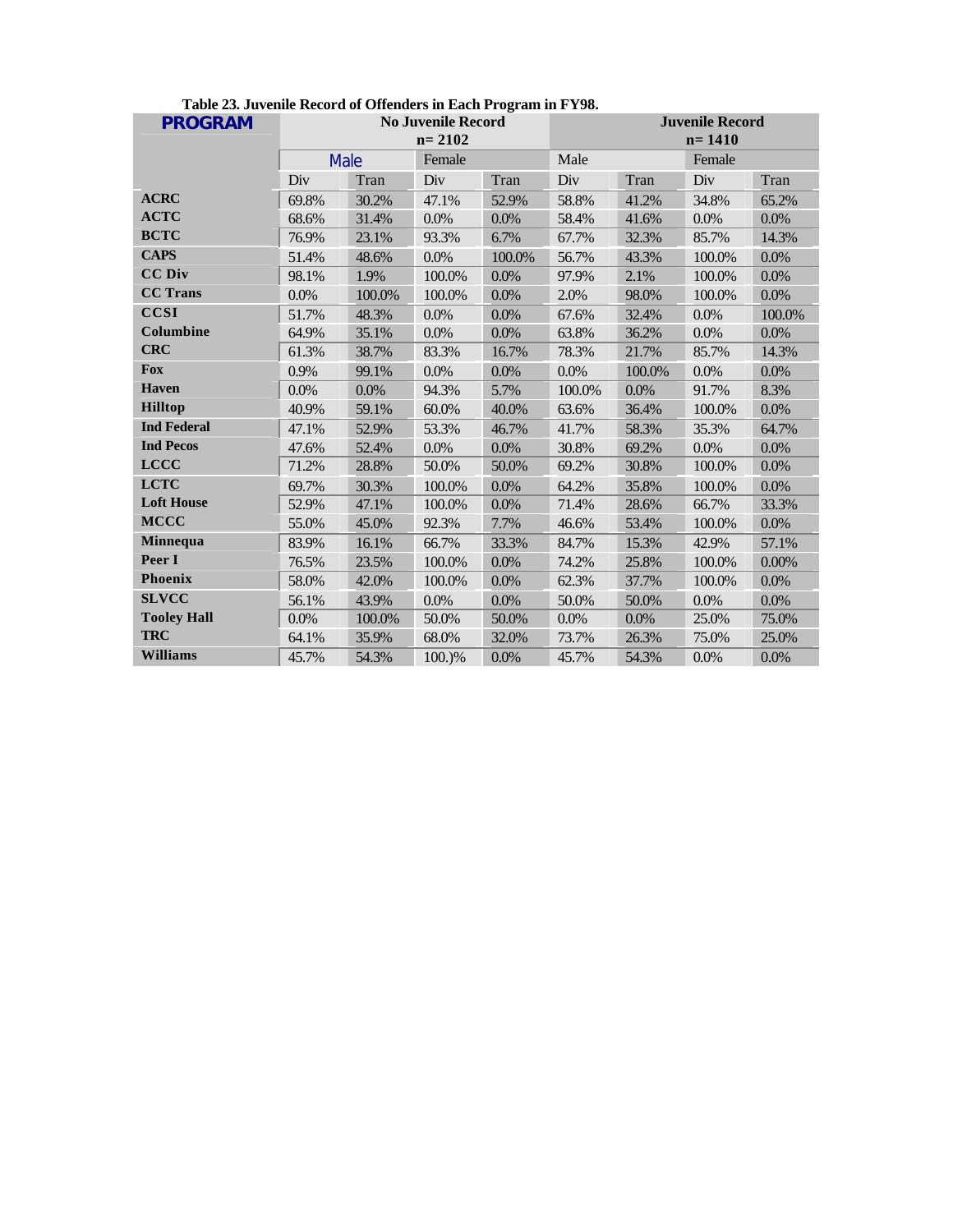JANUARY 2002

| <b>PROGRAM</b>     | <b>Arrest</b>  |                | <b>Average Age at First</b> |                | <b>Convictions</b> |                | <b>Average Number of Adult</b> |                | <b>Average Number of Jail</b><br><b>Sentences</b> |                |                |                |  |
|--------------------|----------------|----------------|-----------------------------|----------------|--------------------|----------------|--------------------------------|----------------|---------------------------------------------------|----------------|----------------|----------------|--|
|                    | Male           |                | Female                      |                | Male               |                | Female                         |                | Male                                              |                | Female         |                |  |
|                    | Div            | Tran           | Div                         | Tran           | Div                | Tran           | Div                            | Tran           | Div                                               | Tran           | Div            | Tran           |  |
| <b>ACRC</b>        | 20             | 17             | 25                          | 23             | $\overline{2}$     | $\overline{2}$ | $\overline{2}$                 | $\overline{2}$ | $\overline{4}$                                    | $\overline{4}$ | 3              | 5              |  |
| <b>ACTC</b>        | 20             | 20             | $\overline{0}$              | $\Omega$       | $\overline{2}$     | 3              | $\Omega$                       | $\overline{0}$ | $\overline{2}$                                    | $\overline{2}$ | $\theta$       | $\Omega$       |  |
| <b>BCTC</b>        | 19             | 20             | 23                          | 20             | $\overline{2}$     | 3              | $\overline{2}$                 | 4              | $\overline{2}$                                    | $\overline{2}$ | $\overline{2}$ | $\overline{4}$ |  |
| <b>CAPS</b>        | 19             | 20             | 17                          | 29             | $\mathbf{1}$       | 1              | 1                              | 3              | $\overline{2}$                                    | 3              | $\overline{4}$ | $\overline{0}$ |  |
| <b>CC</b> Div      | 20             | 16             | 23                          | $\overline{0}$ | $\overline{2}$     | 2              | 1                              | $\overline{0}$ | $\overline{2}$                                    | 1              | $\overline{4}$ | $\Omega$       |  |
| <b>CC</b> Trans    | 14             | 20             | $\mathbf{0}$                | 22             | $\mathbf{1}$       | 1              | $\overline{0}$                 | $\overline{2}$ | 6                                                 | $\overline{2}$ | $\overline{0}$ | $\overline{2}$ |  |
| <b>CCSI</b>        | 18             | 20             | $\overline{0}$              | 16             | $\mathbf{1}$       | 1              | $\Omega$                       | $\mathbf{1}$   | 3                                                 | $\overline{2}$ | $\theta$       | 8              |  |
| <b>Columbine</b>   | 18             | 21             | $\overline{0}$              | $\Omega$       | $\overline{2}$     | 3              | $\overline{0}$                 | $\overline{0}$ | 1                                                 | $\overline{2}$ | $\overline{0}$ | $\Omega$       |  |
| <b>CRC</b>         | 20             | 23             | 22                          | 20             | $\overline{2}$     | 1              | $\mathbf{1}$                   | $\overline{0}$ | $\mathbf{1}$                                      | $\Omega$       | $\mathbf{1}$   | $\Omega$       |  |
| <b>Fox</b>         | 24             | 21             | $\overline{0}$              | $\Omega$       | 5                  | $\overline{2}$ | $\Omega$                       | $\overline{0}$ | 3                                                 | 3              | $\overline{0}$ | $\Omega$       |  |
| <b>Haven</b>       | 16             | $\overline{0}$ | 22                          | 18             | $\mathbf{1}$       | $\overline{0}$ | $\overline{2}$                 | 4              | 8                                                 | $\Omega$       | $\overline{4}$ | 8              |  |
| <b>Hilltop</b>     | 18             | 21             | 20                          | 31             | 1                  | $\overline{2}$ | $\overline{0}$                 | $\overline{0}$ | 1                                                 | $\overline{2}$ | $\overline{2}$ | $\Omega$       |  |
| <b>Ind Federal</b> | 21             | 18             | 24                          | 24             | $\mathbf{1}$       | 3              | $\mathbf{1}$                   | $\mathbf{1}$   | 5                                                 | 6              | $\overline{4}$ | 6              |  |
| <b>Ind Pecos</b>   | 20             | 17             | $\overline{0}$              | $\Omega$       | $\overline{2}$     | 3              | $\overline{0}$                 | $\overline{0}$ | $\overline{4}$                                    | 5              | $\theta$       | $\Omega$       |  |
| <b>LCCC</b>        | 19             | 19             | 21                          | 34             | $\overline{2}$     | $\overline{2}$ | $\overline{2}$                 | 3              | 3                                                 | $\overline{4}$ | $\overline{4}$ | 3              |  |
| <b>LCTC</b>        | 19             | 18             | 20                          | 22             | $\overline{2}$     | 3              | $\overline{0}$                 | 3              | $\overline{2}$                                    | 3              | 1              | $\mathbf{1}$   |  |
| <b>Loft House</b>  | 18             | 21             | 22                          | 15             | $\mathbf{1}$       | 3              | $\overline{2}$                 | $\overline{0}$ | $\mathbf{1}$                                      | $\overline{2}$ | 3              | $\Omega$       |  |
| <b>MCCC</b>        | 19             | 19             | 23                          | 31             | $\mathbf{1}$       | 1              | 1                              | $\overline{0}$ | $\overline{2}$                                    | $\overline{2}$ | 1              | $\overline{0}$ |  |
| <b>Minnequa</b>    | 19             | 17             | 22                          | 22             | $\mathbf{1}$       | $\overline{2}$ | $\mathbf{1}$                   | $\overline{2}$ | 3                                                 | $\overline{4}$ | $\overline{2}$ | 3              |  |
| Peer I             | 18             | 17             | 27                          | $\Omega$       | $\overline{2}$     | 3              | $\overline{2}$                 | $\overline{0}$ | 5                                                 | 6              | 7              | $\Omega$       |  |
| <b>Phoenix</b>     | 21             | 19             | 23                          | $\overline{0}$ | $\mathbf{1}$       | $\overline{2}$ | $\overline{0}$                 | $\overline{0}$ | $\overline{2}$                                    | 3              | $\mathbf{1}$   | $\overline{0}$ |  |
| <b>SLVCC</b>       | 18             | 20             | $\overline{0}$              | $\Omega$       | $\theta$           | 1              | $\boldsymbol{0}$               | $\overline{0}$ | 1                                                 | 1              | $\theta$       | $\Omega$       |  |
| <b>Tooley Hall</b> | $\overline{0}$ | 24             | 24                          | 21             | $\overline{0}$     | $\overline{0}$ | $\mathbf{1}$                   | $\overline{2}$ | $\Omega$                                          | $\overline{2}$ | $\overline{4}$ | $\overline{4}$ |  |
| <b>TRC</b>         | 20             | 21             | 22                          | 23             | $\mathbf{1}$       | 1              | 1                              | $\mathbf{1}$   | $\overline{2}$                                    | 3              | 3              | 1              |  |
| <b>Williams</b>    | 21             | 20             | 27                          | 20             | $\mathbf{1}$       | 3              | $\overline{2}$                 | $\Omega$       | $\overline{4}$                                    | $\overline{4}$ | 7              | $\theta$       |  |

| Table 24. Average Age at First Arrest, Number of Adult Convictions, and Number of Jail |
|----------------------------------------------------------------------------------------|
| Sentences of Offenders in Each Program in FY98.                                        |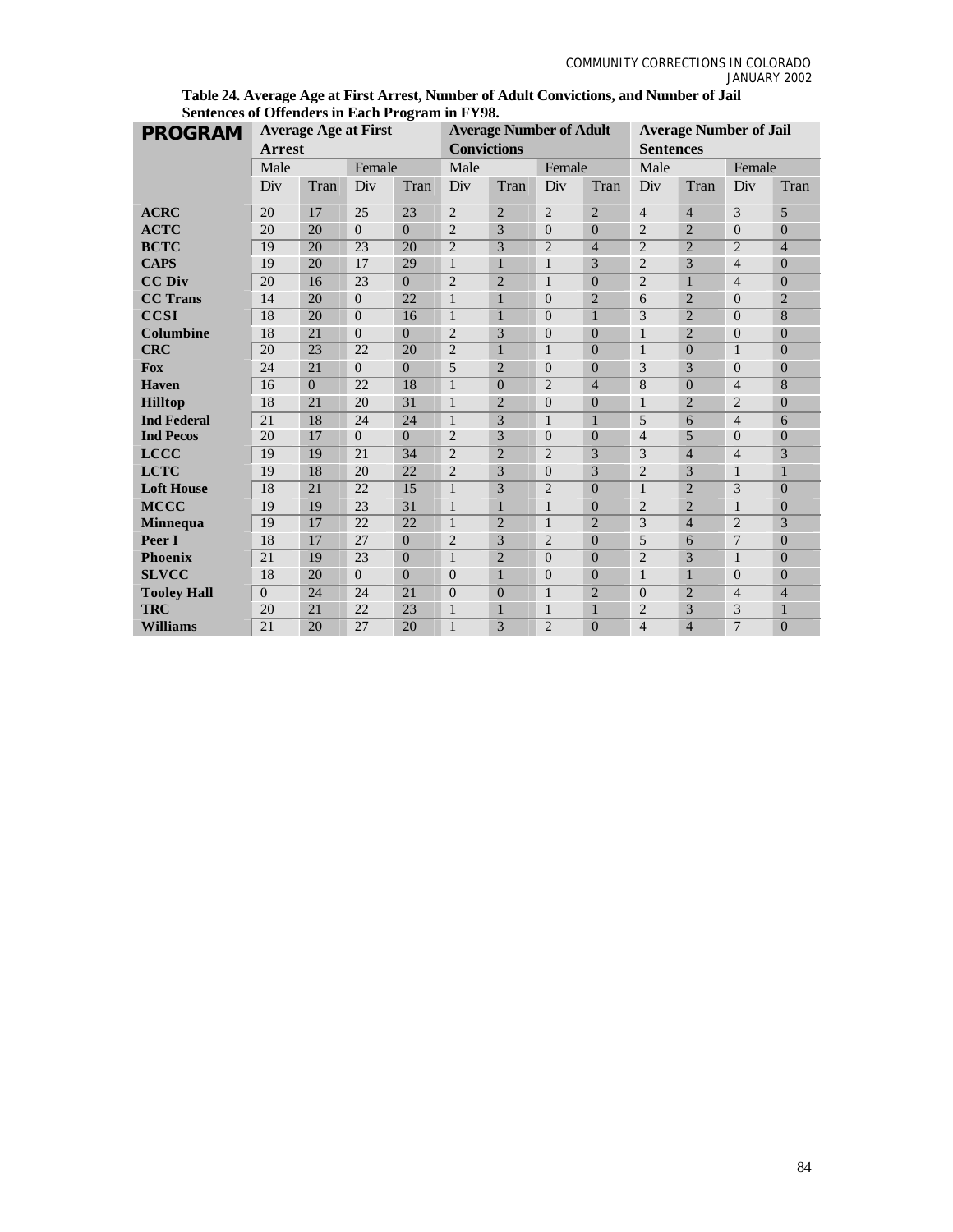### OFFICE OF RESEARCH AND STATISTICS **STATUS OF OFFENDERS AT EACH FACILITY**

| Program            | Table 25. Legal Status of Offenders in Each Program in F Y 98.<br><b>Conditional</b> | <b>Direct</b>   | <b>Transition</b> | <b>Parole</b> | <b>Other</b> |
|--------------------|--------------------------------------------------------------------------------------|-----------------|-------------------|---------------|--------------|
|                    | <b>Probation</b>                                                                     | <b>Sentence</b> |                   |               |              |
|                    | $n=48$                                                                               | $n = 1938$      | $n = 1391$        | $n = 179$     | $n=38$       |
| <b>ACRC</b>        | $0.0\%$                                                                              | 52.8%           | 47.2%             | $0.0\%$       | $0.0\%$      |
| <b>ACTC</b>        | $0.0\%$                                                                              | 62.8%           | 35.5%             | 1.6%          | $0.0\%$      |
| <b>BCTC</b>        | $0.0\%$                                                                              | 73.6%           | 26.4%             | $0.0\%$       | $0.0\%$      |
| <b>CAPS</b>        | 0.0%                                                                                 | 52.1%           | 45.2%             | 2.7%          | 0.0%         |
| <b>CC</b> Div      | 1.8%                                                                                 | 96.4%           | 1.8%              | $0.0\%$       | $0.0\%$      |
| <b>CC</b> Trans    | 1.3%                                                                                 | $0.6\%$         | 85.5%             | 12.6%         | $0.0\%$      |
| <b>CCSI</b>        | 0.0%                                                                                 | 58.5%           | 48.0%             | 1.5%          | 0.0%         |
| <b>Columbine</b>   | $0.0\%$                                                                              | 61.7%           | 34.6%             | 3.8%          | $0.0\%$      |
| <b>CRC</b>         | 1.0%                                                                                 | 68.1%           | 28.3%             | 2.6%          | $0.0\%$      |
| <b>Fox</b>         | 0.0%                                                                                 | 0.6%            | 97.5%             | 1.3%          | 0.6%         |
| <b>Haven</b>       | 1.3%                                                                                 | 82.7%           | 5.3%              | 10.7%         | $0.0\%$      |
| <b>Hilltop</b>     | 6.9%                                                                                 | 48.3%           | 39.7%             | 5.2%          | $0.0\%$      |
| <b>Ind Federal</b> | 1.2%                                                                                 | 41.0%           | 44.7%             | 11.2%         | 1.9%         |
| <b>Ind Pecos</b>   | 6.8%                                                                                 | 32.5%           | 51.9%             | 8.7%          | 0.0%         |
| <b>LCCC</b>        | $0.0\%$                                                                              | 66.1%           | 28.2%             | 4.0%          | 1.6%         |
| <b>LCTC</b>        | 0.8%                                                                                 | 65.4%           | 31.6%             | 2.3%          | $0.0\%$      |
| <b>Loft House</b>  | 0.0%                                                                                 | 68.6%           | 29.4%             | 0.0%          | 2.0%         |
| <b>MCCC</b>        | 1.9%                                                                                 | 50.0%           | 37.8%             | 9.6%          | 0.6%         |
| <b>Minnequa</b>    | 0.7%                                                                                 | 79.4%           | 19.9%             | $0.0\%$       | 0.0%         |
| Peer I             | 0.0%                                                                                 | 66.9%           | 21.3%             | 11.8%         | 0.0%         |
| <b>Phoenix</b>     | $0.0\%$                                                                              | 58.5%           | 39.6%             | 1.4%          | 0.5%         |
| <b>SLVCC</b>       | $0.0\%$                                                                              | 52.6%           | 46.1%             | 1.3%          | $0.0\%$      |
| <b>Tooley Hall</b> | 6.3%                                                                                 | 36.9%           | 45.0%             | 9.0%          | 2.7%         |
| <b>TRC</b>         | 0.0%                                                                                 | 63.2%           | 29.9%             | 6.4%          | 0.5%         |
| <b>Williams</b>    | 2.5%                                                                                 | 36.2%           | 42.0%             | 10.1%         | 9.1%         |

## **Table 25. Legal Status of Offenders in Each Program in FY98.**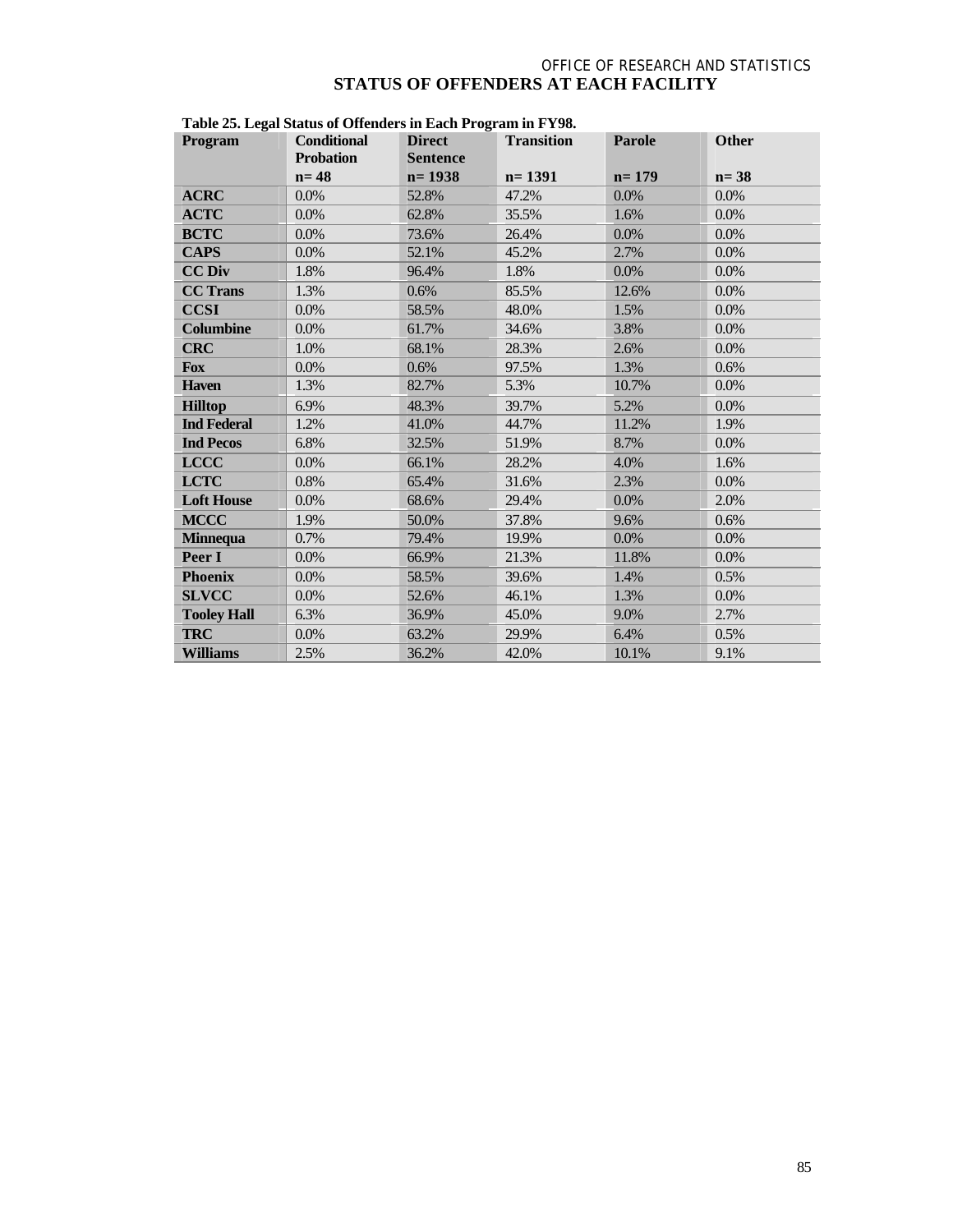| <b>PROGRAM</b>     | <b>Successful</b><br>Completion |        | <b>Transfer to</b><br>Other CC |        | <b>Transfer to</b><br><b>CIRT</b> |        | <b>Escape</b> |        | <b>New Crime</b> |        | Warrant/            |        | House/           |         | <b>Reject After</b> |        | Other  |        |
|--------------------|---------------------------------|--------|--------------------------------|--------|-----------------------------------|--------|---------------|--------|------------------|--------|---------------------|--------|------------------|---------|---------------------|--------|--------|--------|
|                    |                                 |        |                                |        |                                   |        |               |        |                  |        | <b>Pending Case</b> |        | <b>Technical</b> |         | Acceptance          |        |        |        |
|                    |                                 |        |                                |        |                                   |        |               |        |                  |        |                     |        | <b>Violation</b> |         |                     |        |        |        |
|                    | $n = 2044$                      |        | $n = 64$                       |        | $n=78$                            |        | $n = 491$     |        | $n=77$           |        | $n=36$              |        | $n = 661$        |         | $n=93$              |        | $n=50$ |        |
|                    | Div                             | Tran   | Div                            | Tran   | Div                               | Tran   | Div           | Tran   | Div              | Tran   | Div                 | Tran   | Div              | Tran    | Div                 | Tran   | Div    | Tran   |
| <b>ACRC</b>        | 54.2%                           | 45.8%  | 31.3%                          | 68.8%  | 100.0%                            | 0.0%   | 50.0%         | 50.0%  | 0.0%             | 100.0% | 100.0%              | 0.0%   | 33.3%            | 66.7%   | 86.4%               | 13.6%  | 30.8%  | 69.2%  |
| <b>ACTC</b>        | 57.3%                           | 42.7%  | 0.0%                           | 0.0%   | 100.0%                            | 0.0%   | 75.0%         | 25.0%  | 25.0%            | 75.0%  | 50.0%               | 50.0%  | 65.9%            | 34.1%   | 33.3%               | 66.7%  | 100.0% | 0.0%   |
| <b>BCTC</b>        | 73.0%                           | 27.0%  | 72.7%                          | 27.3%  | 50.0%                             | 50.0%  | 82.4%         | 17.6%  | 75.0%            | 25.0%  | 0.0%                | 100.0% | 88.2%            | 11.8%   | 33.3%               | 66.7%  | 50.0%  | 50.0%  |
| <b>CAPS</b>        | 44.1%                           | 55.9%  | 0.0%                           | 100.0% | 100.0%                            | 0.0%   | 75.0%         | 25.0%  | 100.0%           | 0.0%   | $0.0\%$             | 0.0%   | 57.9%            | 42.1%   | 50.0%               | 50.0%  | 50.0%  | 50.0%  |
| <b>CC</b> Div      | 97.4%                           | 2.6%   | 100.0%                         | 0.0%   | 100.0%                            | 0.0%   | 97.2%         | 2.8%   | 100.0%           | 0.0%   | 100.0%              | 0.0%   | 100.0%           | 0.0%    | 100.0%              | 0.0%   | 100.0% | 0.0%   |
| <b>CC Trans</b>    | 0.0%                            | 100.0% | 0.0%                           | 0.0%   | 0.0%                              | 100.0% | 0.0%          | 100.0% | 0.0%             | 100.0% | 0.0%                | 100.0% | 3.4%             | 96.6%   | 0.0%                | 0.0%   | 0.0%   | 100.0% |
| <b>CCSI</b>        | 50.0%                           | 50.0%  | 0.0%                           | 0.0%   | 0.0%                              | 0.0%   | 77.8%         | 22.2%  | 0.0%             | 0.0%   | 0.0%                | 0.0%   | 76.9%            | 23.1%   | 0.0%                | 0.0%   | 0.0%   | 0.0%   |
| Columbine          | 70.4%                           | 29.6%  | 37.5%                          | 62.5%  | 80.0%                             | 20.0%  | 46.7%         | 53.3%  | 33.3%            | 66.7%  | 0.0%                | 100.0% | 69.2%            | 30.8%   | 100.0%              | 0.0%   | 0.0%   | 0.0%   |
| <b>CRC</b>         | 63.1%                           | 36.9%  | $0.0\%$                        | 0.0%   | 0.0%                              | 0.0%   | 85.3%         | 14.7%  | 100.0%           | 0.0%   | 0.0%                | 0.0%   | 77.1%            | 22.9%   | 0.0%                | 0.0%   | 100.0% | 0.0%   |
| <b>Fox</b>         | 0.0%                            | 100.0% | 0.0%                           | 100.0% | 0.0%                              | 100.0% | 0.0%          | 100.0% | 0.0%             | 100.0% | 0.0%                | 0.0%   | 4.8%             | 95.2%   | 0.0%                | 100.0% | 0.0%   | 0.0%   |
| <b>Haven</b>       | 95.2%                           | 4.8%   | 0.0%                           | 0.0%   | 0.0%                              | 0.0%   | 0.0%          | 100.0% | 0.0%             | 0.0%   | 0.0%                | 0.0%   | 75.0%            | 25.0%   | 85.7%               | 14.3%  | 0.0%   | 0.0%   |
| <b>Hilltop</b>     | 46.7%                           | 53.3%  | 0.0%                           | 0.0%   | 0.0%                              | 0.0%   | 75.0%         | 25.0%  | 100.0%           | 0.0%   | 0.0%                | 0.0%   | 67.7%            | 33.3%   | 0.0%                | 100.0% | 0.0%   | 0.0%   |
| <b>Ind Federal</b> | 48.3%                           | 51.7%  | 0.0%                           | 100.0% | 0.0%                              | 0.0%   | 62.5%         | 37.5%  | 100.0%           | 0.0%   | 0.0%                | 100.0% | 48.1%            | 51.9%   | 0.0%                | 100.0% | 0.0%   | 100.0% |
| <b>Ind Pecos</b>   | 43.7%                           | 63.3%  | 50.0%                          | 50.0%  | 0.0%                              | 100.0% | 20.0%         | 80.0%  | 0.0%             | 100.0% | 25.0%               | 75.0%  | 43.8%            | 56.3%   | 0.0%                | 100.0% | 50.0%  | 50.0%  |
| <b>LCCC</b>        | 64.0%                           | 36.0%  | 0.0%                           | 0.0%   | 0.0%                              | 0.0%   | 88.9%         | 11.1%  | 80.0%            | 20.0%  | 0.0%                | 0.0%   | 78.6%            | 21.4%   | 0.0%                | 0.0%   | 0.0%   | 0.0%   |
| <b>LCTC</b>        | 55.6%                           | 44.4%  | 75.0%                          | 25.0%  | 66.7%                             | 33.3%  | 93.3%         | 6.7%   | 71.4%            | 28.6%  | 50.0%               | 50.0%  | 76.5%            | 23.5%   | 100.0%              | 0.0%   | 80.0%  | 20.0%  |
| <b>Loft House</b>  | 71.4%                           | 28.6%  | 0.0%                           | 0.0%   | 0.0%                              | 0.0%   | 88.9%         | 11.1%  | 100.0%           | 0.0%   | 0.0%                | 100.0% | 54.5%            | 45.5%   | 0.0%                | 0.0%   | 0.0%   | 0.0%   |
| <b>MCCC</b>        | 66.7%                           | 33.3%  | 0.0%                           | 0.0%   | 100.0%                            | 0.0%   | 45.5%         | 54.5%  | 50.0%            | 50.0%  | 50.0%               | 50.0%  | 32.4%            | 67.6%   | 100.0%              | 0.0%   | 100.0% | 0.0%   |
| <b>Minnequa</b>    | 71.0%                           | 29.0%  | 0.0%                           | 0.0%   | 100.0%                            | 0.0%   | 89.7%         | 10.3%  | 50.0%            | 50.0%  | 0.0%                | 0.0%   | 80.8%            | 19.2%   | 100.0%              | 0.0%   | 50.0%  | 50.0%  |
| Peer I             | 78.0%                           | 22.0%  | 0.0%                           | 0.0%   | 0.0%                              | 0.0%   | 84.4%         | 15.6%  | 0.0%             | 100.0% | 0.0%                | 0.0%   | 50.0%            | 50.0%   | 80.0%               | 20.0%  | 100.0% | 0.0%   |
| <b>Phoenix</b>     | 63.6%                           | 36.4%  | 0.0%                           | 0.0%   | 50.0%                             | 50.0%  | 60.0%         | 40.0%  | 83.3%            | 16.7%  | 50.0%               | 50.0%  | 50.0%            | 50.0%   | 16.7%               | 83.3%  | 100%   | 0.0%   |
| <b>SLVCC</b>       | 45.0%                           | 55.0%  | 100.0%                         | 0.0%   | 33.3%                             | 66.7%  | 63.6%         | 36.4%  | 50.0%            | 50.0%  | 0.0%                | 0.0%   | 62.5%            | 37.5%   | 100.0%              | 0.0%   | 100.0% | 0.0%   |
| <b>Tooley Hall</b> | 50.7%                           | 49.3%  | $0.0\%$                        | 0.0%   | 28.6%                             | 71.4%  | $0.0\%$       | 0.0%   | 0.0%             | 0.0%   | 0.0%                | 0.0%   | 25.0%            | 75.0%   | 25.0%               | 75.0%  | 100.0% | 0.0%   |
| <b>TRC</b>         | 69.5%                           | 30.%   | 0.0%                           | 0.0%   | 80.0%                             | 20.0%  | 68.8%         | 31.3%  | 100.0%           | 0.0%   | $0.0\%$             | 100.0% | 63.6%            | 36.4%   | 60.0%               | 40.0%  | 0.0%   | 0.0%   |
| <b>Williams</b>    | 48.8%                           | 51.2%  | 0.0.%                          | 100.0% | 0.0%                              | 100.0% | 52.4%         | 47.6%  | 20.0%            | 80.0%  | 33.3%               | 66.7%  | 50.0%            | 50.0%\$ | 0.0%                | 100.0% | 66.7%  | 33.3%  |

#### **Table 26. Termination Reasons for Offenders at Each Program in FY98.**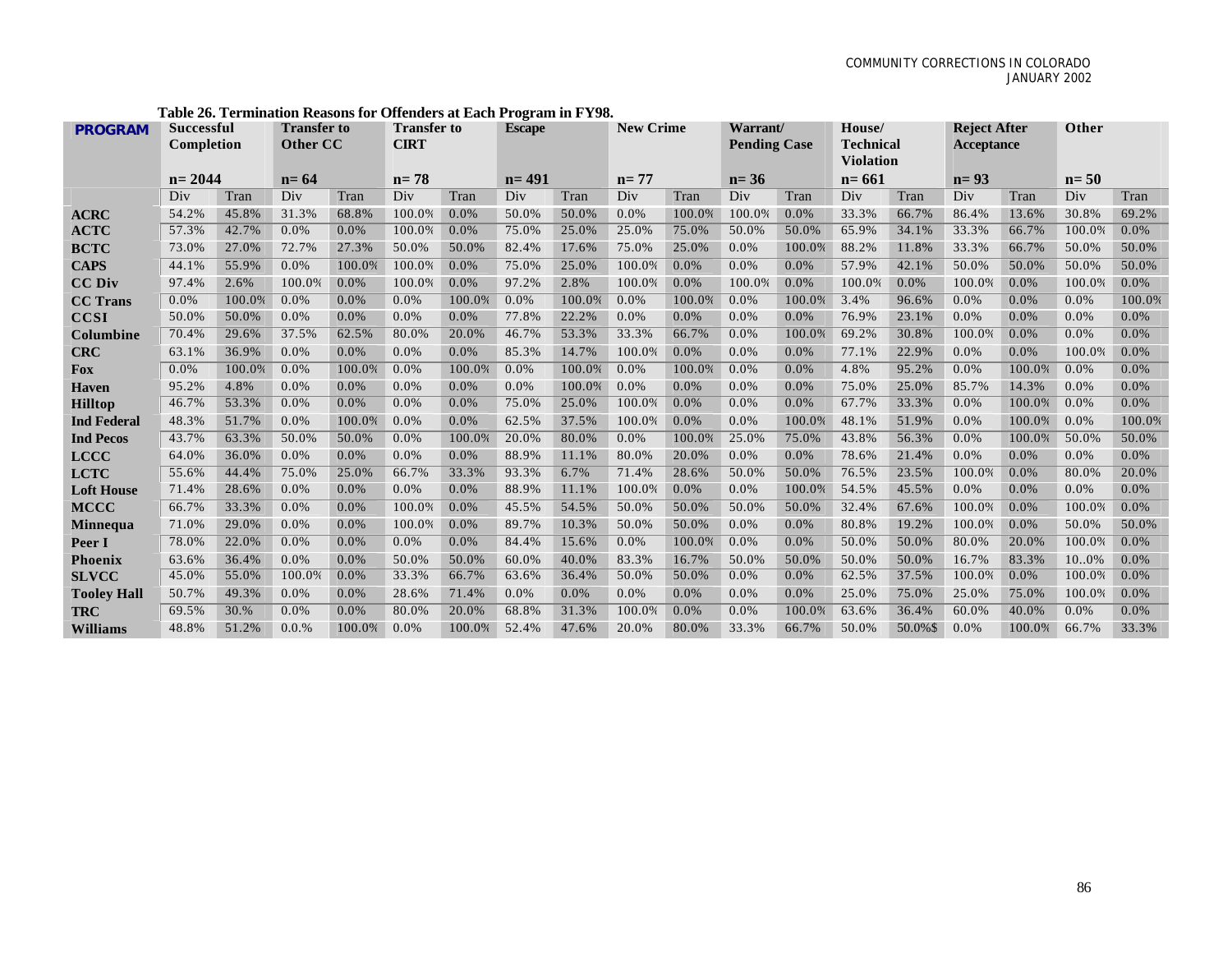OFFICE OF RESEARCH AND STATISTICS

|                    |                      |      |                |           |         | Table 27. Types of Releases from Community Corrections in FY98. |         |                                                     |         |                                               |         |                                                      |         |                                                                            |        |        |
|--------------------|----------------------|------|----------------|-----------|---------|-----------------------------------------------------------------|---------|-----------------------------------------------------|---------|-----------------------------------------------|---------|------------------------------------------------------|---------|----------------------------------------------------------------------------|--------|--------|
| <b>PROGRAM</b>     | <b>Probation/ISP</b> |      | <b>DOC ISP</b> |           | Parole  | $n = 485$                                                       |         | <b>Transfer to Other CC</b><br>or CIRT<br>$n = 133$ |         | DOC/Jail<br><b>Incarceration</b><br>$n = 922$ |         | <b>Non-Residential</b><br><b>Status</b><br>$n = 979$ |         | <b>Off Supervision/</b><br>Escape/<br><b>Sentence Expired</b><br>$n = 556$ |        |        |
|                    | $n = 35$             |      |                | $n = 451$ |         |                                                                 |         |                                                     |         |                                               |         |                                                      |         |                                                                            |        |        |
|                    | Div                  | Tran | Div            | Tran      | Div     | Tran                                                            | Div     | Tran                                                | Div     | Tran                                          | Div     | Tran                                                 | Div     | Tran                                                                       | Div    | Tran   |
| <b>ACRC</b>        | 0.0%                 | 0.0% | 0.0%           | 100.0%    | 0.0%    | 100.0%                                                          | 100.0%  | 0.0%                                                | 60.0%   | 40.0%                                         | 100.0%  | 0.0%                                                 | 60.0%   | 40.0%                                                                      | 100.0% | 0.0%   |
| <b>ACTC</b>        | 100.0%               | 0.0% | 0.0%           | 100.0%    | 0.0%    | 100.0%                                                          | 100.0%  | 0.0%                                                | 58.8%   | 41.2%                                         | 100.0%  | 0.0%                                                 | 78.8%   | 21.2%                                                                      | 50.0%  | 50.0%  |
| <b>BCTC</b>        | 100.0%               | 0.0% | 0.0%           | 100.0%    | 0.0%    | 100.0%                                                          | 64.7%   | 35.3%                                               | 74.3%   | 25.7%                                         | 100.0%  | 0.0%                                                 | 76.5%   | 23.5%                                                                      | 0.0%   | 100.0% |
| <b>CAPS</b>        | 100.0%               | 0.0% | $0.0\%$        | 100.0%    | 0.0%    | 100.0%                                                          | 50.0%   | 50.0%                                               | 60.0%   | 40.0%                                         | 100.0%  | 0.0%                                                 | 100.0%  | 0.0%                                                                       | 100.0% | 0.0%   |
| <b>CC Div</b>      | 100.0%               | 0.0% | 0.0%           | 0.0%      | 0.0%    | 100.0%                                                          | $0.0\%$ | 100.0%                                              | $0.0\%$ | 100.0%                                        | 0.0%    | 97.9%                                                | 2.1%    | 0.0%                                                                       | 100.0% | 0.0%   |
| <b>CC</b> Trans    | 0.0%                 | 0.0% | 0.0%           | 100.0%    | 0.0%    | 100.0%                                                          | 0.0%    | 100.0%                                              | 2.9%    | 97.1%                                         | 0.0%    | 0.0%                                                 | 0.0%    | 100.0%                                                                     | 0.0%   | 100.0% |
| <b>CCSI</b>        | 100.0%               | 0.0% | 0.0%           | 100.0%    | 0.0%    | 100.0%                                                          | 0.0%    | 0.0%                                                | 71.4%   | 28.6%                                         | 100.0%  | 0.0%                                                 | 86.7%   | 13.3%                                                                      | 0.0%   | 0.0%   |
| Columbine          | 0.0%                 | 0.0% | 0.0%           | 100.0%    | 0.0%    | 100.0%                                                          | 53.8%   | 46.2%                                               | 57.7%   | 42.3%                                         | 100.0%  | 0.0%                                                 | 37.5%   | 62.5%                                                                      | 0.0%   | 0.0%   |
| <b>CRC</b>         | 100.0%               | 0.0% | 0.0%           | 100.0%    | 0.0%    | 100.0%                                                          | $0.0\%$ | 0.0%                                                | 78.9%   | 21.1%                                         | 100.0%  | 0.0%                                                 | 85.4%   | 14.6%                                                                      | 0.0%   | 0.0%   |
| <b>Fox</b>         | 0.0%                 | 0.0% | 0.0%           | 100.0%    | 0.0%    | 100.0%                                                          | $0.0\%$ | 100.0%                                              | 2.7%    | 97.3%                                         | $0.0\%$ | 0.0%                                                 | $0.0\%$ | 100.0%                                                                     | 0.0%   | 0.0%   |
| <b>Haven</b>       | 0.0%                 | 0.0% | 0.0%           | 0.0%      | 0.0%    | 100.0%                                                          | 0.0%    | 0.0%                                                | 81.8%   | 18.2%                                         | 100.0%  | 0.0%                                                 | 100.0%  | 0.0%                                                                       | 0.0%   | 0.0%   |
| <b>Hilltop</b>     | 100.0%               | 0.0% | 0.0%           | 100.0%    | 0.0%    | 100.0%                                                          | 0.0%    | 0.0%                                                | 61.1%   | 38.9%                                         | 100.0%  | 0.0%                                                 | 100.0%  | 0.0%                                                                       | 0.0%   | 0.0%   |
| <b>Ind Federal</b> | 100.0%               | 0.0% | 0.0%           | 100.0%    | 0.0%    | 100.0%                                                          | 0.0%    | 100.0%                                              | 40.5%   | 59.5%                                         | 100.0%  | 0.0%                                                 | 62.5%   | 37.5%                                                                      | 0.0%   | 0.0%   |
| <b>Ind Pecos</b>   | 0.0%                 | 0.0% | 0.0%           | 100.0%    | 0.0%    | 100.0%                                                          | 25.0%   | 75.0%                                               | 37.2%   | 62.8%                                         | 100.0%  | 0.0%                                                 | 21.4%   | 78.6%                                                                      | 0.0%   | 0.0%   |
| <b>LCCC</b>        | $0.0\%$              | 0.0% | 0.0%           | 100.0%    | 0.0%    | 100.0%                                                          | $0.0\%$ | 0.0%                                                | 78.8%   | 21.2%                                         | 100.0%  | 0.0%                                                 | 90.9%   | 9.1%                                                                       | 100.0% | 0.0%   |
| <b>LCTC</b>        | 100.0%               | 0.0% | 0.0%           | 100.0%    | 0.0%    | 100.0%                                                          | 76.5%   | 23.5%                                               | 70.4%   | 29.6%                                         | 100.0%  | 0.0%                                                 | 90.9%   | 9.1%                                                                       | 66.7%  | 33.3%  |
| <b>Loft House</b>  | 0.0%                 | 0.0% | 0.0%           | 100.0%    | 0.0%    | 100.0%                                                          | 0.0%    | 0.0%                                                | 53.8%   | 46.2%                                         | 100.0%  | 0.0%                                                 | 81.8%   | 18.2%                                                                      | 0.0%   | 0.0%   |
| <b>MCCC</b>        | 100.0%               | 0.0% | 0.0%           | 100.0%    | 0.0%    | 100.0%                                                          | 100.0%  | 0.0%                                                | 34.1%   | 65.9%                                         | 100.0%  | 0.0%                                                 | 50.0%   | 50.0%                                                                      | 100.0% | 0.0%   |
| Minnequa           | 100.0%               | 0.0% | 0.0%           | 100.0%    | 0.0%    | 100.0%                                                          | 100.0%  | 0.0%                                                | 80.0%   | 20.0%                                         | 100.0%  | 0.0%                                                 | 91.2%   | 8.8%                                                                       | 50.0%  | 50.0%  |
| Peer I             | 100.0%               | 0.0% | 0.0%           | 100.0%    | 0.0%    | 100.0%                                                          | 0.0%    | 0.0%                                                | 63.6%   | 36.4%                                         | 100.0%  | 0.0%                                                 | 82.4%   | 17.6%                                                                      | 0.0%   | 0.0%   |
| <b>Phoenix</b>     | 0.0%                 | 0.0% | 0.0%           | 100.0%    | $0.0\%$ | 100.0%                                                          | 50.0%   | 50.0%                                               | 51.7%   | 48.3%                                         | 100.0%  | $0.0\%$                                              | 57.9%   | 42.1%                                                                      | 100.0% | 0.0%   |
| <b>SLVCC</b>       | 100.0%               | 0.0% | 0.0%           | 100.0%    | 0.0%    | 100.0%                                                          | 50.0%   | 50.0%                                               | 63.2%   | 36.8%                                         | 100.0%  | 0.0%                                                 | 73.3%   | 26.7%                                                                      | 100.0% | 0.0%   |
| <b>Tooley Hall</b> | 0.0%                 | 0.0% | 0.0%           | 100.0%    | 0.0%    | 100.0%                                                          | 0.0%    | 0.0%                                                | 33.3%   | 66.7%                                         | 100.0%  | 0.0%                                                 | 16.7%   | 83.3%                                                                      | 0.0%   | 0.0%   |
| <b>TRC</b>         | 100.0%               | 0.0% | 0.0%           | 100.0%    | 0.0%    | 100.0%                                                          | 80.0%   | 20.0%                                               | 61.5%   | 38.5%                                         | 100.0%  | 0.0%                                                 | 70.8%   | 29.2%                                                                      | 0.0%   | 0.0%   |
| <b>Williams</b>    | 100.0%               | 0.0% | 0.0%           | 100.0%    | 0.0%    | 100.0%                                                          | 0.0%    | 100.0%                                              | 44.1%   | 55.9%                                         | 100.0%  | 0.0%                                                 | 50.0%   | 50.0%                                                                      | 100.0% | 0.0%   |

l  $67$  The Other column includes those with  $\frac{3}{4}$  House or Electronic Home Monitoring.